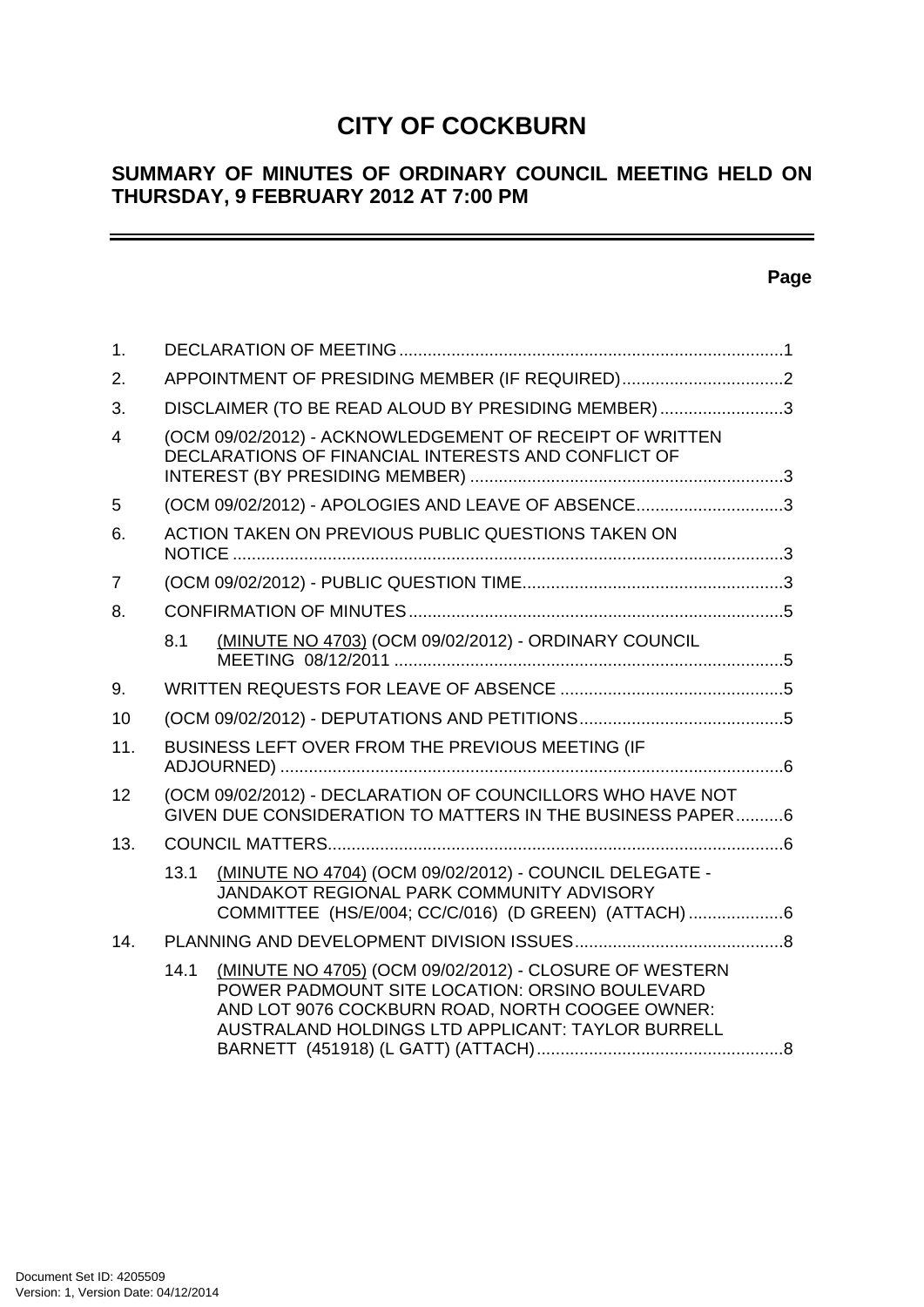|     | 14.2                                                     | (MINUTE NO 4706) (OCM 09/02/2012) - SCHEME AMENDMENT<br>NO. 89 TO CITY OF COCKBURN TOWN PLANNING SCHEME NO.<br>3 (COCKBURN COAST) AND COCKBURN COAST DISTRICT<br>STRUCTURE PLAN PART 2 CONSIDERATION OF ADOPTION<br>FOR FINAL APPROVAL - LOCATION: COCKBURN COAST -<br>OWNER: VARIOUS - APPLICANT: LANDCORP (SM/M/053, 93089) |  |
|-----|----------------------------------------------------------|-------------------------------------------------------------------------------------------------------------------------------------------------------------------------------------------------------------------------------------------------------------------------------------------------------------------------------|--|
|     | 14.3                                                     | (MINUTE NO 4707) (OCM 09/02/2012) - PROPOSED CITY OF<br>COCKBURN (LOCAL GOVERNMENT ACT) JETTIES,<br>WATERWAYS AND MARINA LOCAL LAW (1126) (P WESTON / D                                                                                                                                                                       |  |
| 15. |                                                          | FINANCE AND CORPORATE SERVICES DIVISION ISSUES50                                                                                                                                                                                                                                                                              |  |
|     | 15.1                                                     | (MINUTE NO 4707) (OCM 09/02/2012) - LIST OF CREDITORS PAID<br>- NOVEMBER 2011 AND DECEMBER 2011 (FS/L/001) (N                                                                                                                                                                                                                 |  |
|     | 15.2                                                     | (MINUTE NO 4708) (OCM 09/02/2012) - STATEMENT OF<br>FINANCIAL ACTIVITY AND ASSOCIATED REPORTS -<br>NOVEMBER2011 AND DECEMBER 2011 (FS/S/001) (N                                                                                                                                                                               |  |
|     | 15.3                                                     | (MINUTE NO 4709) (OCM 09/02/2012) - REVIEW OF BUSINESS<br>PLAN 2011/12 AND BUDGET REVIEW PERIOD ENDING 31<br>DECEMBER 2011 (IM/B/006; IM/B/007) (S DOWNING) (ATTACH)57                                                                                                                                                        |  |
|     | 15.4                                                     | (MINUTE NO 4710) (OCM 09/02/2012) - VARIOUS DEBTS - WRITE                                                                                                                                                                                                                                                                     |  |
| 16. |                                                          |                                                                                                                                                                                                                                                                                                                               |  |
|     | 16.1                                                     | (MINUTE NO 4711) (OCM 09/02/2012) - CLIMATE CHANGE                                                                                                                                                                                                                                                                            |  |
|     | 16.2                                                     | (MINUTE NO 4712) (OCM 09/02/2012) - TENDER NO. RFT 26/2011<br>- CONSTRUCTION SERVICES (CIVIL) CATHERINE POINT<br>GROYNE UPGRADE (RFT 26/2011) (D SMITH) (ATTACH)                                                                                                                                                              |  |
|     |                                                          | 16.3 (MINUTE NO 4713) (OCM 09/02/2012) - TENDER NO. RFT 22/2011<br>- NARMA KULLARCK (FAMILY PLACE) BOARDWALK AND BIRD<br>HIDE, BIBRA LAKE (RFT 22/2011) (A JARMAN) (ATTACH) 84                                                                                                                                                |  |
|     | 16.4                                                     | (MINUTE NO 4714) (OCM 09/02/2012) - FOOTPATH CLOSURE<br>AND TEMPORARY ACCESS (LOT 8) 2 SIGNAL TCE, COCKBURN<br>CENTRAL - APPLICANT: AUSTRALAND HOLDINGS LTD                                                                                                                                                                   |  |
| 17. |                                                          |                                                                                                                                                                                                                                                                                                                               |  |
| 18. |                                                          |                                                                                                                                                                                                                                                                                                                               |  |
| 19. | MOTIONS OF WHICH PREVIOUS NOTICE HAS BEEN GIVEN 94       |                                                                                                                                                                                                                                                                                                                               |  |
| 20. | NOTICES OF MOTION GIVEN AT THE MEETING FOR CONSIDERATION |                                                                                                                                                                                                                                                                                                                               |  |
| 21. |                                                          | NEW BUSINESS OF AN URGENT NATURE INTRODUCED BY                                                                                                                                                                                                                                                                                |  |
|     | 21.1                                                     | (MINUTE NO 4715) (OCM 09/02/2012) - SOUTHERN<br>METROPOLITAN REGIONAL COUNCIL REPORT (ES/L/004) (M                                                                                                                                                                                                                            |  |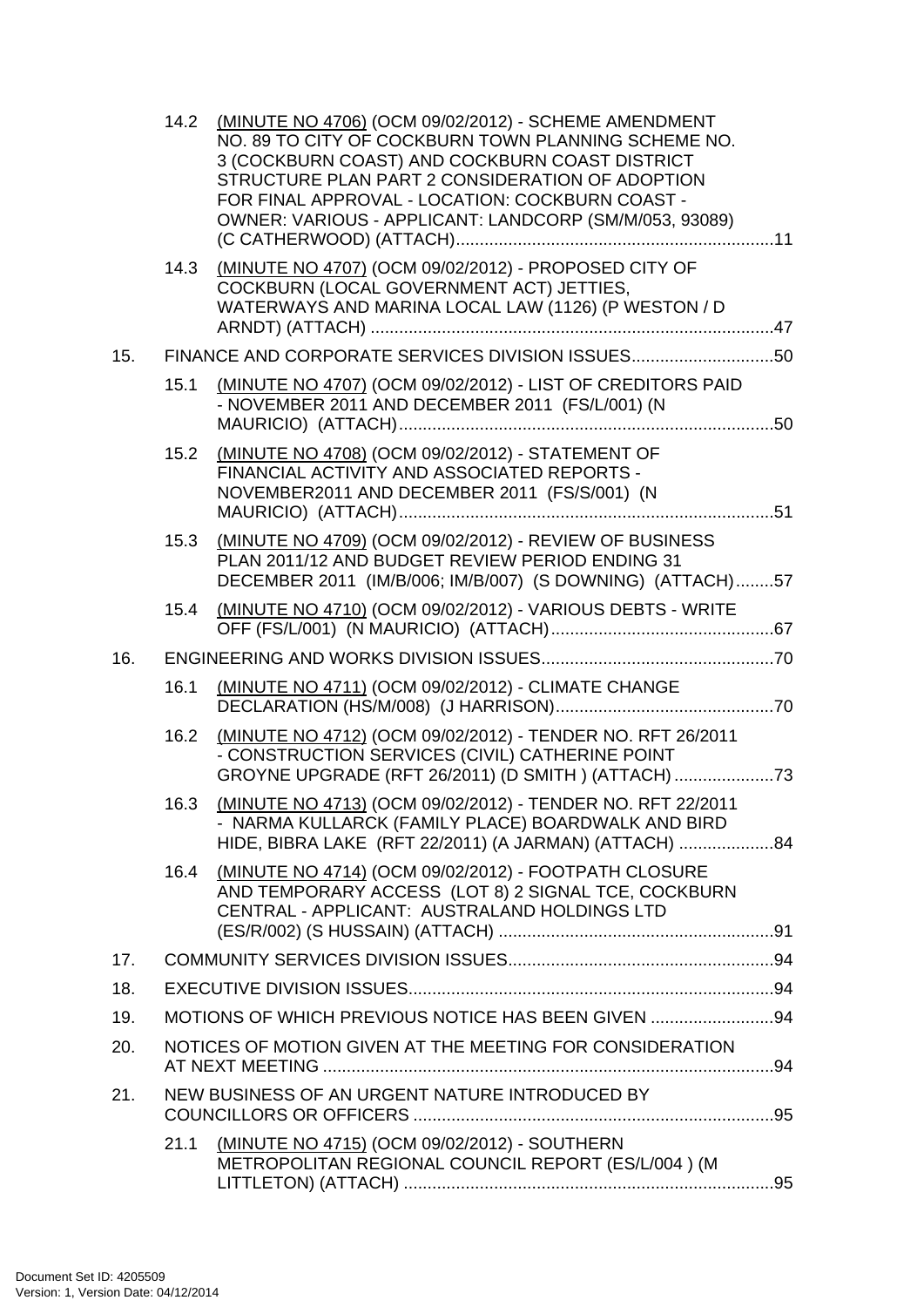|     |    | 21.2 (MINUTE NO 4716) (OCM 09/02/2012) - REGIONAL CONCERT -<br>MANNING PARK - 17 MARCH 2012 (CR/F/008) (D GREEN) 99 |  |
|-----|----|---------------------------------------------------------------------------------------------------------------------|--|
|     |    | 22. MATTERS TO BE NOTED FOR INVESTIGATION, WITHOUT DEBATE105                                                        |  |
| 23. |    |                                                                                                                     |  |
| 24  |    | (MINUTE NO 4717) (OCM 09/02/2012) - RESOLUTION OF COMPLIANCE                                                        |  |
|     | 25 |                                                                                                                     |  |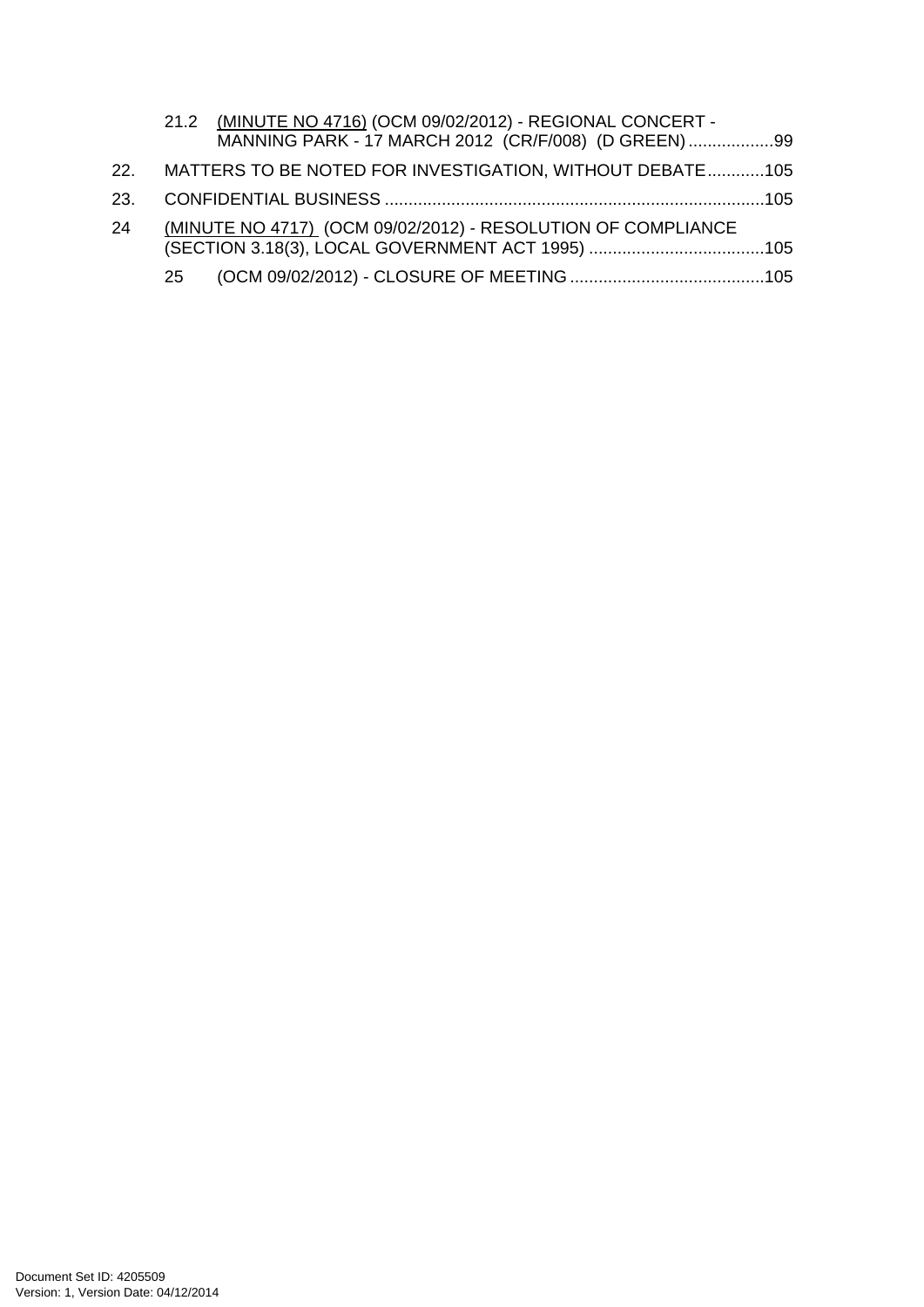Document Set ID: 4205509<br>Version: 1, Version Date: 04/12/2014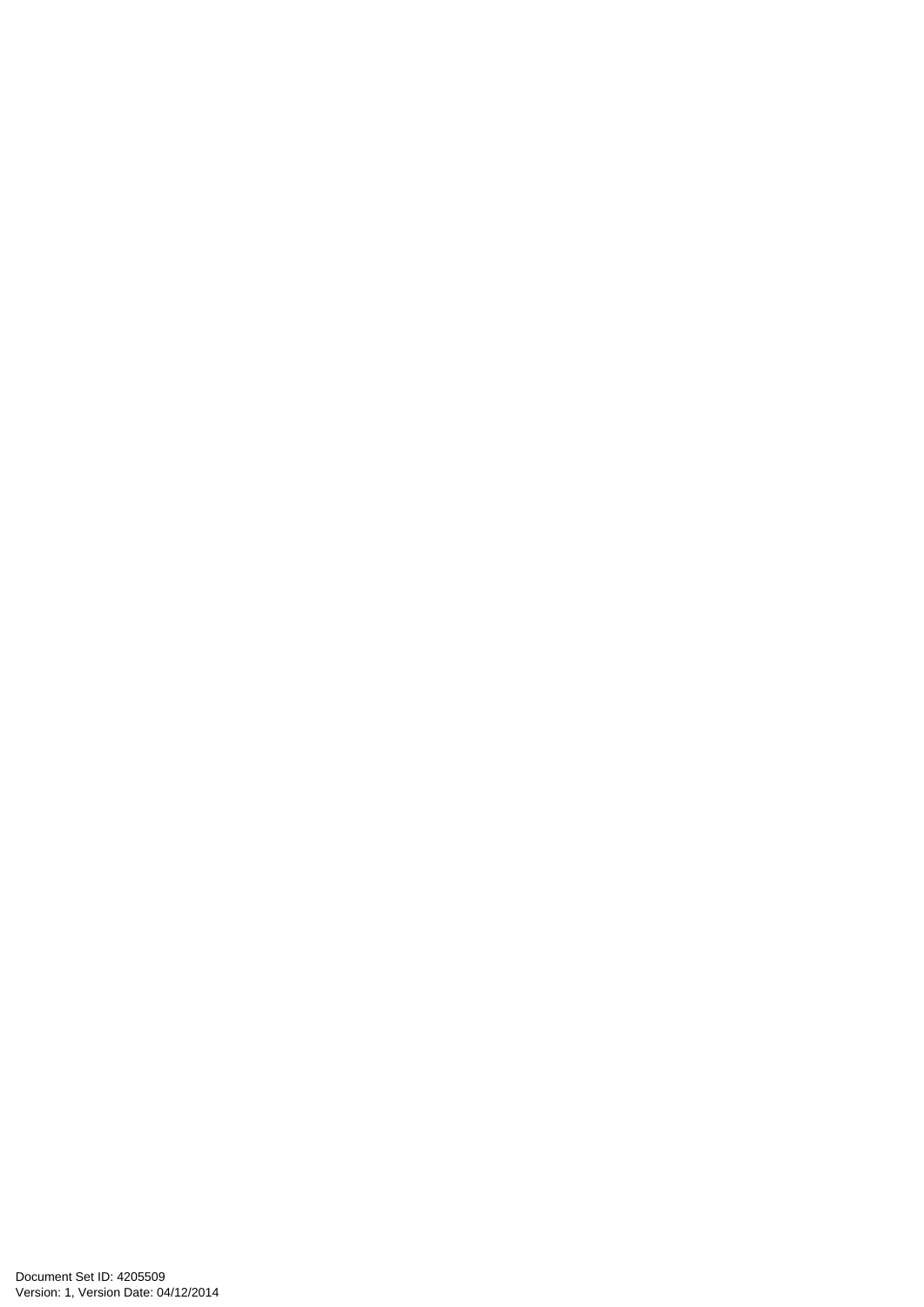# **CITY OF COCKBURN**

# **MINUTES OF ORDINARY COUNCIL MEETING HELD ON THURSDAY, 9 FEBRUARY 2012 AT 7:00 PM**

#### **PRESENT:**

#### **ELECTED MEMBERS**

| Mr L Howlett       | Mayor (Presiding Member) |
|--------------------|--------------------------|
| Mr S Portelli      | Councillor               |
| Ms L Smith         | Councillor               |
| Mrs C Reeve-Fowkes | Councillor               |
| Mr T Romano        | Councillor               |
| Mr S Pratt         | Councillor               |
| Mrs V Oliver       | Councillor               |
| Mr B Houwen        | Councillor               |

## **IN ATTENDANCE**

| Mr S. Cain      |                          | <b>Chief Executive Officer</b>                                               |
|-----------------|--------------------------|------------------------------------------------------------------------------|
| Mr D. Green     |                          | Director, Administration & Community Services                                |
| Mr S. Downing   | $\overline{\phantom{a}}$ | Director, Finance & Corporate Services                                       |
| Mr M. Littleton |                          | Director, Engineering & Works                                                |
| Mr D. Arndt     |                          | Director, Planning & Development                                             |
| Mrs L. Jakovich | $-$                      | PA to Director of Planning & Development and<br><b>Engineering and Works</b> |
| Ms L. Boyanich  | $\overline{\phantom{a}}$ | <b>Media Liaison Officer</b>                                                 |

# **1. DECLARATION OF MEETING**

The Presiding Member declared the meeting open at 7.01 pm.

Mayor Howlett made the following announcements:

## **Premiers Active Citizenship Australia Day Awards**

Mrs Kimberley Parker was the recipient of the "active citizenship award" for a person over 25 years". Kimberley volunteers her time providing support and helping to improve the lives of people with autism through the Autism Association of WA. Kimberley's work has also been recognised at the Disability Services Commission "Count Me In Awards" in 2011.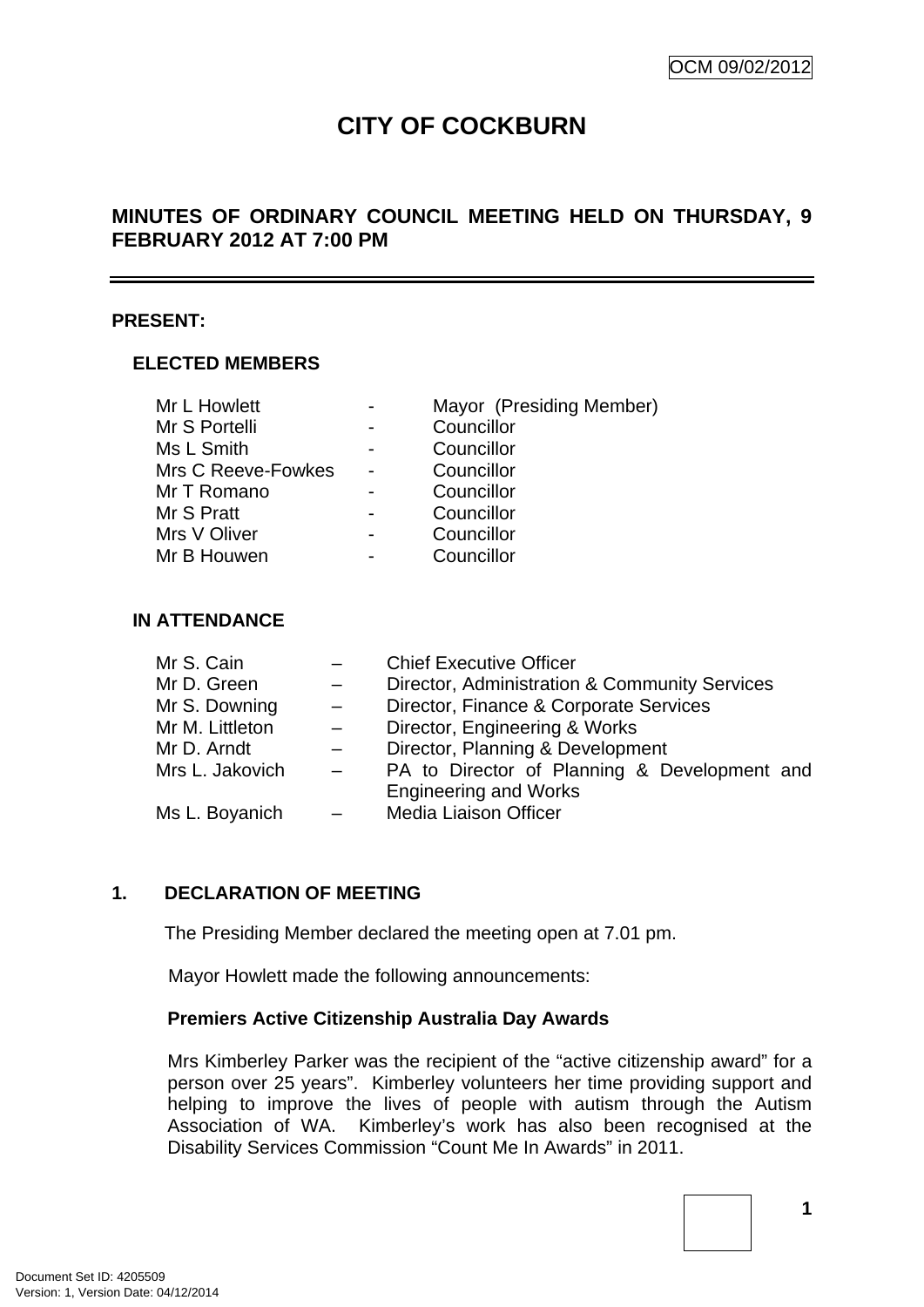Ashah Wright was the recipient of the "active citizenship award" for a person under 25 years". Ashah is a member of Council's Youth Advisory Council and also volunteers her time at a local church working with children between 5 and 11. Earlier this year, Ashah went to Cambodia to help out with a missions' trip. Ashah has been mentoring a younger child with learning difficulties and made a significant and positive contribution to her classroom attendance and her reading and writing skills.

The Coogee Beach Surf Life Saving Club was the recipient of the award for Community Group or Event for their ongoing and significant contribution to the training and development of members, the provision of active beach patrol services and other activities that support the community.

## **Australian Honours**

On Australia Day the City of Melville Chief Executive Officer Dr Shayne Silcox was awarded the Public Service Medal by the Australian Government for outstanding public service, particularly to local government in Western Australia.

#### **Tree Planting & Dedication Ceremony – Diamond Jubilee of Her Majesty Queen Elizabeth II Accession to the Throne**

On Monday 6 February a tree planting & dedication service was held to commemorate the occasion of Her Majesty Queen Elizabeth II's Diamond Jubilee accession to the throne.

An English Oak tree was planted in the grounds of Manning Park, an area of significant historical importance in our district. Approximately 60 people were in attendance.

Nearby, an English oak tree planted to commemorate Her Majesty's father's (King George V1) Coronation stands tall.

## **Awards**

I am pleased to announce that the City received a 2011 Planning Institute of Australia Award for the Muriel Court Structure Plan and associated strategies.

# **2. APPOINTMENT OF PRESIDING MEMBER (If required)**

Nil.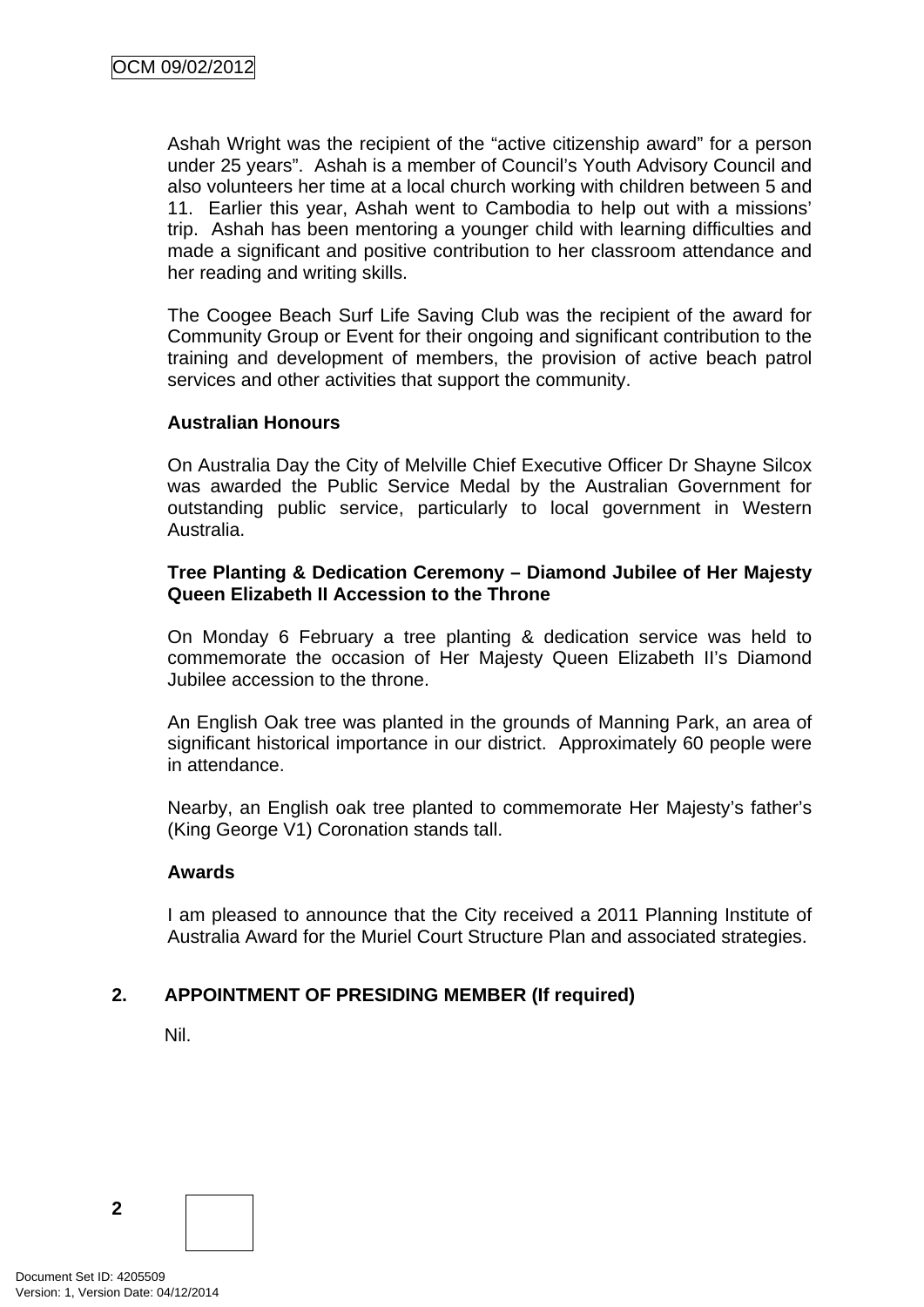## **3. DISCLAIMER (To be read aloud by Presiding Member)**

Members of the public, who attend Council Meetings, should not act immediately on anything they hear at the Meetings, without first seeking clarification of Council's position. Persons are advised to wait for written advice from the Council prior to taking action on any matter that they may have before Council.

## **4 (OCM 09/02/2012) - ACKNOWLEDGEMENT OF RECEIPT OF WRITTEN DECLARATIONS OF FINANCIAL INTERESTS AND CONFLICT OF INTEREST (BY PRESIDING MEMBER)**

Clr Lee-Anne Smith  $-$  Item 14.2

## **5 (OCM 09/02/2012) - APOLOGIES AND LEAVE OF ABSENCE**

| Mr K Allen     |                          | Deputy Mayor |
|----------------|--------------------------|--------------|
| Mr Y Mubarakai | $\overline{\phantom{0}}$ | Councillor   |

#### **6. ACTION TAKEN ON PREVIOUS PUBLIC QUESTIONS TAKEN ON NOTICE**

Nil

## **7 (OCM 09/02/2012) - PUBLIC QUESTION TIME**

#### ITEMS NOT IN WRITING, NOT ON THE AGENDA

#### **Mr Ray Woodcock**

- Q1. Has the Council learnt of the location where the material from the Watsonia site will be deposited? If it is within the City of Cockburn Waste Recovery site, is there a fee per tonnage that would be charged.
- A1. I am not aware where the material from the Watsonia site is being disposed off, but I can advise that if it was to come to the Henderson Recovery site, they would be required to pay the gate fees as stipulated.
- Q2. Has the Watsonia site ever been checked to see if it is contaminated?
- A2. Yes, a detailed site contamination report has been prepared and that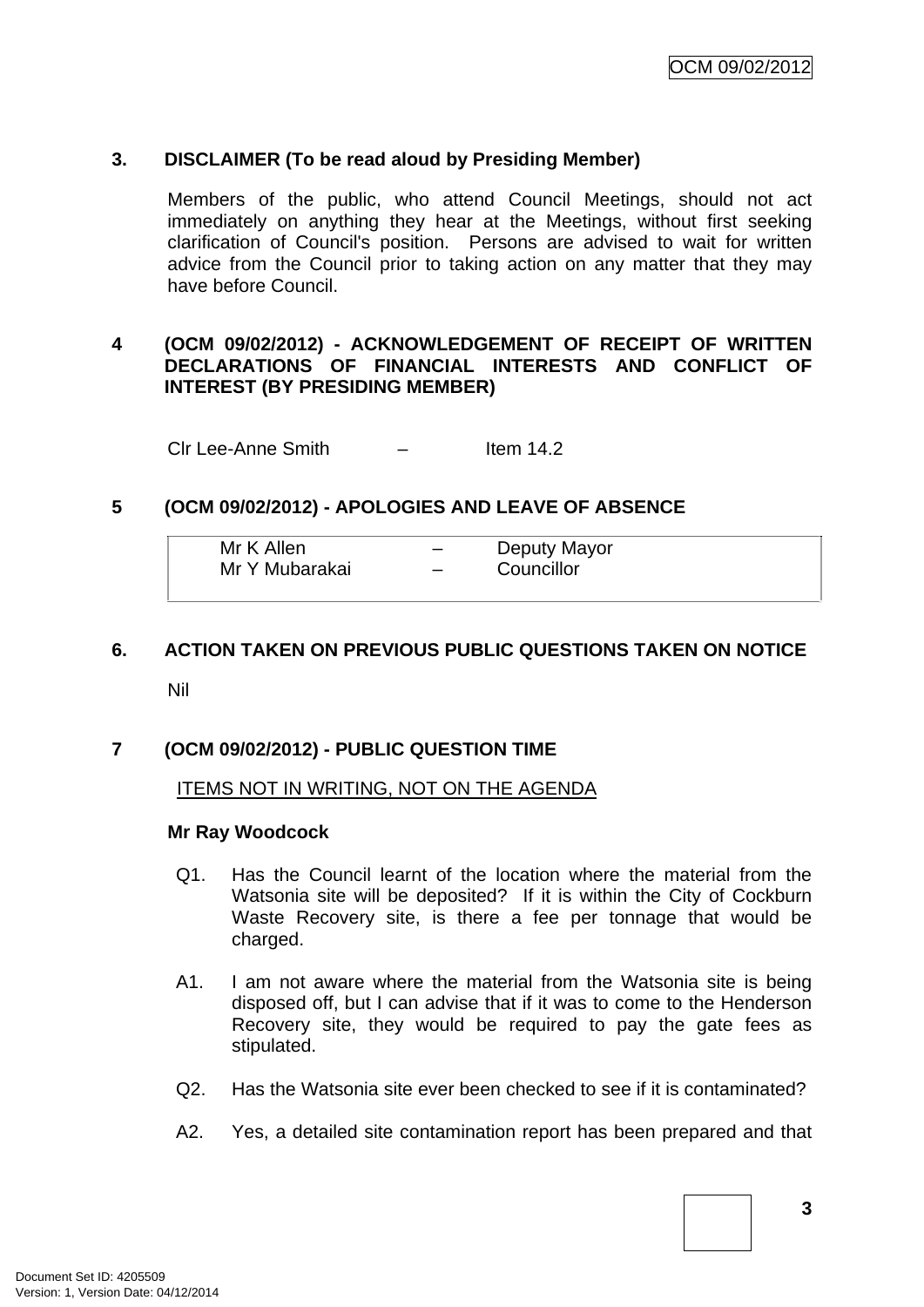contamination report has also been assessed by the DEC.

- Q3. Have Council members visited the intersection of Barrington Road and Spearwood Avenue and viewed the south east corner, where there should be a free left hand turn.
- A3. I responded to this question on Tuesday night. Since Mr Woodcock expressed his concerns, I have not viewed the design, but will do so.
- Q4. Have Council members been to the site and would they are to have a look at the site themselves.
- A4. A couple of Elected Members have been down to look at the site, and they will wait to see a report from the Director. (Mayor Howlett and Clrs Smith and Portelli have been to see the site).
- Q5 Has staff of Cockburn City Council visited the site of an old limestone dwelling located west side of Hamilton Road and the south of Entrance Road to verify who the property belongs to and who issued an authority for its demolition. Will Council please advise if this dwelling came within the scope of Heritage listed buildings?
- A5. This question will be taken on notice and responded to in writing.
- Q6. Has the Council made any enquires as to when private property may become public space. I refer to places like Phoenix Park Shopping Centre, or any other shopping centre within the City of Cockburn.
- A6. There is a legal position with private property and access to it by the public for an unrestrained period, but it is fairly complex. Therefore, rather than answer tonight, it will be taken on notice and responded to in writing.
- Q7. Does the City of Cockburn have any intentions of extending the pedestrian way, the footpath on Barrington Road? If so, when will this be done. This is back to approximately 300 metres going west on the south side of Barrington Road, there is no footpath and what drew my attention to this is just recently I saw an elderly gentleman endeavouring to walk down through that area with a walking frame and having to negotiate through sand, trying to get over the railway track and the hazards of traffic. I think that the footpath should be extended all the way through to Stock Road on the south side.
- Q8. This question will be taken on notice and responded to in writing.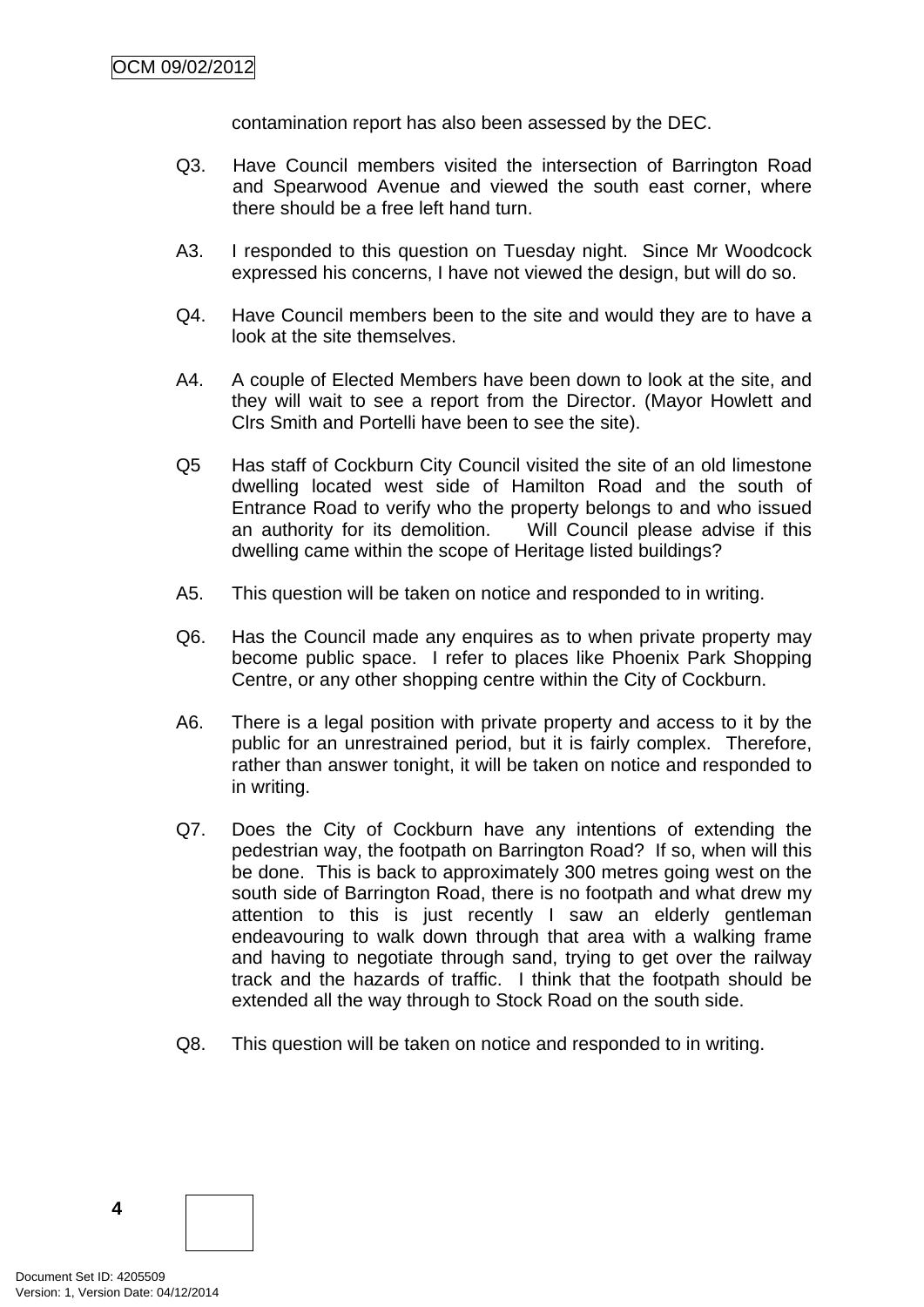#### **8. CONFIRMATION OF MINUTES**

## **8.1 (MINUTE NO 4703) (OCM 09/02/2012) - ORDINARY COUNCIL MEETING 08/12/2011**

#### **RECOMMENDATION**

That Council adopt the Minutes of the Ordinary Council Meeting held on Thursday, 8 December 2011, as a true and accurate record.

# **COUNCIL DECISION**

MOVED Clr S Portelli SECONDED Clr T Romano that the recommendation be adopted.

**CARRIED 8/0**

## **9. WRITTEN REQUESTS FOR LEAVE OF ABSENCE**

Nil

## **10 (OCM 09/02/2012) - DEPUTATIONS AND PETITIONS**

MGA Town Planners – Them 14.2

Mr John Schaffer (speaker) Mr Paul Paino Mr Jamie Pasqua Mr Peter Goff (speaker)

SMRC – Item 21.1

Mr Tim Youe (speaker) Mr Brendon Dohty (speaker)

Mr Youe tabled a fact sheet.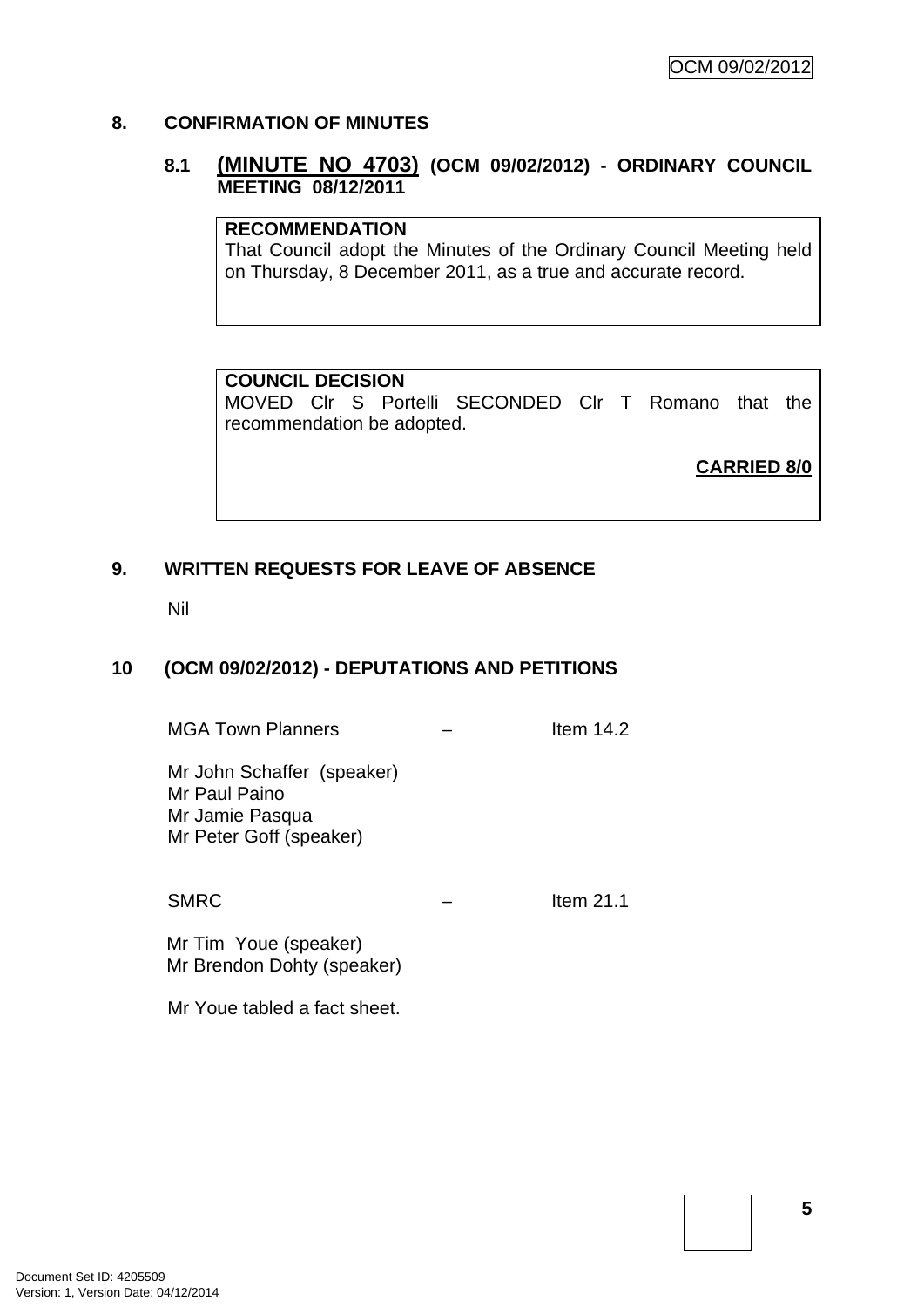### **11. BUSINESS LEFT OVER FROM THE PREVIOUS MEETING (If adjourned)**

Nil

#### **12 (OCM 09/02/2012) - DECLARATION OF COUNCILLORS WHO HAVE NOT GIVEN DUE CONSIDERATION TO MATTERS IN THE BUSINESS PAPER**

NOTE: AT THIS POINT IN THE MEETING, THE TIME BEING 7.44 PM THE FOLLOWING ITEMS WERE CARRIED BY AN "EN BLOC" RESOLUTION OF COUNCIL:

| 14.1 | 15.1 | 16.1 |  |
|------|------|------|--|
|      | 15.2 | 16.3 |  |
|      |      |      |  |

#### **13. COUNCIL MATTERS**

**13.1 (MINUTE NO 4704) (OCM 09/02/2012) - COUNCIL DELEGATE - JANDAKOT REGIONAL PARK COMMUNITY ADVISORY COMMITTEE (HS/E/004; CC/C/016) (D GREEN) (ATTACH)** 

#### **RECOMMENDATION**

That Council appoints **Elected Member**) as a delegate to the Jandakot Regional Park Community Advisory Committee (JRPCAC).

#### **COUNCIL DECISION**

MOVED Clr V Oliver SECONDED Clr T Romano that Council appoint Clr Reeve-Fowkes (Elected Member) as a delegate to the Jandakot Regional Park Community Advisory Committee (JRPCAC).

# **CARRIED 8/0**

## **Reason for Decision**

Clr Reeve-Fowkes indicated an interest in being associated with this group.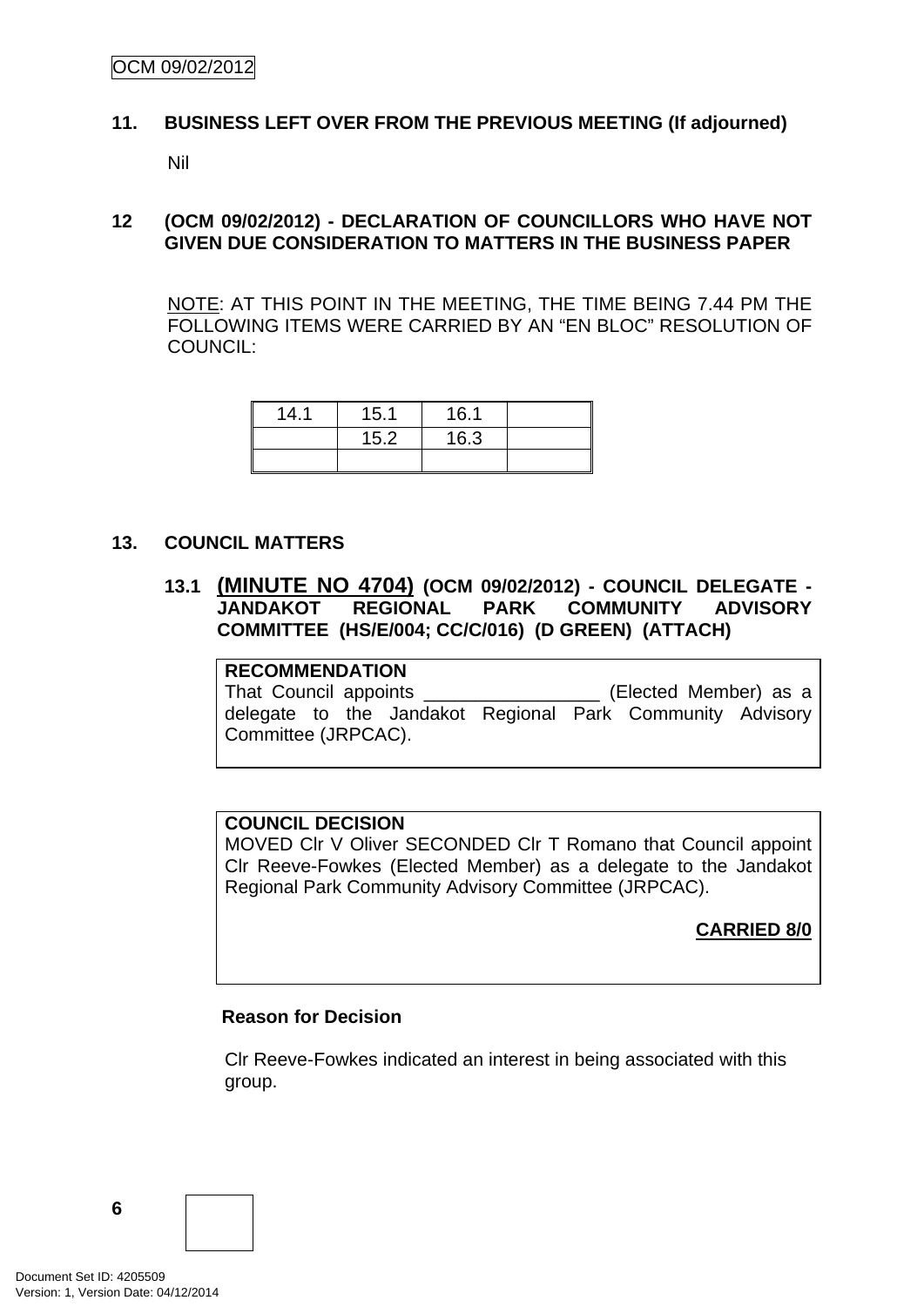# **Background**

The JRPCAC is a community based organisation, the primary objectives of which are to oversee the implementation of the Jandakot Regional Park Management Plan, which was prepared in 2010. The City of Cockburn was previously represented by now retired Clr Whitfield.

## **Submission**

JRPCAC has requested Council appoint a replacement elected member to its Committee.

## **Report**

The Jandakot Regional Park comprises of protected bush and nature reserves in areas of Cockburn, Kwinana and Armadale, as indicated in the attachment. The Park is subject to a Management Plan, which was prepared by the Conservation Commission and is administered by the Department of Environment and Conservation, in conjunction with participant Councils and the JRPCAC. The Committee comprises representation of each of the organisations, plus community representatives and meets quarterly  $(A<sup>th</sup>$  Tuesday of February, May, August and November) at the Cockburn Wetlands Education Centre at 5.30 pm.

## **Strategic Plan/Policy Implications**

## **Natural Environmental Management**

• To conserve, preserve and where required remediate the quality, extent and uniqueness of the natural environment that exists within the district.

# **Budget/Financial Implications**

N/A

## **Legal Implications**

N/A

# **Community Consultation**

N/A

# **Attachment(s)**

Extract – Jandakot Regional Park Management Plan.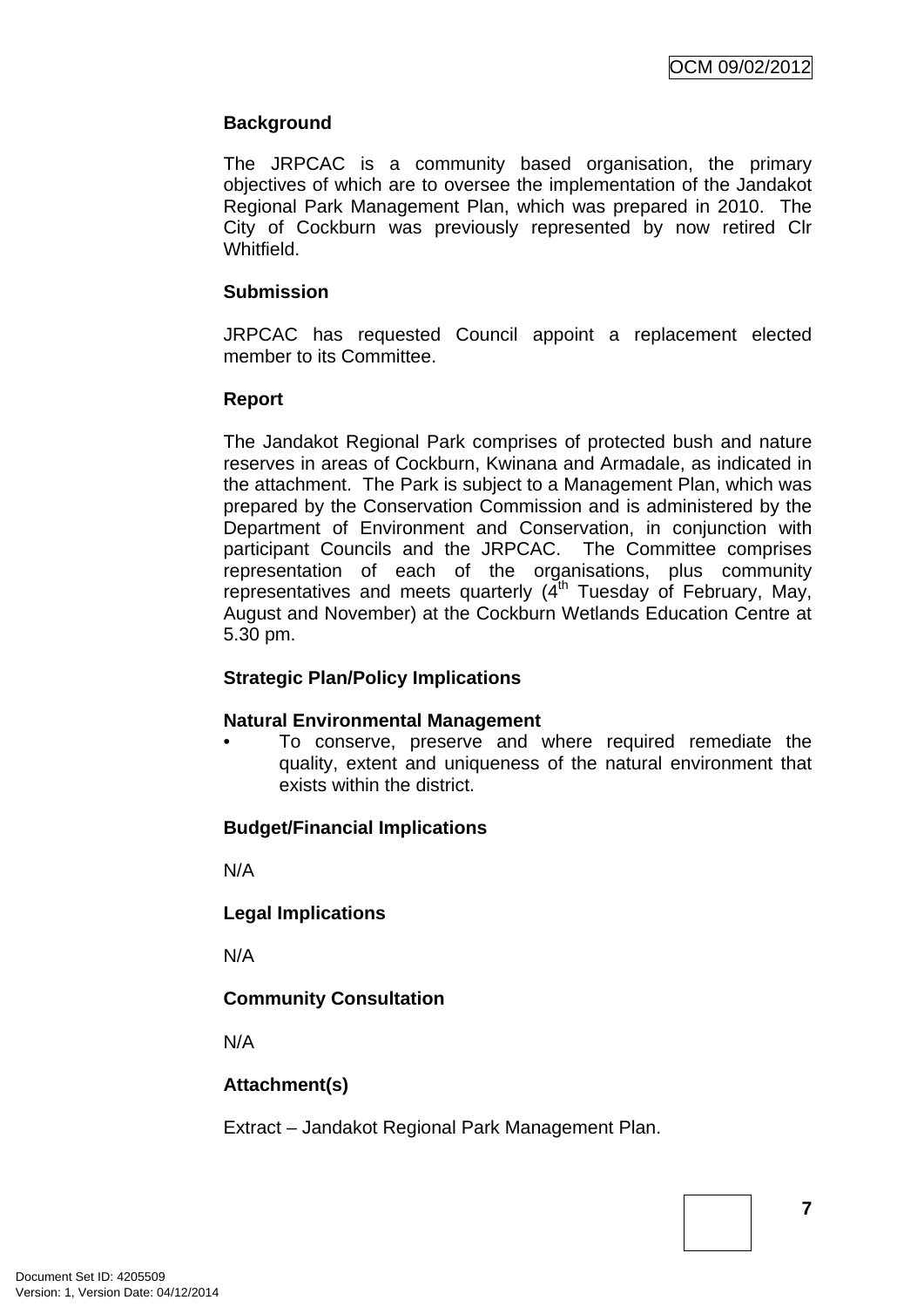# **Advice to Proponent(s)/Submissioners**

N/A

**Implications of Section 3.18(3) Local Government Act, 1995**

Nil.

# **14. PLANNING AND DEVELOPMENT DIVISION ISSUES**

**14.1 (MINUTE NO 4705) (OCM 09/02/2012) - CLOSURE OF WESTERN POWER PADMOUNT SITE LOCATION: ORSINO BOULEVARD AND LOT 9076 COCKBURN ROAD, NORTH COOGEE OWNER: AUSTRALAND HOLDINGS LTD APPLICANT: TAYLOR BURRELL BARNETT (451918) (L GATT) (ATTACH)** 

**RECOMMENDATION** That Council:

- (1) requires evidence of written agreement being reached between the applicant and Western Power regarding costs to deal with the padmount site infrastructure;
- (2) requests the Minister for Lands to close portion of Orsino Boulevard, North Coogee which encompasses the Western Power padmount site in accordance with Section 58 of the *Land Administration Act 1997* once evidence of a written agreement regarding the cost of the relocation of the existing infrastructure has been provided;
- (3) supports the land resulting from the road closure being purchased by the adjoining landowner (Australand Holdings Ltd) as per the normal procedures of the *Land Administration Act 1997*; and
- (4) advise the applicant of this decision accordingly.

## **COUNCIL DECISION**

MOVED Clr C Reeve-Fowkes SECONDED Clr V Oliver that the recommendation be adopted.

**CARRIED 8/0**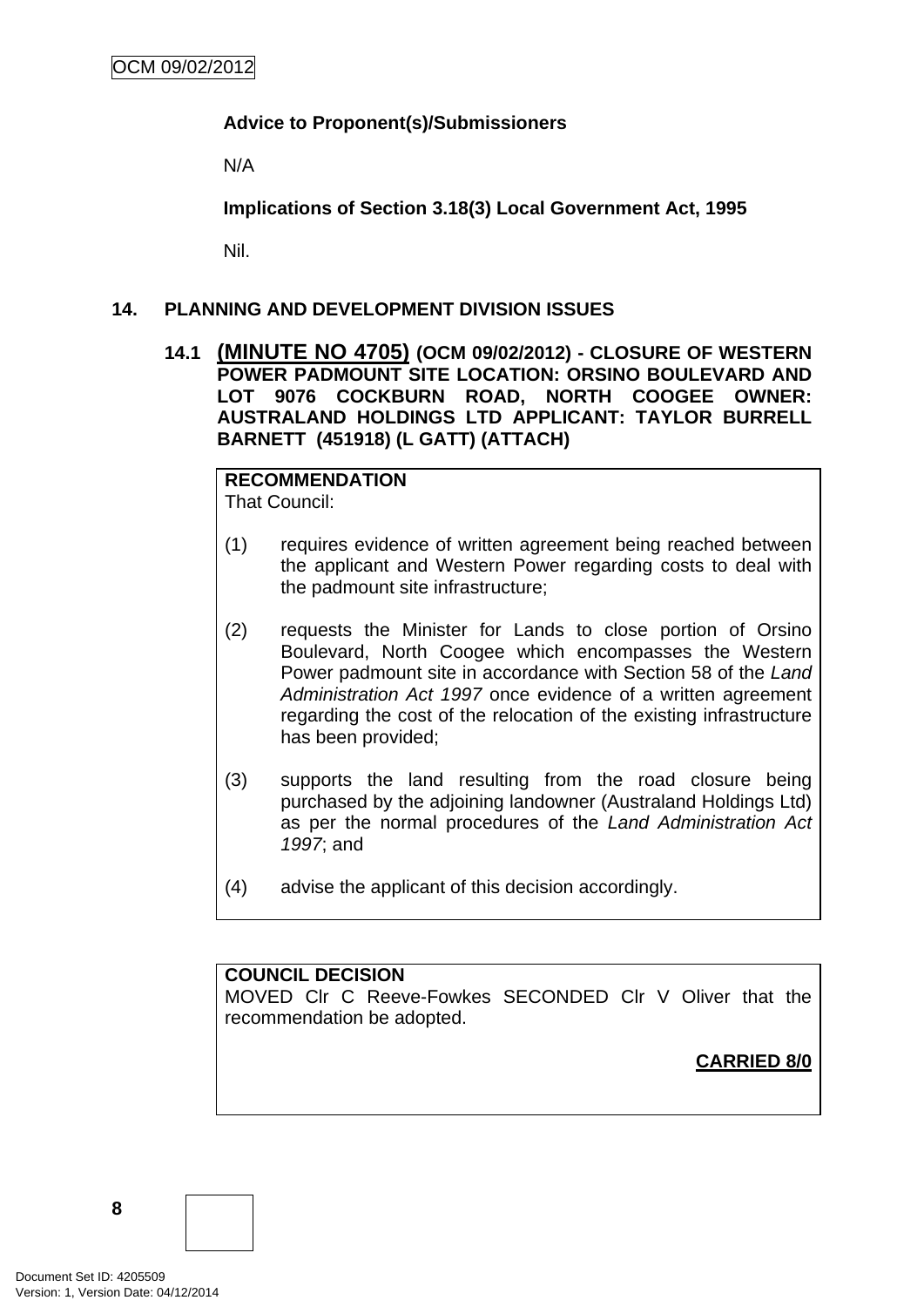OCM 09/02/2012

## **Background**

A request has been received on behalf of the adjoining landowner to close portion of Orsino Boulevard, North Coogee which encompasses a Western Power padmount site adjoining Lot 9076 Cockburn Road. The purpose of this report is to consider this request.

## **Submission**

By way of letter, Taylor Burrell Barnett requested that the City initiate the closure of the portion of Orsino Boulevard, North Coogee (refer to Attachment 1). The subject area is a Western Power padmount site adjoining Lot 9076 Cockburn Road (refer to Attachment 2). The proponent has agreed in writing to meet all costs associated with the proposed road closure, a copy of which is provided within Attachment 1.

## **Report**

At the time of creating Lot 9076 Cockburn Road, a small road widening of 17m<sup>2</sup> was created to accommodate a Western Power transformer. This now conflicts with the proposed development for Lot 9076, and accordingly removal of the transformer is proposed as part of the development of the land. As the transformer sits within a portion of the adjoining Orsino Boulevard road reserve, formal road closure processes must occur to allow the land to be transferred into the title of the adjoining Lot 9076.

In accordance with *Land Administration Act 1997* the proposed road closure was formally advertised, with no objections being received.

There is no other utility infrastructure in the Western Power padmount site, and all service providers have responded advising that they have no objections to the proposal. Western Power has indicated that there will be costs associated with relocation of the transformer, and these costs will be factored into the eventual sale price of the closed road reserve. These costs will be the responsibility of Western Power and the proponent to agree on.

It is recommended that Council support the request, but only once evidence of suitable agreement between Western Power and the applicant has been provided. Once evidence of written agreement has been provided, it is recommended Council write to the Minster for Lands requesting formal closure of the portion of Orsino Boulevard in accordance with Section 58 of the *Land Administration Act 1997*.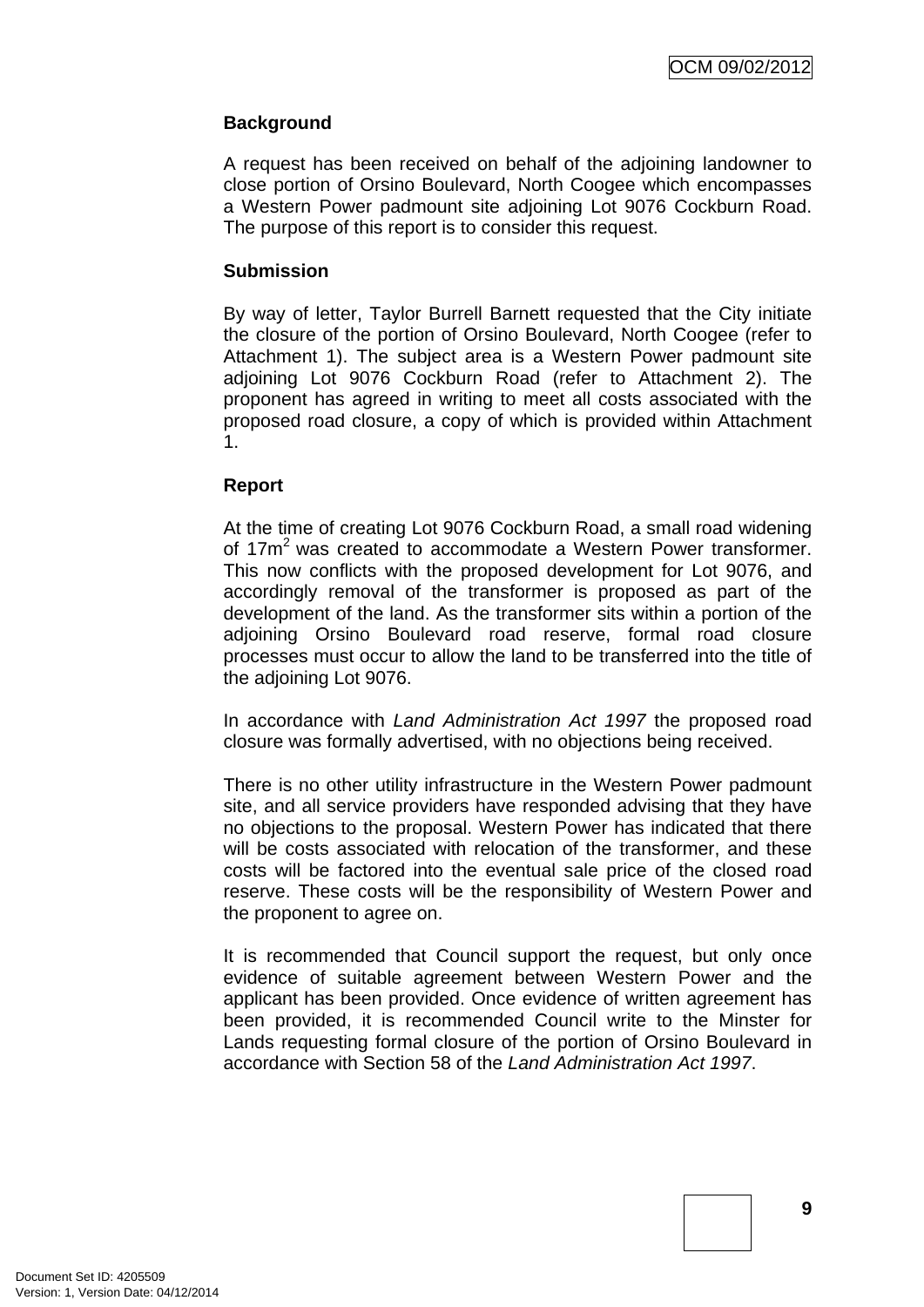# **Strategic / Policy Implications**

#### **Demographic Planning**

- To ensure the planning of the City is based on an approach that has the potential to achieve high levels of convenience and prosperity for its citizens.
- To ensure development will enhance the levels of amenity currently enjoyed by the community.

## **Governance Excellence**

• To conduct Council business in open public forums and to manage Council affairs by employing publicly accountable practices.

## **Budget/Financial Implications**

The proponent will be required to meet all associated costs. It is recommended that Council require evidence of written agreement between the applicant and Western Power regarding costs to deal with the padmount site infrastructure relocation.

## **Legal Implications**

To be undertaken in accordance with Section 58 of the *Land Administration Act 1997*.

## **Community Consultation**

Advertised on 28 November 2011, in accordance with Section 58 of the *Land Administration Act 1997.* No objections have been received.

## **Attachment(s)**

- 1. Letter of request from Taylor Burrell Barnett
- 2. Location Plan

## **Advice to Proponent(s)/Applicant**

The Proponent has been advised that this matter is to be considered at the 9 February 2012 Council Meeting.

## **Implications of Section 3.18(3) Local Government Act, 1995**

Nil.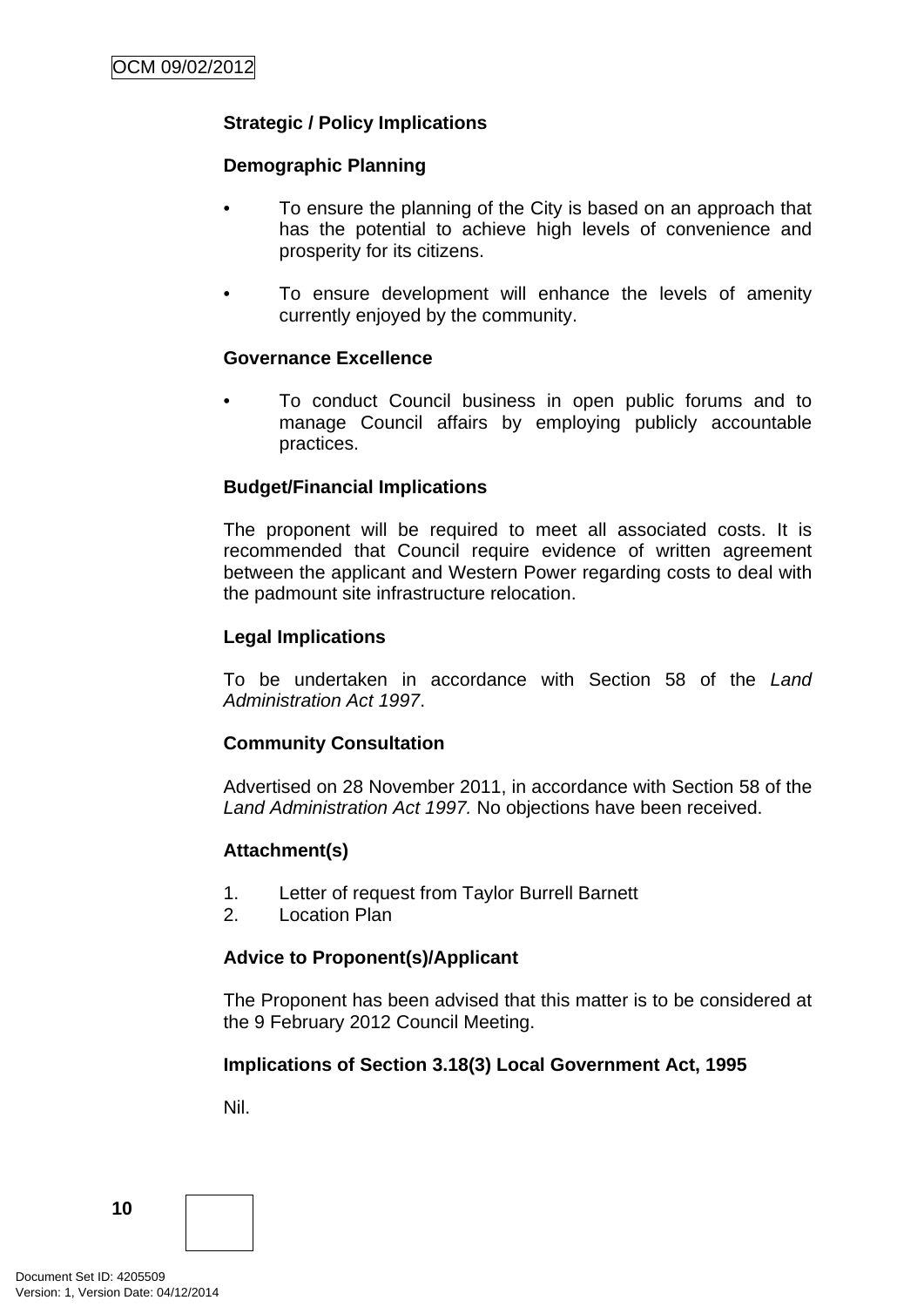CLR SMITH LEFT THE MEETING AT THIS POINT, THE TIME BEING 7.47 PM.

## **DECLARATION OF INTEREST**

The Presiding Member advised the meeting that he had received a Declaration of Interest as follows:

## **CLR SMITH**

Declared a financial interest in Item 14.2 "Scheme Amendment No. 89 to City of Cockburn Town Planning Scheme No. 3 (Cockburn Coast) and Cockburn Coast District Structure Plan Part 2 Consideration of Adoption for Final Approval", pursuant to Section 5.62(1) of the Local Government Act 1995.

The nature of my interest is that the applicant has provided sponsorship to my employer Halo to fund disadvantaged participants' uniforms.

**14.2 (MINUTE NO 4706) (OCM 09/02/2012) - SCHEME AMENDMENT NO. 89 TO CITY OF COCKBURN TOWN PLANNING SCHEME NO. 3 (COCKBURN COAST) AND COCKBURN COAST DISTRICT STRUCTURE PLAN PART 2 CONSIDERATION OF ADOPTION FOR FINAL APPROVAL - LOCATION: COCKBURN COAST - OWNER: VARIOUS - APPLICANT: LANDCORP (SM/M/053, 93089) (C CATHERWOOD) (ATTACH)** 

#### **RECOMMENDATION** That Council:

- (1) require the inclusion of a further chapter to the Employment and Economic Development Strategy to outline the implementation approach for LandCorp and other relevant agencies/stakeholders to facilitate the successful delivery of the initiatives;
- (2) following compliance with (1) above, adopt the Draft Cockburn Coast District Structure Plan Part 2 ("CCDSP Part 2"), for the purpose of providing a guiding document to inform the preparation of future Local Structure Plans ("LSP's") within the District Structure Plan area, subject to the following modifications:
	- 1. All plans contained within the CCDSP Part 2 depicting the "potential marina" annotation are to recognise the important consideration processes which have yet to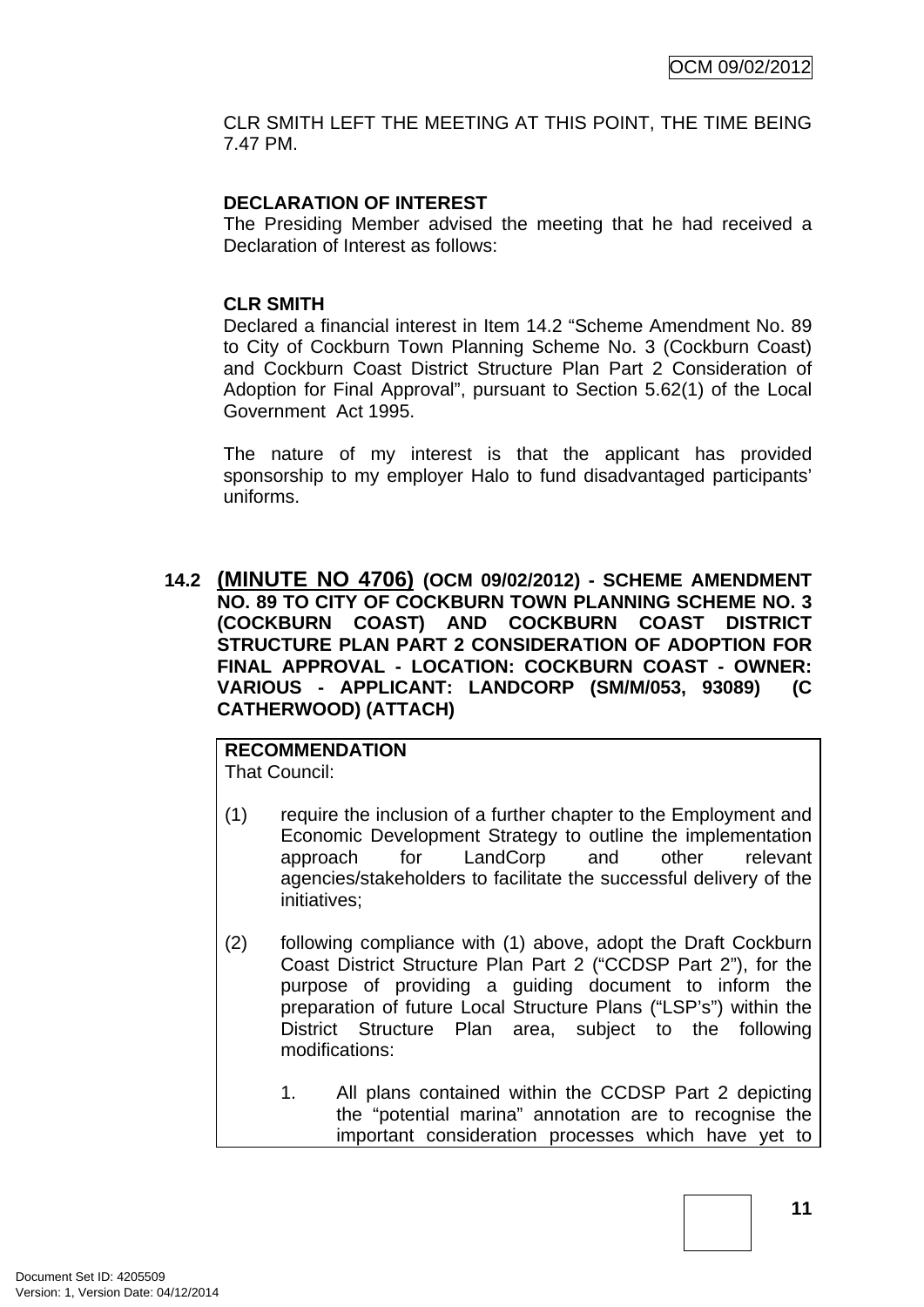|    | have been undertaken by the supplementary annotation:                                                                                                                                                                                                                                                                                                                                                                                                   |
|----|---------------------------------------------------------------------------------------------------------------------------------------------------------------------------------------------------------------------------------------------------------------------------------------------------------------------------------------------------------------------------------------------------------------------------------------------------------|
|    | 'Subject to additional consideration processes including,<br>but not limited to:<br>lifting of MRS Urban Deferred,<br>submission, assessment (including community<br>$\bullet$<br>consultation) and approval of a local structure<br>plan for the Power Station Precinct discussing:<br>environmental feasibility (impacts upon the<br>marine environment including relationship<br>to other coastal features); and<br>social feasibility.<br>$\bullet$ |
| 2. | Modification to the public open space ("POS") in the<br>Hilltop/Emplacement Local Structure Plan area to delete<br>the POS shown in the Draft CCDSP Part 2 and replace it<br>with POS as shown in Attachment 8.                                                                                                                                                                                                                                         |
| 3. | Inclusion of an annotation on Figure 31 (Land use plan)<br>as follows:                                                                                                                                                                                                                                                                                                                                                                                  |
|    | "At-grade crossings will need to be designed, constructed<br>and maintained to the satisfaction of the Office of Rail<br>Safety, within the Department of Transport".                                                                                                                                                                                                                                                                                   |
| 4. | Inclusion of references within the CCDSP Part 2 report to<br>the role of urban corridors with reference to the future<br>function and surrounding land use of Cockburn Road and<br>Cockburn Coast Drive, as outlined in the Connected City<br>model in Directions 2031 and Beyond.                                                                                                                                                                      |
| 5. | Modifying Table 5 (Provision of Public Open Space) to<br>refer to the 'gross subdivisible area' rather than 'gross<br>residential area', in accordance with Table 11 of Liveable<br>Neighbourhoods.                                                                                                                                                                                                                                                     |
| 6. | The annotation of 'low density residential' in Figure 31<br>(Land use plan) being amended to refer to 'medium<br>density'.                                                                                                                                                                                                                                                                                                                              |
| 7. | The north-south road adjacent to the active playing field<br>as shown in the CCDSP Part 2 being shifted west as<br>much as feasible to accommodate a wider oval, to the<br>satisfaction of the City of Cockburn.                                                                                                                                                                                                                                        |
| 8. | Figure 31 (Land use plan) being updated to reflect the<br>road adjustment outlined in 6 above, and the title of<br>Figure 32 being corrected to 'Playing Field Concept Plan'.                                                                                                                                                                                                                                                                           |

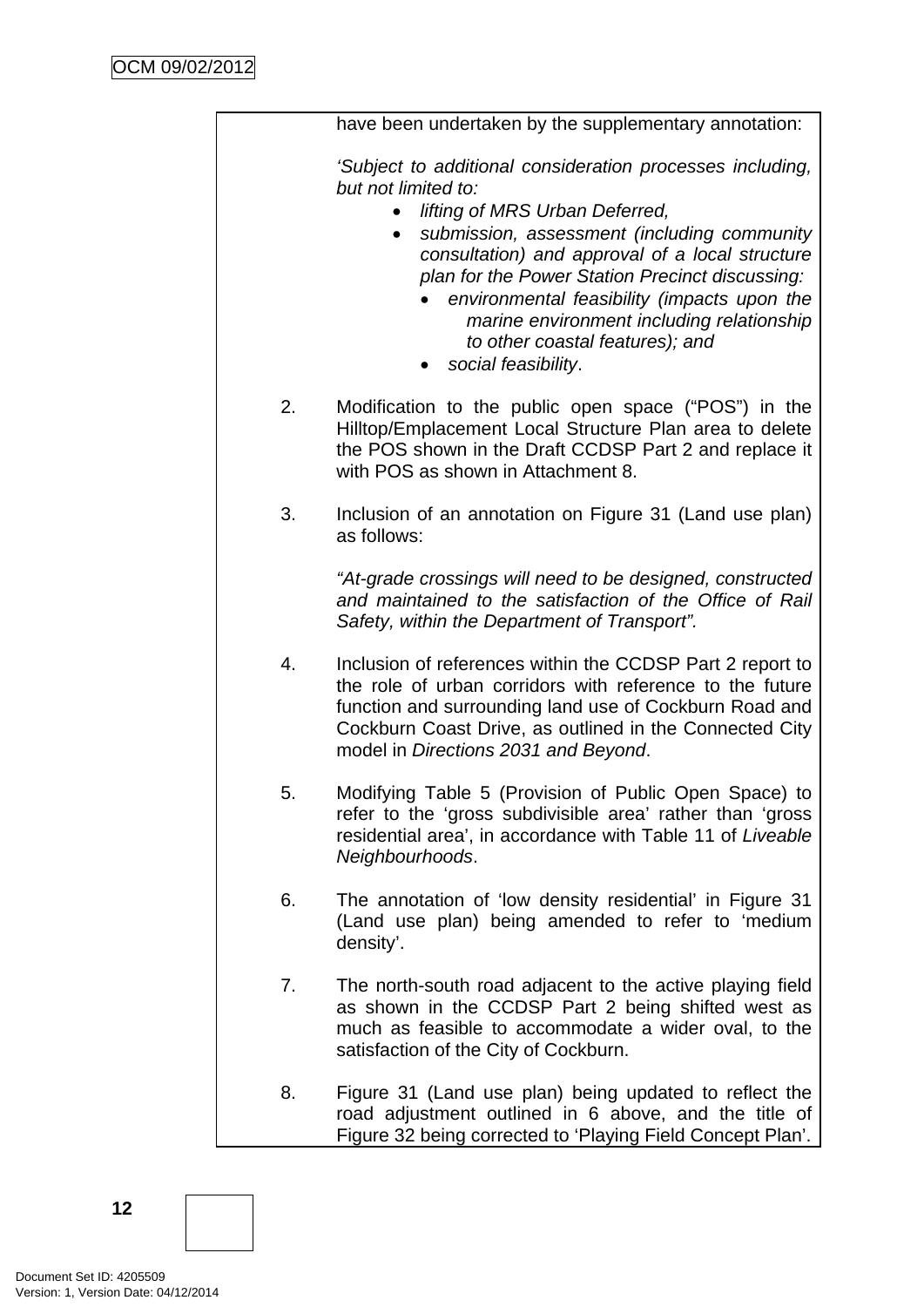- 9. Adjustment to the Land use plan and Building height plan (Figures 29 and 31) so that no sensitive land uses are located within 50m from the boundary of the waste water pumping station site (Reserve 5239).
- 10. Section 4.4.4 (Draft State Industrial Buffer Policy and EPA Guidance) of the CCDSP Part 2 report be modified to clarify that the Mixed Use zone itself is not intended to function as a transitional zoning, and to clarify the situation relating to existing businesses remaining.
- 11. Updating of Section 5.2.3 (Mixed Business) of the CCDSP Part 2 report to clarify that retention of heavy and general industrial uses would not be consistent with the Mixed Business zoning. This section of the CCDSP Part 2 report should clarify that the Local Structure Plans may set out a different range of permissible uses than those currently set out in the Scheme, if this is the intention. Alternatively, these terminologies be modified so that they are consistent with land uses set out in the Scheme as another level of refinement from the CCDSP.
- 12. Section 10.4 of the CCDSP Part 2 being modified to identify a 50m buffer from the boundary of the wastewater pumping station (Reserve 5239), rather than the wet well;
- 13. Section 10.4 (Wastewater Pump Station) being amended as follows:
	- (a) All references to the required buffer stipulating the requirement for a 50m buffer from the curtilage of the site in accordance with EPA Guidance Statement No. 3.
	- (b) Figure 79 depicting a 50m buffer from the boundary of Reserve 5239 (wastewater pumping station site), rather than the wet well.
	- (c) Delete references to a requirement for a 150m buffer, and instead make reference to the recent decision of the Minister for Water to direct the Water Corporation to limit the planned ultimate capacity of the pump station to a maximum of 350 Litres/second, in order to avoid the need to implement a larger 150m radius odour buffer required under EPA Guidance Statement No.3 for pump stations >350l/s.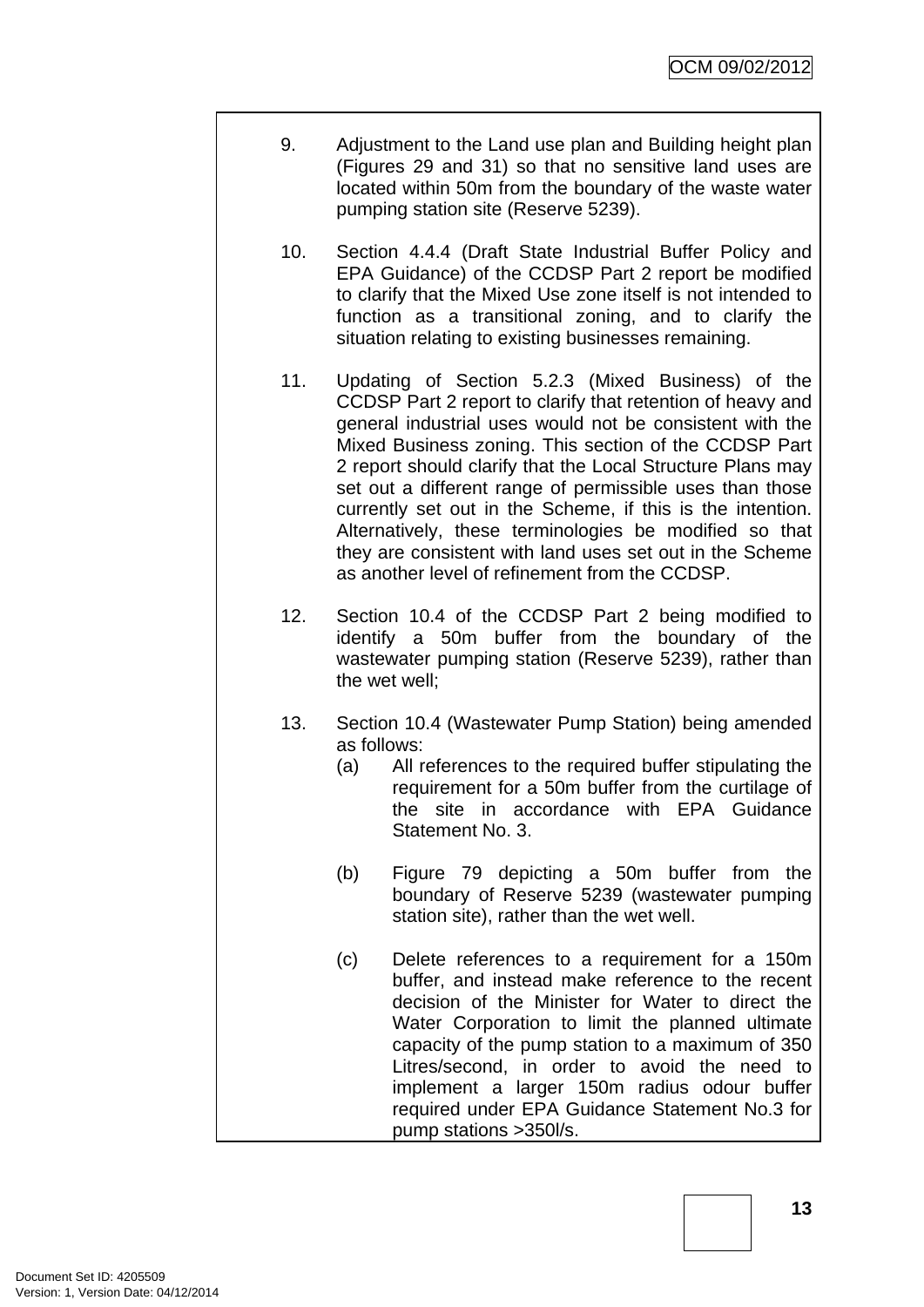| (d) | Section 9.1.1.1 (Sewerage) being amended to refer |
|-----|---------------------------------------------------|
|     | to the requirement for a 50m buffer from the      |
|     | curtilage of the site in accordance with EPA      |
|     | Guidance Statement No. 3, and the delete          |
|     | references to the potential requirement for an    |
|     | increase in capacity to 350 Litres/second.        |

- 14. Section 11.1.1 (Metropolitan Region Scheme) being updated to reflect the gazettal of the MRS amendment for the Cockburn Coast area.
- (3) adopt Scheme Amendment No. 89 for final approval, subject to the following modifications:
	- 1. Rezoning the portion of the Cockburn Coast area that is 'unzoned' to 'Development' zone and placing it within 'Development Area (No. 33)'.
	- 2. Inclusion of the following additional provisions under 5.0 Local Structure Plans:
		- (a) 3.19 Contaminated Sites
			- (i) Describe how contaminated sites will be (or have been) suitably dealt with across the whole Local Structure Plan area in accordance with the Contaminated Sites Act 2003.
			- (ii) Describe how the land use plan responds to issues of contamination across the whole Local Structure Plan area.
			- (iii) While recognising the obligations for landowners under the Contaminated Sites Act 2003, list for each lot contained within the whole Local Structure Plan area as part of the Local Structure Plan report, whether any investigation of contamination sites has been undertaken. Where no investigation has been considered warranted also list details of previous and historic land uses to assert the conclusion the site is not potentially contaminated. Where sites have been reported to DEC as a potentially contaminated site, also list the details of the referral and if available the outcome of the referral.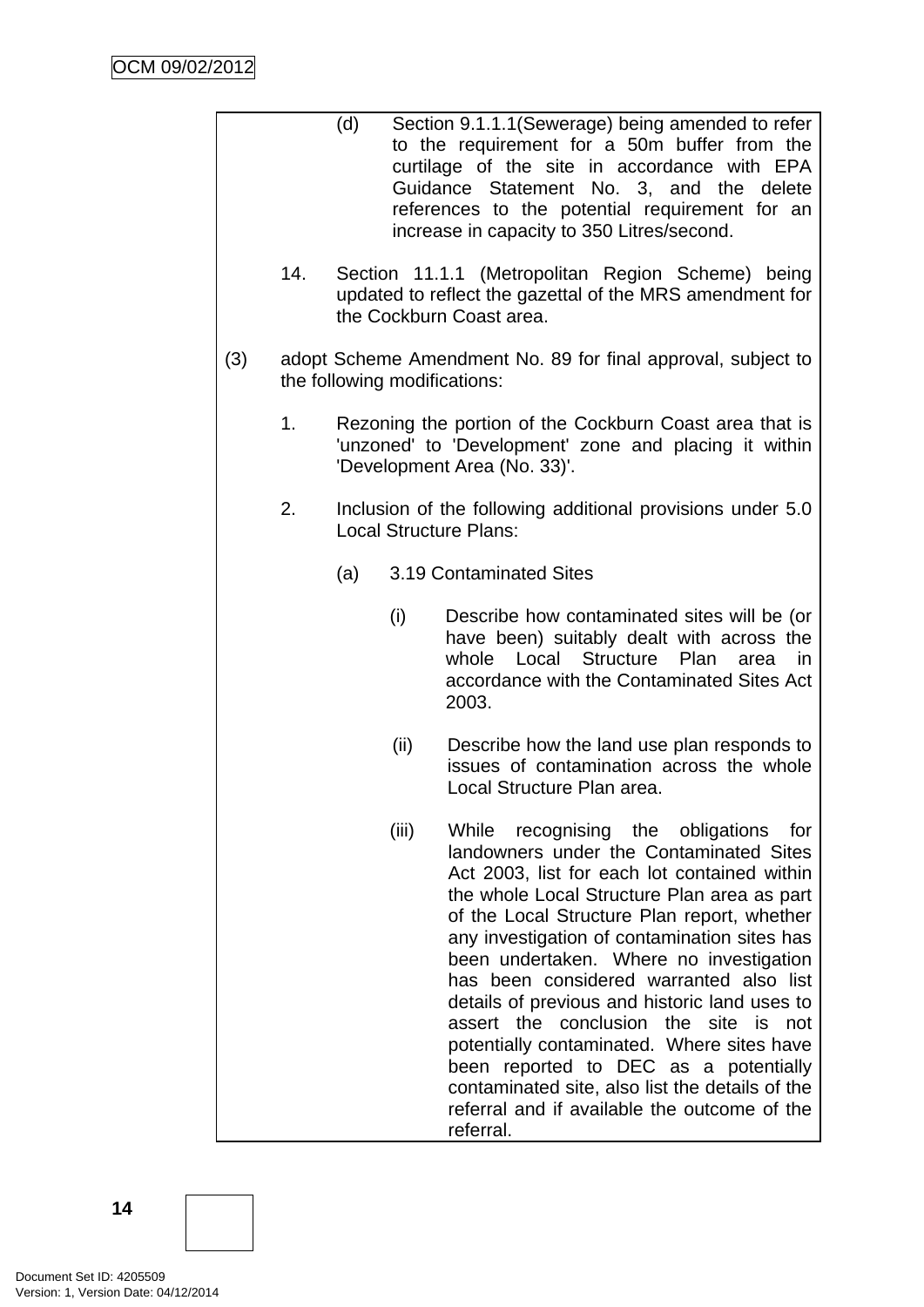|                                                                                                                                                                                                                                                                                                                                                                                                                                                                                                                                                      | (b) | 3.20 Existing Development |                                                                                                                                                                                                                                                                                 |  |
|------------------------------------------------------------------------------------------------------------------------------------------------------------------------------------------------------------------------------------------------------------------------------------------------------------------------------------------------------------------------------------------------------------------------------------------------------------------------------------------------------------------------------------------------------|-----|---------------------------|---------------------------------------------------------------------------------------------------------------------------------------------------------------------------------------------------------------------------------------------------------------------------------|--|
|                                                                                                                                                                                                                                                                                                                                                                                                                                                                                                                                                      |     | (i)                       | Identify and describe any existing lawful<br>development within the Local Structure Plan<br>area which has associated offsite impact(s).                                                                                                                                        |  |
|                                                                                                                                                                                                                                                                                                                                                                                                                                                                                                                                                      |     | (ii)                      | Identify and describe how future land use<br>and development in accordance with the<br>Local Structure Plan will be managed so<br>that areas experiencing offsite impacts from<br>existing lawful development are either<br>avoided or managed.                                 |  |
|                                                                                                                                                                                                                                                                                                                                                                                                                                                                                                                                                      | (c) |                           | 5.0 Local Structure Plans - 3.20 Flora and Fauna<br>Survey (where Local Structure Plan includes<br>vegetated areas).                                                                                                                                                            |  |
|                                                                                                                                                                                                                                                                                                                                                                                                                                                                                                                                                      | (d) |                           | 5.2.8 Environmental Feasibility                                                                                                                                                                                                                                                 |  |
|                                                                                                                                                                                                                                                                                                                                                                                                                                                                                                                                                      |     | (i)                       | impacts upon the marine environment<br>including relationship to other coastal<br>features shall be discussed in any local<br>structure plan proposing the inclusion of a<br>marina or similar modifications to the<br>coastline.                                               |  |
|                                                                                                                                                                                                                                                                                                                                                                                                                                                                                                                                                      | (e) |                           | 5.2.9 Social Feasibility                                                                                                                                                                                                                                                        |  |
|                                                                                                                                                                                                                                                                                                                                                                                                                                                                                                                                                      |     | (i)                       | any local structure plan proposing the<br>inclusion<br><b>of</b><br>marina<br>similar<br><b>or</b><br>a<br>modifications to the coastline shall discuss<br>the social feasibility of such a proposal in<br>contrast to the opportunities afforded by the<br>existing coastline. |  |
| 3.                                                                                                                                                                                                                                                                                                                                                                                                                                                                                                                                                   |     |                           | Modifying clause 4.0 (k) of the proposed 'Development<br>Area' provisions as follows:                                                                                                                                                                                           |  |
| 'Where residential or noise-sensitive development is<br>proposed in a situation where it may be exposed to noise<br>impacts from existing non-residential uses and activities,<br>the onus will be on the designers and developers of the<br>new residential development to demonstrate to the Local<br>Government's satisfaction that potential noise impacts<br>have been considered and addressed.<br>addressing State Planning Policy 5.4 "Road and Rail<br>Transport Noise and Freight Considerations in Land Use<br>Planning" where relevant.' |     | This includes             |                                                                                                                                                                                                                                                                                 |  |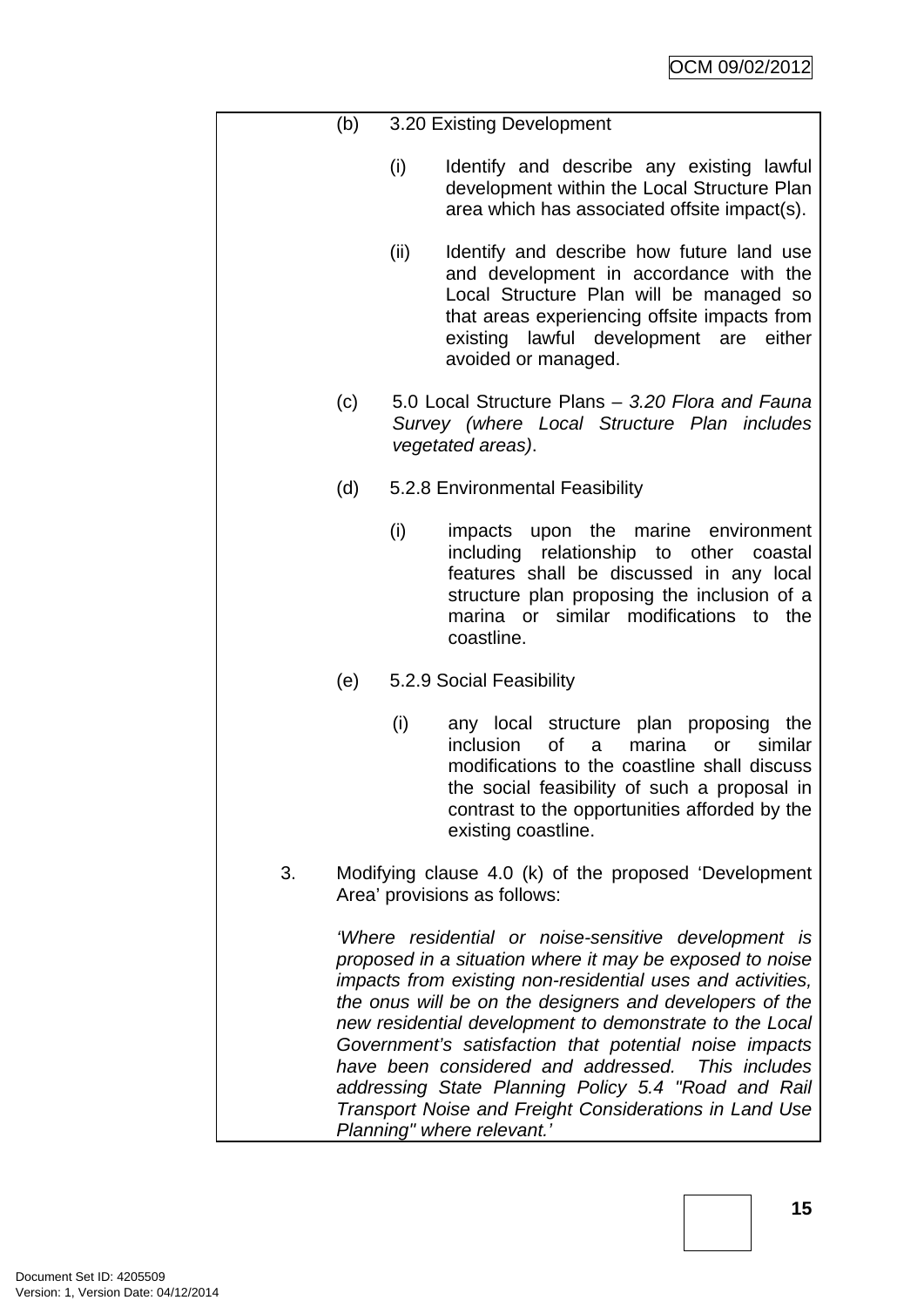4. Modifying clause 4.0 (f) of the proposed 'Development Area' provisions as follows:

> *Each subdivision for the creation of additional lots (as opposed to amalgamation proposals) and development application shall achieve at least 85% of the potential number of dwellings achievable under the R-code designated for the application area on the adopted Local Structure Plan. In calculating the potential number of dwellings for the purposes of this provision, the following average lot size will apply unless specified by the adopted Local Structure Plan:*

- *\* R30 = 300m2*
- *\* R40 = 220m2*
- *\* R50 = 180m2*
- *\* R60 = 180m2*
- *\* R80 = 125m2*
- \*  $R160 = 62.5$  $m^2$ .
- 5. Modifying clause 5.9 of the proposed 'Development Area' provisions as follows:

*A Coastal Hazard Risk Assessment is required to be prepared for the full length of coastline adjacent to the Development Area as an additional detail of the Local Structure Plan(s) to the satisfaction of the Local Government and the Western Australian Planning Commission.* 

- (4) endorse the Schedule of Submissions prepared in respect of the CCDSP Part 2;
- (5) forward a copy of the endorsed CCDSP Part 2 to the Western Australian Planning Commission for information purposes only;
- (6) advise landowners within the CCDSP Part 2, affected landowners, and affected public authorities notifying of the adoption of the District Structure Plan, as modified;
- (7) once modified, ensure the amendment documentation be signed and sealed and then submitted to the Western Australian Planning Commission along with details of the steps taken to advertise the amendment, with a request for the endorsement of final approval by the Hon. Minister for Planning; and
- (8) advise the Department of Planning that in their consideration of Amendment 82, forwarded for their consideration 20 April 2011,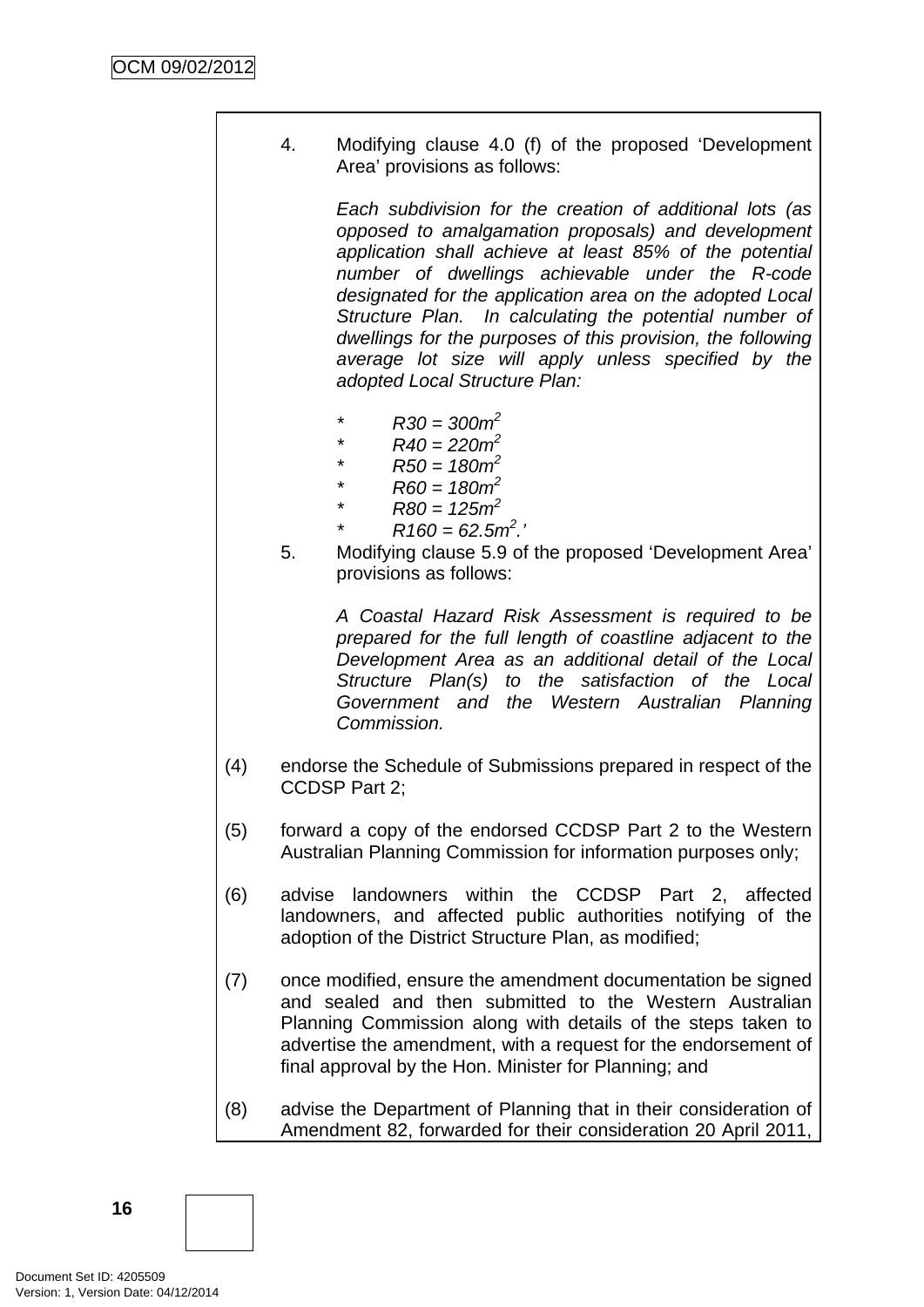given the progression of time and consideration of Amendment 89 for Cockburn Coast, Restricted Use 9 ('RU9') needs to be deleted from Schedule 3 and there is now no need to introduce Special Use 26 ('SU26') into Schedule 4 of the City's Town Planning Scheme No. 3.

# **COUNCIL DECISION**

MOVED Clr S Portelli SECONDED Clr C Reeve-Fowkes that

- (1) & (2) as recommended;
- $(3)$  Points 1 2 as recommended with the following correction in sub point 8 to read as follows:
	- 8. Figure 31 (Land use plan) being updated to reflect the road adjustment outlined in 7 above, and the title of Figure 32 being corrected to 'Playing Field Concept Plan'.
- (3) 3. to be reworded as follows:

*Modify clause 4. (k) of the proposed 'Development Area' provisions as follows:* 

*'Where residential or noise-sensitive development is proposed in a situation where it may be exposed to noise impacts from existing non-residential uses and activities, the onus will be on the designers and developers of the new residential development to demonstrate to the Local Government's satisfaction that potential noise impacts have been considered and addressed. This includes addressing State Planning Policy 5.4 "Road and Rail Transport Noise and Freight Considerations in Land Use Planning" where relevant any noise or vibration studies shall be undertaken by appropriately qualified professionals, at the developer's cost, and to the satisfaction of the Local Government.'* 

- 4 5 as per the recommendation;
- 6. modify clause 5.2.5 of the proposed 'Development Area' provisions as follows:

*'Local Structure Plans shall identify specific measures to achieve the affordable housing targets set out in the Cockburn Coast District Structure Plan (2009) for each Local Structure Plan area, to the satisfaction of the Local*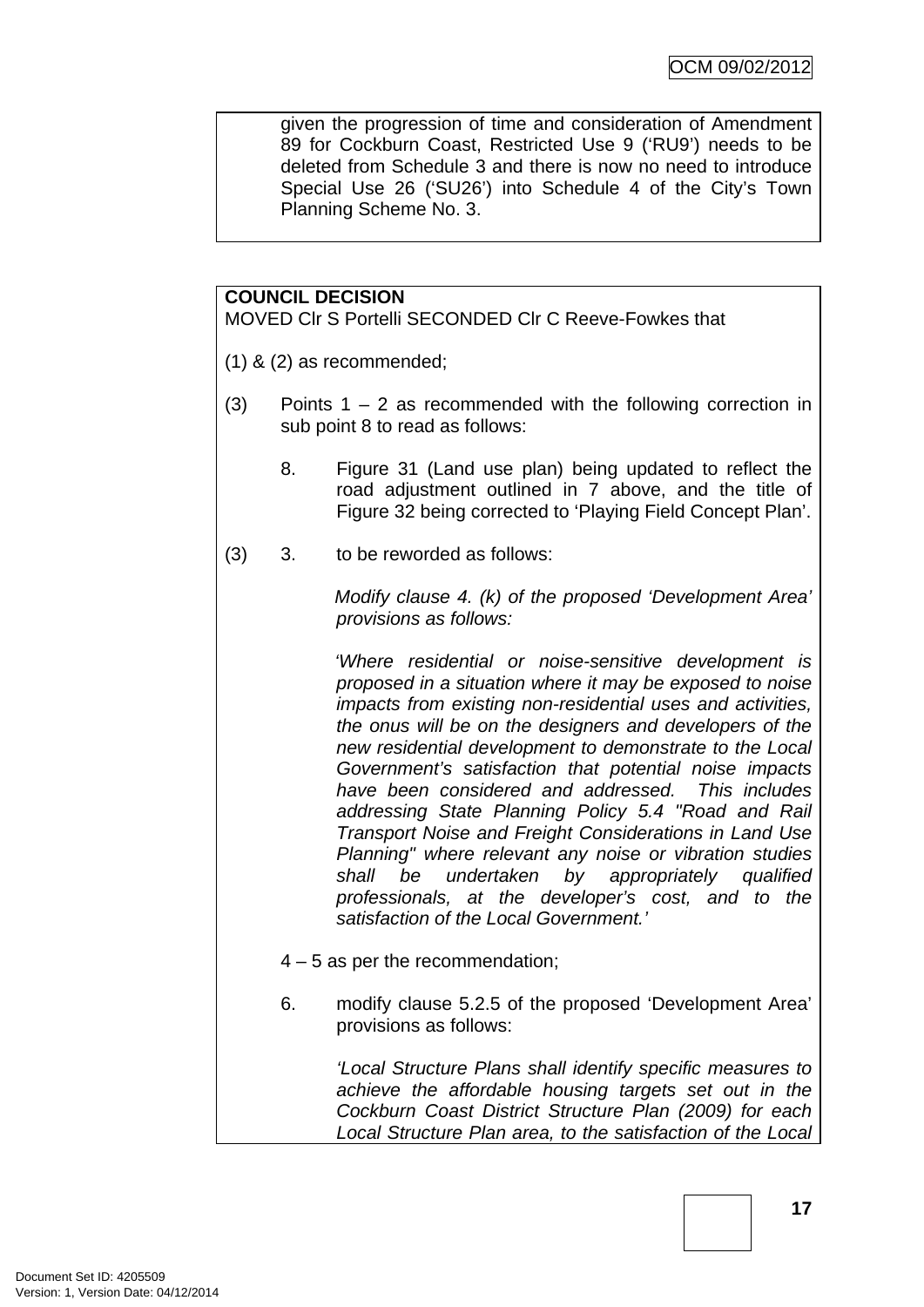*Government and the Western Australian Planning Commission with the exception the social housing component target is modified to 2%'.* 

(4) to (8) as recommended.

AMENDMENT TO MOTION

MOVED Clr T Romano SECONDED Clr C Reeve-Fowkes that Council:

- (1) as recommended;
- (2) as recommended, with the following correction in sub point 8 and the inclusion of an additional point 15:
	- 8. Figure 31 (Land use plan) being updated to reflect the road adjustment outlined in 7 above, and the title of Figure 32 being corrected to 'Playing Field Concept Plan'.
	- 15. The CCDSP be amended to include an acknowledgement that the odour buffer may be refined witin the Local Structure Plans, subject to suitable scientific studies detailing the extent of the impact of odour on the surrounding properties, to the satisfaction of the City and the Department of Environment and **Conservation**

# **AMENDMENT CARRIED 6/1**

# **AMENDED MOTION PUT AND LOST 2/5**

MOVED Clr C Reeve-Fowkes SECONDED Clr T. Romano that Council:

(1) & (2) as recommended; with the following correction in sub point 8 and the inclusion of an addition point 15 to read as follows:

- 8. Figure 31 (Land use plan) being updated to reflect the road adjustment outlined in 7 above, and the title of Figure 32 being corrected to 'Playing Field Concept Plan'.
- 15. The CCDSP be amended to include an acknowledgement that the odour buffer may be refined witin the Local Structure Plans, subject to suitable scientific studies detailing the extent of the impact of odour on the surrounding properties, to the satisfaction of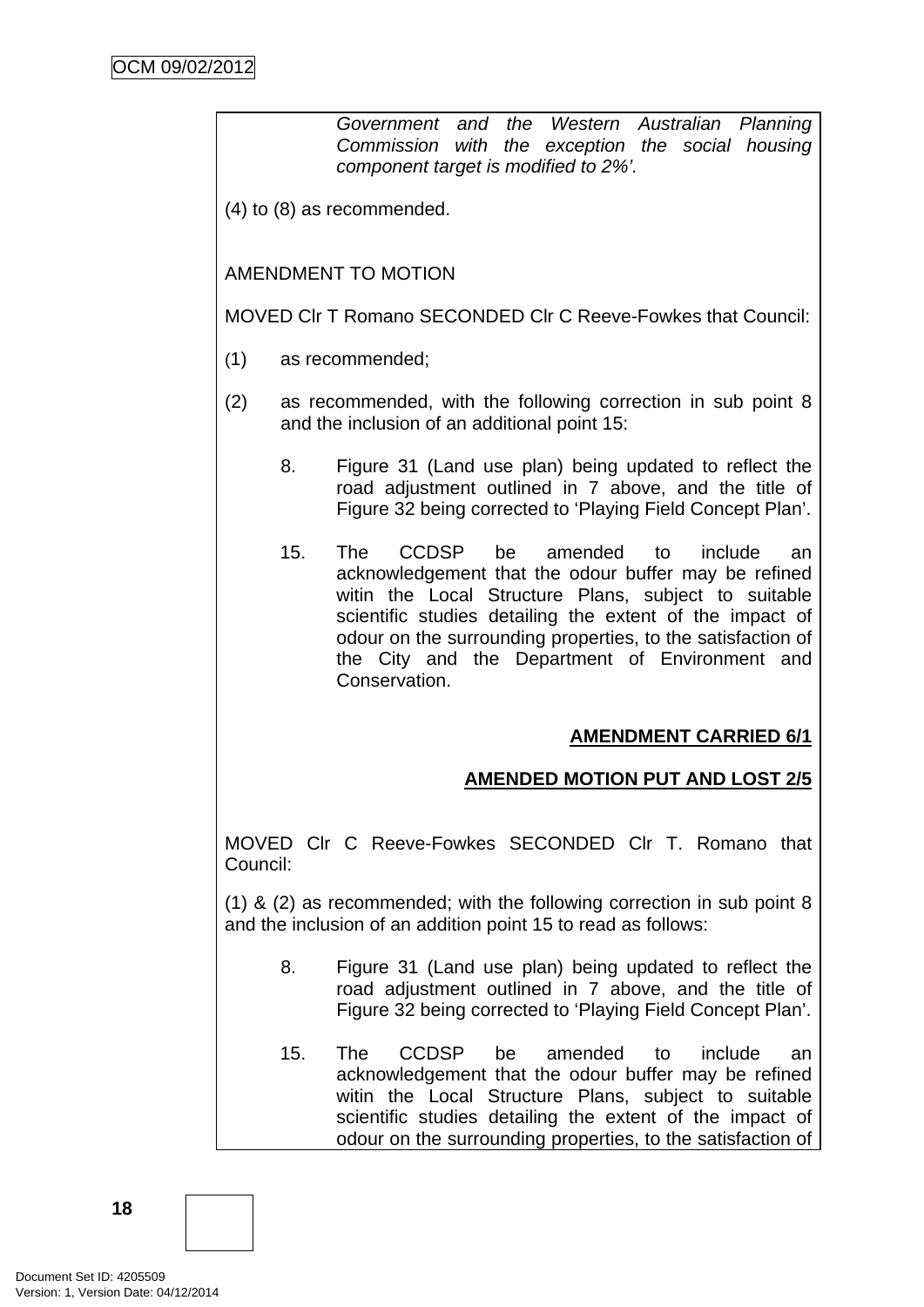the City and the Department of Environment and Conservation.

- (3) Points 1., 2., 4. and 5. as recommended.
	- 3. to be reworded as follows:
	- *3. 'Where residential or noise-sensitive development is proposed in a situation where it may be exposed to noise impacts from existing non-residential uses and activities, the onus will be on the designers and developers of the new residential development to demonstrate to the Local Government's satisfaction that potential noise impacts have been considered and addressed. This includes addressing State Planning Policy 5.4 "Road and Rail Transport Noise and Freight Considerations in Land Use Planning" where relevant any noise or vibration studies shall be undertaken by appropriately qualified professionals, at the developer's cost, and to the satisfaction of the Local Government.'*

 $(4) - (8)$  as recommended.

**CARRIED 7/0**

## **Reason for Decision**

There will be an impact of freight train traffic in such close proximity to proposed residential areas. To ensure the impact is adequately addressed the relevant 'Development Area' provision should be clarified making it clear that any noise or vibration studies are to be undertaken by appropriately qualified professionals, with the developer paying the cost of these studies, and for the Local Government to be satisfied that these studies adequately address SPP 5.4.

Land owners need to be aware that whilst the City is currently of the view that the odour buffer around the existing sewerage pump station be 50m, measured from the property boundary, the City is prepared to refine the extent of the odour buffer following more detailed scientific studies being submitted that justify such a change.

#### **Background**

#### Cockburn Coast District Structure Plan

The Cockburn Coast District Structure Plan 2009 ("CCDSP") has been prepared to guide future land use and transport initiatives within the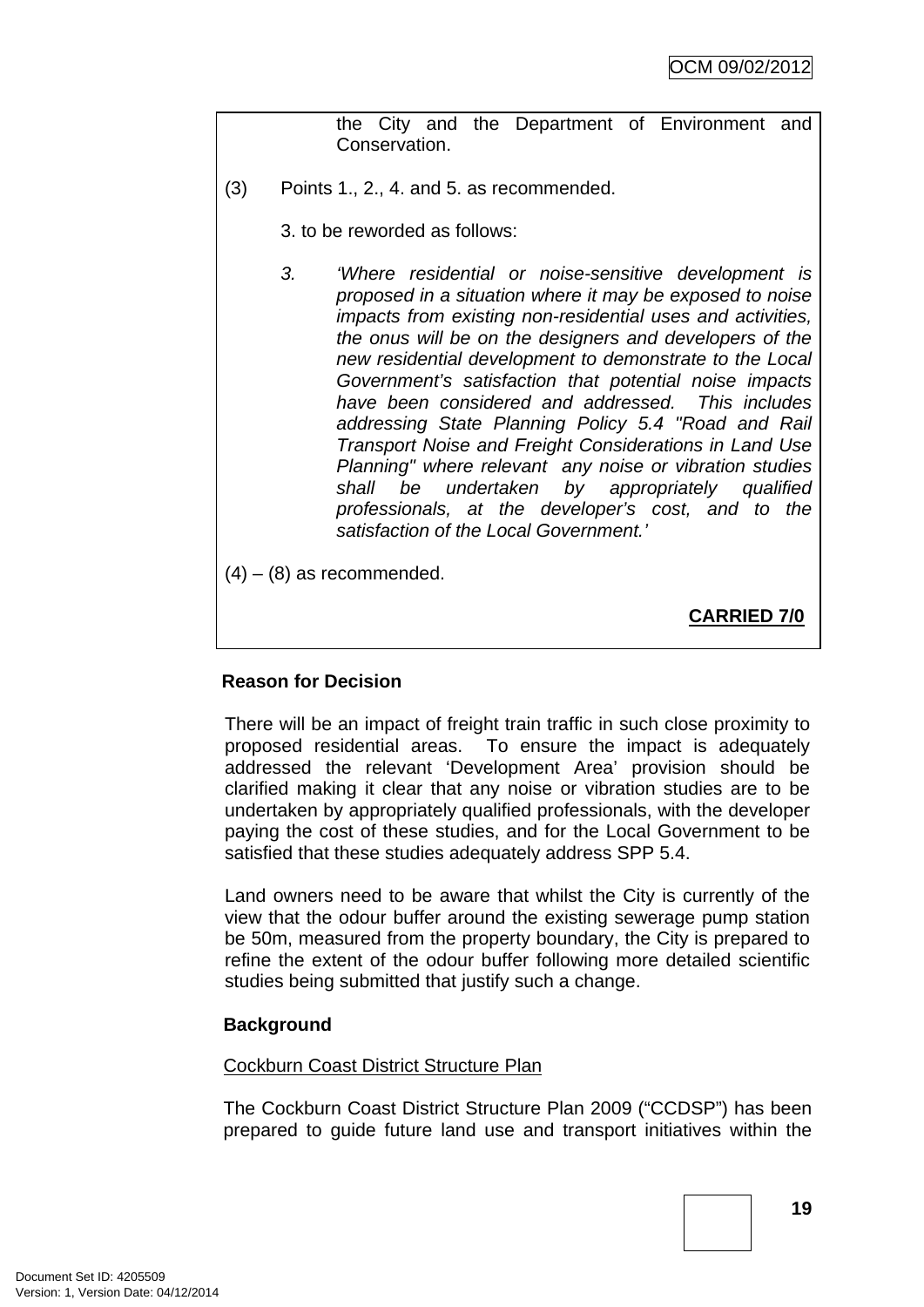area stretching between South Beach and the Port Coogee marina (Attachment 1). The Western Australian Planning Commission ("WAPC") endorsed the CCDSP in August 2009.

The CCDSP sets a framework for future redevelopment of the Cockburn Coast area as an intensive, vibrant, mixed use coastal urban environment. It contains provisions relating to the desirable character of identified precincts, including land use mix, height and built form elements. It provides a framework for guiding development, and furthering local level planning and decision making.

The Metropolitan Region Scheme ("MRS") Amendment No. 1180/41 was made effective on 16 August 2011 to rezone the North Coogee industrial area from 'Industry' to 'Urban' to reflect the outcomes of the CCDSP. The South Fremantle Power Station site has been predominately rezoned to 'Urban Deferred', with a portion south of the Power Station building remaining 'Parks and Recreation' reserve.

#### Amendment No. 82 (Cockburn Coast Industrial Area and Newmarket Precinct)

Council previously adopted Amendment No. 82 to City of Cockburn Town Planning Scheme No. 3 ("Scheme") at the meeting of 17 March 2011 for final approval. Amendment No. 82 was subsequently referred to the WAPC on 20 April 2011 with a request for the approval of the Minister for Planning, and a decision is still pending.

The purpose of Amendment No. 82 is to modify the Scheme in such a way so as to implement the outcomes of the Cockburn Coast District Structure Plan ("CCDSP") for the Newmarket Precinct. It also seeks to facilitate appropriate interim uses on the current 'Industry' zoned land within the CCDSP area, and to ensure industrial uses become subject to greater limitations than what is currently provided for under the Scheme.

It had been anticipated that Amendment No. 82 would be gazetted ahead of proposed Amendment No. 89, and could then facilitate a range of benign light industrial uses in the interim period. Unfortunately Amendment 82 has not progressed and two specific elements of the amendment would now be superfluous given Amendment 89 would introduce Development Area 33 which will see the ultimate Cockburn Coast vision facilitated. The elements of Amendment 82 which would be superfluous should Amendment 89 be gazetted are:

- Modification of the Restricted Use 9 ('RU9') in Schedule 3
- Introduction of Special Use 26 ('SU26') into Schedule 4.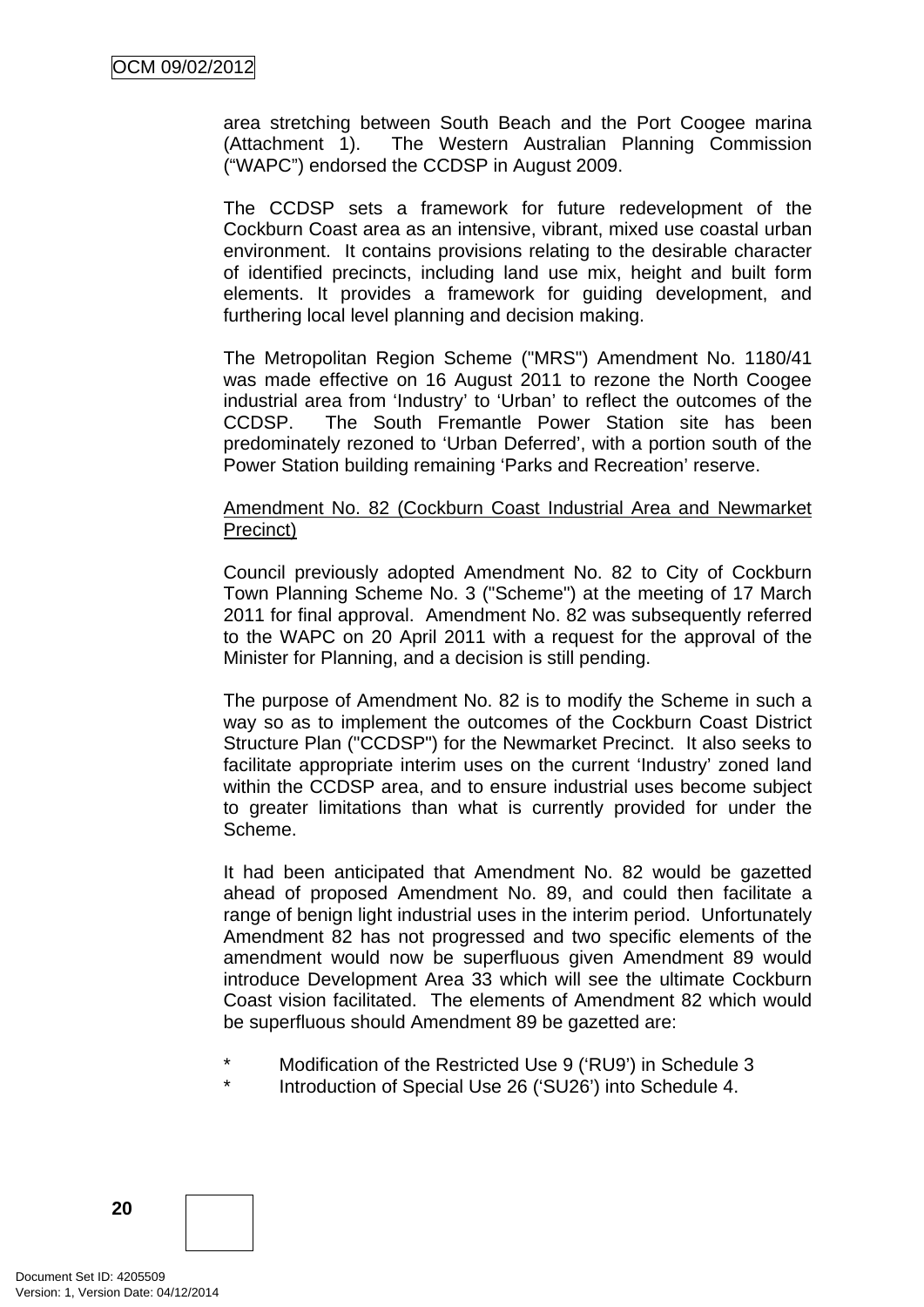The Department of Planning should be advised in writing that in their consideration of Amendment 82, RU9 simply needs to be deleted from Schedule 3 and there is no need to introduce SU26 into Schedule 4.

## Amendment No. 89 and Draft Cockburn Coast District Structure Plan (Part 2)

Council at the Ordinary Meeting of 14 July 2011 resolved to adopt the Draft Cockburn Coast District Structure Plan (Part 2) for community consultation, subject to a number of modifications.

These modifications were undertaken and the proposals were advertised for public comment for 42 days, ending on 1 December 2011.

## **Submission**

The Cockburn Coast District Structure Plan (Part 2) has been submitted by HASSELL on behalf of Landcorp.

## **Report**

The purpose of this report is for Council to consider adopting Amendment No. 89 and the Cockburn Coast District Structure Plan (Part 2) for final approval.

# Purpose of the Cockburn Coast District Structure Plan (Part 2)

The Cockburn Coast District Structure Plan (Part 2) applies to the Cockburn Coast project area south of Rollinson Road only. It excludes the Newmarket and Fremantle Village Precincts, which were included in the CCDSP, as these precincts are subject to separate planning processes.

The CCDSP provides the statutory and land use framework intended to inform future detailed planning and the preparation of Local Structure Plans. The Draft CCDSP Part 2 illustrates the next layer of detail, and describes the approach to the provision of local roads, key infrastructure, public open space, drainage, land use and built form; as a precursor to the preparation of Local Structure Plans. The Draft CCDSP Part 2 (Land Use Plan) is included in Attachment 2.

It is intended that the both the CCDSP and the CCDSP Part 2 will be used as guiding documents to inform the assessment of Local Structure Plans. It is therefore intended that the CCDSP Part 2 will be endorsed by Council as a guiding document, not as a structure plan pursuant to Clause 6.2.9 of the Scheme.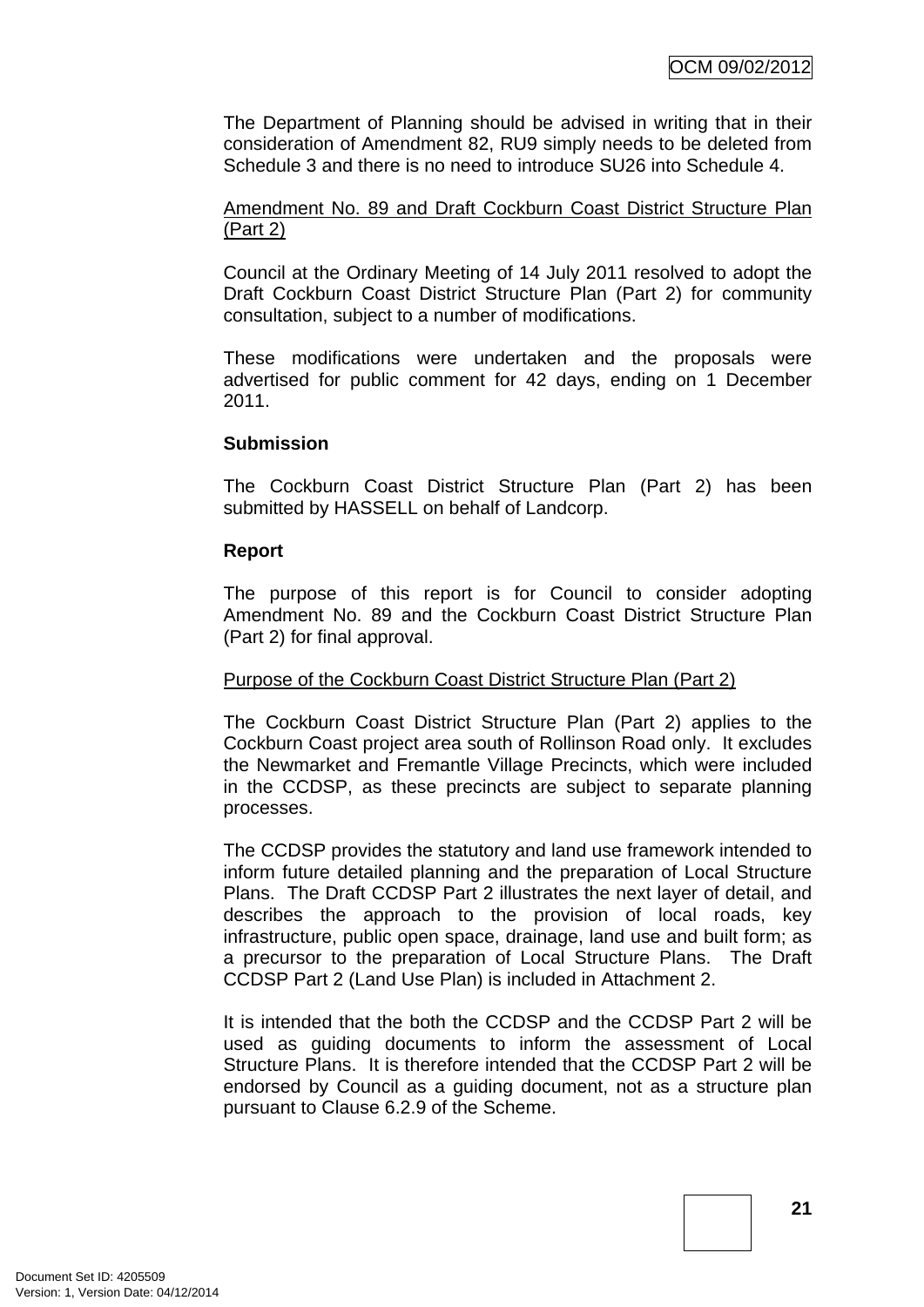As the CCDSP Part 2 provides the next layer of detail to the CCDSP, to the extent of any inconsistencies between the CCDSP and the CCDSP Part 2, the CCDSP Part 2 will prevail.

#### Draft Cockburn Coast District Structure Plan (Part 2)

The CCDSP Part 2 is consistent with the underlying intent of the CCDSP, however it does incorporate some key changes which have evolved from a 'preferred land use' concept developed by LandCorp. This was prepared concurrently with the preparation of an Integrated Transport Plan ("ITP"). The ITP has driven several of these changes.

The development of the preferred concept considered two land use scenarios to achieve the CCDSP's objectives. One land use concept retained the highest concentration and mix of uses along Cockburn Road as presented in the CCDSP. The alternative shifted these core areas westward towards the coast (Attachment 6). The 'coastal nodes' concept was selected to take advantage of the proximity to the coast for scenic views and physical access to the foreshore. It also allowed for the first stage of development, which would occur on land owned predominantly by LandCorp, to create a high quality main street.

By relocating the main street activities to other streets (rather than Cockburn Road), this land use concept was considered to created more flexibility for the future of Cockburn Road as an interim through route for regional traffic. While ultimately Cockburn Coast Drive will take on this function; completion of Cockburn Coast Drive is unfunded and its construction date is uncertain. Without the pressure of transforming this roadway from its current function, conflicts between competing roles can be minimized.

Therefore one of the key points of difference between the Draft CCDSP Part 2 and the CCDSP is that commercial activity is no longer focussed along Cockburn Road. The CCDSP Part 2, in line with the evolving policy context relating to Directions 2031 and the Activity Centres policy, creates a hierarchy of coastal activity nodes which will be serviced by a dedicated rapid public transit system with the potential to accommodate light rail in the future.

Additional work is being undertaken to provide a business case to support a rapid transit route through Cockburn Coast. The broader regional network potential for rapid transit is also being reviewed by the applicant and the Cities of Cockburn, Fremantle and Melville. This work will ensure the regional context is considered rather than just the proposed Cockburn Coast development.

To summarise, the key differences between the CCDSP and the Draft CCDSP Part 2 are: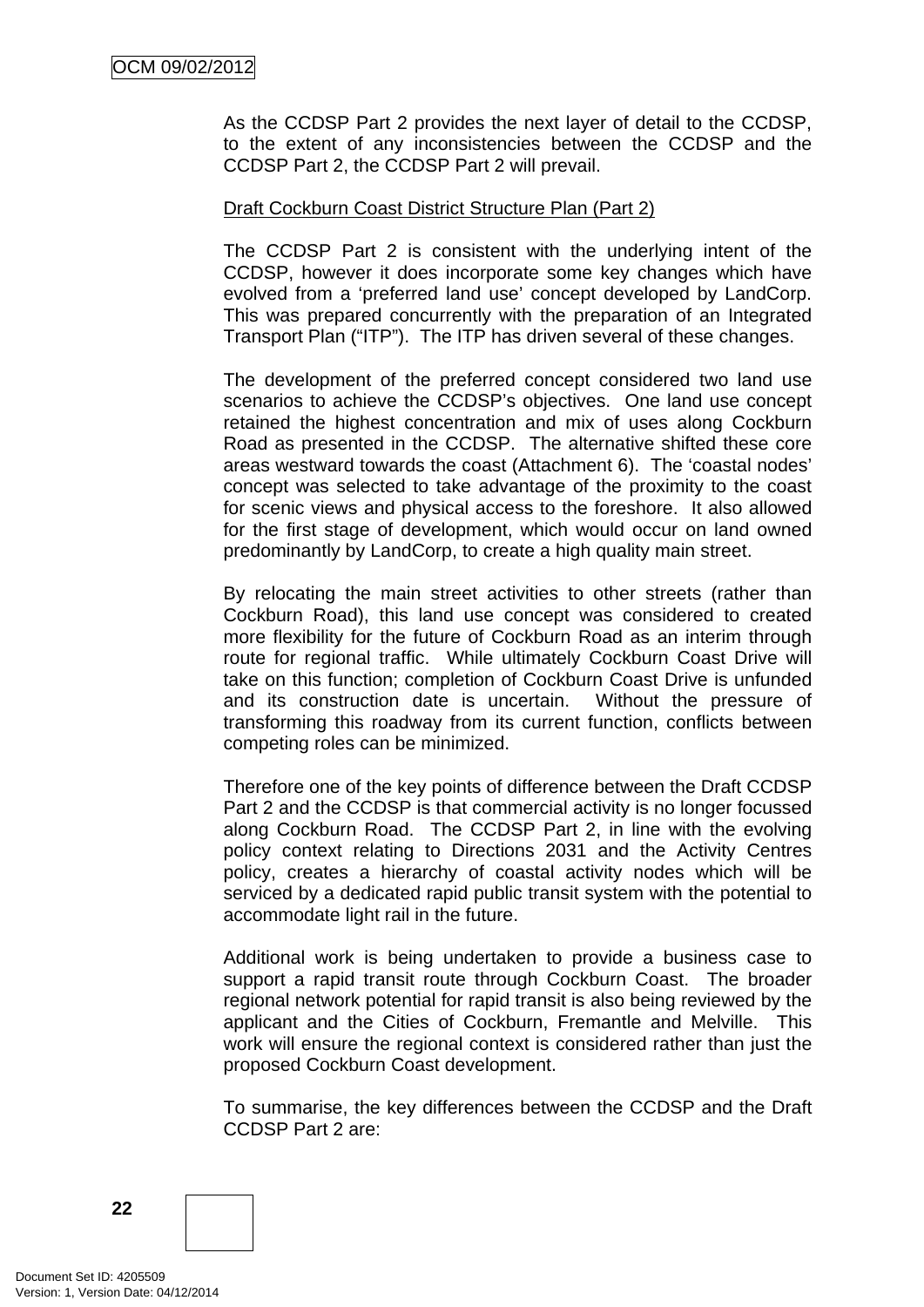- A shift in the rapid transit corridor alignment from Cockburn Road to a new north south road to the west (as shown in Attachment 6).
- The concept of the 'Local Activity Nodes' along Cockburn Road being replaced a shift in the Activity Centre focus and Main Street to reflect the new proposed rapid transit corridor.
- Provision of additional POS within the Emplacement Crescent precinct and widened POS corridors to the east of Cockburn Road.
- Modification to the shape of the proposed primary school site and active playing field to enable a minimum sized playing field to be accommodated.

## Land Use Plan

The CCDSP Part 2 includes a land use plan which is based on the following key principles:

- Focusing intensity and diversity of land use along the rapid transit alignment and at proposed transit stations.
- Locating employment, tourism and recreational opportunities at the Power Station site, in accordance with the objectives of the CCDSP.
- Locating a second activity centre along a more localised main street to service day to day needs of local residents.
- Focusing recreational and entertainment opportunities at specific beach nodes - Catherine Point, Robb Jetty and the Power Station.
- Providing for a range of residential opportunities, with height and density of residential buildings generally responding to topography, green linkages and proximity to the coast and activity centres.

#### Activity Centres

The CCDSP Part 2 identifies two activity centres (Robb Jetty and Power Station), which are intended to contain a mix of land uses. They have been strategically located on the proposed rapid transit line at proposed transit station locations. Their location ensures that residents and workers are within easy walking distance of their transit and daily/weekly shopping needs.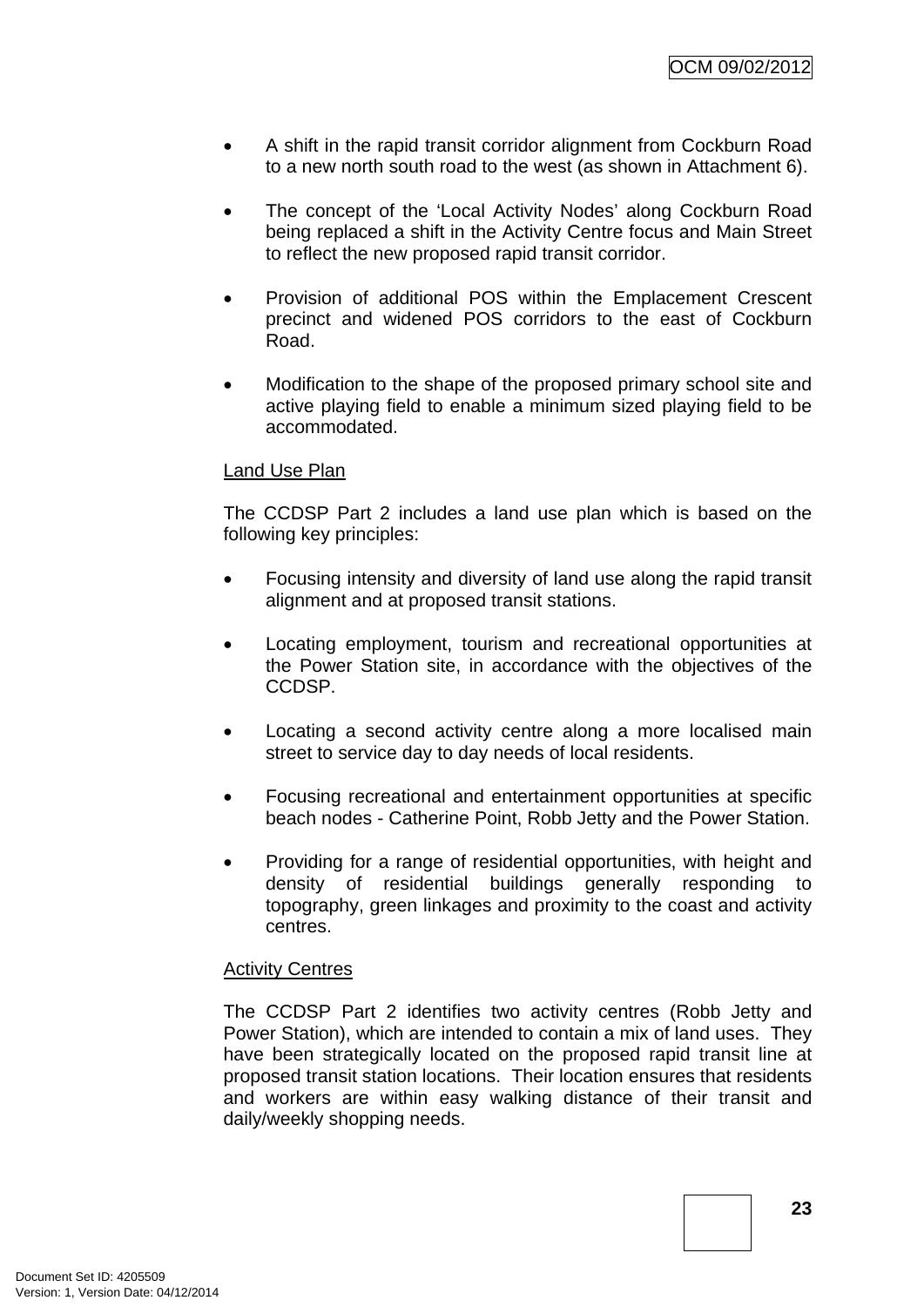One of the proposed activity centres is located at the Robb Jetty Main Street. The Robb Jetty Activity Centre will focus on the provision of daily shopping needs for residents, including an opportunity for a supermarket site. It could also accommodate restaurants, cafes and small scale office opportunities that will not only service local residents, but will have a wider catchment.

The Robb Jetty Activity Centre also includes the proposed primary school site along a portion of the main street. The primary school site is intended to be developed as a multi-level 'urban' school on a 1.5ha property. The school will be designed to address the main street.

The CCDSP Part 2 identifies that the Robb Jetty Activity Centre may potentially be bookended by an urban plaza on the beach side of the railway line, which will provide a further incentive for people to travel through Main Street, past the shops and cafes, to the beach. This is conceptual at this stage, and all development of the foreshore area will be subject to a detailed Foreshore Management Plan and Hazard Risk Assessment Study.

The Power Station Activity Centre was identified as a 'Local Activity Node' in the CCDSP, surrounded by a large area of 'Mixed Use' zoning. The CCDSP Part 2 designates this corresponding area as an Activity Centre.

The Power Station Activity Centre is a longer term prospect, given the significant infrastructure works, stakeholder negotiations and site preparation works required to de-risk the site in preparation for the market.

The Power Station Activity Centre is intended to provide a range of opportunities relating to recreation, entertainment and tourism. The CCDSP Part 2 identifies that this is the preferred site for a hotel or short stay accommodation.

The Power Station Activity Centre will present the opportunity for office and commercial buildings with a district and sub regional catchment, and it is anticipated that it will be the primary employment generator for Cockburn Coast.

The CCDSP Part 2 outlines that uses such as office, restaurants, community facilities, and shops would be the types of uses likely to be supported within the Power Station Activity Centre. Residential development would be encouraged on the upper levels of commercial/retail multi-storey buildings, to facilitate all hours activation of activity centres and providing surveillance of the streets below.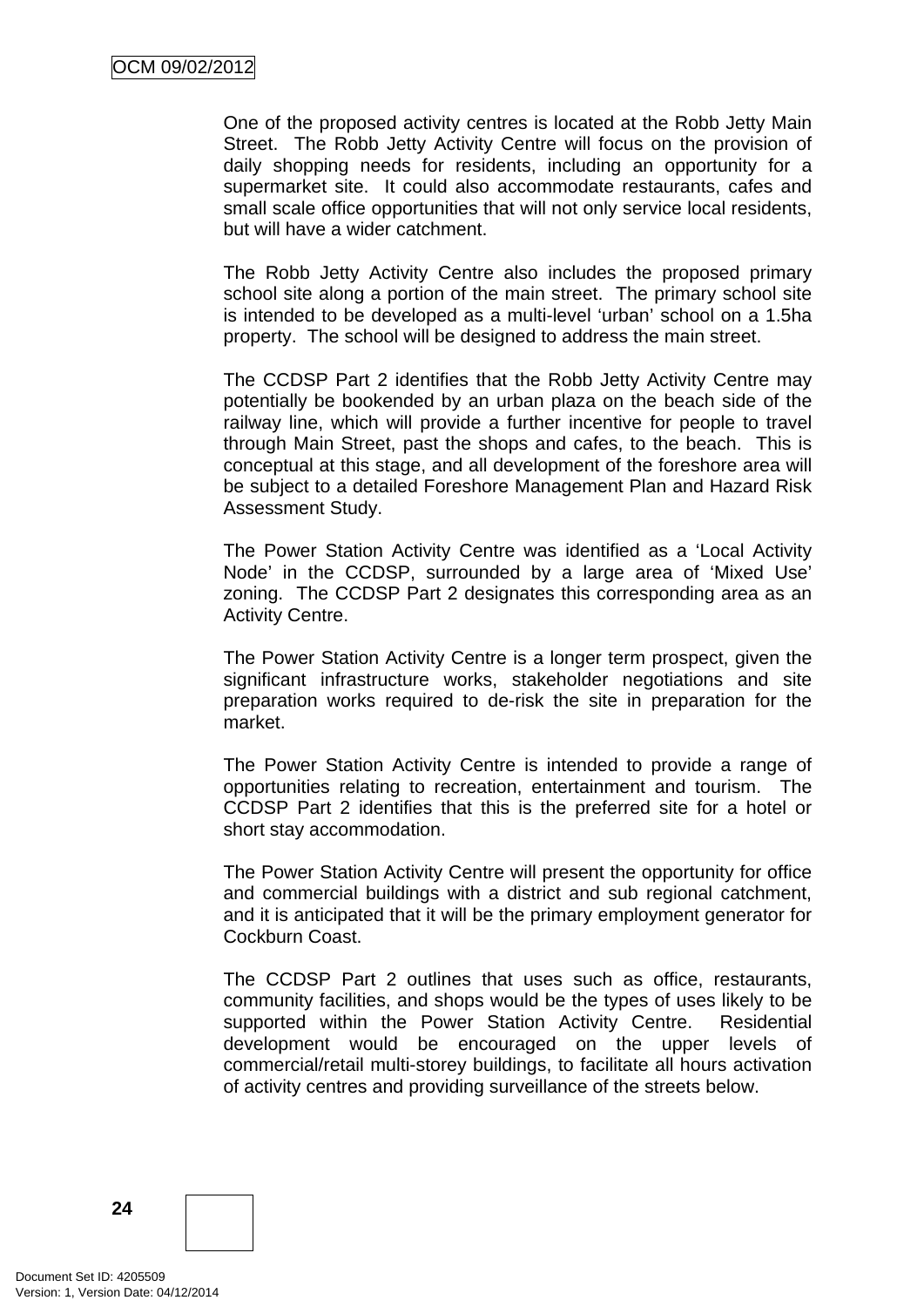### Mixed Use

A Mixed Use zoning has been identified throughout much of the project area, and along Cockburn Road in order to allow a range of compatible uses to co-locate adjacent to one another, and vertically in individual buildings. This is consistent with the CCDSP.

The Mixed Use zone is critical in promoting sustainable living opportunities by allowing people to pursue a lifestyle that integrates living, working and leisure in one location.

The Mixed Use zoning needs to be carefully managed so that it does not detract or disperse activity from the two proposed activity centres. Given that the Scheme does not currently include a Mixed Use zone the Local Structure Plans will be required to set out the specific permissibility of land uses. Design guidelines will also be critical in ensuring the desirable built form outcomes are achieved for the Mixed Use zone. In accordance with the CCDSP, the Mixed Use zoning is not intended to be overly prescriptive, providing that the uses can demonstrate a positive contribution to promoting a vibrant mixed use urban environment and do not detract from the two primary activity centres.

In accordance with the CCDSP uses such as residential, small showrooms, shops, offices and community facilities will be generally supported within the Mixed Use zone.

While the CCDSP Part 2 assumes a long term transition of industrial uses to urban, interim buffer arrangements need to be considered at the Local Structure Plan stage. The CCDSP Part 2 has sought to address this issue by generally establishing a Mixed Use zoning in proximity to existing industrial uses that are likely to remain for the medium to long term. The CCDSP Part 2 report describes the Mixed Use zone as "a flexible category, which will allow for existing businesses to remain, while allowing for a transition to other nonsensitive land uses, which do not omit offensive products, with a longer term transition to sensitive land uses such as residential, at a point in time that the industrial use has relocated".

However, the CCDSP does not describe the Mixed Use zoning in this way. The CCDSP outlines the types of uses that are not considered suitable for the Mixed Use zone which include 'light and service industry' and 'general industrial' uses. Therefore it is not considered appropriate to state that the Mixed Use zone will allow for businesses to remain. In many circumstances existing businesses will remain in accordance with non-conforming use rights pursuant to the Scheme, rather than because the use will be permissible under the Mixed Use zoning.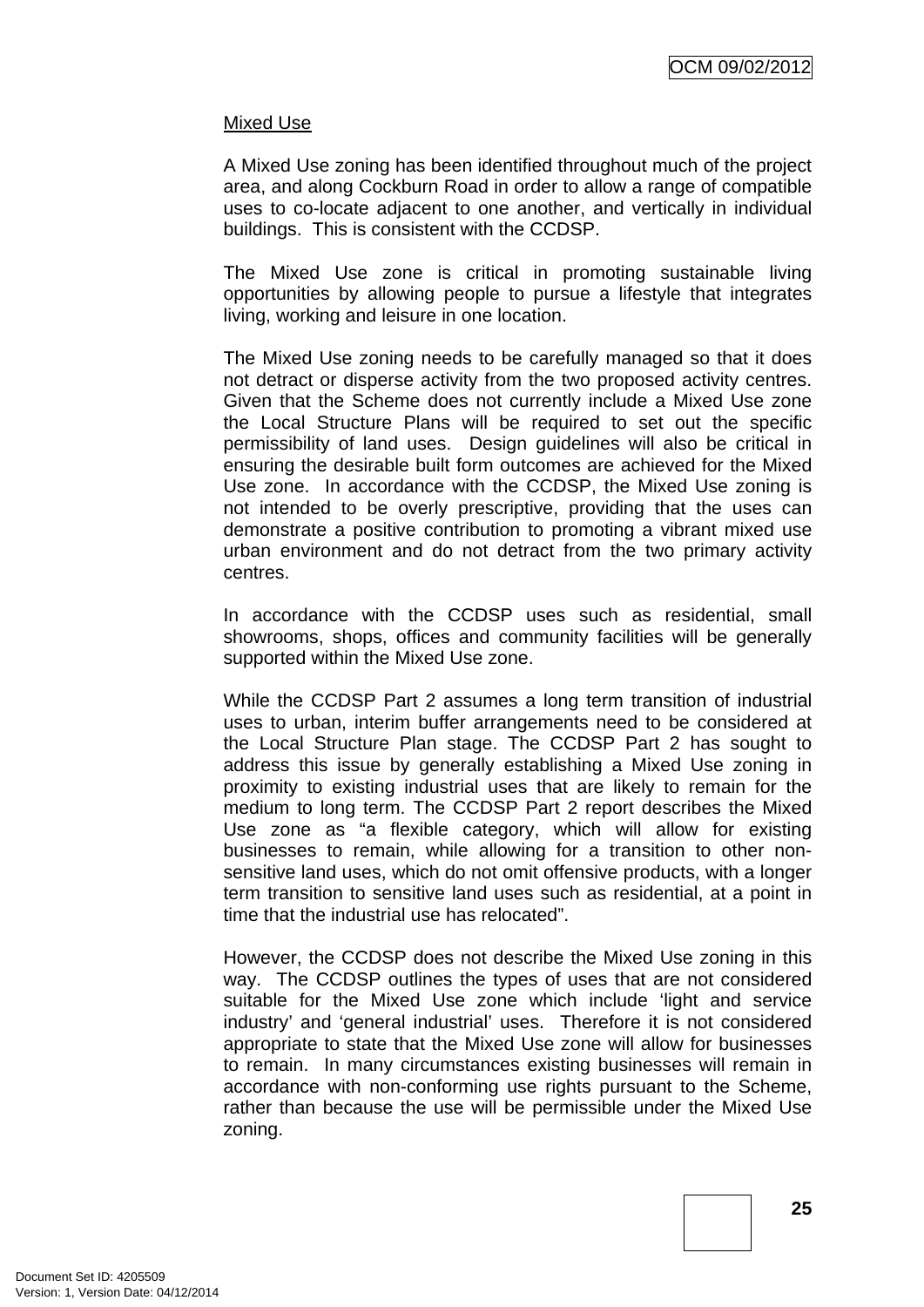It is therefore recommended that Section 4.4.4 (Draft State Industrial Buffer Policy and EPA Guidance) of the CCDSP Part 2 report be modified to clarify that the Mixed Use zone itself is not intended to function as a transitional zoning, and to clarify the situation relating to existing businesses remaining. It may be that the range of permissible uses are specifically tailored through the Local Structure Plans to function as a buffer where appropriate, however this should be clarified.

#### Mixed Business

The CCDSP Part 2 proposes a Mixed Business zoning for a portion of Darkan Crescent. The CCDSP Part 2 report outlines that this has been nominated in recognition of existing industrial business, including the Fremantle Coldstores and Sealanes. The Mixed Business zoning will also ensure a diversity of employment opportunities for the Cockburn Coast area.

In accordance with the CCDSP, uses such as 'light and service industry' and 'office' are likely to be considered suitable within the Mixed Business zone. Land uses such as 'residential', 'general industry' and larger floor area 'showrooms' would generally not be considered suitable for the Mixed Business zone.

It is also noted that Section 5.2.3 (Mixed Business) of the CCDSP Part 2 report stipulates that the Mixed Business zoning will allow the retention of more heavy industrial uses to co-exist with a range of other businesses from service industrial through to office and other commercial opportunities. However 'heavy industrial' uses are then subsequently listed as uses not suitable within the Mixed Business zone. It is acknowledged that this concept was also expressed in the CCDSP; however, it is recommended that this discrepancy be clarified through the CCDSP Part 2 prior to it being adopted.

It is also important to note that there is an existing Mixed Business zone within the Scheme, and 'General Industry' is not a permissible use. This section of the CCDSP Part 2 report should clarify that the Local Structure Plans may set out a different range of permissible uses than those currently set out in the Scheme, if this is the intention.

The CCDSP Part 2 makes reference to a number of different uses that are considered suitable or unsuitable within the Mixed Business zone. This terminology is consistent with the CCDSP, however it does not align with the definitions in the Scheme. It is therefore recommended that these terminologies be modified so that they are consistent with land uses set out in the Scheme as another level of refinement from the CCDSP.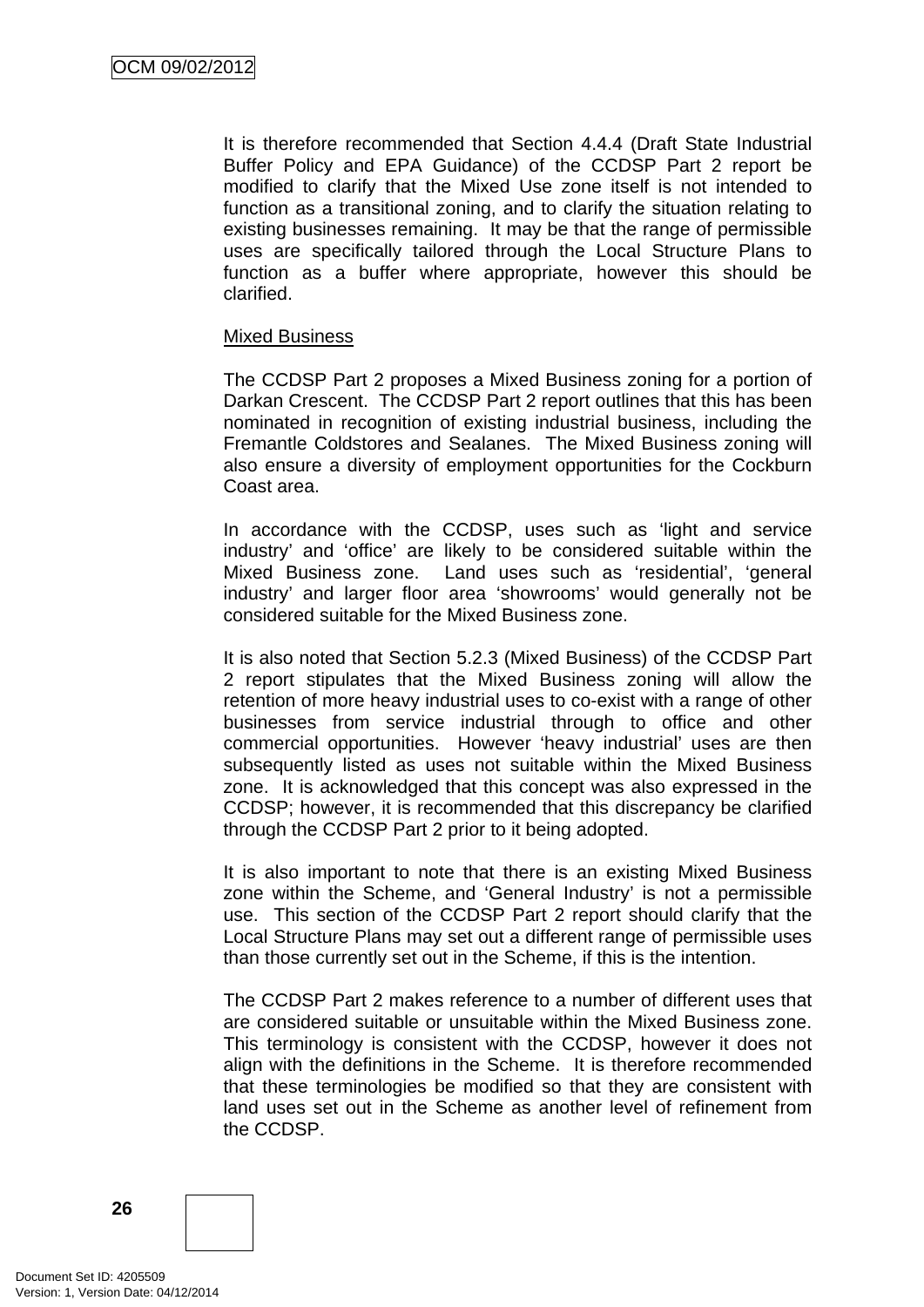## Residential

Residential development will constitute the majority of development within the Cockburn Coast area. The intent is that residential development will be of a density mix and built form character more intensive than typically created in Greenfield locations on the urban fringe, thus ensuring more sustainable outcomes can be achieved.

Therefore a range of residential densities are proposed, generally in accordance with those nominated in the CCDSP, ranging from R40 to R160. The CCDSP set out targets for different housing types/densities and the land use plan included in the CCDSP Part 2 achieves these targets.

It is noted that Section 5.2.2 (Architecture and Design) of the CCDSP Part 2 report refers to the development as 'low/medium' density. This is not considered to accurately reflect the densities and built form that are proposed which generally range between a residential coding of R40 and R160 which are 'medium/high' density. It is therefore recommended that this section be modified prior to advertising to refer to 'medium/high' density rather than 'low/medium' density.

## Public Purpose (Primary School)

The CCDSP process included investigation and consultation with the Department of Education and Training, and it was identified that only one primary school was required. This is partly due to the existing capacity of adjoining primary schools and also in anticipation that the socio-economic mix is likely to consist of a lower percentage of families with children than the Perth metropolitan average, due to the high percentage of apartments.

The primary school site has been co-located with the district playing fields, and it is intended to be a multi-level school adjacent to the playing fields and the Robb Jetty Main Street.

The primary school site is centrally located within the project area, so as to maximise its catchment and accessibility. It has also been sited in close proximity to a transit station, at the western end of Main Street, to ensure a safe walking environment for children commuting to and from school.

## Local Structure Plan Areas

The CCDSP Part 2 does not include the 'Newmarket Precinct' and 'Fremantle Village' precincts, which were encompassed by the CCDSP, as these areas will be dealt with separately. The Newmarket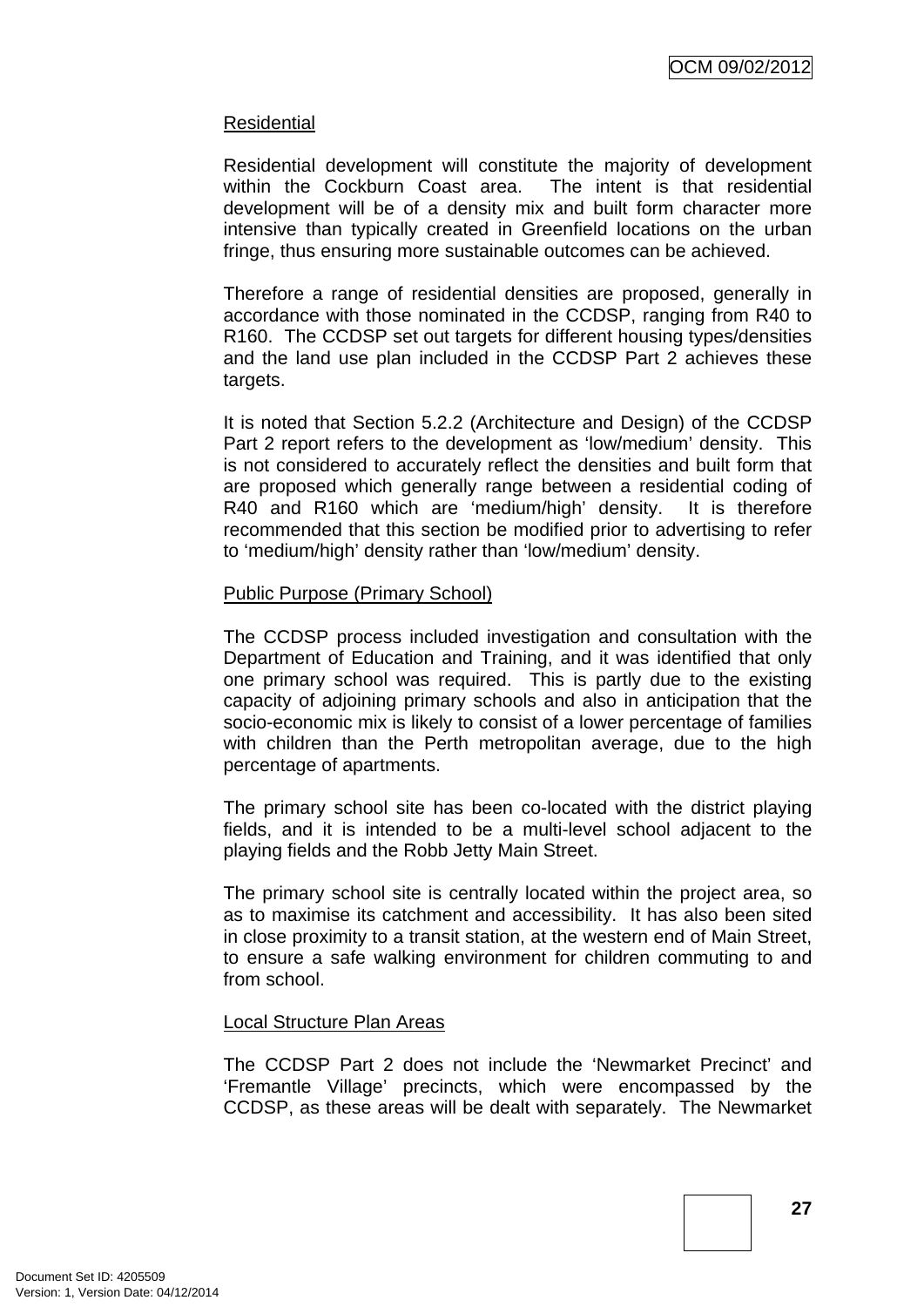Precinct has been dealt with separately through Amendment No. 82, given that this area is already zoned 'Urban' under the MRS.

The CCDSP Part 2 identifies three Local Structure Plan areas (shown in Attachment 4) as follows:

- Emplacement/Hilltop (incorporating Emplacement and Hilltop Precincts from the CCDSP).
- Robb Jetty (incorporating Robb Jetty and Darkan Precincts from the CCDSP.
- Power Station.

A Local Structure Plan will be required for each of these areas prior to subdivision or development of the land in accordance with the CCDSP Part 2.

The CCDSP included character guidelines for each precinct, setting out the types of land uses, built form character and building heights that are considered appropriate for each precinct. These guidelines are still relevant, and preparation of the Local Structure Plans and Design Guidelines will require regard to be had for these character guidelines contained within the CCDSP.

Proposed Amendment No. 89 provides further detail regarding the requirements for Local Structure Plans.

## Amendment No. 89

Amendment No. 89 proposes to rezone the majority of the CCDSP area to 'Development' zone, and place it within a new 'Development Area'.

This will require the subsequent preparation of Local Structure Plans, in order to effectively demonstrate how coordinated development of the subject land can occur. This 'Development' zone is the most appropriate zone for new urban areas, as it provides a degree of flexibility through structure planning to robustly coordinate development.

'Development Areas' are Special Control Areas pursuant to the Scheme, and they are included in Schedule 11, with provisions that apply to the 'Development Area'. Schedule 11 sets out a description of the 'Development Area' and sets out the specific purposes and requirements that apply to the area. The draft provisions are included in Attachment 5.

The development of land within a 'Development Area' is to be generally in accordance with a Local Structure Plan that applies to the land.

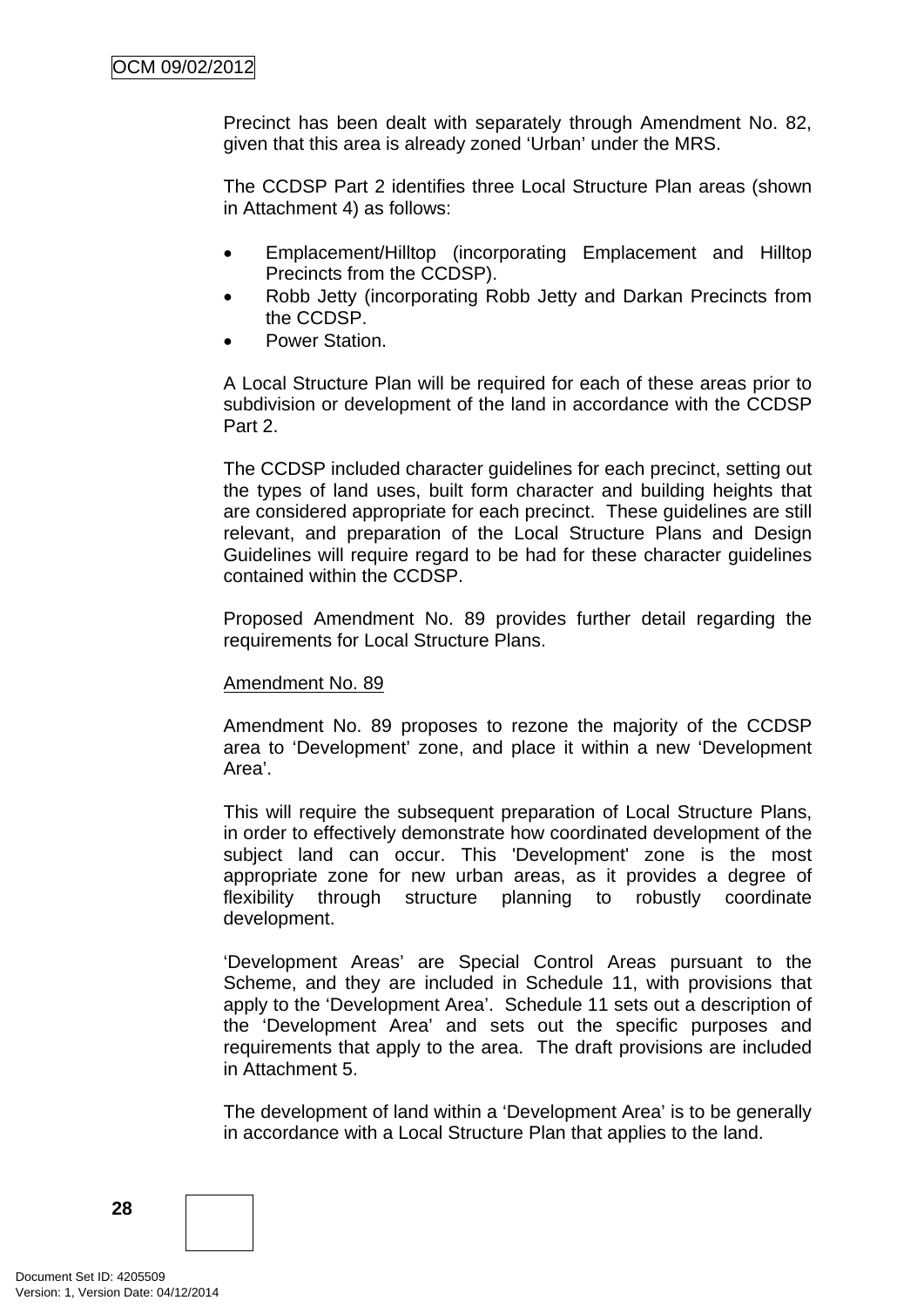## Development Area Provisions

The draft provisions set out the objectives for the 'Development Area', and outline the hierarchy of plans that will apply to the area.

The draft provisions include a range of key requirements that will apply to the whole 'Development Area'. These provisions set out that an approved Local Structure Plan together with all approved modifications shall apply to each Local Structure Plan area identified in the CCDSP Part 2 in order to guide subdivision and development.

An overview of the structure of the provisions is outlined below, and a discussion of some of the key requirements is made later in this section:

- 1.0 Objectives of the Development Area
- 2.0 Hierarchy of Plans
- 3.0 District Structure Plan(s)
- 4.0 General Development Area provisions
- 5.0 Local Structure Plans
- 5.1 Content of Local Structure Plans
- 5.2 Matters to be addressed by Local Structure Plans
- 5.3 Design Guidelines
- 5.4 Fire Management Plan
- 5.5 Local Water Management Strategy
- 5.6 Noise and Vibration Management Plan
- 5.7 Cultural Heritage Strategy (European and Indigenous)
- 5.8 Public Art Strategy
- 5.9 Coastal Risk Management Plan
- 5.10 Foreshore Management Plan

## Requirements for Local Structure Plans

The proposed provisions set out the required content of the Local Structure Plans, and the specific matters that the Local Structure Plans must address to ensure they comprehensively deal with these issues.

The proposed required content for Local Structure Plans is generally in accordance with the WAPC's Draft Structure Plan Preparation Guidelines, with some additional requirements that are considered to be relevant specifically to the Cockburn Coast area. The WAPC's Draft Structure Plan Preparation Guidelines have not yet been adopted, so it is still considered important that the 'Development Area' provisions set out the content required for Local Structure Plans to ensure that all Local Structure Plans comprehensively deal with all critical issues.

Achieving a cohesive and attractive streetscape character and public realm is considered to be an important objective for the Cockburn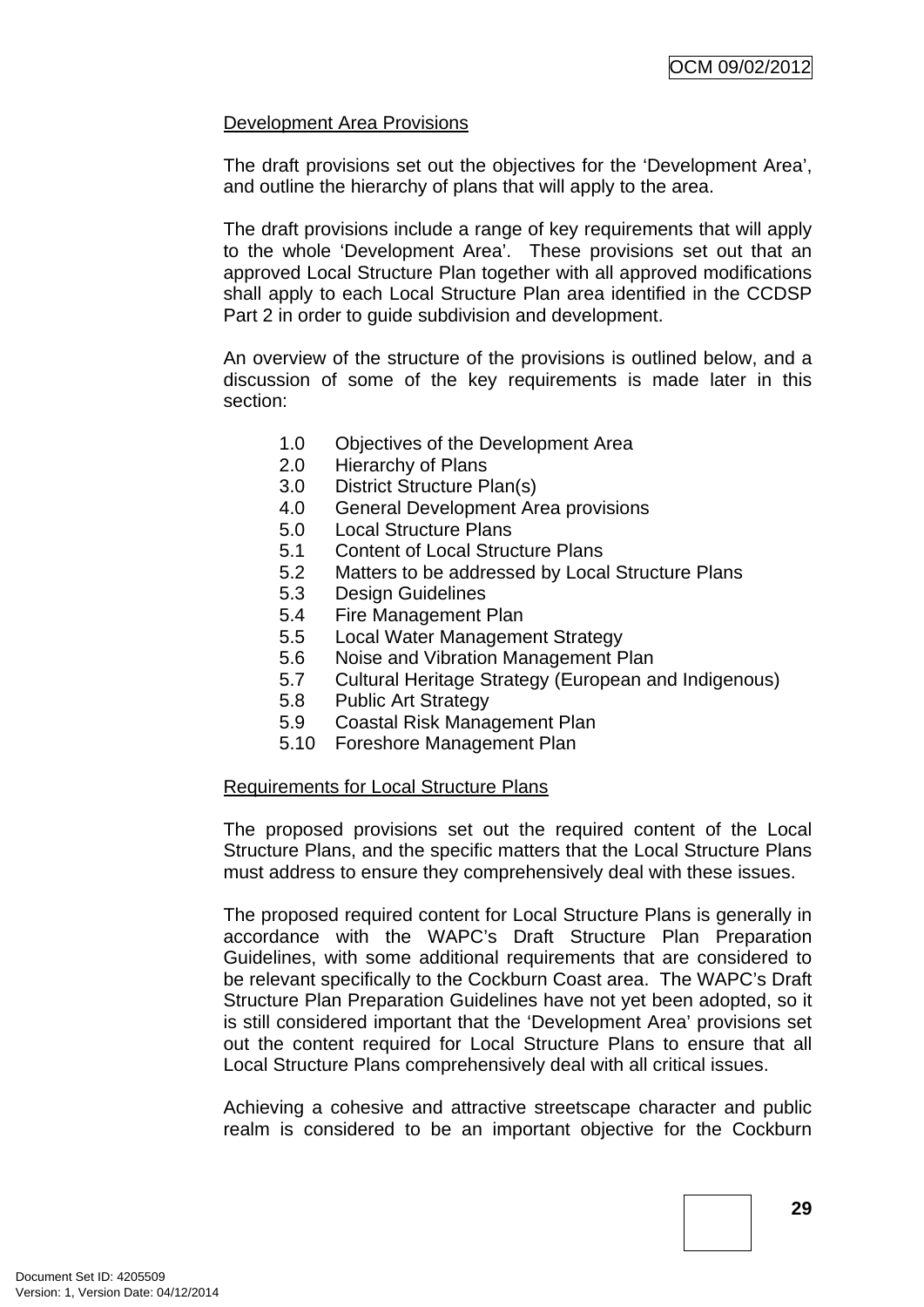Coast area. Therefore, it is considered imperative that Local Structure Plans deal with matters such as landscaping to ensure continuity between Local Structure Plan areas. This includes identifying proposed landscaping themes and verge treatments to achieve the desired streetscape character, including cross sections showing the location and extent of verge treatments. If these issues are not established through the Local Structure Plans then it will be difficult to achieve a cohesive streetscape character, particularly given that much of the land is in fragmented landownership.

The CCDSP sets out a variety of targets for the area, and where appropriate the proposed 'Development Area' provisions seek to ensure that these targets are met, or that future Structure Plans will address those matters.

#### Achieving Minimum Densities

The provisions set out the requirement for minimum densities to be achieved, with a similar approach to that used within 'Development Area 19' (Muriel Court Structure Plan area). The proposed 'Development Area' provisions require that each subdivision and development application in the Development Area shall achieve at least 85% of the potential number of dwellings achievable under the R-Code designated.

This is to ensure that land is not underdeveloped, and vision for Cockburn Coast that has been set by the CCDSP can be achieved.

#### Design Guidelines

The 'Development Area' provisions specify that Local Structure Plans must have associated Design Guidelines. These must be adopted by the Local Government prior to or as a part of the formal consideration of the associated Local Structure Plan. Given the density of the proposed development, and the mix of uses, comprehensive Design Guidelines are imperative to manage built form outcomes.

The provisions set out the matters that Design Guideline shall address, which include: Building heights, bulk and scale; private open space; walls and fencing; parking and access arrangements; affordable housing and housing diversity; and sustainable building design.

The 'Development Area' provisions also provide further guidance on the key design principles which are applicable to the 'Development Area'. These key principles seek to achieve sustainable development that contributes positively to the streetscape. The provisions set out a range of general development guidelines, which include the requirement for development to facilitate close interaction with the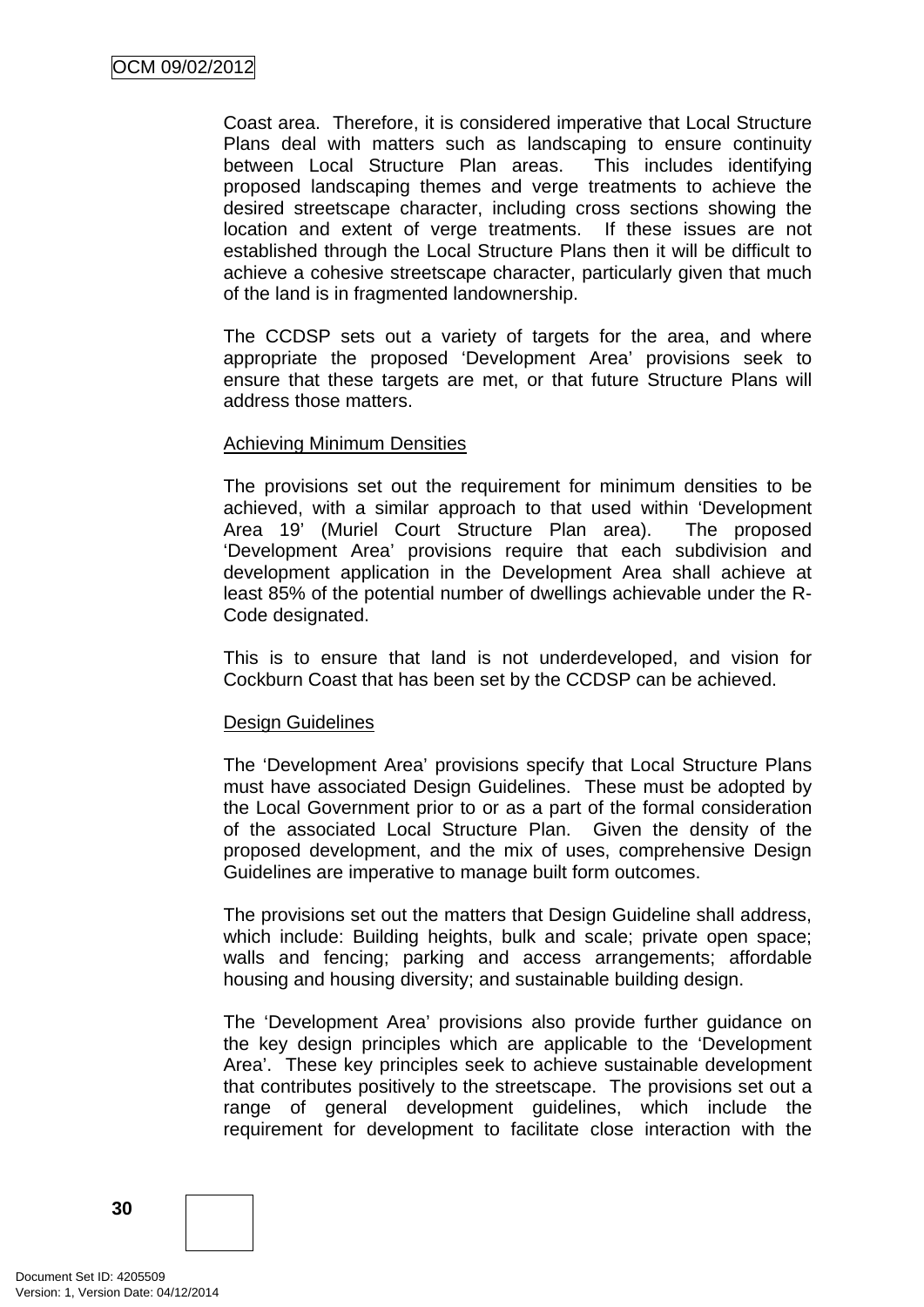pedestrian activity along footpaths; and provision of bicycle parking and end of trip facilities for mixed use and commercial buildings, and larger scale residential developments.

The provisions require all proposals that include residential development to demonstrate diversity in dwelling types, through the incorporation of different sized and designed dwellings. There is an expectation that a number of different types (size and design) comprise every proposal that includes residential development.

The Design Guidelines will provide more detailed guidance based on these principles.

For the Mixed Use/Activity Centres one of the key design principles requires buildings that front a public street to be constructed in a robust way that will allow for retrofitting to occur at a later date (e.g. residential capacity on the ground floor with the ability to retrofit into the future to intended commercial uses).

The Development Guidelines shall also include measures to facilitate sustainable mixed land use urban environments where a diverse range of carefully designed and constructed land uses can successfully coexist with noise sensitive and noise emitting premises.

#### Affordable Housing

The CCDSP sets a target of achieving 20% affordable housing across the Cockburn Coast project area.

The Department of Housing's report 'More than a Roof and Four Walls' (2010) identified that if current trends continue an increasing number of Western Australians will be excluded from affordable housing. If the trends of the last decade continue, the Social Housing Taskforce believes there could be close to 65,000 households on the waiting list for social housing by 2020. Therefore, affordable housing is considered to be a critical element of the proposed development of Cockburn Coast.

Affordable housing does not just mean "social" housing, and there are many current and potential residents facing affordability problems in the Perth Metropolitan Area who would fall outside the eligibility criteria for public housing, or would be unlikely to meet criteria for priority housing allocation. Therefore consideration must be given to different types of affordable housing models to meet this target.

The DoP have engaged Judith Stubbs and Associates to prepare a report entitled 'Achieving Affordable and Diverse Housing in Regeneration Areas in Western Australia', and this uses Cockburn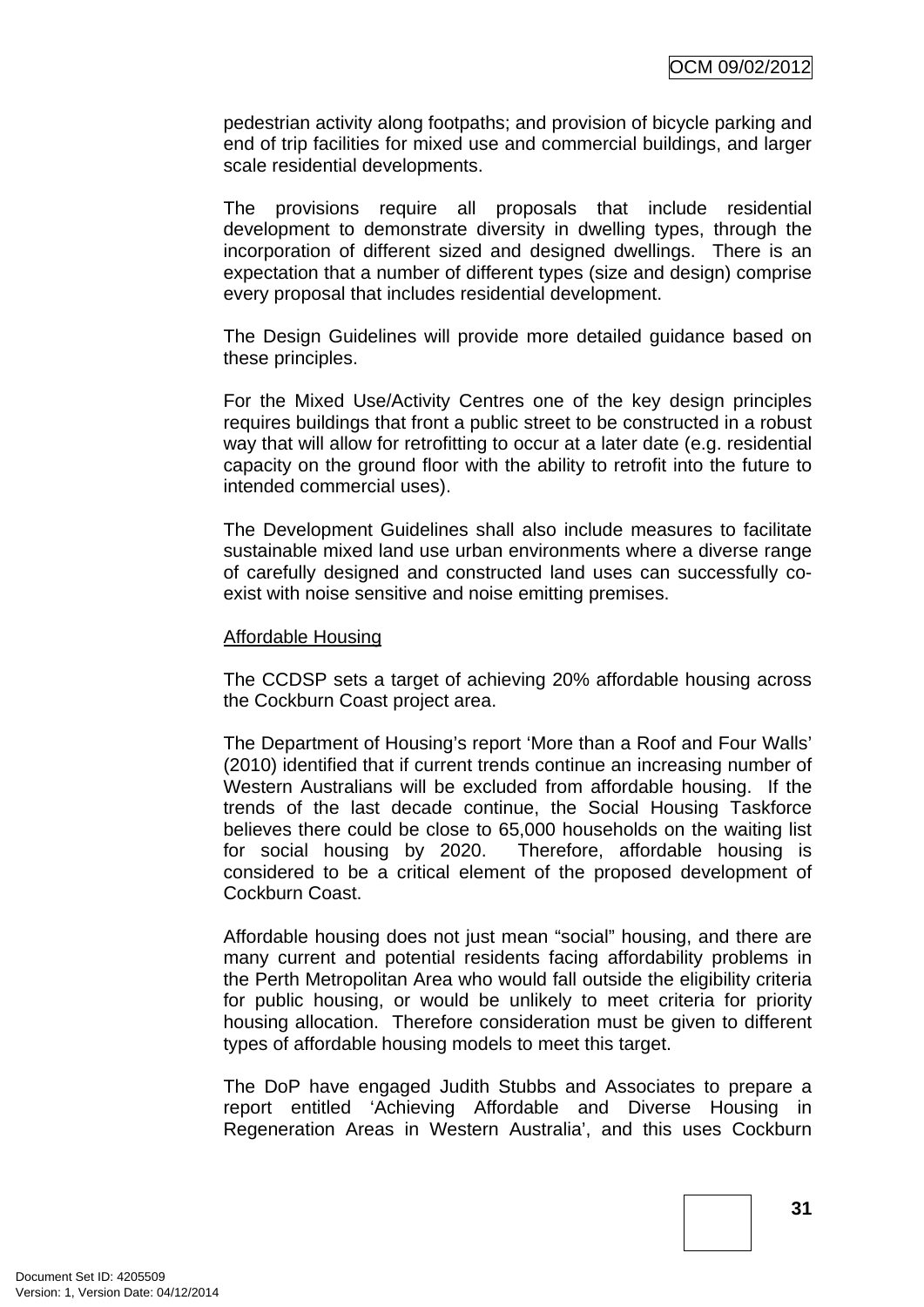Coast as one of the case study areas. The purpose of this report is to provide a thorough evidence base for the identification of those most likely to be excluded from affordable housing if it is not provided in three selected redevelopment areas in Greater Perth Metropolitan Area, and the target groups and price, types, tenure and location of housing required to meet identified needs in each of the case study areas.

It seeks to recommend feasible, legal, reasonable and equitable planning mechanisms and strategies to ensure the provision within or associated with the three redevelopment sites, which may also wider implications for affordable housing provision in Western Australia.

It includes a range of draft recommendations which could be implemented in the Cockburn Coast area to achieve the 20% affordable housing target. This document is still a draft, however it is intended that it will be used to inform an Affordable Housing Strategy

It would therefore be premature to mandate specific affordable housing measures in the proposed 'Development Area' provisions ahead of this report and an Affordable Housing Strategy being finalised. However, it is imperative that the 'Development Area' provisions specify that the Local Structure Plans are to provide details on how the affordable housing targets will be achieved. If this is not specified in the provisions then there will be no way for any recommendations of the Affordable Housing Strategy to be implemented.

## Employment and Economic Development Strategy

The CCDSP sets out employment self-sufficiency targets and the 'Development Area' provisions set out the requirement for Local Structure Plans to identify the specific measures to achieve these targets.

The land use plan has a significant impact on the employment selfsufficiency targets. If the CCDSP Part 2 is adopted prior to the Employment and Economic Development Strategy being completed this makes it more difficult to make changes to the land use plan if they are required.

The proponent has provided Employment and Economic Development Strategy in support of the CCDSP Part 2, which was a requirement of Council's decision of 14 July 2011.

The report provides a logical and feasible outline for how the employment self-sufficiency targets can be met under a high and moderate growth scenario. The last chapter of the report outlines the employment initiatives required to achieve the two scenarios.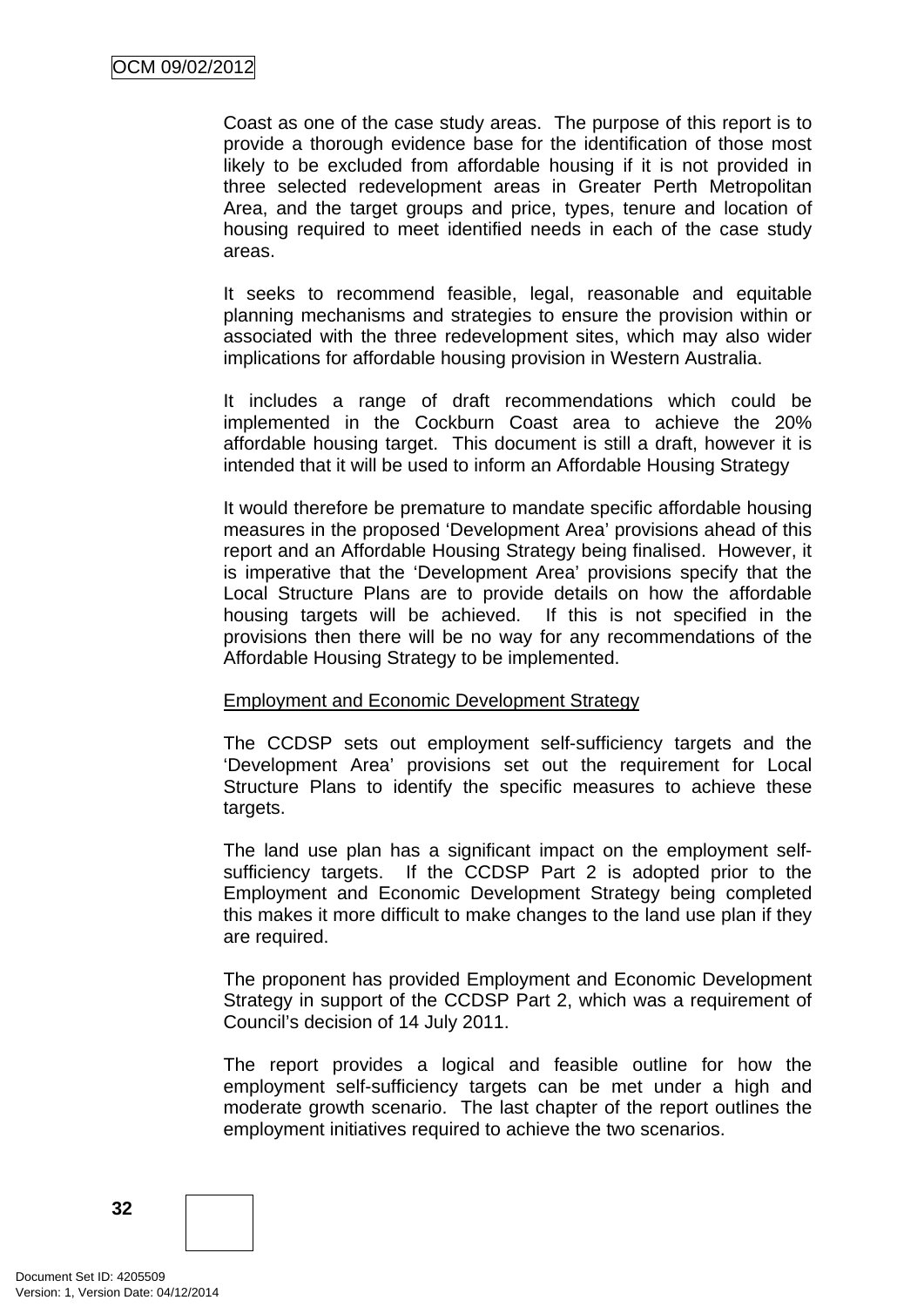Inclusion of a further chapter to outline the implementation approach for LandCorp and other relevant agencies/stakeholders to facilitate the successful deliver of the initiatives is needed. This would ensure all affected parties can have a clear picture of implementation measures proposed, minimise potential for duplication and assist in applications for grant funding if sought. This could include actions, potential partnerships, areas of research, feasibility studies, critical threats, opportunities and timeframes.

#### Requirements for Further Studies

The proposed provisions set out the requirements for important future studies to be undertaken, including the following:

- Local Water Management Strategy
- \* Noise and Vibration Management Plan
- \* Cultural Heritage Strategy (European and Indigenous)
- \* Public Art Strategy
- \* Coastal Risk Management Plan
- \* Foreshore Management Plan
- \* Fire Management Plan(s) (where relevant)

For some of these studies the provisions also set out the scope and content of the studies, to ensure that critical matters are addressed.

#### Existing Businesses/Land Uses

It is acknowledged that there are a number of existing businesses and land uses (most of an industrial nature) within the Cockburn Coast area that will continue to operate into the future, dependent on the aspirations of landowners.

Under the Scheme, when the zoning changes to 'Development' zone any existing lawful development within the area that would not ordinarily be permitted under the new proposed zoning would be afforded non-conforming use rights under the Scheme. Pursuant to Clause 4.8 of the Scheme, the continued use of land is allowed for the purpose for which it was being lawfully used immediately prior to the date of gazettal of the zoning change. Non-conforming use rights also allow the carrying out of development that was approved prior to the date of gazettal of the zoning change.

Pursuant to clause 4.9 of the Scheme a person cannot alter or extend a non-conforming use without planning approval. If a non-conforming use is discontinued for a period of six months the use of the land and buildings thereafter must be consistent with the provisions of the Scheme relating to the new zoning.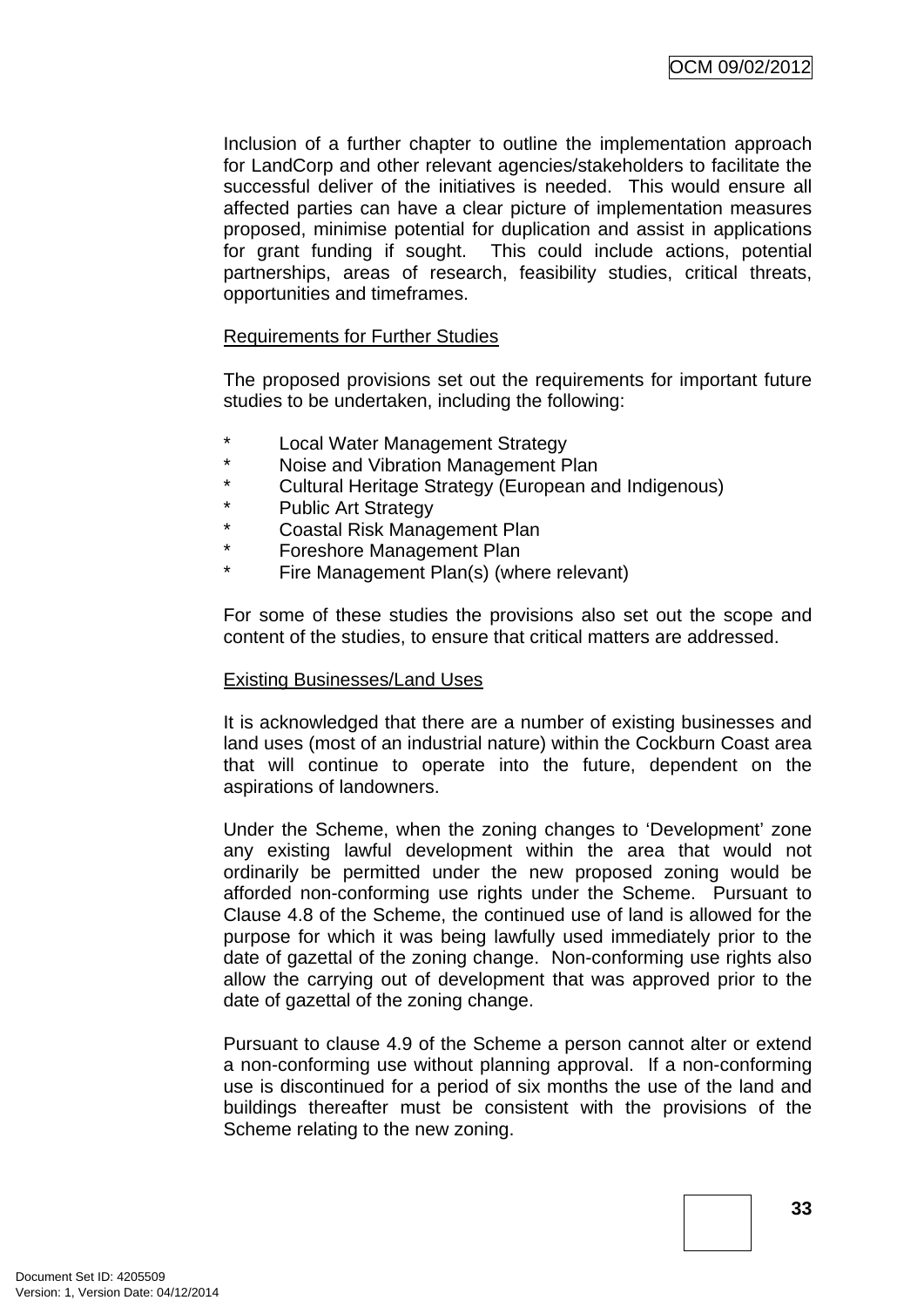## Future Scheme Amendment – Development Contribution Area(s)

The proposed 'Development Area' for Cockburn Coast will be subject to another amendment to the Scheme in the future to introduce a new 'Development Contribution Area' ("DCA"), or a number of 'Development Contribution Areas' (depending on the infrastructure items and the method of apportionment).

The purpose of a DCA is to:

- Identify areas (DCA) requiring Cost Contributions that relate to subdivision and development.
- Provide for the equitable sharing of costs of Infrastructure between owners, and in particular, to ensure that Cost Contributions are only required towards such Infrastructure as is reasonably required as a result of the subdivision and development of land in the DCA.
- Co-ordinate the timely provision of infrastructure.

The DCA cannot be introduced at this stage as part of Amendment No. 89 because a Development Contribution Plan ("DCP") (which will accompany the amendment) is still in the process of being developed, and because the items will arise from local structure planning.

State Planning Policy 3.6: Development Contributions for Infrastructure ("SPP 3.6") will provide the overarching statutory guidance as to the type and extent of infrastructure which can be included in the DCP.

LandCorp have engaged APP Corporation Pty Limited to prepare the DCP, and they are currently finalising a Directions Report to assess the infrastructure items to be included in the DCP and develop key principles to underpin preparation of the DCP and cost apportionment methodology. The key outcomes sought by this report include:

- A comprehensive list of all infrastructures identified for inclusion in the DCP.
- Indicative costs where known for infrastructure.
- Cost apportionment principles (calculation method).
- Identification of key DCP mechanisms (i.e. timing, indexation, works in kind).

### Community Consultation Outcomes

The Draft CCDSP Part 2 and Amendment No. 89 were advertised for public comment for a period of 42 days, ending on 1 December 2011.

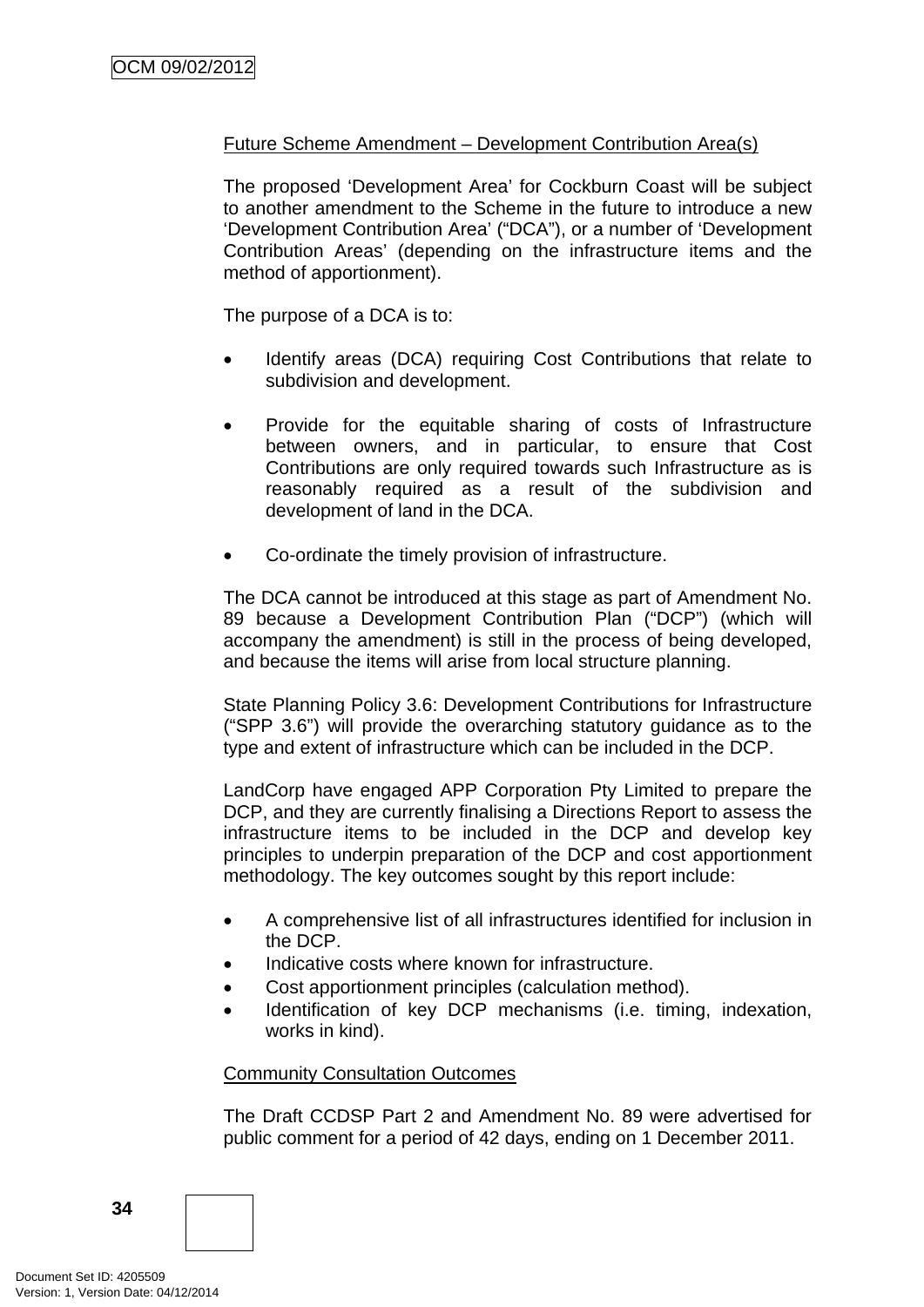A total of 45 submissions were received, with 13 submissions of support, 26 submissions expressing concerns or objecting, and six providing comments.

All submissions have been outlined and addressed in the Schedule of Submissions (Attachment 7). The key issues that have been raised are discussed in further detail below.

#### *Waste Water Pumping Station*

An objection was received from the Water Corporation expressing concern regarding the proposed buffer included within the Draft CCDSP Part 2 for the Fremantle Waste Water Pump Station No.1 (Bennett Avenue) (Reserve 5239) and the required odour buffer around the pump station.

Previously the Water Corporation had advised that the capacity of the waste water pumping station would increase, thereby requiring a larger buffer of 150m buffer. However in October 2011, in response to direct approaches from landowners within close proximity of the Bennett Avenue pump station, the Minister for Water directed the Water Corporation to limit the planned ultimate capacity of the pump station to a maximum of 350 Litres/second. This means that there will be no need to implement a larger 150m radius odour buffer required under EPA Guidance Statement No.3 (Separation Distances between Industrial and Sensitive Land Uses) for pump stations >350l/s.

EPA Guidance Statement No. 3 specifies that the separation distance for wastewater pumping stations (</350L/s) is 50m. This is to be measured as the shortest distance between the boundary of the area that may potentially be used by an industrial land use, and the boundary of the area that may be used by a sensitive land use.

The CCDSP 2009 identified a 50m buffer from the boundary of Reserve 5239, and it is therefore not considered appropriate that the CCDSP Part 2 indicate a buffer from the wet well.

It is recommended that CCDSP Part 2 be modified to reflect a 50m buffer from the boundary of the waste water pumping station site (Reserve 5239). Specifically the following modifications are recommended:

*1. Adjustment to the Land use plan and Building height plan (Figures 29 and 31) so that no sensitive land uses are located within 50m from the boundary of the waste water pumping station site (Reserve 5239).*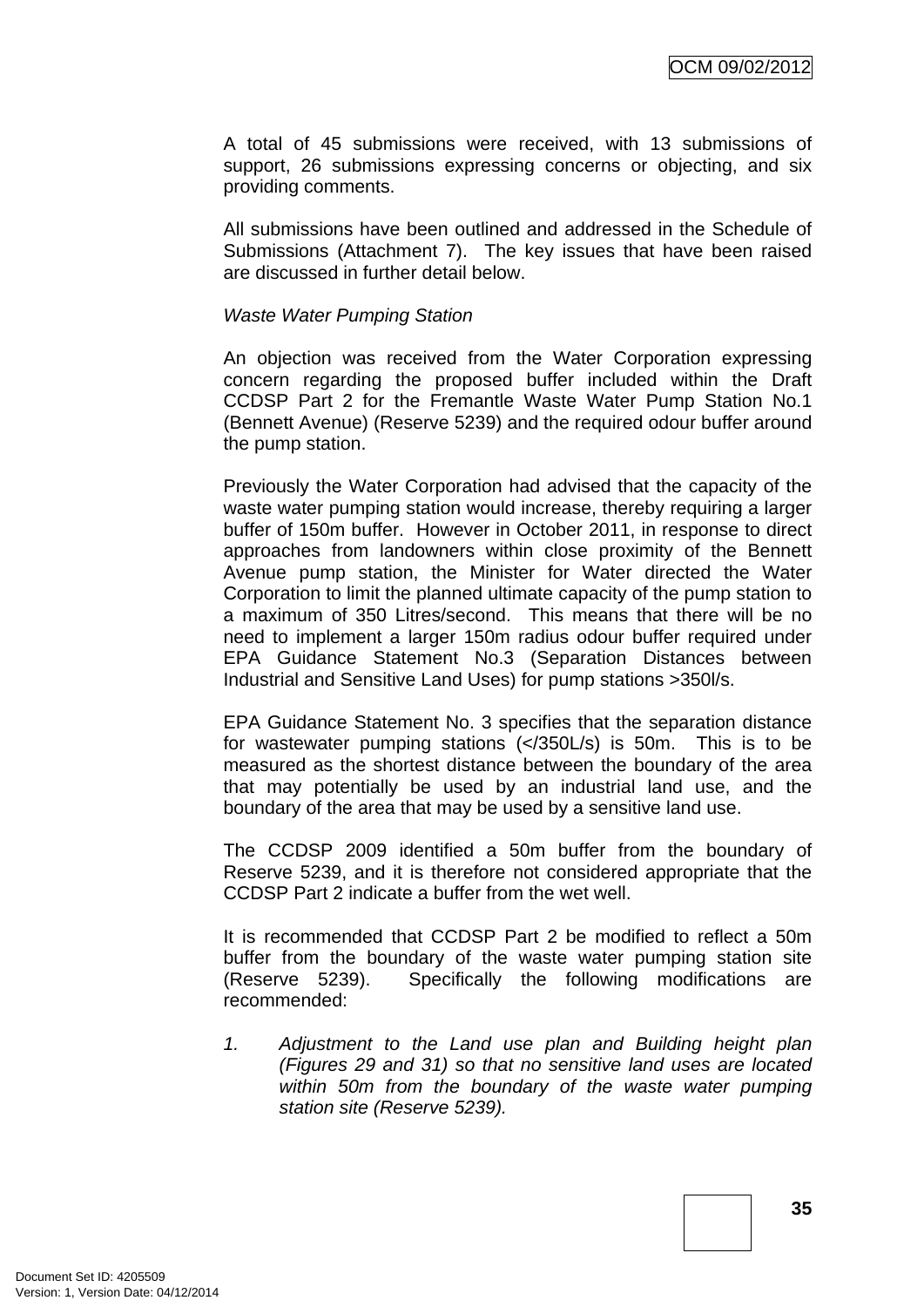- *2. Section 10.4 of the CCDSP Part 2 being modified to identify a 50m buffer from the boundary of the wastewater pumping station (Reserve 5239), rather than the wet well.*
- *3. Section 10.4 (Wastewater Pump Station) being amended as follows:* 
	- *All references to the required buffer stipulating the requirement for a 50m buffer from the curtilage of the site in accordance with EPA Guidance Statement No. 3.*
	- *Figure 79 depicting a 50m buffer from the boundary of Reserve 5239 (wastewater pumping station site), rather than the wet well.*
	- *Delete references to a requirement for a 150m buffer, and instead make reference to the recent decision of the Minister for Water to direct the Water Corporation to limit the planned ultimate capacity of the pump station to a maximum of 350 Litres/second, in order to avoid the need to implement a larger 150m radius odour buffer required under EPA Guidance Statement No.3 for pump stations >350l/s.*
	- *Section 9.1.1.1(Sewerage) being amended to refer to the requirement for a 50m buffer from the curtilage of the site in accordance with EPA Guidance Statement No. 3, and the delete references to the potential requirement for an increase in capacity to 350 Litres/second.*

### *Material Recovery Facility*

A submission was received from the proponent of Lot 1 Bennett Avenue, North Coogee expressing concern that once Amendment No. 89 is gazetted there will be no ability for Council to approve an extension to the existing use (material recovery facility), which represents a large capital investment. Their concern is that the market for housing, including apartments, is currently depressed, and market conditions may lead to delays in the redevelopment of particular sites. They therefore request that interim usage should be permitted to occur where amenity impacts are minimised.

Scheme Amendment No. 82 proposed provisions to potentially allow a one off extension of up to five years to the current planning approval which is due to expire on 12 January 2013 where it was considered:

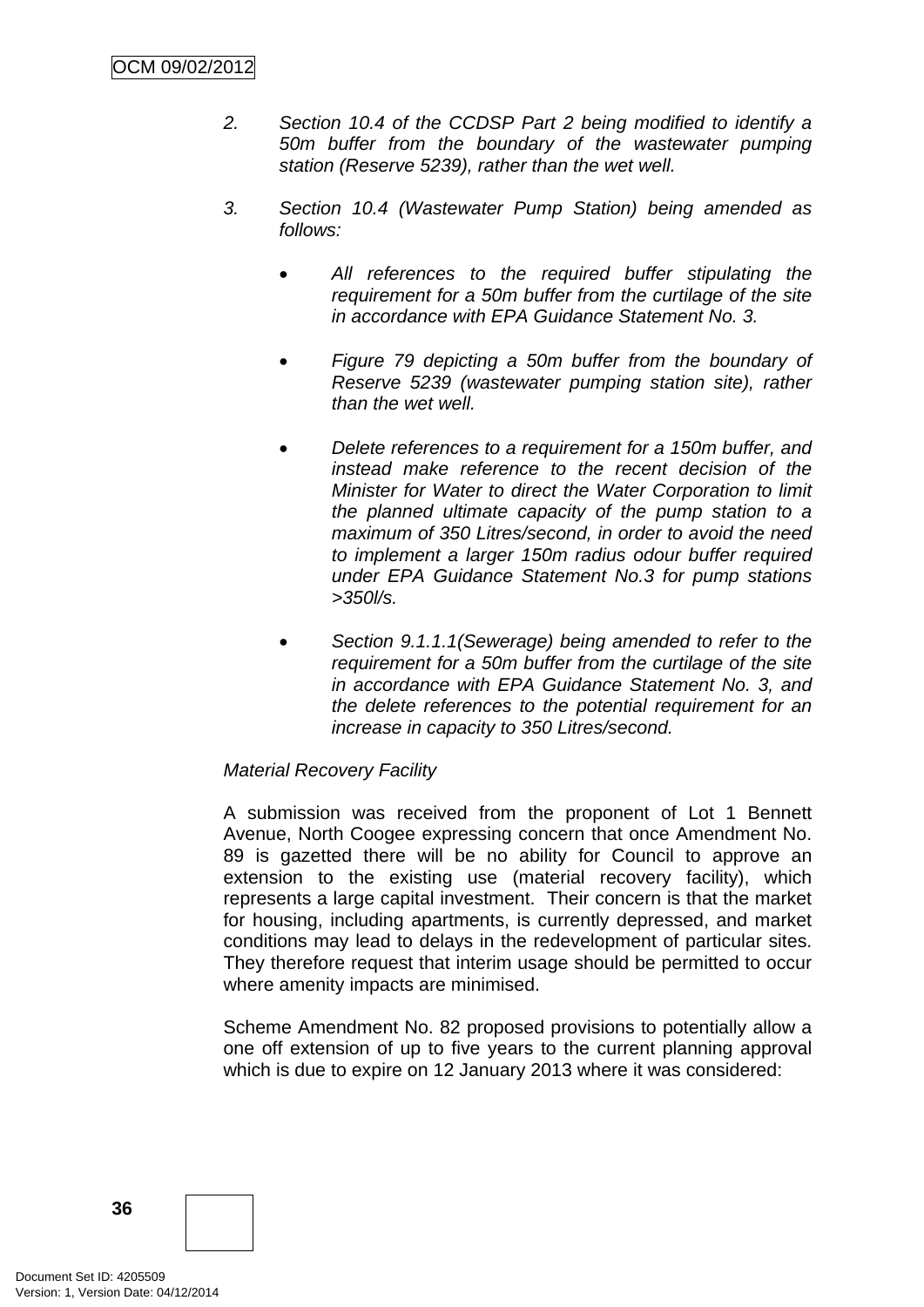- An extension in planning approval will not inhibit the ability for adjoining or nearby land to be developed for residential or other urban purposes.
- An extension in planning approval will facilitate the orderly transition of the existing use away from the land.

It had been anticipated that Amendment No. 82 would be gazetted ahead of proposed Amendment No. 89, and could then facilitate a range of benign light industrial uses in the interim period. As discussed earlier in this report, this has not occurred and it is recommended the Department of Planning should be advised in writing that in their consideration of Amendment 82, RU9 simply needs to be deleted from Schedule 3 and there is no need to introduce SU26 into Schedule 4.

Regardless, the current use is an 'Industry - General' use pursuant to the Scheme, and it is not considered that further extensions to existing 'Industry – General' uses, or establishment of new 'Industry – General' uses is appropriate in Cockburn Coast because they are incompatible with urban development due to off-site impacts. This is why changes to 'RU 9' envisaged by Amendment No. 82 generally only allowed for a range of benign light industrial interim uses subject to five year approvals.

Pursuant to clause 6.2.4.2 of the Scheme, there is discretion for development to be approved prior to the adoption of a local structure plan coming into effect if the local government is satisfied that the development will not prejudice the specific purposes and requirements of the 'Development Area'. However, once a local structure plan(s) is adopted for the area all development will need to be consistent with the zonings and requirements set out in the local structure plans. It is not considered that the waste recovery facility is a use that is consistent with the proposed objectives of the 'Development Area', as it is not compatible with residential development or sensitive land uses generally.

It is therefore not recommended that any further changes be made to the proposed 'Development Area' provisions to facilitate an extension to this use.

#### *Interim Uses*

A number of submissions from landowners within the Cockburn Coast area raised concerns regarding the fact that once Amendment No. 89 is gazetted there would be no discretion for other interim uses (such as 'light industrial' uses) to be approved within the Cockburn Coast area. This included concerns relating to utilising vacant land, and extensions of current approvals for existing uses.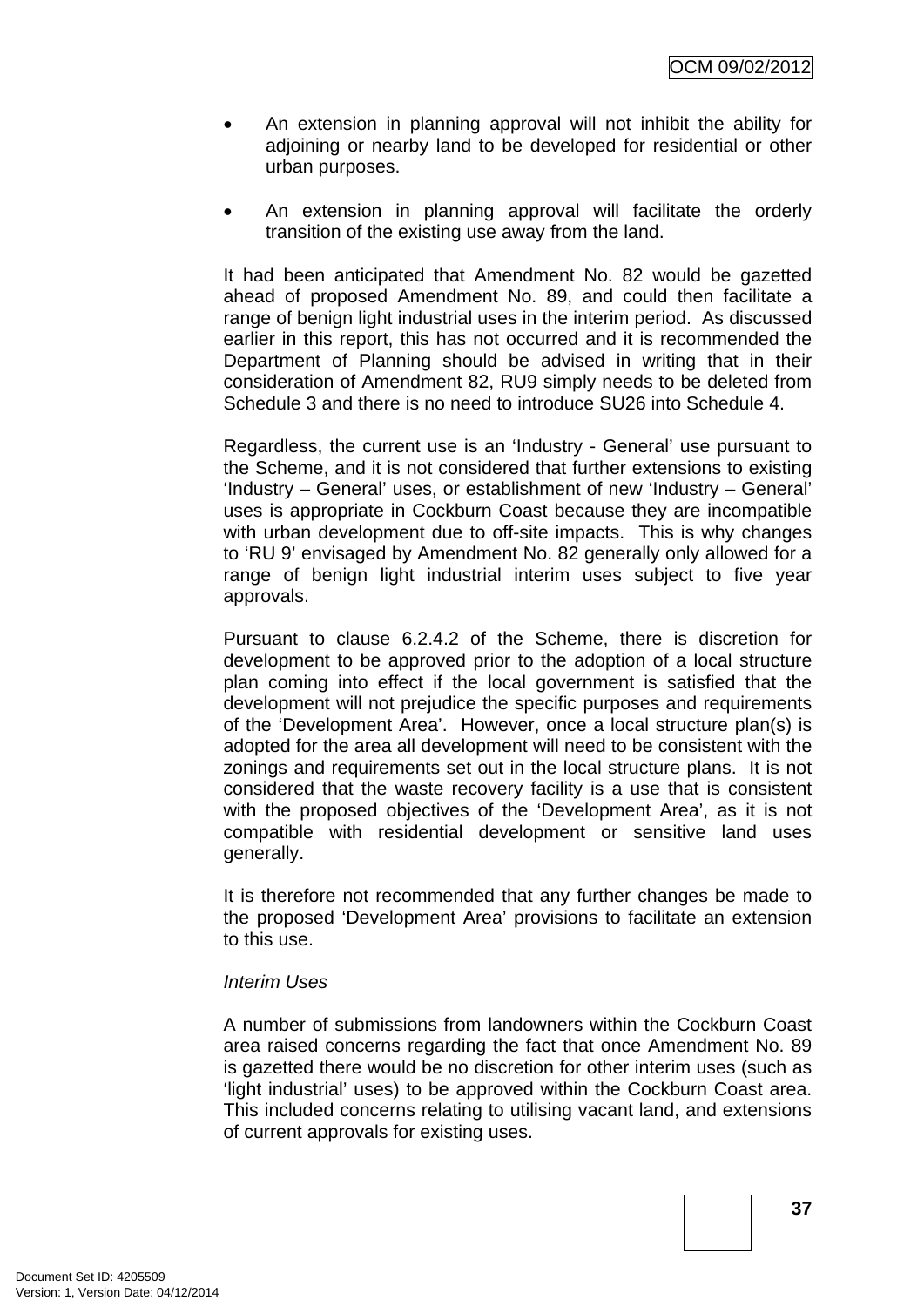Pursuant to clause 6.2.4.2 of the Scheme, there is discretion for development to be approved prior to the adoption of a local structure plan coming into effect if the local government is satisfied that the development will not prejudice the specific purposes and requirements of the 'Development Area'. However, once a local structure plan(s) is adopted for the area all development will need to be consistent with the zonings and requirements set out in the local structure plans.

### *Potential Marina*

The draft land use plan advertised for public comment included an indicative marina shown adjacent to the South Fremantle Power Station. The potential for a marina forms part of the master planning for the South Fremantle Power Station site, which is still zoned 'Urban Deferred' under the MRS.

Four objections were received in relation to the "potential marina" depicted in the Draft CCDSP Part 2. These objections primarily related to the lack of detail available regarding the design of the marina, which made it difficult for submissioners to determine the potential impact. Concern was expressed that endorsement of the CCDSP Part 2 with the inclusion of the "potential marina" will make it a seriously entertained proposal, and that this was inappropriate given that the community have had very limited information.

It is considered that this is a valid concern, and it is evident that the lack of detail regarding the "potential marina" has made it difficult for comments to be provided. It is therefore recommended that the "potential marina" annotation and indicative marina be removed from the CCDSP Part 2 and be replaced by an annotation as follows:

*'The Power Station precinct local structure plan is to adequately demonstrate how the coastal zone and associated ocean area is to be managed into the future. The extent of such consideration is to be in accordance with the boundary delineated on the CCDSP Part 2.'* 

This means that any proposed local structure plan for the Power Station precinct will need to identify details regarding any proposed marina and the treatment of coastal zone, which will be subject to community consultation in accordance with the Scheme.

In addition, any proposal to lift the 'Urban Deferment' of this land will need to address certain criteria. This includes a detailed masterplan, separate from the local structure plan required for the broader Power Station precinct, for Lots 2, 3 and 2167 Robb Road. The masterplan is to be acceptable to the WAPC and must demonstrate consideration of,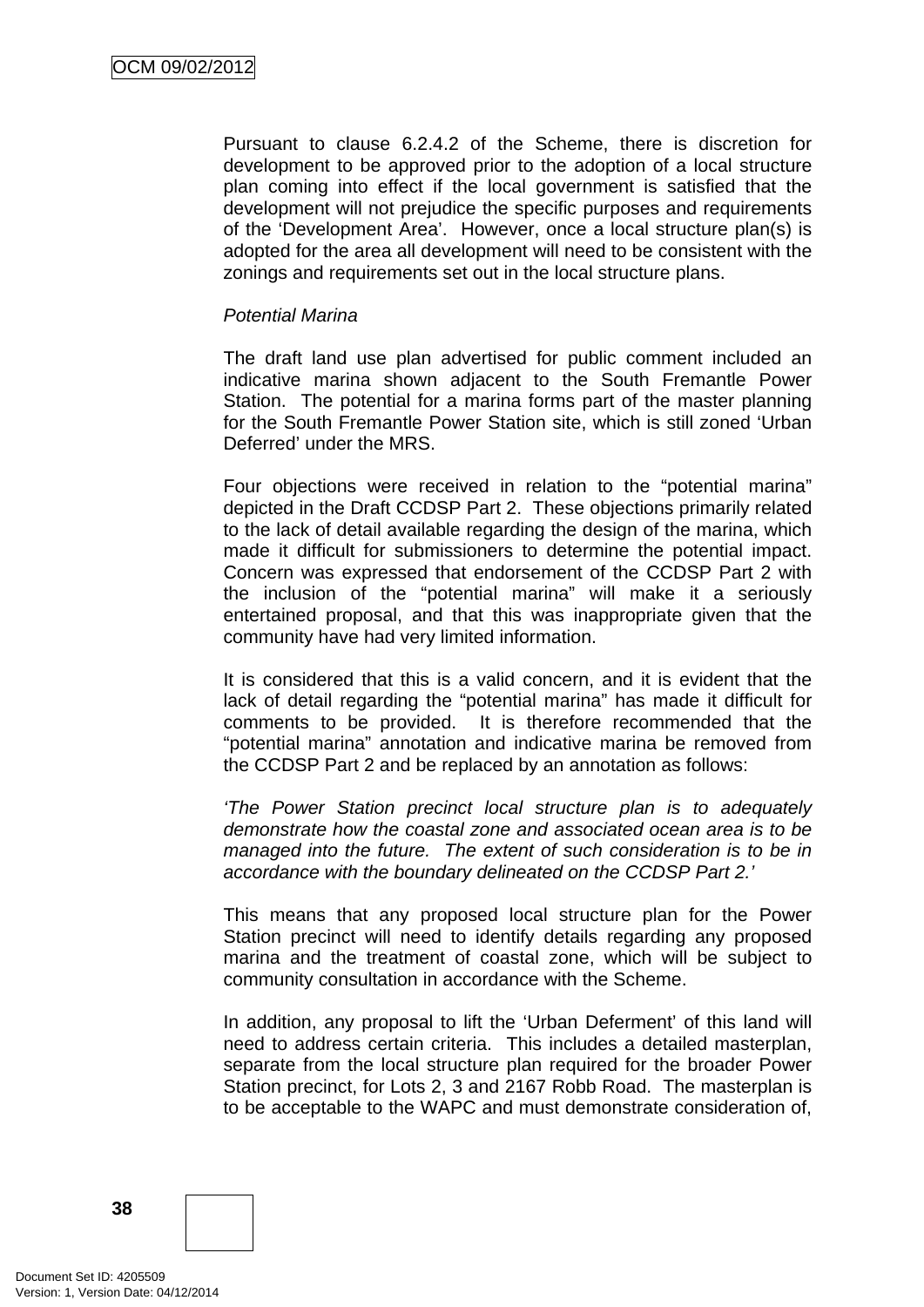amongst other criteria, consideration of the appropriate use of the foreshore area abutting the masterplan area.

## *Fremantle Village Caravan Park*

There were six submissions received raising concerns regarding the impact of the CCDSP Part 2 on the Fremantle Village Caravan Park. These were primarily from residents of the Caravan Park who are residing in park homes that they own, located on a site that they lease. The Fremantle Village Caravan Park is located within the City of Fremantle, and is therefore not subject to Amendment No. 89. While it was located within the CCDSP 2009, it is located outside the CCDSP Part 2 area, and will be subject to a separate structure planning process pursuant to City of Fremantle Town Planning Scheme No. 4.

A number of these submission have requested that another caravan park site be included within the CCDSP Part 2 to accommodate residents of the Fremantle Village Caravan Park should it be redeveloped in the future. The endorsed CCDSP 2009 did not contemplate the inclusion of a caravan park. In addition, the City of Cockburn has existing caravan parks at Coogee and Woodman Point, and has not identified any additional strategic locations for caravan parks. The planning for an alternative site and relocation of residents from the Fremantle Village Caravan Park is a matter for consideration by the City of Fremantle should redevelopment of the site be proposed.

### *Contaminated Sites*

Historically, the predominant land use in Cockburn Coast has been industrial, with a cluster of industries such as the abattoir, tannery, marshalling yards and the power station.

The Department of Health and Department of Environment and Conservation have raised concerns regarding potential public health impacts arising from remediation requirements for the extensive site contamination. While sections 4.3.9 and 10.3 of the CCDSP Part 2 acknowledge the extent of contamination and need for investigation and remediation prior to subdivision and/or development, the Department of Health are concerned that no information has been provided about the mechanisms for management of contamination, or the stages of development during which these will occur.

It is agreed that there is significant advantages to taking a strategic approach to contaminated sites, rather than leaving it to be dealt with on a site by site basis as development occurs. It is noted that doing this will enable opportunities to be identified to manage contamination through the land use plan.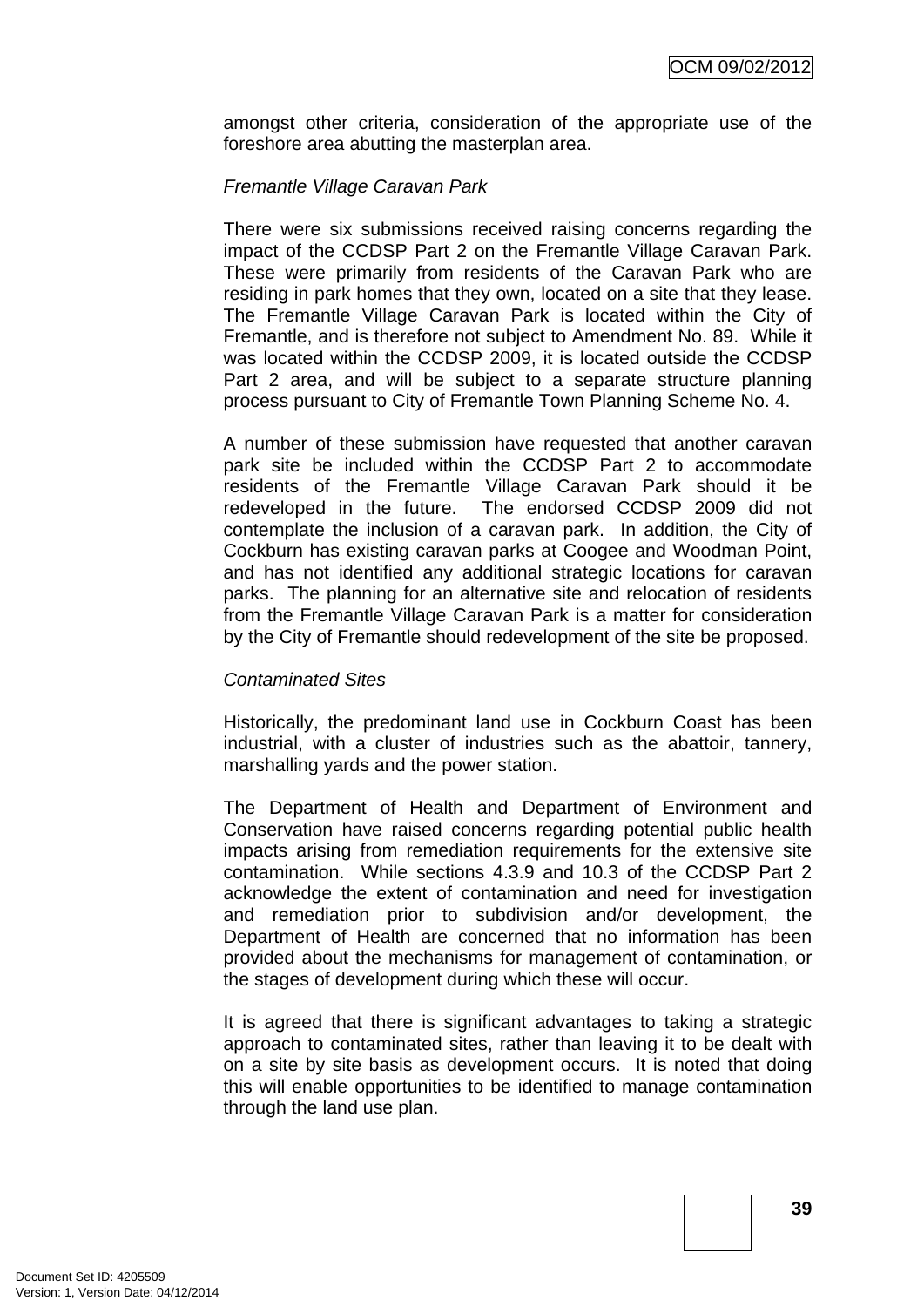The CCDSP 2009 identified that while the *Contaminated Sites Act 2003* is the main mechanism for identifying and managing known and suspected contaminated sites, the planning process remains the most effective mechanism for the identification and subsequent management of unknown contaminated sites. In essence, the land use planning process operates in parallel to the *Contaminated Sites Act 2003*.

Section 3.3.4 of the CCDSP 2009 sets out the requirements for local structure plans as outlined in the Scheme, but also stipulates that in addition to these standard requirements it may be necessary for additional inclusions due to the nature of development and the current site context. This includes addressing existing and previous industrial uses, buffer requirements, transitional arrangements and site remediation requirements.

It is therefore recommended that this matter be dealt with comprehensively at the local structure planning stage, and that additional requirements be included within the proposed 'Development Area' as requirements for local structure plans as follows:

- *3.19 Contaminated Sites*
- *(i) Describe how contaminated sites will be (or have been) suitably dealt with across the whole Local Structure Plan area in accordance with the Contaminated Sites Act 2003.*
- *(i) Describe how the land use plan responds to issues of contamination across the whole Local Structure Plan area.*
- *(ii) Detail for each lot contained within the whole Local Structure Plan area whether the lot has, or has not been, reported to DEC as a potentially contaminated site. Where a lot has not been reported to DEC then details of previous and historic land uses to justify the conclusion the site is not potentially contaminated shall be provided in the Local Structure Plan report.*

It is also recommended that Section 10.3 of the CCDSP Part 2 be amended to reflect the requirement for local structure plans to address contamination issues, rather than being left to the subdivision and/or development stage.

### *Active Playing Fields*

At the meeting of 14 July 2011 Council resolved that the CCDSP Part 2 was to be adopted subject to, amongst other things, inclusion of a concept plan demonstrating that the active playing field meets the Australian Standard for a minimum size. This was demonstrated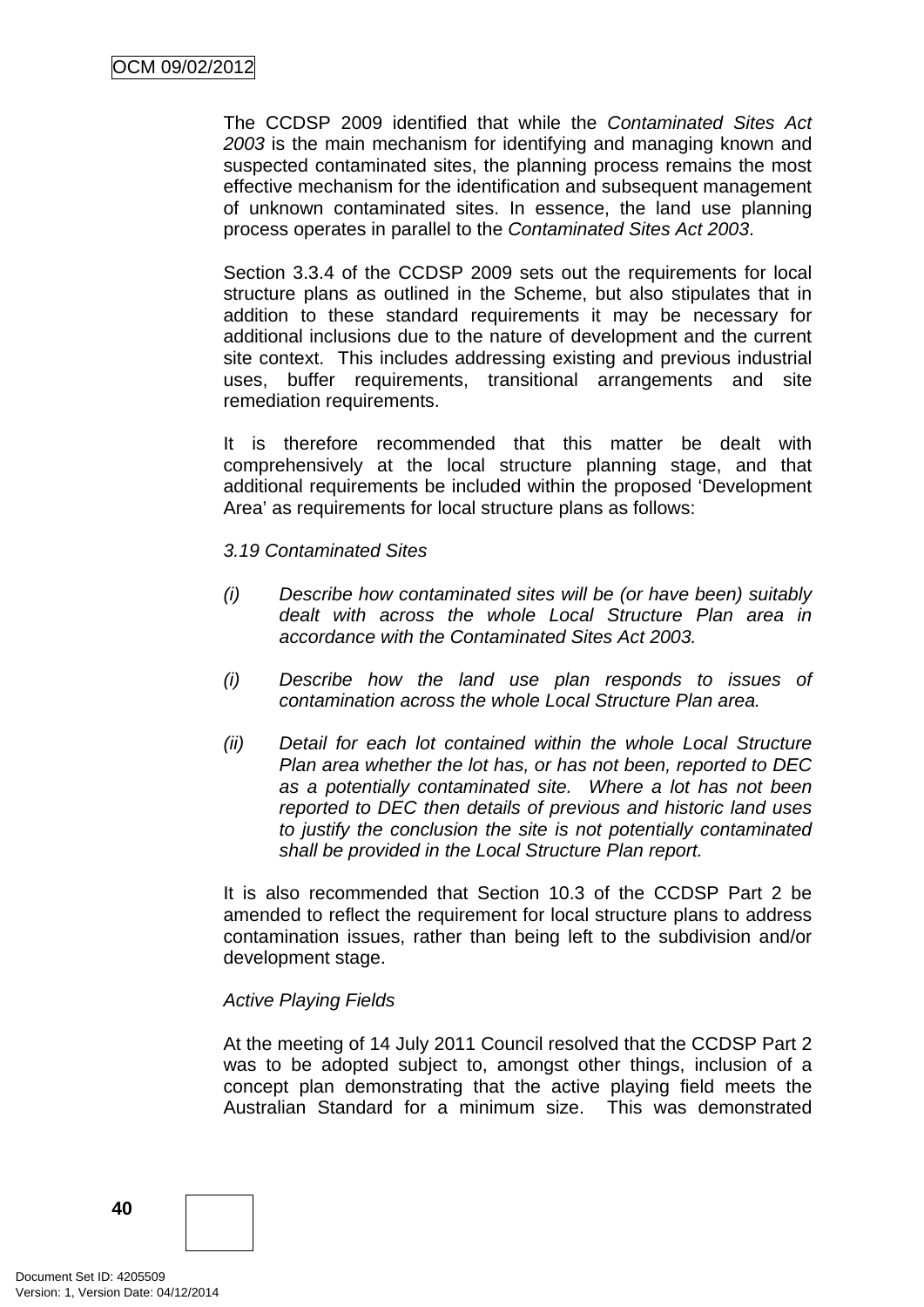through a more detailed concept plan prior to advertising, and was included in the Draft CCDSP Part 2 advertised for public comment.

However, the City's Recreation Services have reviewed the plan and consider that the site is very restricted.

At the time the City's Sport and Recreation Plan was being developed, the CCDSP 2009 showed the playing field as an area of POS that was approximately 3ha in size, and would just be able to accommodate the needs of organised sports for mainly juniors and some senior sports. Given the more recent population figures presented, this POS now has significant importance in providing space to the immediate community that will be seeking to take part in organised sports at both junior and senior levels. It is therefore critical that enough space is allocated to allow for multipurpose sports with AFL and cricket being the two identified sports required to service this area.

It is considered that the current design still lacks enough space due to various constraints such as road reserves, the school site and retention of heritage trees. The effects of not providing adequate space will result in overuse and possible closure of the reserve given the amount of traffic the reserve will take (including the use by the school).

Whilst the oval size is 135m x 110m (which is the minimum Australian Standard for AFL), it is preferable to have a larger sized oval so that senior football can be accommodated with better overflow to allow for training. Ideally the oval would have a minimum size of 155m x 115m.

It appears that it may be possible to accommodate this larger oval size if the eastern boundary is shifted further east slightly. It is therefore recommended that investigations be undertaken to shift the north south road westward to allow greater space on the western side of the playing fields. It is considered that it is possible to achieve this without any other negative impacts on the plan.

### *Emplacement Crescent Public Open Space*

During Cockburn Coast stakeholder and landowner workshops held in early 2011, several landowners in the Emplacement Crescent Precinct expressed concern with the impact the proposed POS link through lots 114, 115 and 116 would have on the redevelopment potential of each lot. It was agreed during this process that the portion of the POS link through the Emplacement Crescent Precinct would be investigated in consultation with the affected landowners.

LandCorp have subsequently engaged in discussions with landowners to consider several alternative POS options that would achieve a balanced outcome. An alternative option is included at Attachment 8,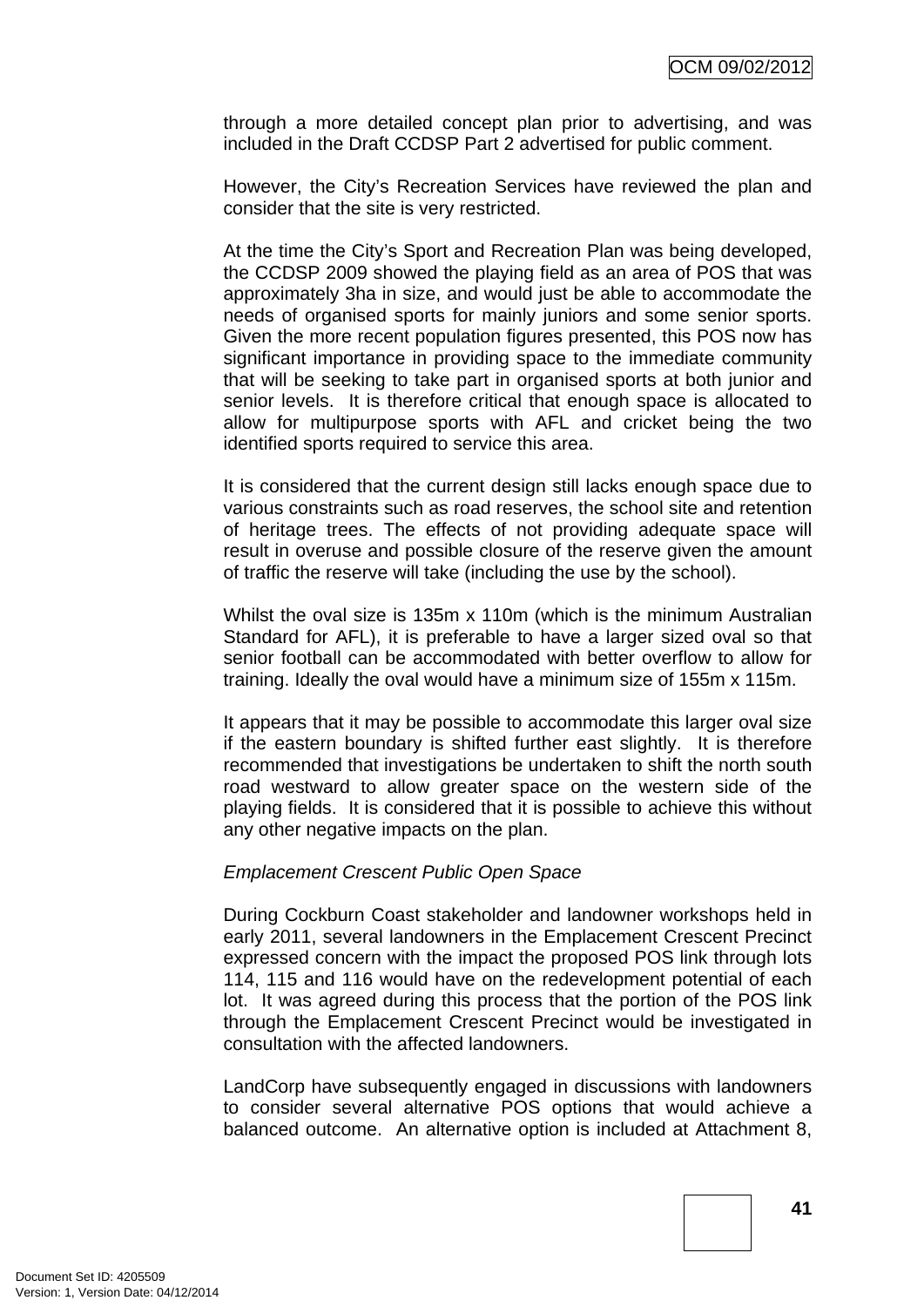and has been identified by LandCorp as the preferred option. This option establishes a usable linear POS that incorporates the heritage listed Gun Emplacement, and establishes a view corridor for the Gun Emplacement which is a preferred outcome from a Heritage perspective.

To maintain the 'Ocean to Beeliar Reserve' concept in the broader CCDSP Part 2, the revised POS maintains the pocket park adjacent to Beeliar Regional Reserve and establishes a boulevard in the southern portion of Emplacement Crescent Road Reserve. This links both the pocket park and POS link through Robb Jetty Precinct. The new proposal provides adequate POS for the Hilltop/Emplacement Crescent Precinct.

The revised plan will allow the balance of Lots 114, 115, 116 and 120 Emplacement Crescent to stand alone as separate development parcels with vehicle access directly from Emplacement Crescent.

This plan has been generally met with landowner support, and it is recommended that CCDSP Part 2 be modified to reflect the POS shown in Attachment 8.

#### Other Recommended Modifications

### *Existing Industrial Operations*

Subsequent to Amendment No. 89 being gazetted existing uses (operating under current and valid planning approvals) are afforded non-conforming use rights, and can continue to operate in accordance with those approvals (and any environmental approvals). Some of these uses have off-site impacts and therefore have the potential to conflict with future urban development.

This issue was discussed in the endorsed CCDSP 2009, whereby Section 3.4 (Transitional Arrangements) outlines that specific consideration would need to be given to transitional arrangements, given the potential land use conflict between current and proposed development. The CCDSP 2009 outlines the principles of transitional arrangements, and specifies that the local structure plans should implement the detail.

This is further supported by the MRS Amendment No. 1180/41 Cockburn Coast District Structure Plan Report on Submissions, whereby the Hearings Committee agreed that the transition from industrial to urban development will need to be carefully managed. The Hearings Committee was satisfied that the issue could be managed "through the implementation of the EPA Guidance Statement No. 3 separation distances between industrial and sensitive land uses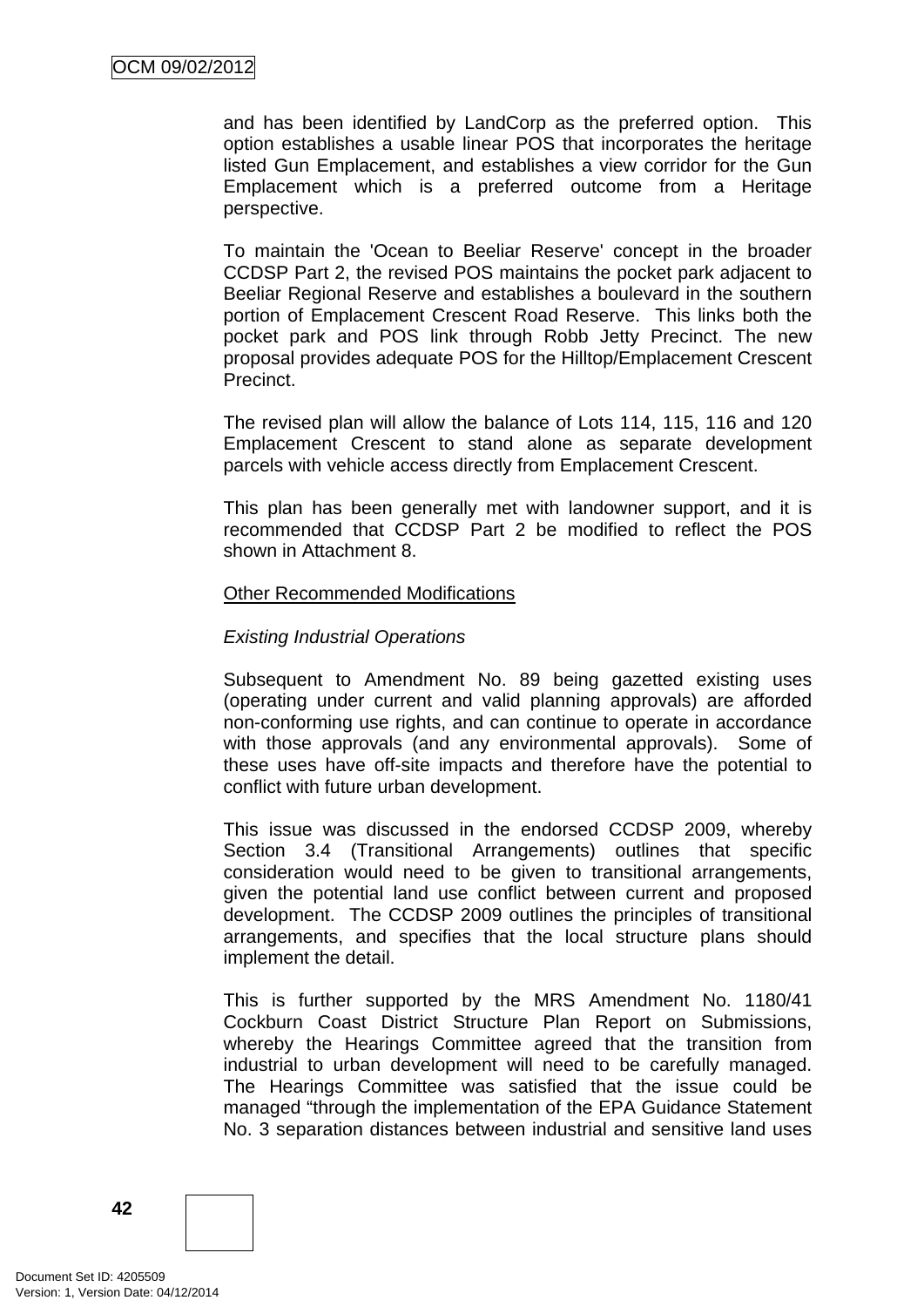(2005) which should be implemented at the local structure planning stage".

The Draft CCDSP Part 2 (Section 4.4.4) also outlines that local structure plans will be required to identify appropriate buffer and interface requirements in further detail.

To ensure that this matter is addressed through the local structure plans it is recommended that additional provisions be included in proposed 'Development Area No. 33' as follows:

### *3.20 Existing Development*

- *(i) Identify and describe any existing lawful development within the Local Structure Plan area which has associated offsite impact(s).*
- *(ii) Identify and describe how future land use and development in accordance with the Local Structure Plan will be managed so that areas experiencing offsite impacts from existing lawful development are either avoided or managed*.

### *Power Station Site Zoning*

When Scheme Amendment No. 89 was adopted by Council for advertising it did not include the South Fremantle Power Station site. It was considered at the time that this would be subject to a separate amendment to introduce a separate 'Development Area'.

This site has been rezoned to 'Urban Deferred' under the MRS as part of MRS Amendment No. 1180/41 and has consequently been left unzoned in the Scheme. Upon further consideration it is considered appropriate to rezone the site to 'Development' zone, and include it within 'Development Area (No. 33)'. It is considered that the requirement for the preparation of a comprehensive masterplan to lift the 'Urban Deferment' (amongst other criteria), in addition to the required Local Structure Plans will be ensure relevant issues are appropriately dealt with.

#### *Minor Modifications*

A number of other minor modifications are recommended in response to submissions that have been received (outlined in detail in the Schedule of Submissions), including the following:

• Inclusion of an annotation on Figure 31 (Land use plan) outlining the requirement for at-grade crossings will need to be designed,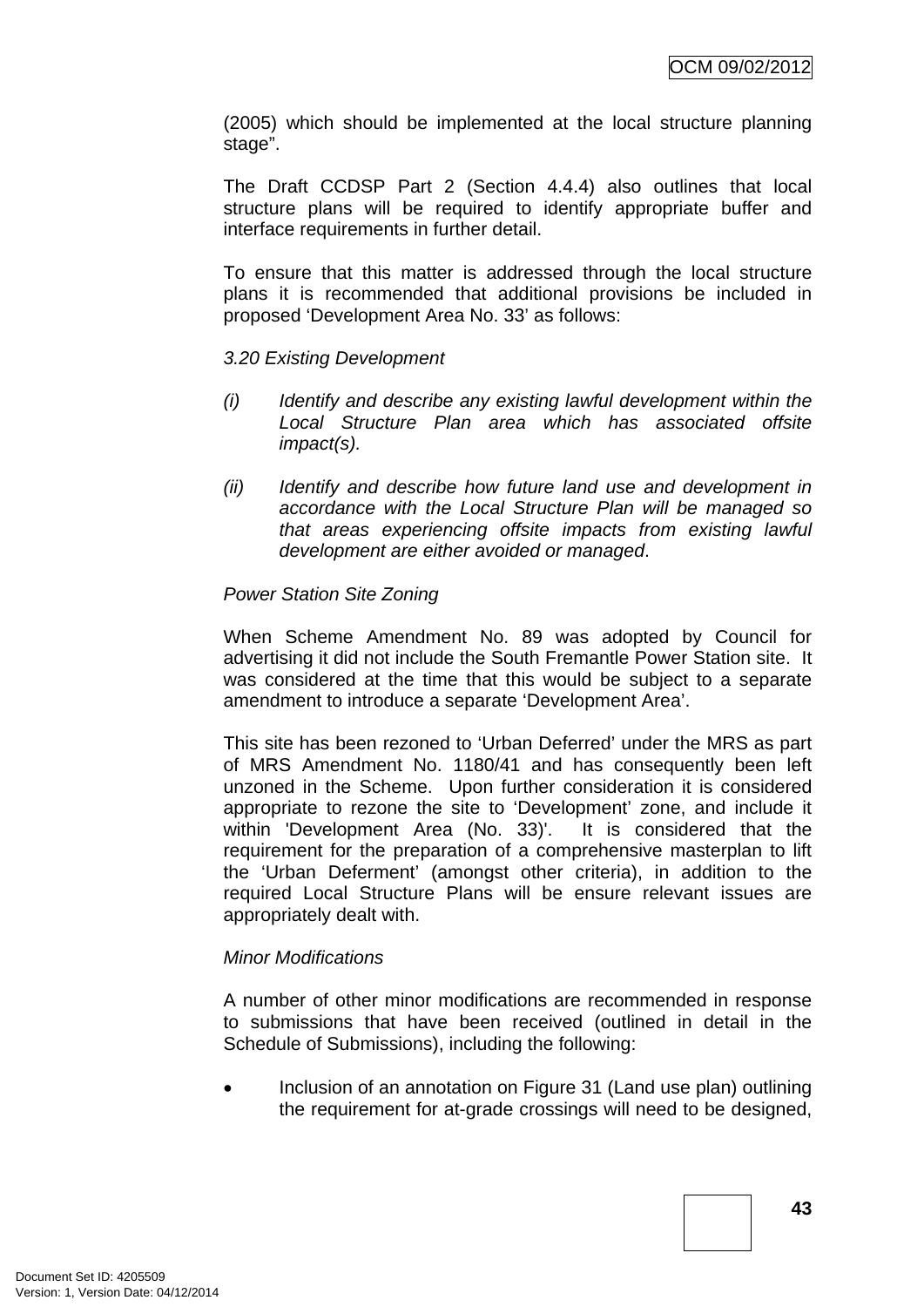constructed and maintained to the satisfaction of the Office of Rail Safety, within the Department of Transport.

- Inclusion of references within the CCDSP Part 2 report to the role of urban corridors with reference to the future function and surrounding land use of Cockburn Road and Cockburn Coast Drive, as outlined in the Connected City model in Directions 2031 and Beyond.
- Modification to Table 5 (Provision of Public Open Space) to refer to the 'gross subdivisible area' rather than 'gross residential area', in accordance with Table 11 of Liveable Neighbourhoods.
- The annotation of 'low density residential' in Figure 31 (Land use plan) being amended to refer to 'medium density' to more accurately reflect the proposed building heights (3-5 storeys).
- Requirement for a Local Structure Plans to include Flora and Fauna Surveys where bushland may be impacted upon.
- Section 11.1.1 (Metropolitan Region Scheme) being updated to reflect the gazettal of the MRS amendment for the Cockburn Coast area.

#### **Conclusion**

The CCDSP provides the highest level of strategic guidance for the Cockburn Coast area, and the CCDSP Part 2 represents a further level of planning refinement.

It is therefore recommended that Council adopt the CCDSP Part 2 for the purposes of providing a guiding document to inform the preparation of future Local Structure Plans within the Cockburn Coast area, subject to the modifications outlined in this report and the recommendation.

Amendment No. 89 sets the framework for the coordinated development of the Cockburn Coast area in a manner that ensures the objectives of the CCDSP are achieved. It is therefore recommended that Council adopt the amendment for final approval, subject to modifications.

### **Strategic Plan/Policy Implications**

### **Lifestyle and Aspiration Achievement**

• To foster a sense of community spirit within the district generally and neighbourhoods in particular.

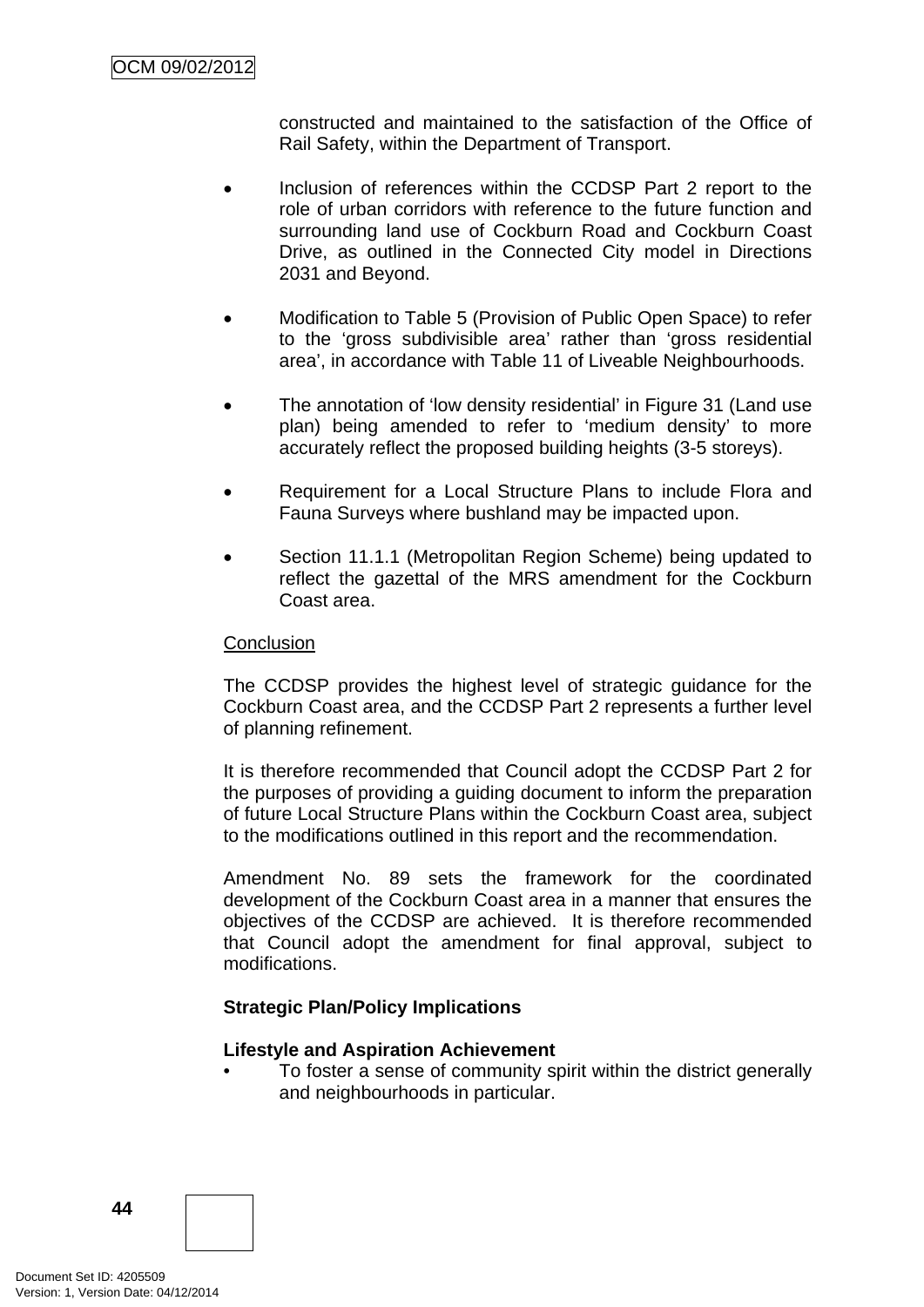• To identify community needs, aspirations, expectations and priorities for services that are required to meet the changing demographics of the *district.* 

## **Employment and Economic Development**

• To plan and promote economic development that encourages business opportunities within the City.

#### **Natural Environmental Management**

To ensure development of the district is undertaken in such a way that the balance between the natural and human environment is maintained.

## **Transport Optimisation**

To ensure the City develops a transport network that provides maximum utility for its users, while minimizing environmental and social impacts.

### **Budget/Financial Implications**

The Scheme Amendment fee has been calculated in accordance with the Planning and Development Regulations 2009, and has been paid by the applicant.

### **Legal Implications**

N/A.

### **Community Consultation**

In preparing the Cockburn Coast District Structure Plan, the Department of Planning undertook an extensive consultation process. Initially, meetings were undertaken with stakeholders, community members and landowners. Following this, several variations of the plan were tested in conjunction with the Cockburn Coast reference group, comprising landowners, residents, community members and Government stakeholders. Further consultation was then undertaken through the statutory process period prior to adoption by the WAPC.

Following completion of the DSP by the Department of Planning, LandCorp as the State's land development agency and key proponent of the Cockburn Coast project has undertaken further consultation with stakeholders, landowners within the project area and Government agencies in preparing this Master Plan.

In May 2010 LandCorp undertook an information session informing landowners and stakeholders of LandCorp's intention to commence the master planning process. LandCorp then facilitated two workshops to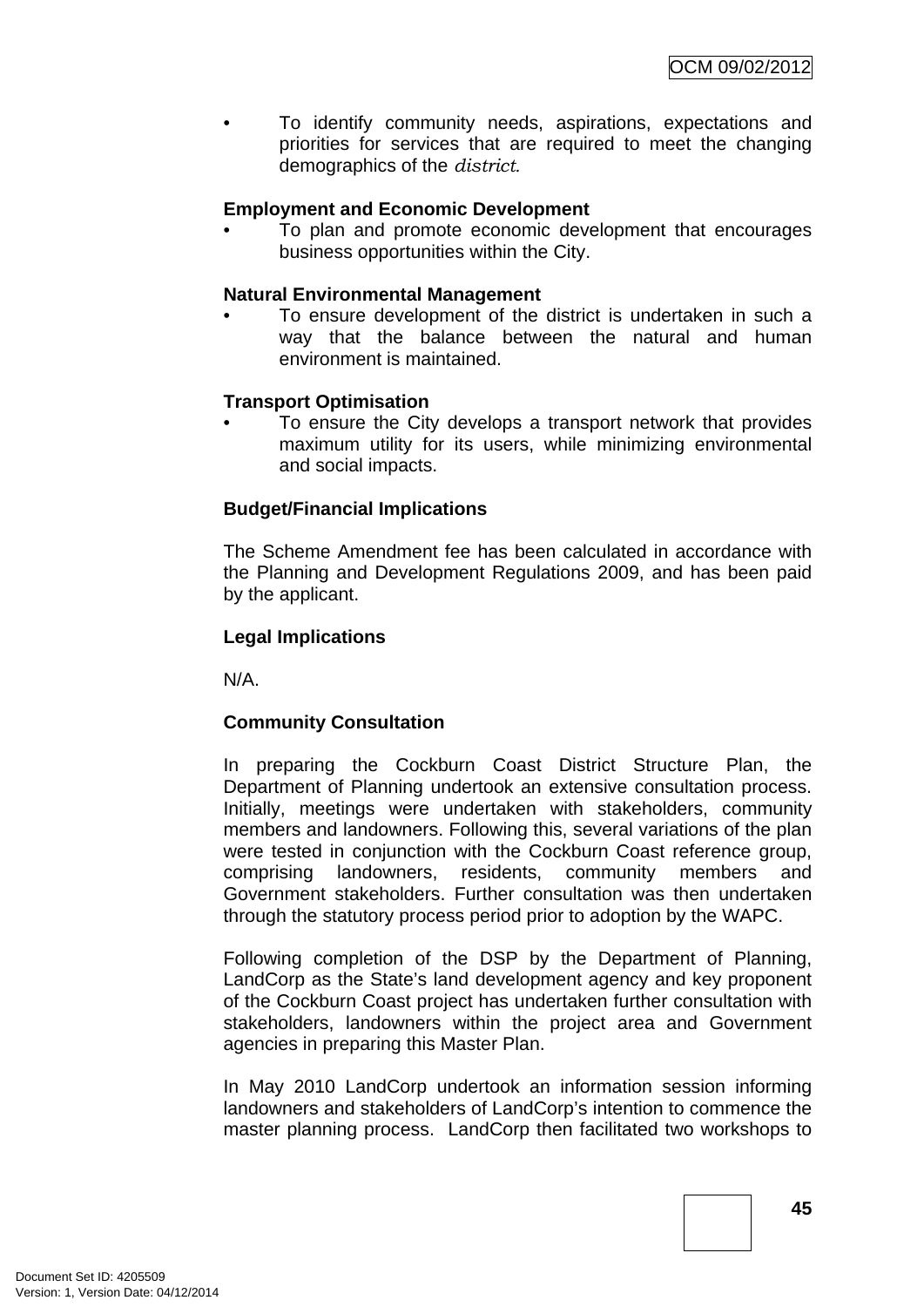explore master planning options (4 September 2010 and 20 November 2010).

In May 2011 Landcorp undertook three information sessions (one for each proposed Local Structure Plan area) with landowners and government agencies regarding the Draft Master Plan, outlining the modifications that had been incorporated into the Master Plan from the previous drafts seen by landowners.

#### Advertising of the Draft CCDSP (Part 2) and Amendment No. 89

Prior to advertising the Amendment was also referred to the Environmental Protection Authority (EPA) for their advice that the proposal is environmentally acceptable.

The Cockburn Coast District Structure Plan (Part 2) and Amendment No. 89 were advertised concurrently by the City for a period of 42 days. This is the statutory timeframe required for advertising of Scheme Amendments pursuant to the *Town Planning Regulations 1967*.

Advertising included the following:

- Letters to all landowners with Cockburn Coast, Port Coogee, South Beach and the Newmarket precinct, and a number of landowners within nearby parts of Hamilton Hill.
- Notices in the Cockburn Gazette inviting comment and inviting community members to attend an Information Evening.
- Displays at the City's administration building, the City's libraries and Phoenix Shopping Centre.
- An information evening held on Wednesday 9 November at the City of Cockburn, attended by staff from the City of Cockburn, Landcorp and their consultants involved in preparing the proposals. All landowners who received letters were invited to attend the information evening, and the displays at the City's administration centre, libraries and Phoenix Shopping Centre also invited community members to attend.

### **Attachment(s)**

- 1. Cockburn Coast District Structure Plan (2009).
- 2. Draft Cockburn Coast Master Plan Part 2 (Land Use Plan).
- 3. Draft Cockburn Coast Master Plan Part 2 (Height Plan).
- 4. Cockburn Coast Local Structure Plan areas.
- 5. Scheme Amendment No. 89 Draft 'Development Area 33' provisions.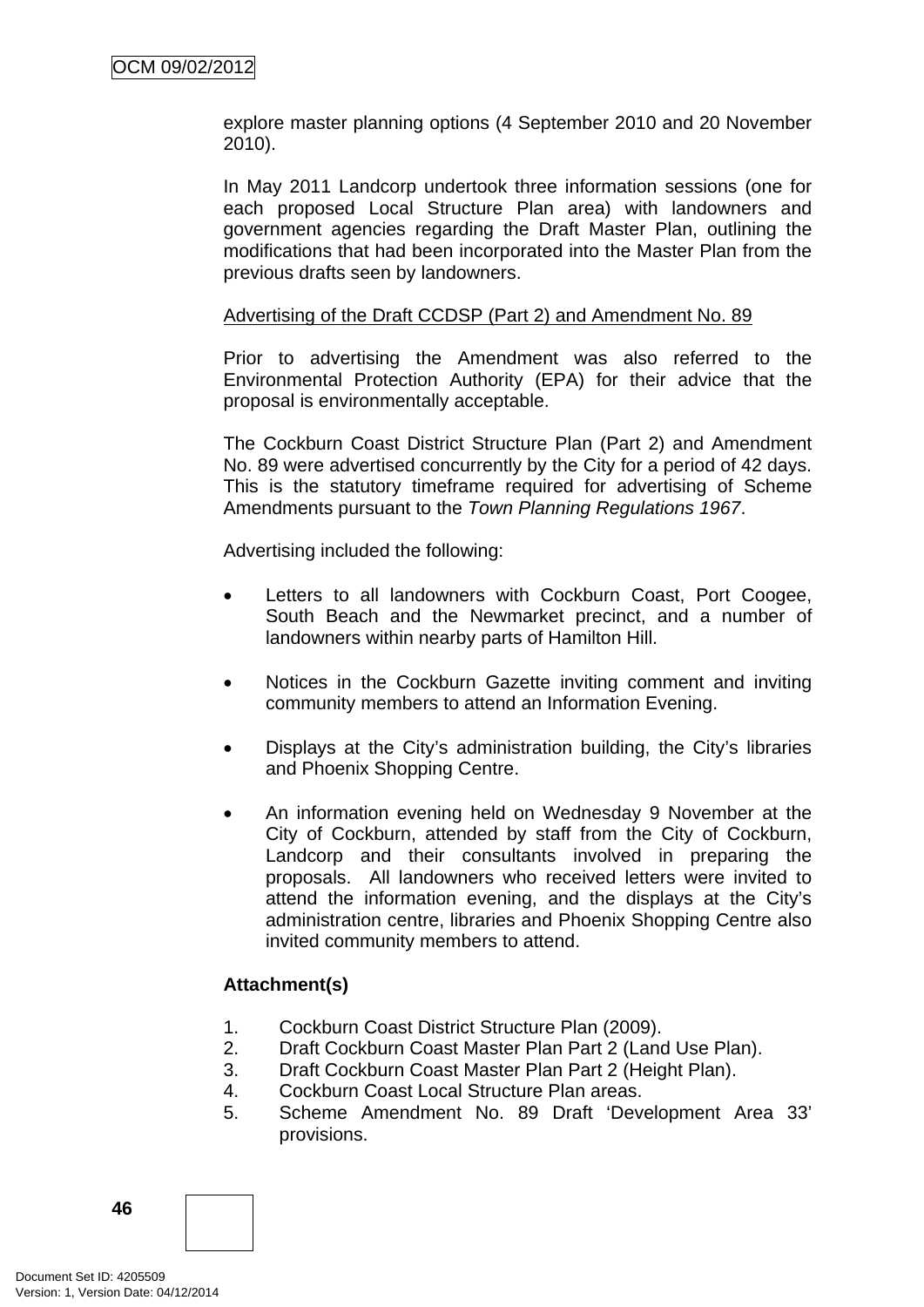- 6. Cockburn Coast Integrated Transport Plan Recommended Transit and Core Areas Alignment.
- 7. Schedule of Submissions.
- 8. Proposed modification to Emplacement Crescent Public Open Space.
- 9. Existing zoning plan.
- 10. Proposed zoning plan.

## **Advice to Proponent(s)/Applicant**

The Proponent(s) and those who lodged a submission on the proposal have been advised that this matter is to be considered at the 9 February 2012 Council Meeting.

## **Implications of Section 3.18(3) Local Government Act, 1995**

Nil

CLR SMITH RETURNED TO THE MEETING AT THIS POINT, THE TIME BEING 8.04 PM.

## **14.3 (MINUTE NO 4707) (OCM 09/02/2012) - PROPOSED CITY OF COCKBURN (LOCAL GOVERNMENT ACT) JETTIES, WATERWAYS AND MARINA LOCAL LAW (1126) (P WESTON / D ARNDT) (ATTACH)**

**RECOMMENDATION** That Council:

- (1) pursuant to section 3.12(4) of the Local Government Act 1995 proceed to make the *City of Cockburn (Local Government Act) Jetties, Waterways and Marina Local Law 2012; and*
- (2) authorise the affixing and witnessing of the Common Seal to the adopted local law.

## **TO BE CARRIED BY AN ABSOLUTE MAJORITY OF COUNCIL**

### **COUNCIL DECISION**

MOVED Clr C Reeve-Fowkes SECONDED Clr V Oliver that the recommendation be adopted.

## **CARRIED BY ABSOLUTE MAJORITY OF COUNCIL 8/0**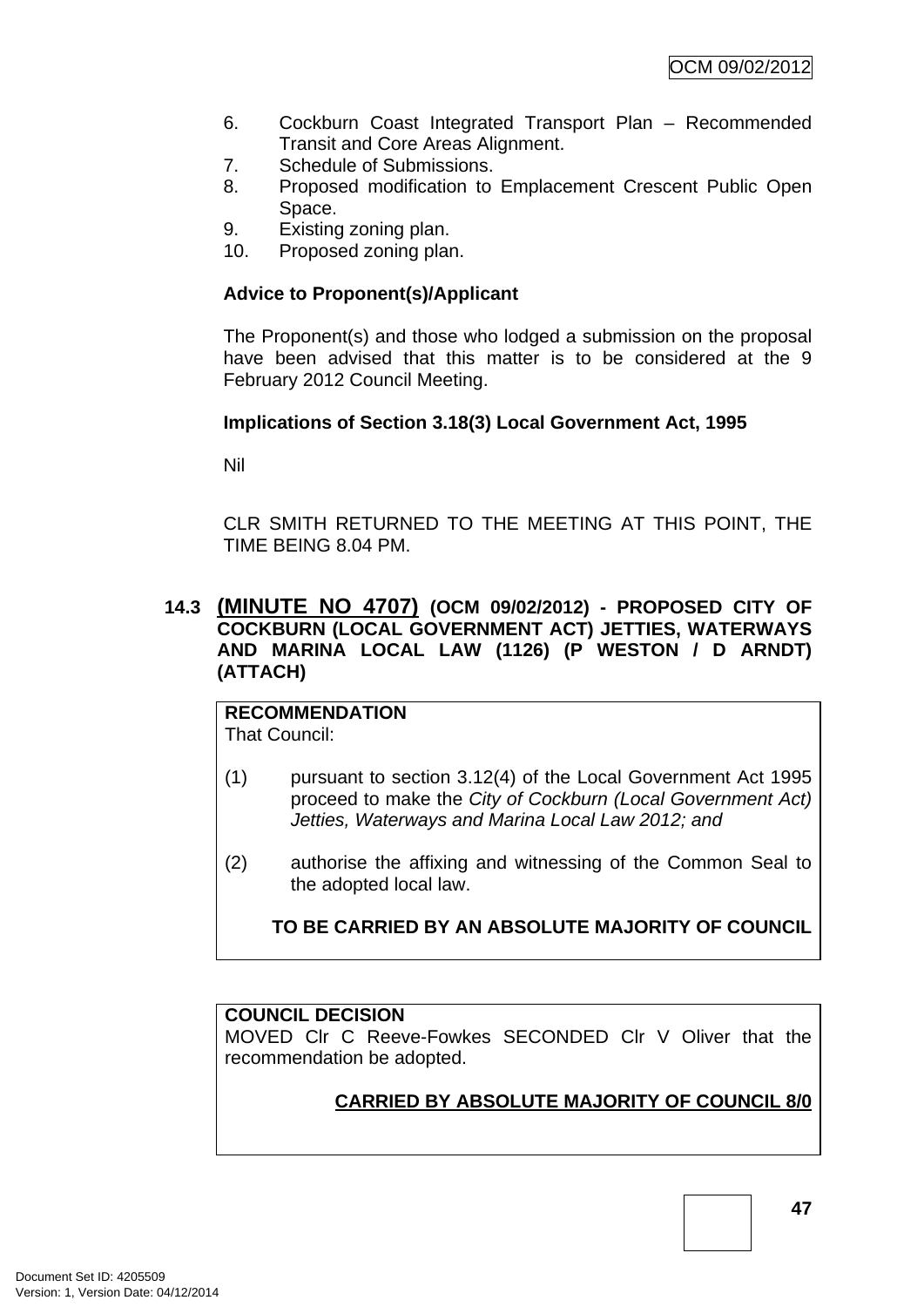## **Background**

In accordance with Section 3.12(3) of the *Local Government Act 1995* and Council resolution of 9 April 2009 (Minute No 3929) state wide public notice was given in the 'West Australian' newspaper on 16 September 2011 stating that:

- 1. The City of Cockburn proposed to make the Jetties, Waterways and Marina Local Law.
- 2. A copy of the proposed local law may be inspected or obtained from places specified in the state wide notice.
- 3. Submissions about the proposed local law may be made to the City of Cockburn before the day specified in the notice, being a day that is not less than six (6) weeks after the notice was given, that being 28 October 2011.

A report was tabled at the Ordinary Council Meeting of 8 December 2011, where it was resolved to defer the matter, to the meeting of Council on 9 February 2012, due to the Department of Local Government requesting further information on elements of the proposed Local Law.

Officers from the City met with a representative from the Department on 12 January 2012 and the attached Local Law Gazette Notice has been amended following clarifications and appropriate recommendations made during that meeting. The meeting also allayed potential concerns of the Department.

Following this meeting and a subsequent comparison with other local government marina local laws, the Draft has been amended to include:

- 1. Reference to Australian Standards in the definitions.
- 2. The inclusion of the definition of 'animal'.
- 3. The inclusion of the definition of 'bait'.
- 4. The inclusion of the definition of 'fishing net'.
- 5. The inclusion of the definition of 'reasonable notice'.
- 6. The inclusion of the definition of 'regulations'.
- 7. The inclusion of the definition of 'State Authority'.
- 8. Minor variation to the wording of Clause 2.7 'Restrictions on Vessel Anti Fouling Paint'.
- 9. Variation to the wording of Clause 4.9 'Obstruction of Public Jetty or Bridge'.
- 10. The inclusion of Clause 4.13 'Application for Consent'.
- 11. The removal of the licence provisions in Part 7 'Use of Marina'.
- 12. The re-numbering of clauses in Part 8 'General Provisions'.
- 13. The inclusion of Clause 8.1 'Notice of Breach'.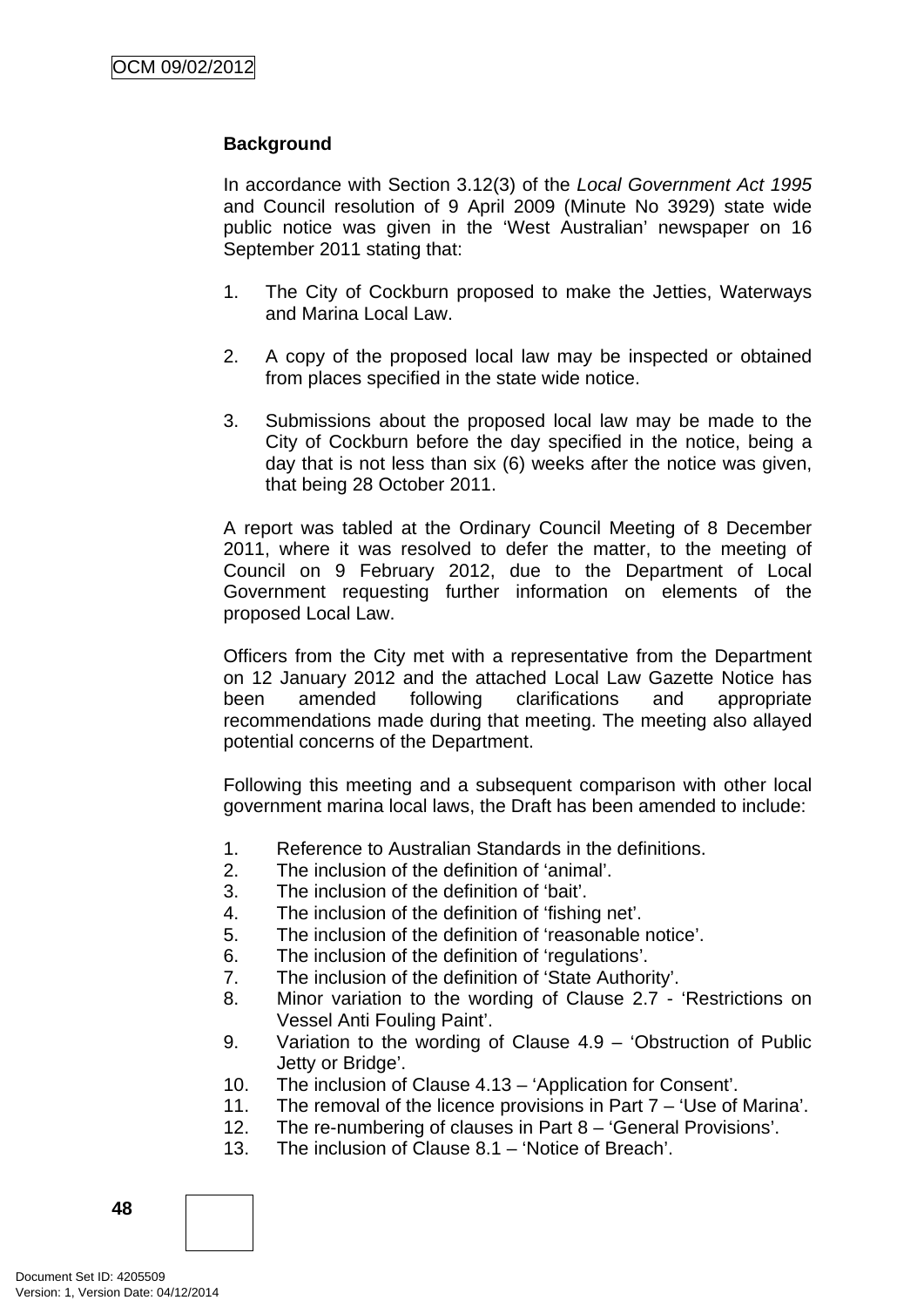- 14. The modifying of Clause 8.3 to include 'subsequent breach' penalties.
- 15. Inclusion of contemporary penalty provisions with modified penalties for first and subsequent offences.

### **Submission**

To adopt the *City of Cockburn (Local Government Act) Jetties, Waterways and Marina Local Law 2012.*

## **Report**

It is now proposed that Council resolve to make the *City of Cockburn (Local Government Act) Jetties, Waterways and Marina Local Law 2012* and authorise two officers of the City, nominally the Mayor and the Chief Executive Officer, to affix the Common Seal of the City, thus progressing the processing of the local law and having it gazetted in the *Government Gazette* ultimately bringing the local law into force.

It is proposed that the Marina Manager, once appointed, will be provided with 'authorised person' status for the purpose of administering the local laws.

### **Strategic Plan/Policy Implications**

### **Governance Excellence**

- To conduct Council business in open public forums and to manage Council affairs by employing publicly accountable practices.
- To provide effective monitoring and regulatory services that administer relevant legislation and local laws in a fair and impartial way.

### **Budget/Financial Implications**

Costs associated with the establishment of the Jetties, Waterways and Marina Local Law will be met within current budget allocations.

### **Legal Implications**

Sections 3.12 and 9.10 of the Local Government Act, 1995, refer.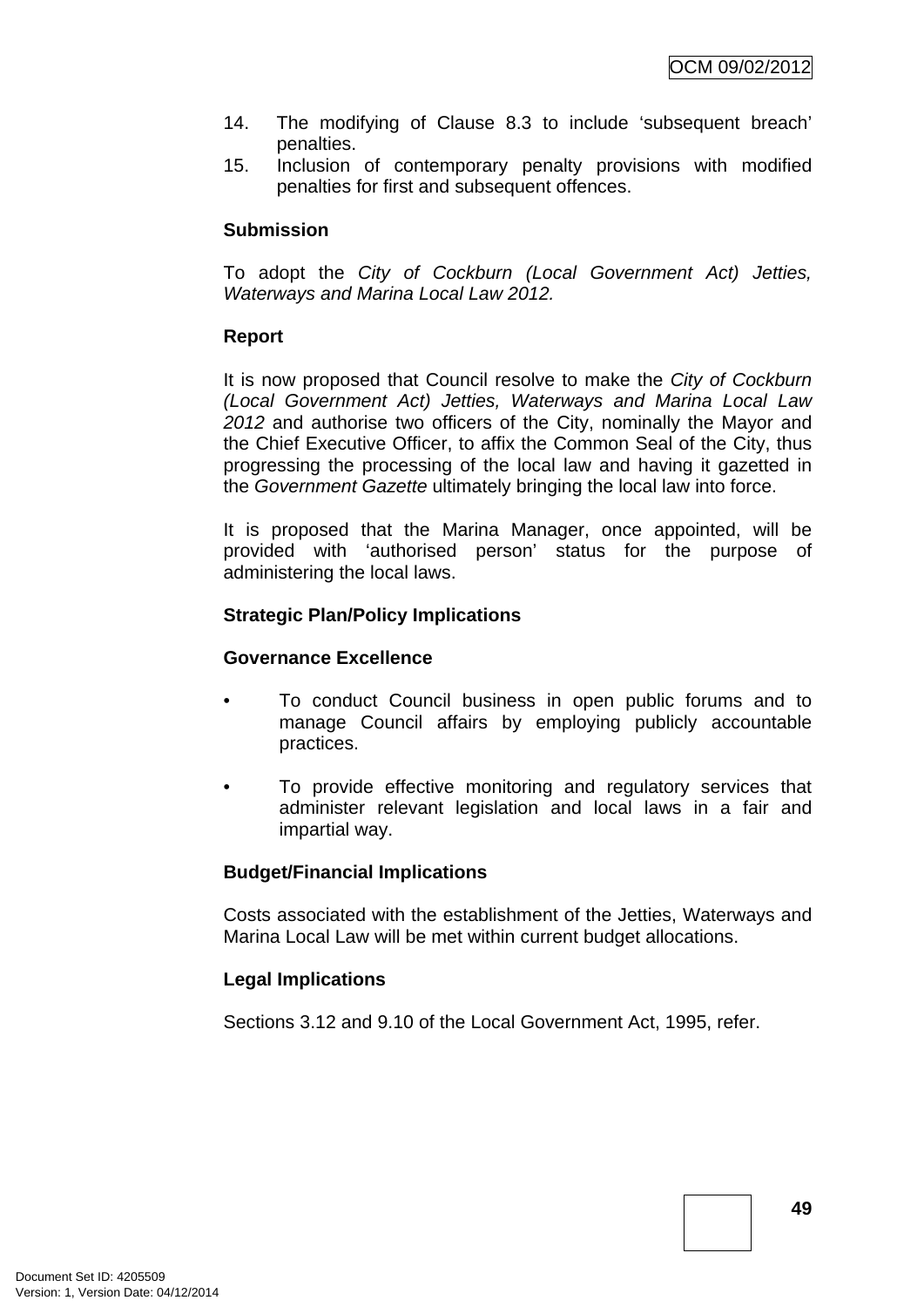## **Community Consultation**

Advertisement of the proposed amendments was placed in a state wide public notice, on 16 September 2011. No submissions were received.

### **Attachment(s)**

Draft City of Cockburn Jetties, Waterways and Marina Local Law 2012.

### **Advice to Proponent(s)/Submissioners**

N/A

**Implications of Section 3.18(3) Local Government Act, 1995**

Nil.

## **15. FINANCE AND CORPORATE SERVICES DIVISION ISSUES**

### **15.1 (MINUTE NO 4707) (OCM 09/02/2012) - LIST OF CREDITORS PAID - NOVEMBER 2011 AND DECEMBER 2011 (FS/L/001) (N MAURICIO) (ATTACH)**

#### **RECOMMENDATION**

That Council receive the List of Creditors Paid for November 2011 and December 2011, as attached to the Agenda.

### **COUNCIL DECISION**

MOVED Clr C Reeve-Fowkes SECONDED Clr V Oliver that the recommendation be adopted.

**CARRIED 8/0**

### **Background**

It is a requirement of the Local Government (Financial Management) Regulations 1996, that a List of Creditors be compiled each month and provided to Council.

### **Submission**

N/A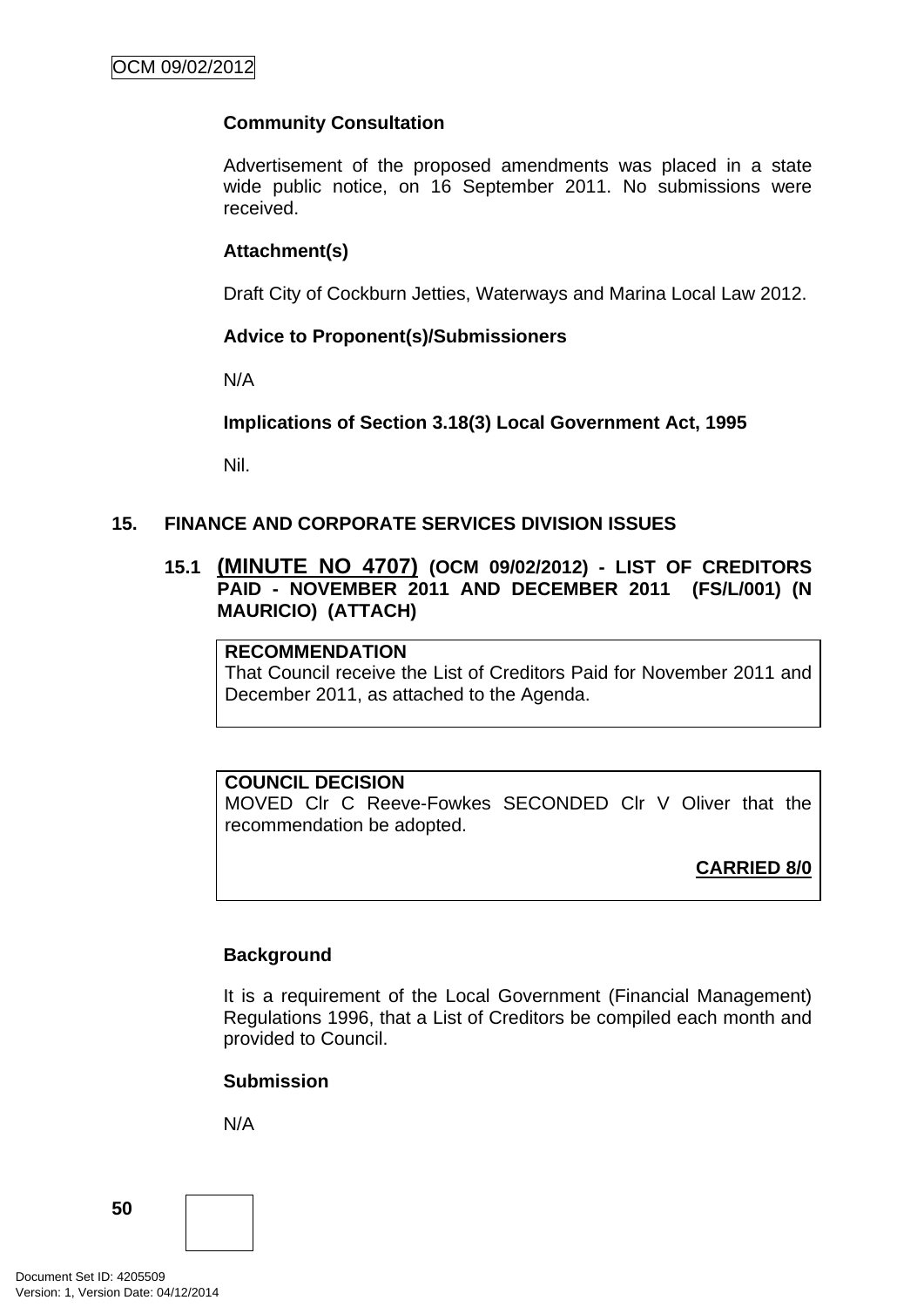## **Report**

The List of Accounts for November 2011 and December 2011 is attached to the Agenda for consideration. The list contains details of payments made by the City in relation to goods and services received by the City

## **Strategic Plan/Policy Implications**

## **Governance Excellence**

• To conduct Council business in open public forums and to manage Council affairs by employing publicly accountable practices.

## **Budget/Financial Implications**

N/A

## **Legal Implications**

N/A

## **Community Consultation**

N/A

## **Attachment(s)**

- 1. List of Creditors Paid November 2011
- 2. List of Creditors Paid December 2011.

## **Advice to Proponent(s)/Submissioners**

N/A

**Implications of Section 3.18(3) Local Government Act, 1995**

Nil.

### **15.2 (MINUTE NO 4708) (OCM 09/02/2012) - STATEMENT OF**  FINANCIAL ACTIVITY AND ASSOCIATED REPORTS **NOVEMBER2011 AND DECEMBER 2011 (FS/S/001) (N MAURICIO) (ATTACH)**

## **RECOMMENDATION**

That Council receive the Statements of Financial Activity and associated reports for November 2011 and December 2011, as attached to the Agenda.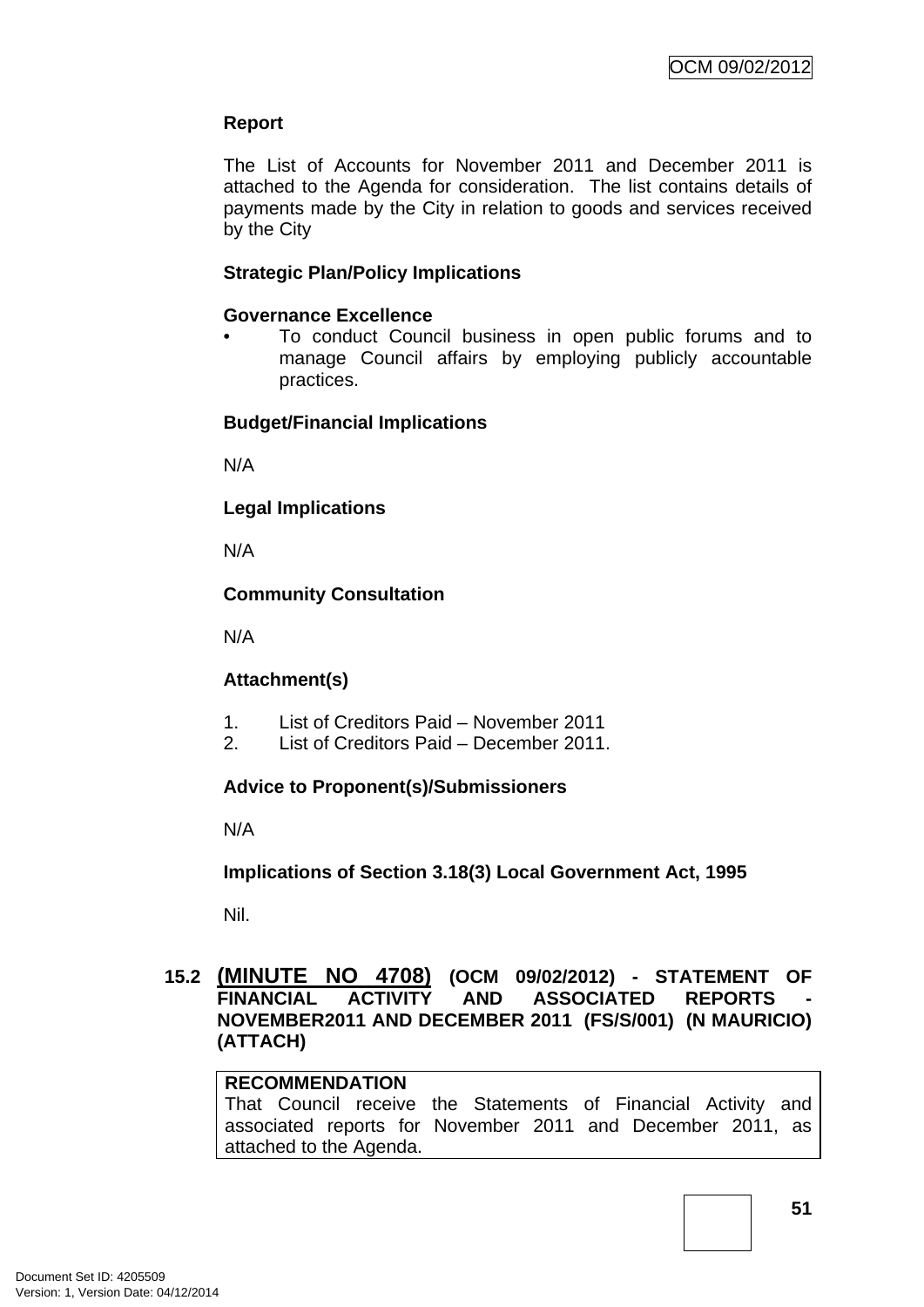### **COUNCIL DECISION**

MOVED Clr C Reeve-Fowkes SECONDED Clr V Oliver that the recommendation be adopted.

# **CARRIED 8/0**

## **Background**

Regulations 1996 prescribes that a local government is to prepare each month a Statement of Financial Activity.

Regulation 34(2) requires the Statement of Financial Activity to be accompanied by documents containing:–

- (a) details of the composition of the closing net current assets (less restricted and committed assets);
- (b) explanations for each material variance identified between YTD budgets and actuals; and
- (c) any other supporting information considered relevant by the local government.

Regulation 34(4)(a) prescribes that the Statement of Financial Activity and accompanying documents be presented to Council within 2 months after the end of the month to which the statement relates.

The regulations require the information reported in the statement to be shown either by nature and type, statutory program or business unit. The City chooses to report the information according to its organisational business structure, as well as by nature and type.

Financial Management Regulation 34(5) requires Council to annually set a materiality threshold for the purpose of disclosing budget variance details. To this end, Council has adopted a materiality threshold variance of \$100,000 for the 2011/12 financial year.

### **Submission**

N/A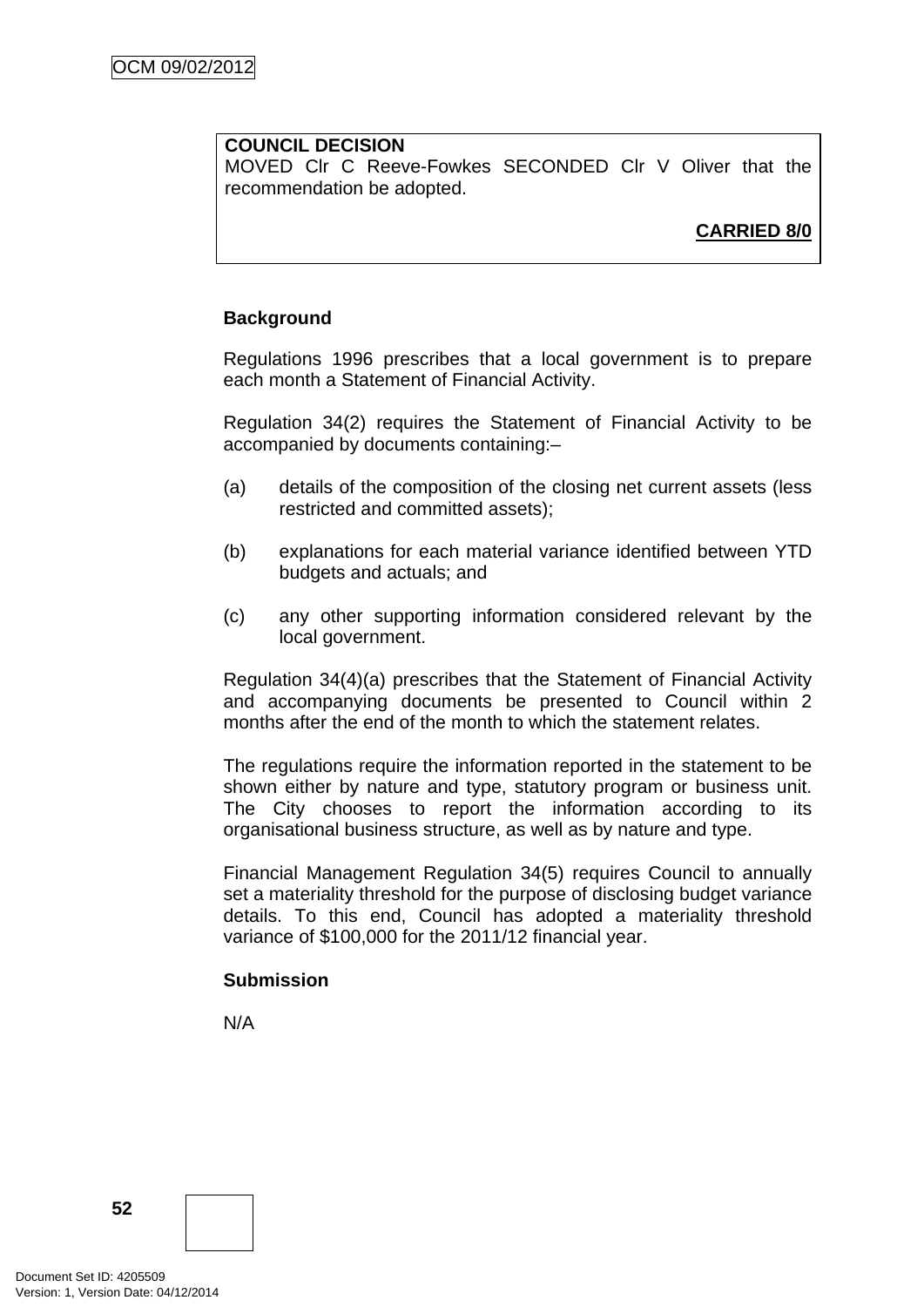### **Report**

As a consequence of no meeting being held in January, Council is required to receive the monthly financial statements for both November and December at the February meeting. This report however, is only addressing the December results, being the most current & relevant.

#### Closing Funds

The City's closing funds of \$58.8M at 31 December were \$6.9M higher than the YTD revised budget. This is broadly representative of continuing favourable operating revenue and expenditure numbers.

The full year revised budget is showing a closing surplus position of \$133k, up on the \$30k adopted in the annual budget. This increase is primarily due to the final declared amount of Financial Assistance Grants (FAGS) payable to the City being slightly more than budgeted.

The revised closing budget position may fluctuate moderately throughout the year, as minor adjustments and budget corrections are made. Whilst this allows for more dynamic and relevant budgetary control, all new and significant funding requirements are brought to Council for approval in accordance with policy. Those budget adjustments made throughout the year that have impacted the closing budget position are outlined in Note 3 to the financial report.

### Operating Revenue

Overall, operating revenue is tracking ahead of budget by \$4.5M, an increase of \$0.6M over last month and \$2.1M over October. This continues to be impacted by several main items. Interest earnings on investments were \$0.6M ahead of YTD budget due to the strong cash flow position. Rates revenue was also \$0.8M ahead of budget. Revenue from the Henderson Waste Recovery Park was \$2.1M ahead of budget due to continuing strong tonnage through the business. Revenue from Building Licences bucks the general trend being down just over \$0.2M.

### Operating Expenditure

Operating expenditure is showing an overall underspend of \$3.4M (8% of the YTD budget), which has increased by \$0.8M from last month. Key contributors to this result include:

- a YTD under spend of the Council grants program of \$0.5M,
- general budget under spend in Parks & Environmental Services of \$0.7M,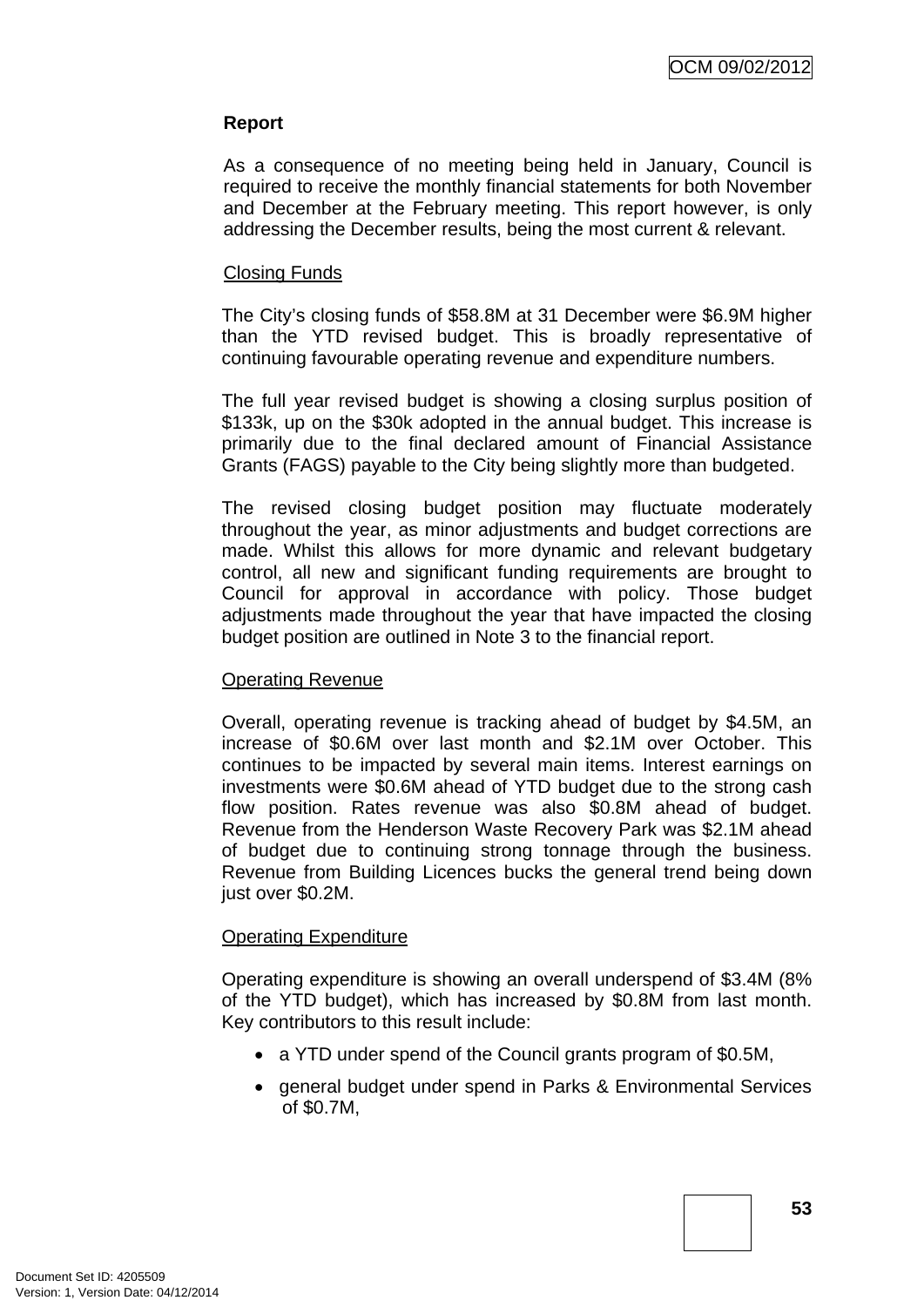- general budget under spend in Roads Maintenance & Construction Services of \$0.6M, including an allocation of \$0.3M for underground power.
- Increased tonnage through Henderson Waste Park has led to an unfavourable variance of \$0.7M in the cost of the landfill levy.

Most of the above mentioned budget variances are due to timing issues (other than the landfill levy). The operational expenditure budget is anticipated to closely approximate budget settings the further the year progresses.

The following table shows the budgetary performance from a nature or type perspective:

|                                |          | Amended           | <b>Variance to YTD</b> |
|--------------------------------|----------|-------------------|------------------------|
| <b>Nature</b><br>Type<br>or    | Actual   | <b>YTD Budget</b> | <b>Budget</b>          |
| Classification                 | S        |                   | %                      |
| <b>Employee Costs</b>          | \$16.22M | \$17.94M          | 10%                    |
| <b>Materials and Contracts</b> | \$14.87M | \$16.21M          | 9%                     |
| <b>Utilities</b>               | \$1.72M  | \$2.04M           | 19%                    |
| Insurances                     | \$1.74M  | \$1.67M           | $-4%$                  |
| <b>Other Expenses</b>          | \$2.71M  | \$3.99M           | 32%                    |

There is a lag effect in the recording of materials & contracts and utility costs and the budget gap should close at the end of the financial year. Employee costs are also expected to increase during the remainder of the year as vacant positions are filled.

### Capital Program

The City's capital budget is showing an overall under spend of \$6.2M against a YTD budget of \$18.5M. This has increased sharply from the reported November variance of \$1.3M, where project cash flows were recast. Before then, the October underspend had been \$9.7M. This reflects a number of big value projects being delayed for various reasons.

Capital related funding is conversely down \$8.9M against the ytd budget, largely as a result of the capital expenditure under spend. The main impacts are Council's cash reserves at \$3.5M and loan funds of \$3.9M. The need for loan funding in 2011/12 is being reviewed as a consequence of the better than expected closing funds position for the 2010/11 year and delayed spending of several large projects. This will be addressed in the mid-year budget review.

The more significant project spending variances are disclosed in the attached CW Variance analysis report.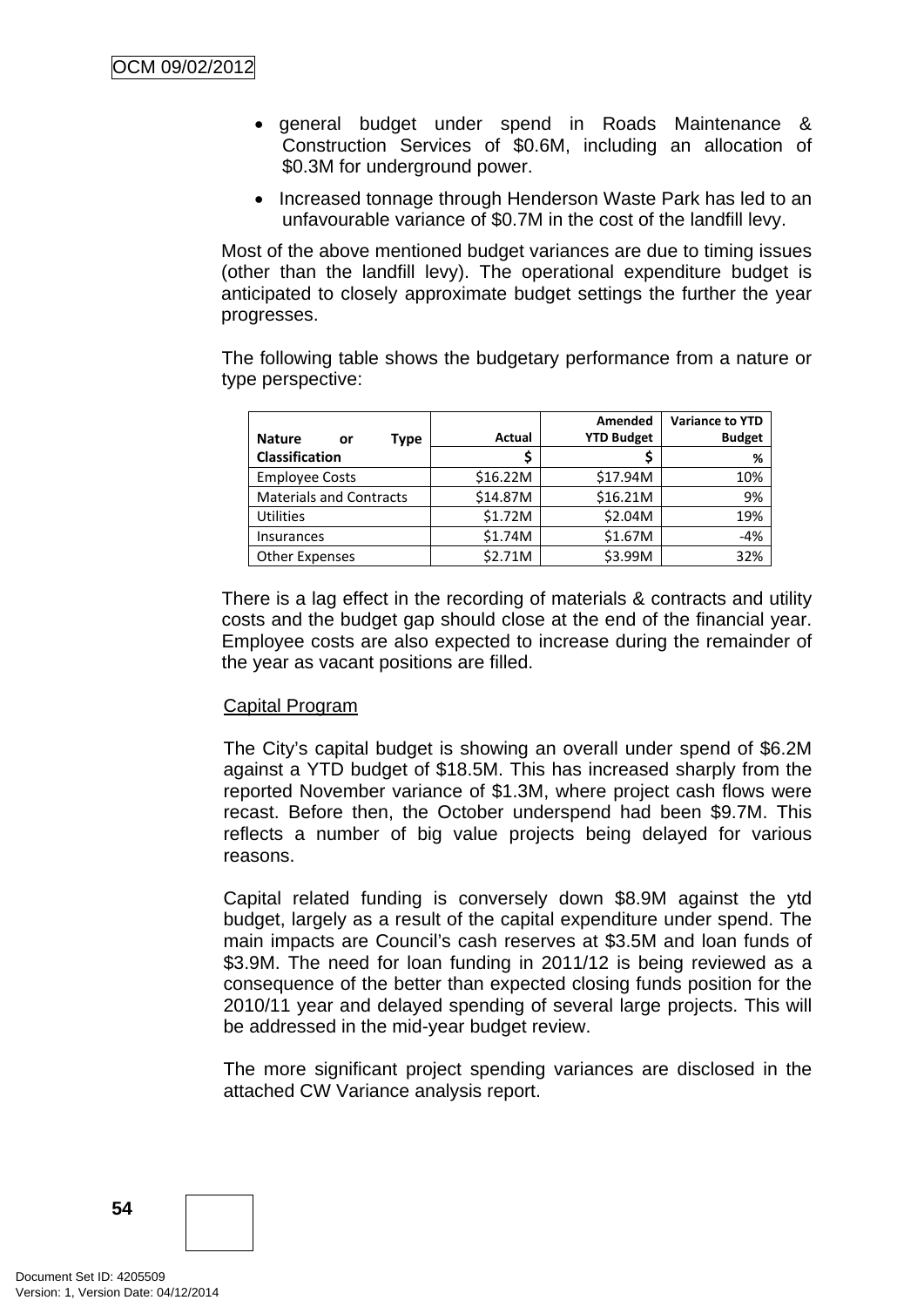### Cash & Investments

Council's cash and current/non-current investment holdings increased to \$110.6M (from \$107.9M last month), mainly due to the third rates instalment falling due and proceeds from the sale of lot 183 Southwell Crescent. This is \$8.9M ahead of YTD budget estimates due to the impact of the capital budget variances, as well as the favourable position of the operating budget. This position will continue to boost the City's interest earnings and is timely given interest rates have fallen across the board following recent RBA decisions to ease monetary policy. This response to a weakening world economy is likely to continue and interest yields are expected to continue falling.

Of this total cash and investment holding, \$50.8M represents the City's cash reserves, whilst another \$5.8M is held for other restricted purposes such as bonds and capital contributions. The balance of \$54.0M represents the cash and investment component of the City's working capital, available to fund operations and the municipal funded portion of the capital program.

The City's investment portfolio made an annualised return of 6.13% for the month, versus the BBSW benchmark performance of 4.85%.

The majority of investments held continue to be in term deposit products placed with highly rated APRA (Australian Prudential Regulation Authority) regulated Australian banks. These mainly range in terms of up to six months, as this is where the value has been recently.

#### Description of Graphs and Charts

There is a bar graph tracking Business Unit operating expenditure against budget. This provides a very quick view of how the different units are tracking and the comparative size of their budgets.

The Capital Expenditure graph tracks the YTD capital spend against the budget. It also includes an additional trend line for the total of YTD actual expenditure and committed orders. This gives a better indication of how the capital budget is being exhausted, rather than just purely actual cost alone.

A liquidity graph shows the level of Council's net current position (adjusted for restricted assets) and trends this against previous years. This gives a good indication of Council's capacity to meet its financial commitments over the course of the year.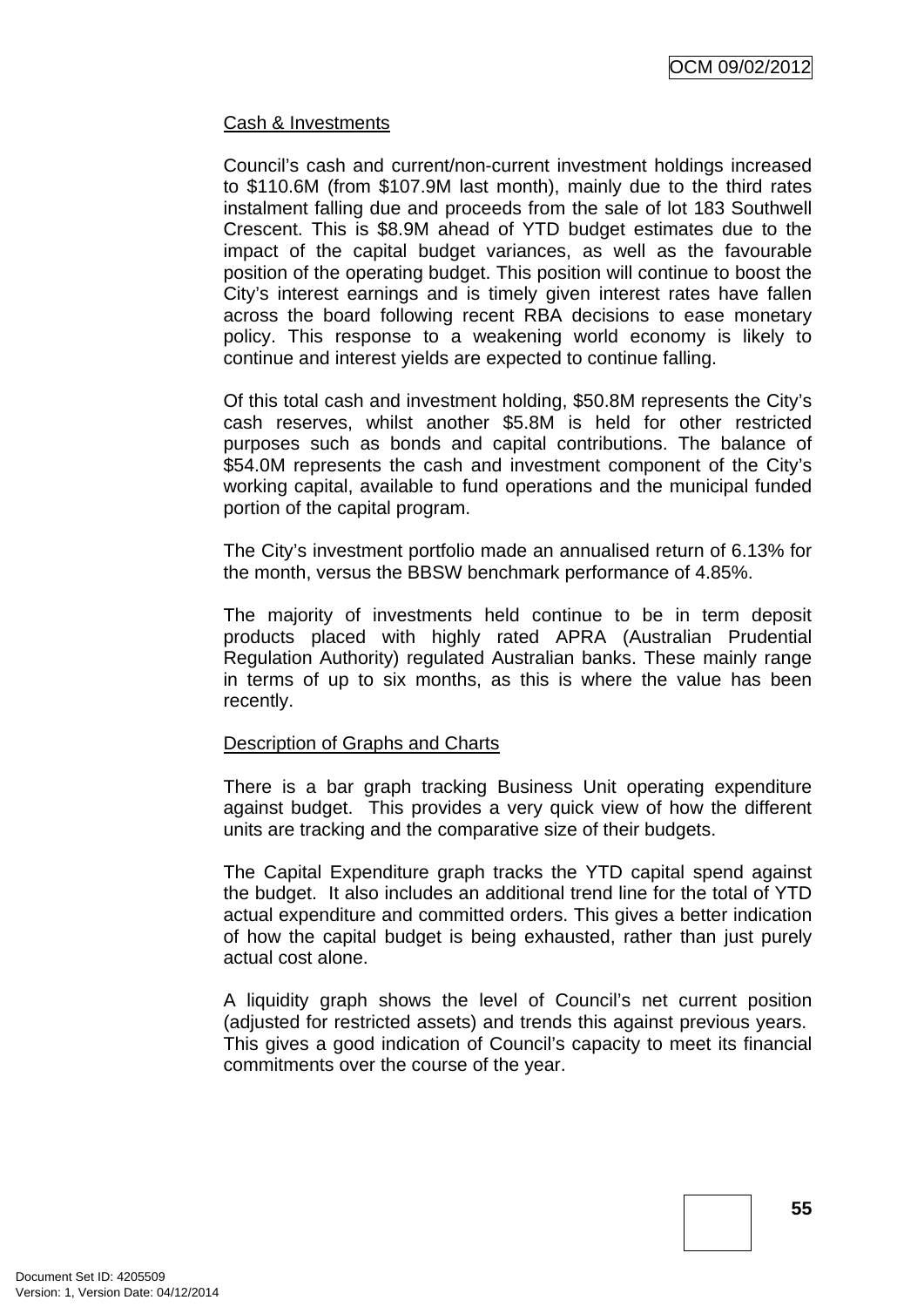Council's overall cash and investments position is provided in a line graph with a comparison against the YTD budget and the previous year's position at the same time.

Pie charts included show the break-up of actual operating income and expenditure by nature and type and the make-up of Council's current assets and liabilities (comprising the net current position).

#### Differential Rates – Resources

The 2011/12 Municipal Budget was adopted on 12 June 2011, which included a typographical error for the Rates classification Resources General. The rate was advertised at \$0.0018 in the dollar of Unimproved Value. The rate assessment notices were issued subsequently at \$0.0022 in the dollar of Unimproved Value. Council amended this on 11 August 2011 and new rate assessment notices were sent.

The budget adopted by Council contained the word "cents" when it should not have. Legal advice from Mr Neil Douglas of McLeod's' confirmed that the objections failed section 6.76 of the Local Government Act but a "Resolution of Note" should be tabled at the next ordinary Council meeting noting that the word cent should not have been included. Council does not accept reports where the only action is to note the tabled report, hence the inclusion of this comment in the report.

The amended rate assessments were sent with the correct rate in the dollar to affected ratepayers. The two objectors have also been advised of the outcome of their objection in accordance with the Local Government Act. There are no budget implications. The majority of the rates have now been paid.

### **Strategic Plan/Policy Implications**

#### **Governance Excellence**

• To conduct Council business in open public forums and to manage Council affairs by employing publicly accountable practices.

### **Budget/Financial Implications**

Material variances identified of a permanent nature (i.e. not due to timing issues) may impact on Council's final budget position (depending upon the nature of the item). These have been assessed and included in the mid-year budget review where appropriate.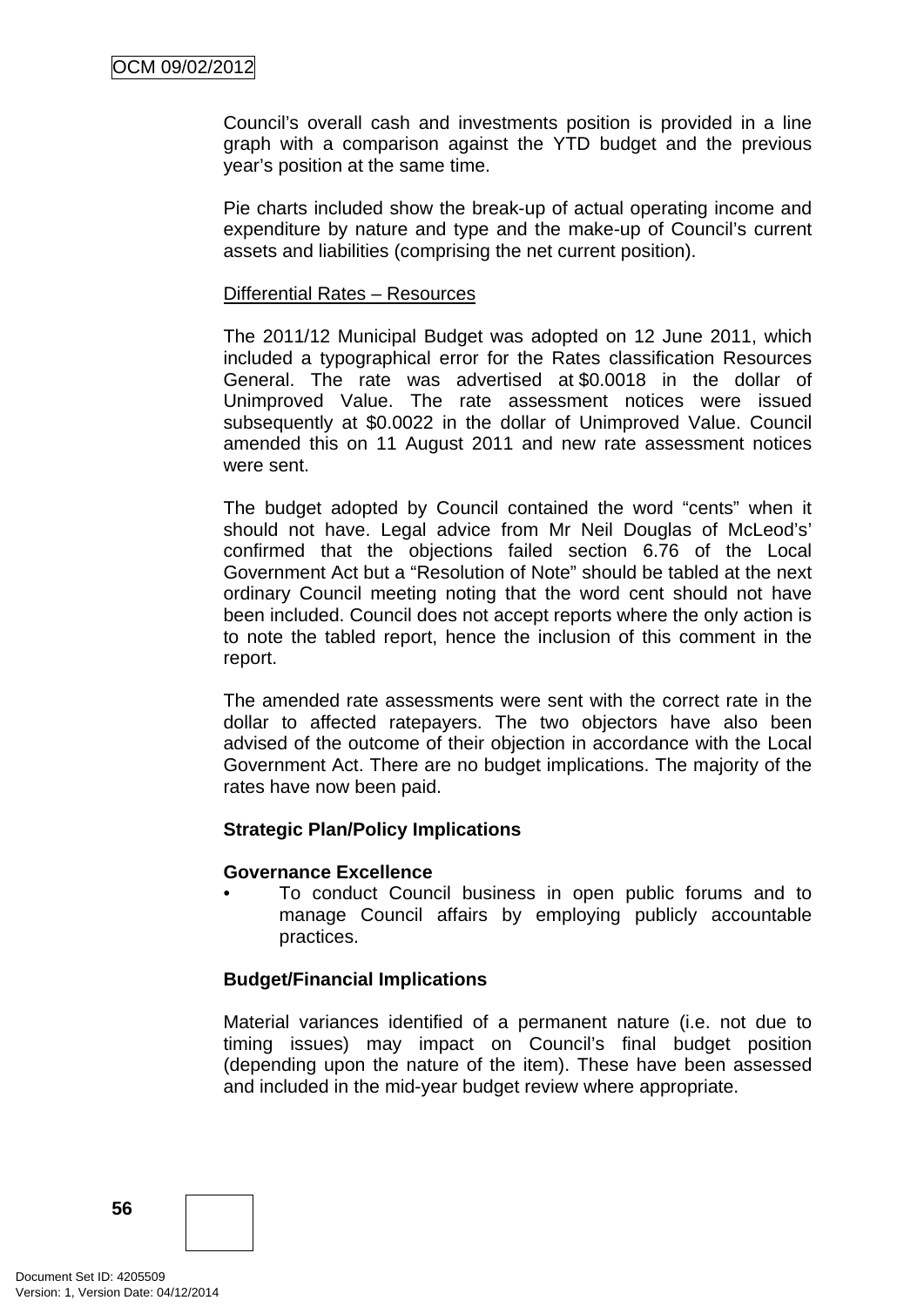## **Legal Implications**

N/A

## **Community Consultation**

N/A

## **Attachment(s)**

Statement of Financial Activity and associated Reports – November & December 2011.

## **Advice to Proponent(s)/Submissioners**

N/A

## **Implications of Section 3.18(3) Local Government Act, 1995**

Nil.

## **15.3 (MINUTE NO 4709) (OCM 09/02/2012) - REVIEW OF BUSINESS PLAN 2011/12 AND BUDGET REVIEW PERIOD ENDING 31 DECEMBER 2011 (IM/B/006; IM/B/007) (S DOWNING) (ATTACH)**

# **RECOMMENDATION**

That Council

- (1) receive the Business Plan Review for 2011/12; and
- (2) amend the Municipal Budget for 2011/12 as set out in the Schedule of Budget amendments, as attached to the Agenda; and
- (3) create two Reserve accounts in accordance with Section 6.11 of the Local Government Act which are named:
	- 1. Bibra Lake Management Plan Reserve, and
	- 2. Environmental Offsets Reserve.

## **TO BE CARRIED BY AN ABSOLUTE MAJORITY OF COUNCIL**

## **COUNCIL DECISION**

MOVED Clr T Romano SECONDED Clr S Portelli that the recommendation be adopted.

## **CARRIED BY ABSOLUTE MAJORITY OF COUNCIL 8/0**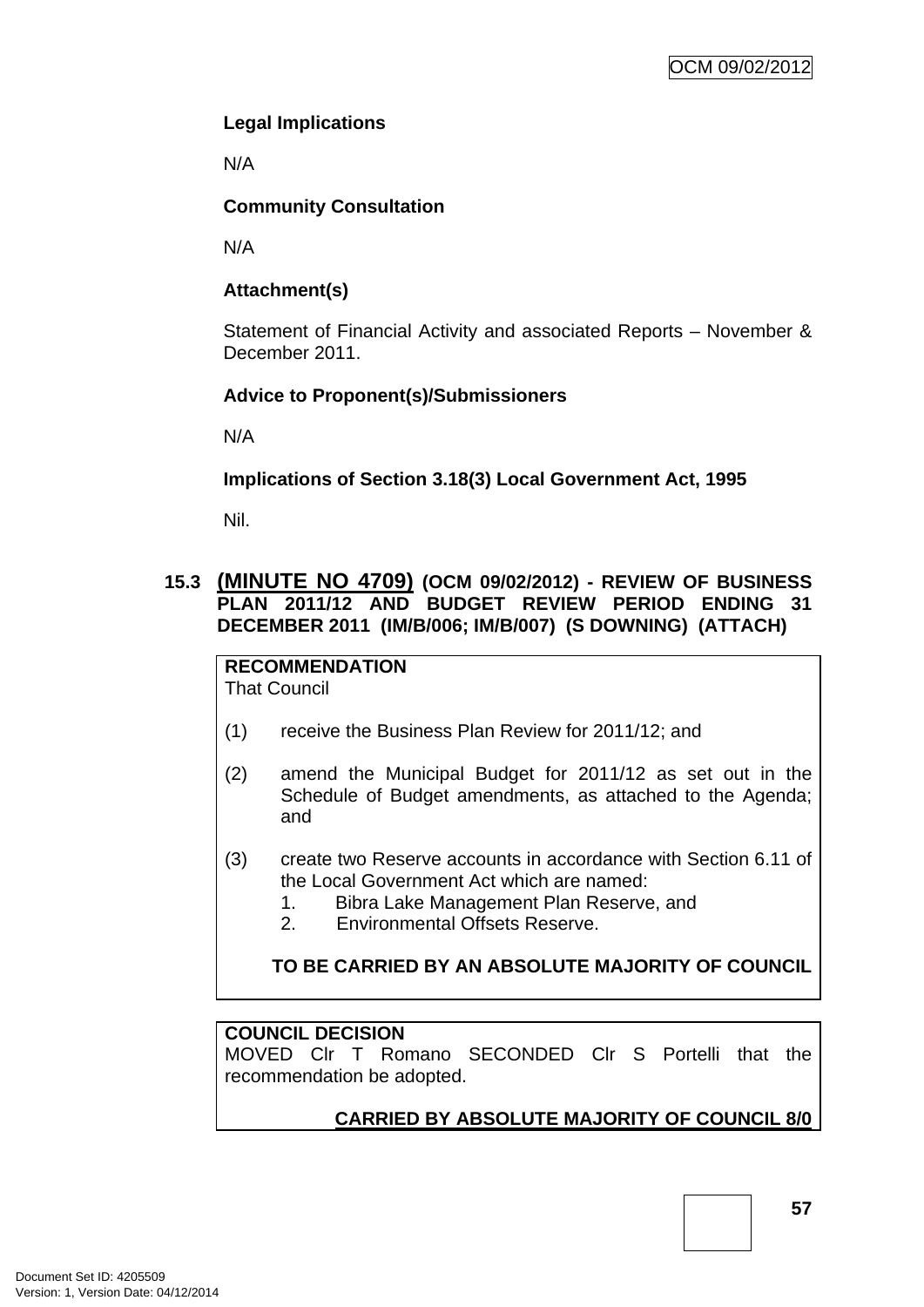## **Background**

Section 33A(1) of the Local Government (Financial Management) Regulations 1996 requires Council to review its annual budget between 1 January and 31 March in each year.

Council adopted its annual Business Plan at the Ordinary Council Meeting in June 2011. In accordance with Policy SC34 *Budget Management*, a formal report on the progress of the Plan is to be presented at the February 2012 Ordinary Council Meeting.

#### **Submission**

N/A

#### **Report**

#### Business Plan Review 2011/12

The attached Business Plan Review outlines the progress made in achieving Council's business activity plan and program budgets for the FY 2011/12. The review identifies that the operational income and expenditure forecasts are running close to expectations. There has also been considerable progress in achieving the program objectives of each of the City's Business Units.

The capital works program is progressing, but with year-to-date expenditure being behind projections on a cash basis. The majority of capital works will still be delivered as per the Budget. Further details on the Business Plan are available in the attachment.

### Mid-Year Budget Review

A detailed report on the review of the Municipal Budget for the period 1 July 2011 to 31 December 2011 is attached to the Agenda. The report sets out details of all proposed changes and a brief explanation as to why the changes are required. All forecasts are post allocation of ABC cost charges or income recoveries. A list of significant revenue and expenditure items are noted below with a detailed budget reference linking to the attached schedules.

### Rating Income

There is additional income from interim rating for this budget review. The City is still benefiting from growth in commercial and industrial land and associated developments. What has been slow in the first half of the financial year are housing starts and limited land releases for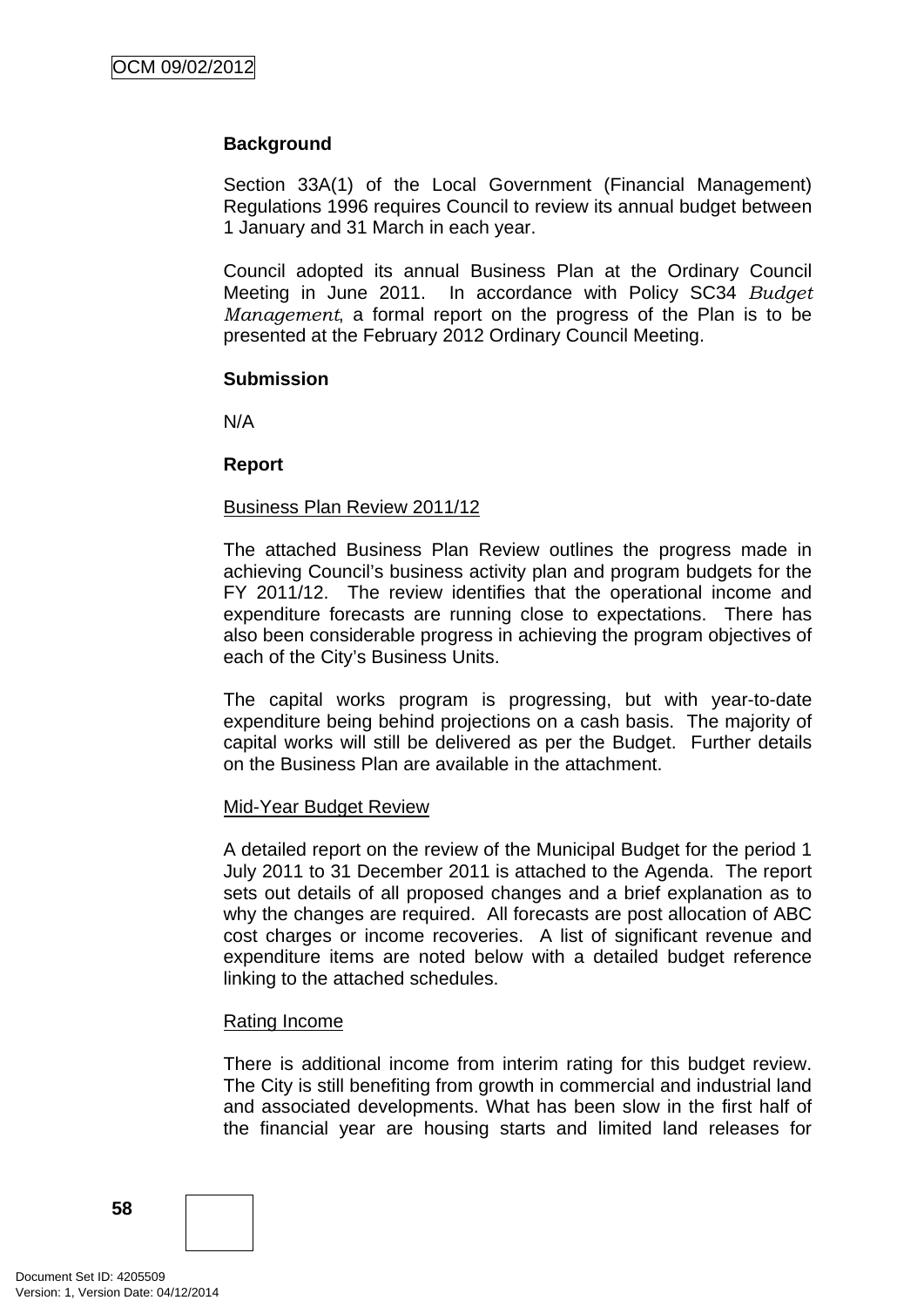residential housing. There has been limited new subdivision work in the commercial and industrial parts of the Cockburn Commercial Park as well as Phoenix Business Park being rated for the first time and more completed developments at Jandakot City. The estimate for additional rating income is \$700,000. There could be additional rating income in the second half of the financial year but this will depend on major industrial projects being completed and rated.

#### Interest Income

Interest rates on deposit funds with major financial institutions have been maintained at around 5.5% pa although the interest rate curve is falling with rates on offer also falling in line general expectations that the RBA will continue to cut interest rates over the next six months. Overall this will add approximately \$150,000 to the Municipal Fund interest income account. However, interest in Reserve funds was under budgeted by approximately \$700,000 primarily due to higher balances in Reserves including Waste Management (Disposal and Collection), Land Development and POS Land. Interest income from Reserve funds will increase and will go directly to the Reserve fund, unfortunately not impacting of the budget surplus for 2011/12.

### Federal Grants

The Financial Assistance Grant received for the 2011/12 financial year will exceed the budget by \$96,000. In additional there are several other minor income items totalling \$7,000 that will exceed their budgets. These were adjusted during the first half of the financial year.

### Waste Related Income

Overall Landfill income will increase by an estimated \$1.67M. The majority of this will be from Gate Fees arising from stronger activity in the commercial disposal sector. This but will be offset by an increase in the landfill levy paid to the State Government. The Landfill Levy budget will increase from \$4.1M to \$6.4M for 2011/12. This is due to additional tonnages through the Gate but also provisioning for a potential claim. Royalties from the sale of landfill gas to Waste Gar Resources have been budgeted to increase by \$43,000. Sales in the Recycling Shop have also been budgeted to increase by \$30,000 and sales of iron and non-ferrous metals have been budgeted to increase by \$75,000.

Overall the landfill is budgeted to produce a surplus for 2011/12 after all expenditure (including landfill levy) and transfers to reserves of \$831,000. The benefits of in-sourcing are still yet to be reflected in the bottom line, this is expected to have a larger impact in 2012/13.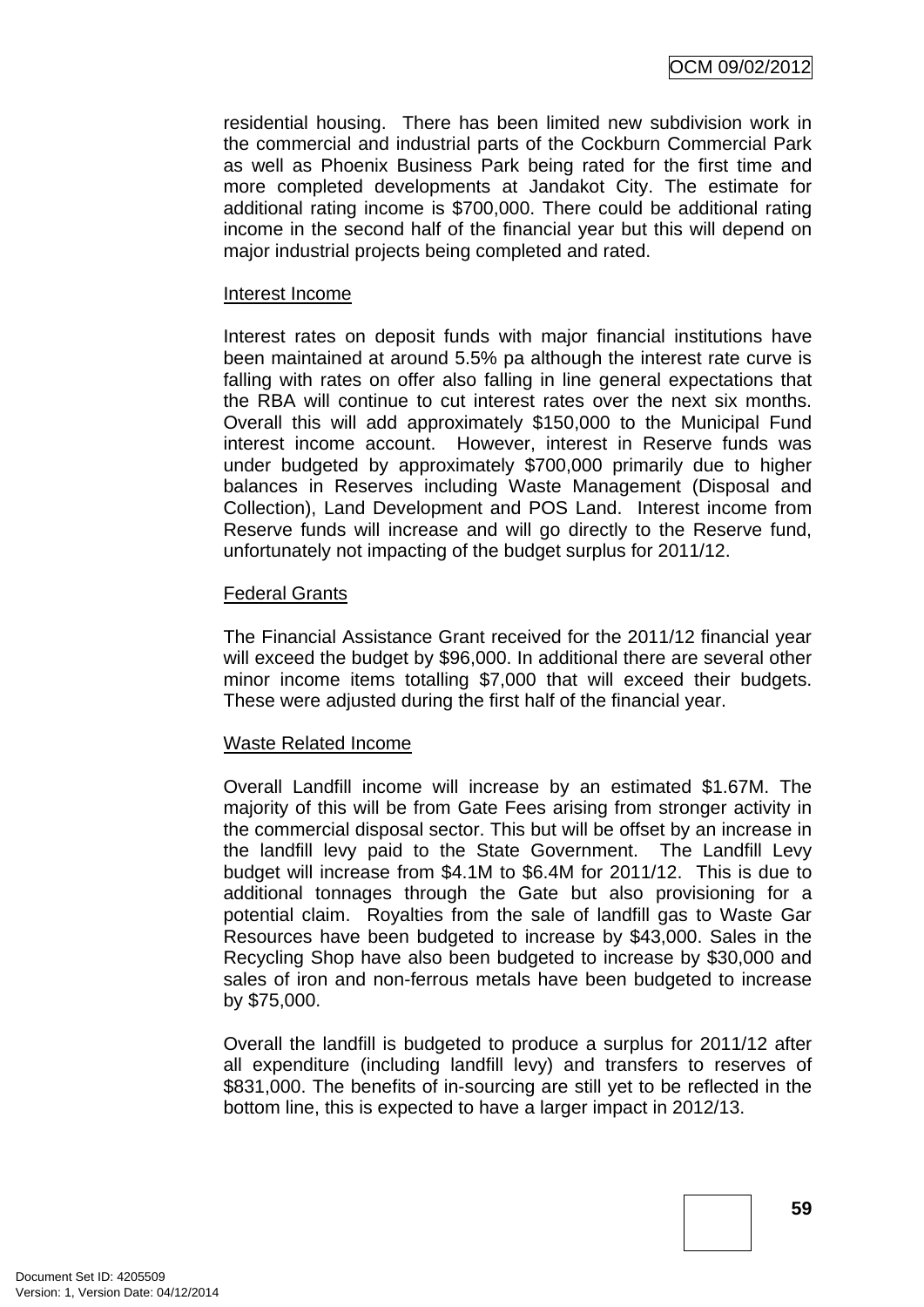Waste Collection Levy income will be higher by \$200,000 resulting from higher interim rates. There will also be greater savings from the renewed recyclables' contract of \$300,000. This in turn will be used to fund the higher costs of the waste collection service resulting from higher tonnages collected from MSW bins and disposed of at the SMRC for the first five months of the financial year. It is noted that the higher tonnages of MSW waste have significantly fallen so the forecast is for a small deficit or breakeven outcome. This budget has a zero impact on the municipal budget as all funds are quarantined within the Waste Collection Reserve.

#### *Major Expenditure Items*

Comments are provided on major items of \$30,000 or over.

#### Impairment Charge

The impairment charge of \$1.57M is a reversal of an amount provided as at 30 June 2011. The amount reflected the diminution of the carrying amount as at balance date only and reversed on 1 July 2011. The belief is that the amount will be fully recovered when the capital is repaid. The asset is the Emerald Reverse Mortgage investment. There is no impact on the municipal fund as the charge impacted on reserves as does the reversal of the charge.

#### Information Technology

An additional amount is sought for the rollout out of new desktops for the City's 400 employees requiring a desktop computer. Rather than have a two year rolling program, the City will replace all computers in one period, saving is help desk costs and standardising all employees on the same equipment.

A further amount of \$63,500 is requested as part of the Asset management system implementation program. This is requested so as to match the \$100,000 grant provided by the State Government.

### Law and Order

Additional revenue from parking infringements is anticipated at \$58,050, but partially offset with higher legal costs of \$16,000 and printing \$6,000 in printing new books.

#### Men's Shed

An amount of \$15,000 has been provided to fund the study as per Council's resolution.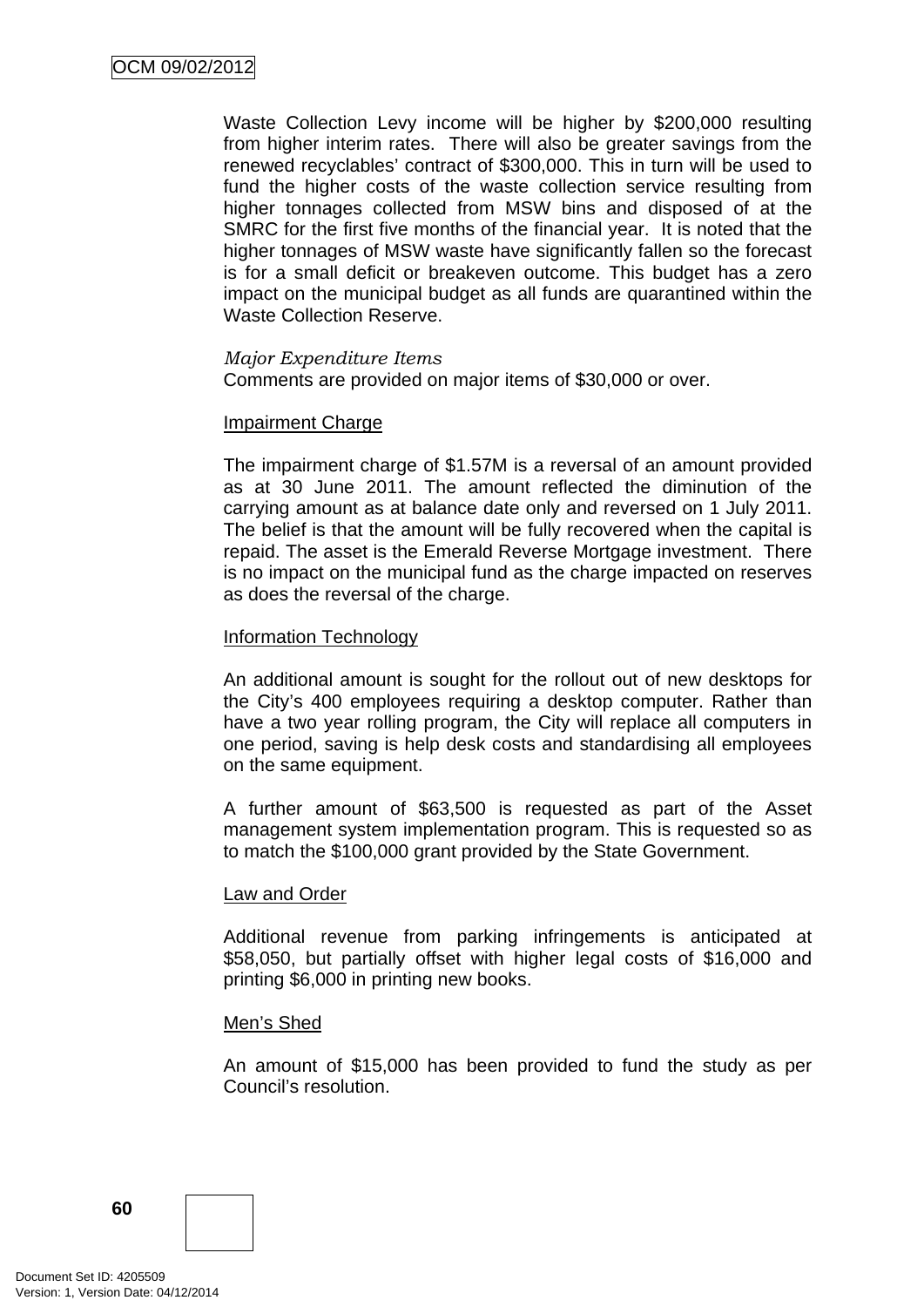#### Building Services

Funds of \$50,000 are no longer required at the depot for storage.

#### Health Services

A Budget has been set up for the Healthy Communities totalling \$189,000. This program has been fully funded by the Federal Government and has no impact on the municipal fund.

An amount of \$62,500 is sought for the Travel Smart officer. This was overlooked by the relevant manager even though the employee has been employed for at least 12 months. This cost has been offset by a grant.

In addition \$20,000 is requested for legal fees as the indication is that further legal action on a number of items may be incurred.

#### Strategic Planning

Additional income of \$35,000 has been achieved from Scheme Amendments with \$10,000 from the lodgement of structure plans. This has been offset by higher legal costs of \$30,000 and the early commencement of a Developer Contributions officer to manage the \$55M DCP Fund totalling \$15K. It is noted these funds will be received from the DCP Reserve.

#### Land Administration

An amount of \$1.1M from the sale of Lot 183 Southwell Crs has been transferred to the Land Development Reserve as per policy. The sale of the land totalling \$1.78m, next to Adventure World has now been settled with the proceeds also banked. The funds will be transferred to the new Bibra Lake Management Plan Reserve as per the resolution of Council. The priority for use of the funds in this case is for the rehabilitation of the land next to the land sold.

A further \$409,000 is requested to complete the Grand Pre subdivision. The funds will be transferred from the Land Development Reserve. These costs will be recouped on the sale of the lots within the development.

#### Park Construction and Maintenance

The changes requested are self-funded in respect of the municipal fund. A number of changes are required as a result of the breakdown of pumps and bores ahead of the general life cycle change namely at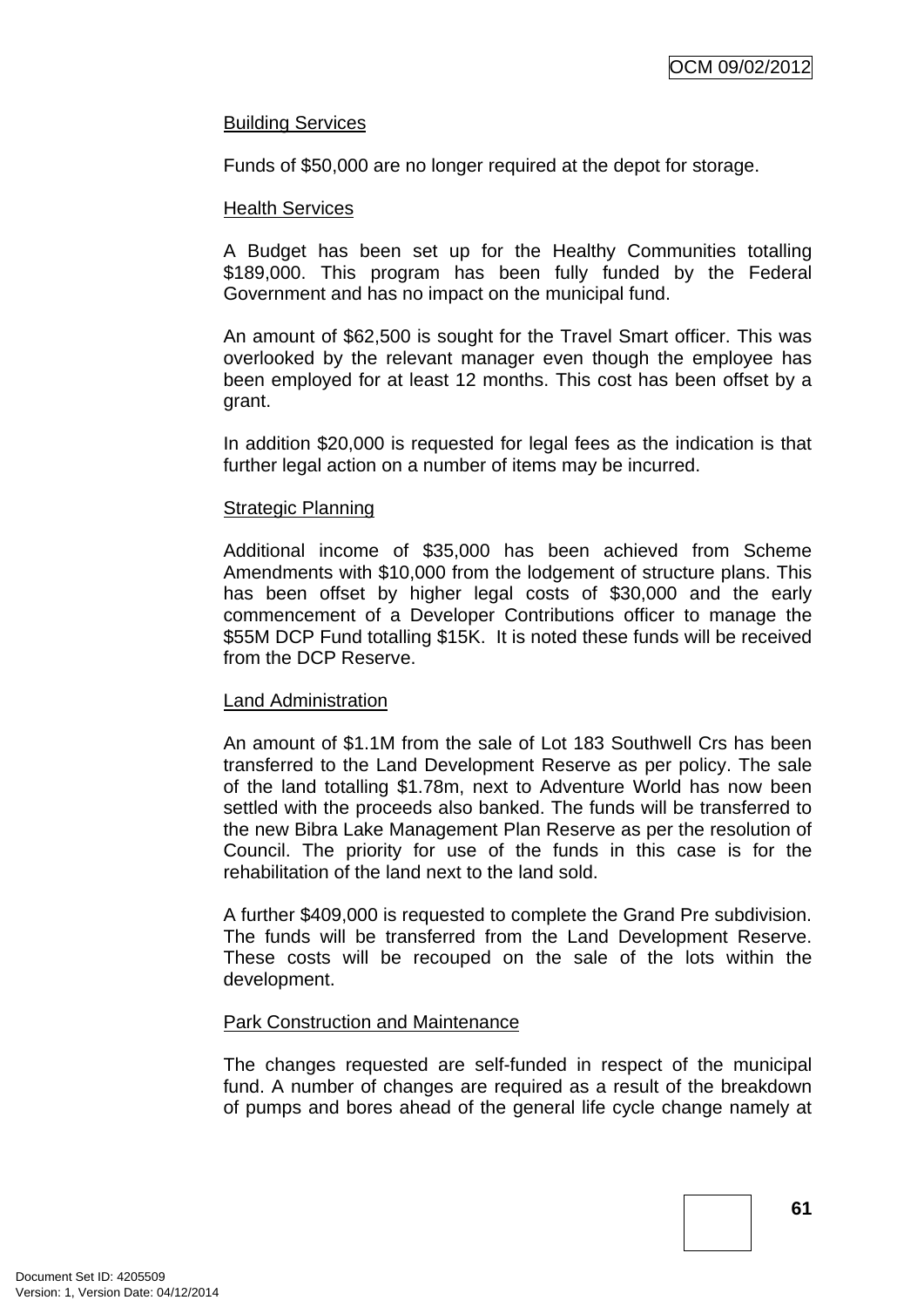Visko Park, Hagen Park, Sawle Road and Davilak Reserves. These changes amount to \$106,500.

#### Environmental Management

An amount of \$50,000 has been provided to start the planning phase of the Wetlands Education Centre. This is provided so grants can be applied for and to determine with some accuracy the final cost and Council's future potential contribution given the current plan is for the project is to externally funded with some development contribution plan money. This is a project that will be managed by the City only but there will be extensive consultation on the final location, design and occupancy of the facility. This has been provided from savings within the environmental budget.

#### Road Construction and Maintenance, Sumps and Drainage

Changes to this Capital Works Budget are cost neutral apart from the car park modifications to the Coolbellup Hub totalling \$31,000. The funds for this have been sourced from the Community Infrastructure Reserve.

A new reserve is to be created to fund environmental offsets associated with new road works as determined by the Federal Govt. first amount is \$450,000 which is for the Spearwood Ave (Sudlow to Barrington). The funds are sourced from this project and were budgeted for in the grants received from Main Roads. The name of the reserve is The Environmental Offsets Reserve.

#### Building Improvements – Capital Works and Operations Budget

Building improvements has seen a number of items run over budget due to various complications. The additional funds sought equates to \$351,000. The list below summaries the projects and the cost over runs:

- Bakers Sq Toilet \$55,000 additional disability requirements.
- Coogee Beach Toilets \$67,000 additional work to pass building standards.
- Council Facilities \$70,000 Various air con upgrades.
- Seniors Centre \$94,000 Additional work on disability requirements and parking.
- Various facilities \$42,000 additional works at Wally Hagen (electrical) and fencing at Dalmatinac Park.
- Various facilities \$200,000 additional costs for water, power, cleaning and electrical works and statutory costs.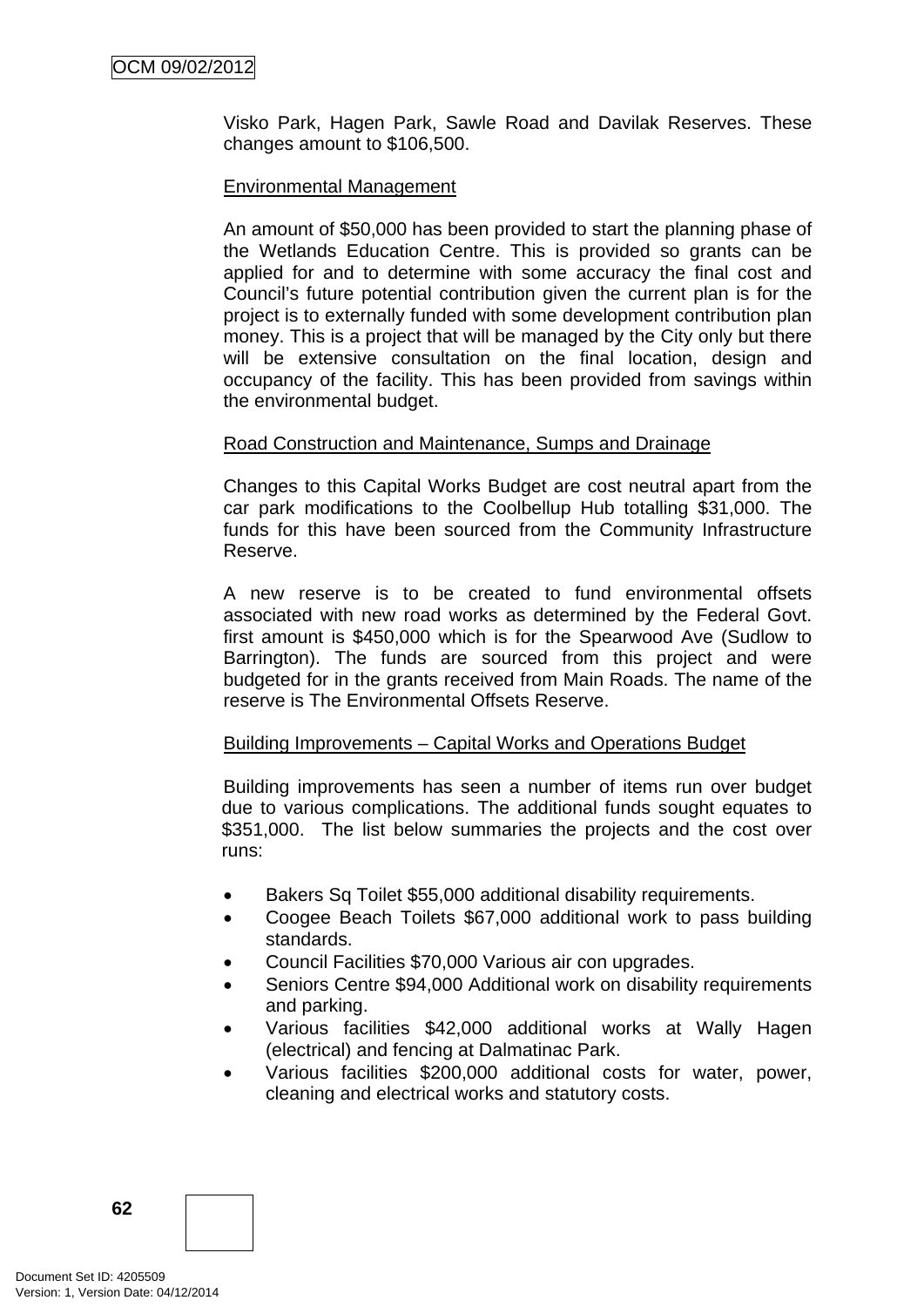| Program                                                  | <b>Fully yr</b><br><b>Budget</b> | Ytd Spend &<br><b>Commitment</b> | %   | Full yr<br><b>Spend Est</b> | %    |
|----------------------------------------------------------|----------------------------------|----------------------------------|-----|-----------------------------|------|
| Roads                                                    | \$11.98M                         | \$5.35M                          | 45% | \$9.98M                     | 83%  |
| Drainage                                                 | \$0.97M                          | \$0.71M                          | 74% | \$0.97M                     | 100% |
| Sumps                                                    | \$0.95M                          | \$0.43M                          | 46% | \$0.95M                     | 100% |
| Footpaths and Bike                                       |                                  |                                  |     |                             |      |
| paths                                                    | \$1.49M                          | \$0.67M                          | 45% | \$1.40M                     | 94%  |
| Parks                                                    | \$6.67M                          | \$1.74M                          | 26% | \$4.67M                     | 70%  |
| Environment                                              | \$0.46M                          | \$0.46M                          | 13% | \$0.46M                     | 100% |
| Waste Management                                         | \$8.54M                          | \$8.23M                          | 96% | \$8.23M                     | 96%  |
| Land admin                                               | \$1.68M                          | \$1.49M                          | 88% | \$1.68M                     | 100% |
| <b>Buildings</b>                                         | \$29.27M                         | \$14.7M                          | 50% | \$14.7M                     | 50%  |
| Furniture &                                              |                                  |                                  |     |                             |      |
| Equipment                                                | \$0.001M                         | \$0.001M                         | 33% | \$0.1M                      | 100% |
| Computers                                                | \$1.13m                          | \$0.02M                          | 2%  | \$1.13M                     | 100% |
| Plant & Machinery                                        | \$6.60M                          | \$4.84M                          | 73% | \$6.60M                     | 100% |
| Lib, SLLC L&O                                            | \$1.13M                          | \$0.43M                          | 35% | \$1.00M                     | 88%  |
| <b>Total Capital</b><br>Expenditure as at 31<br>Dec 2010 | \$70.94M                         | \$38.72M                         | 55% | \$51.41M                    | 72%  |

### Summary of Capital Expenditure to 31 December 2011

#### *Comment*

### Plant and Machinery

The plant and machinery replacement program is expected to be completed in the second half of the financial year

### Buildings and Facilities

- 1. GP Super Clinic/Success library and Integrated Health Facility Under way. Expected to deliver it within 76 weeks of Nov 11 commencement. Budget spend in 2011/12 was \$15M of the \$38M spend. Expected now to spend \$10m in 2011/12.
- 2. Emergency Headquarters now underway. Completion time is August 2012. Original budget of \$2.5M from state and federal govt requires topping up of \$100K from M/F. Expected to spend \$1.8M in 2011/12.
- 3. Depot Upgrade Architects appointed. Budgeted spend of \$3.066M in 2011/12 has now been delayed. Expected spend now \$0.5M. The balance of the funds for this project has been set aside in 2012/13.
- 4. Coogee Beach Surf Club Stage Two not yet commenced. The Budget spend of \$4.3M will now be only \$2.5m.
- 5. Coogee Beach Surf Club Stage One still being finalised. Stage One will run over budget prior to rectification costs of approximately \$250,000. These costs are expected to be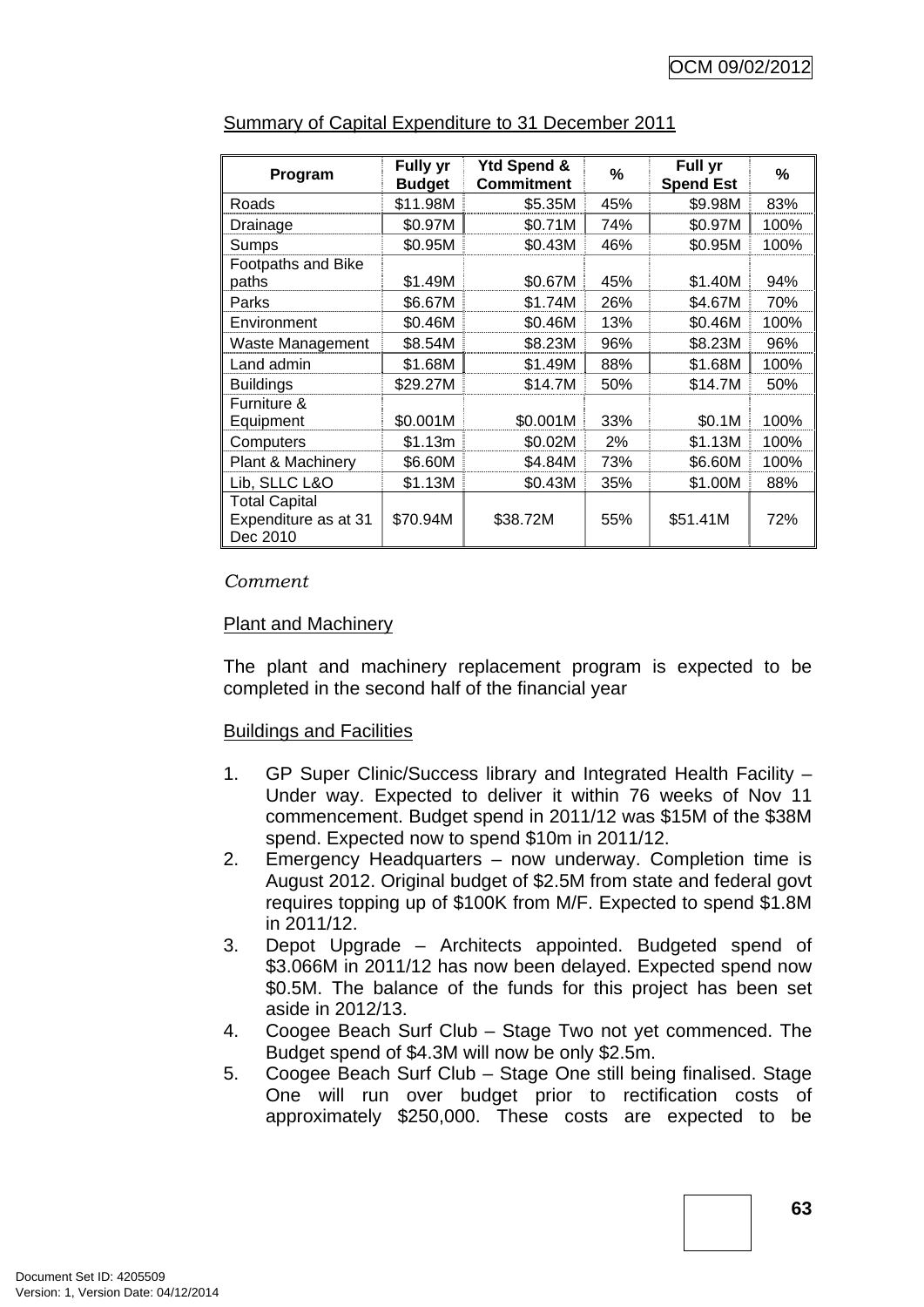recovered from the contractor by way of with-holding payments, bank guarantees or legal action.

- 6. Santich Park additions have been completed.
- 7. Anning Park additions have been completed.
- 8. Botany Park Clubrooms has been completed.
- 9. Cockburn Bowling Club upgrades have been completed.
- 10. New Bowling Club at Visko Park design tender being advertised.

#### Roads

MRRG Road Construction:

- 1. Spearwood Avenue (Sudlow to Barrington) Has now been opened after some delays about retaining walls and relocation of gas pipelines and other service infrastructure.
- 2. The Beeliar Drive (Hammond to Dunraven) program will commence in February and be completed this financial year.
- 3. Hammond Road (Russell to Bartram) This will commence in 2012 with the relocation of Telstra, Water Corp and Western Power service assets. The road construction will commence in 2012/13 budget year. The budget, which is funded by developer contributions, will have to be supplemented by municipal funds as the service relocation costs were not calculated as part of the original budget.
- 4. Russell Road (Freeway to Ashendon) will be completed this financial year.

### Resurfacing Program

This program valued at \$1.09M is continuing and will be completed in 2012.

#### Footpaths and Bike paths

This program should be completed in the second half of the financial year.

#### Waste Management

At this stage, the major project being Cell 7 Construction should be completed by June 2012. Other projects are progressing.

#### Land Development

The Grand Pre Sub-Division is now completed and being actively marketed by Davies First National.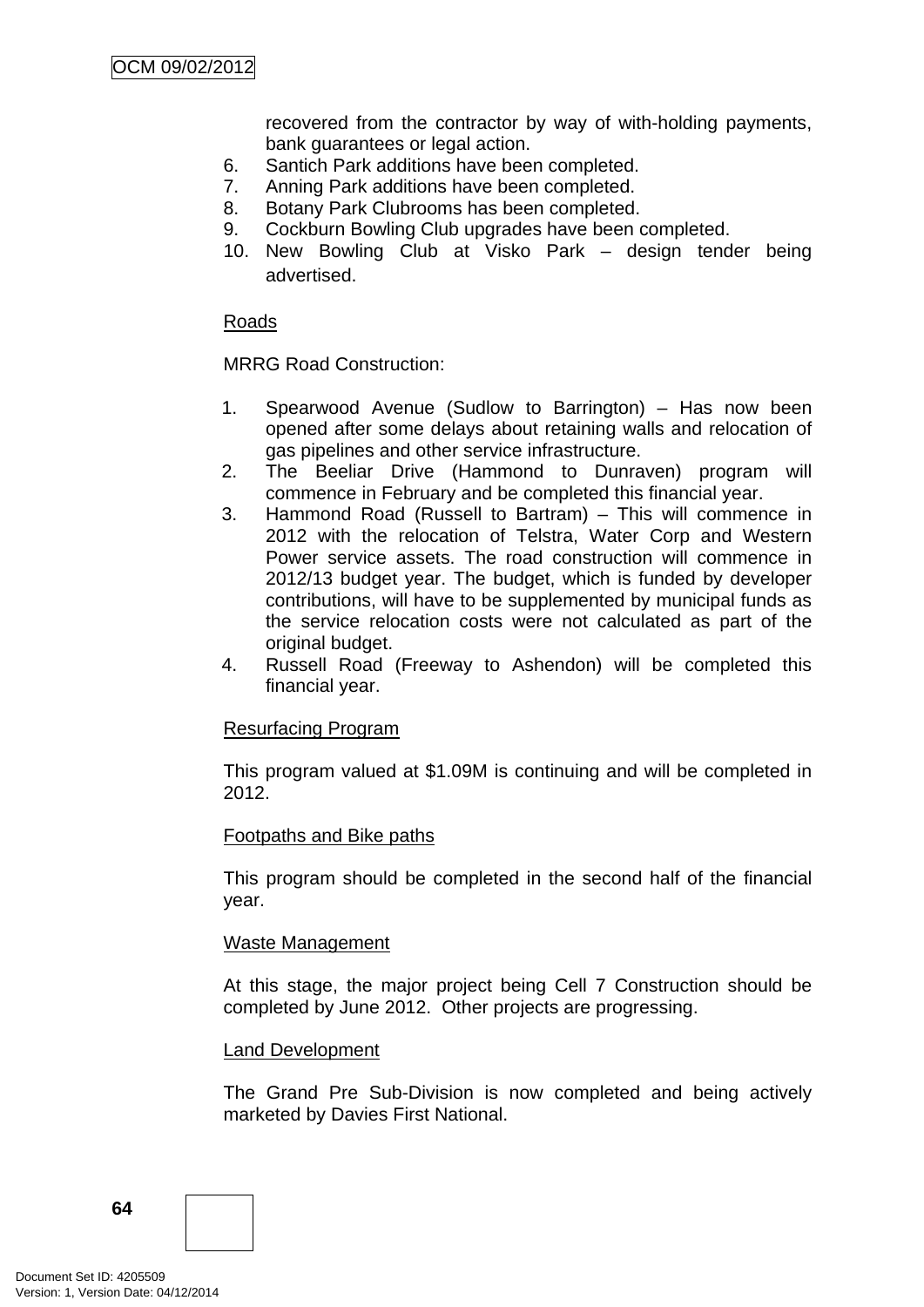The following lots are also being marketed:

- Lot 237 Dacre Court (3 Lots),
- Lot 61 Gumina Place (2 Lots),
- Lots 485 & 459 Bourbon Street (3 Lots).

All proceeds will go to the Land Development Reserve as per Council Policy on disposal of surplus land.

### Capital Budget (For balance of the Financial Year)

The Capital Budget will be amended with the following projects spending less than anticipated. The funds will be quarantined in the relevant reserves.

|                           | Item                |         | 2011/12<br><b>Budget</b> | Recommendation | Reduction |
|---------------------------|---------------------|---------|--------------------------|----------------|-----------|
| <b>GP</b>                 | Super               | Clinic  | \$15.00M                 | \$10.00M       | \$5.00M   |
| Library and IHF           |                     |         |                          |                |           |
| <b>Emergency Centre</b>   |                     | \$2.50M | \$1.60M                  | \$0.90M        |           |
| Depot Upgrade             |                     | \$3.06M | \$0.50M                  | \$2.56M        |           |
|                           | Surf Club - Stage 2 |         | \$4.32M                  | \$2.56M        | \$1.80M   |
| <b>Parks Construction</b> |                     | \$6.67M | \$4.67M                  | \$2.00M        |           |
| Total                     |                     |         | \$31.55M                 | \$19.53M       | \$12.26M  |

It is antiIt is anticipated that the amended Capital budget for 2011/12 will be \$58.68M.

### Municipal Budget position as at 31 December 2011

Based on the attached budget amendments, the City's municipal budget position for 2011/12 is projected to 30 June 2012 as follows:

*Projected Budget Position of 2011/12 at adoption of these recommendations:*

| <b>Adopted Closing Municipal</b><br>Position for 2011/12 | $-30,000$    | Surplus                   |
|----------------------------------------------------------|--------------|---------------------------|
| Net revenue (external funding)                           | $-8,239,759$ | Increased revenue         |
| Loan Funds                                               | 8,500,000    | No borrowing required     |
| Net T/F to/from Reserves                                 | 9,875,445    | Increased t/f to Reserves |
| Net expenditure (Cap & Op)                               | $-8,880,983$ | Reduced expenditure       |
| Impairment charge (reversal)                             | $-1,575,000$ | Reduced expenditure       |
| Debt Write Offs                                          | 133,741      | Increased expenditure     |
| <b>Revised Closing Municipal</b><br>Position for 2011/12 | $-216,556$   | Surplus                   |
| Depreciation (non-cash entry)                            | 1,875,468    | Increased expenditure     |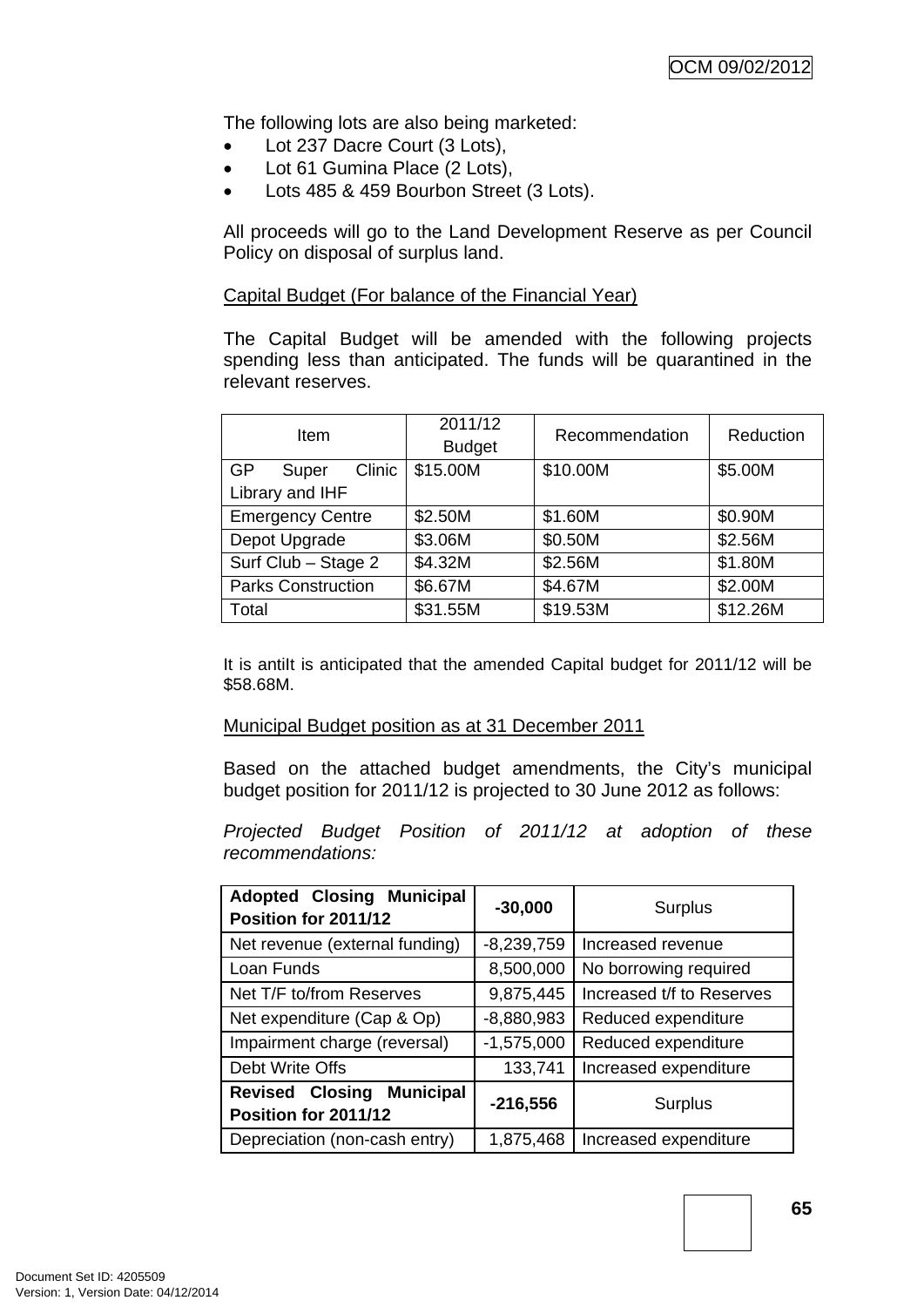As per Council Budget Policy any surplus goes to the Community Infrastructure Reserve to fund community infrastructure.

The changes in the revenue budget represent 5.5% as against the original budget whereas expenditure has been amended by only 6.3%.

#### **Strategic Plan/Policy Implications**

#### **Governance Excellence**

• To conduct Council business in open public forums and to manage Council affairs by employing publicly accountable practices.

### **Budget/Financial Implications**

A number of amendments to the Budget are recommended.

Reserves to be created as part of this Budget Review.

Bibra Lake Management Plan Reserve – Purpose of the reserve is to receive funds so as to implement the Bibra Lake Management Plan as adopted by Council.

Environmental Offsets Reserve – Purpose of the reserve is to receive funds so as to undertake environmental rehabilitation of land associated with road construction as approved by the relevant government agency.

### **Legal Implications**

Section 33A(1) of the Local Government (Financial Management) Regulations 1996 requires Council to review its annual budget between 1 January and 31 March in each year.

Section 6.11 of the Local Government Act in reference to the establishment of reserves.

### **Community Consultation**

N/A

### **Attachment(s)**

- 1. Business Plan Review 2011/12.
- 2. Mid Year Budget Review Schedule 2011/12.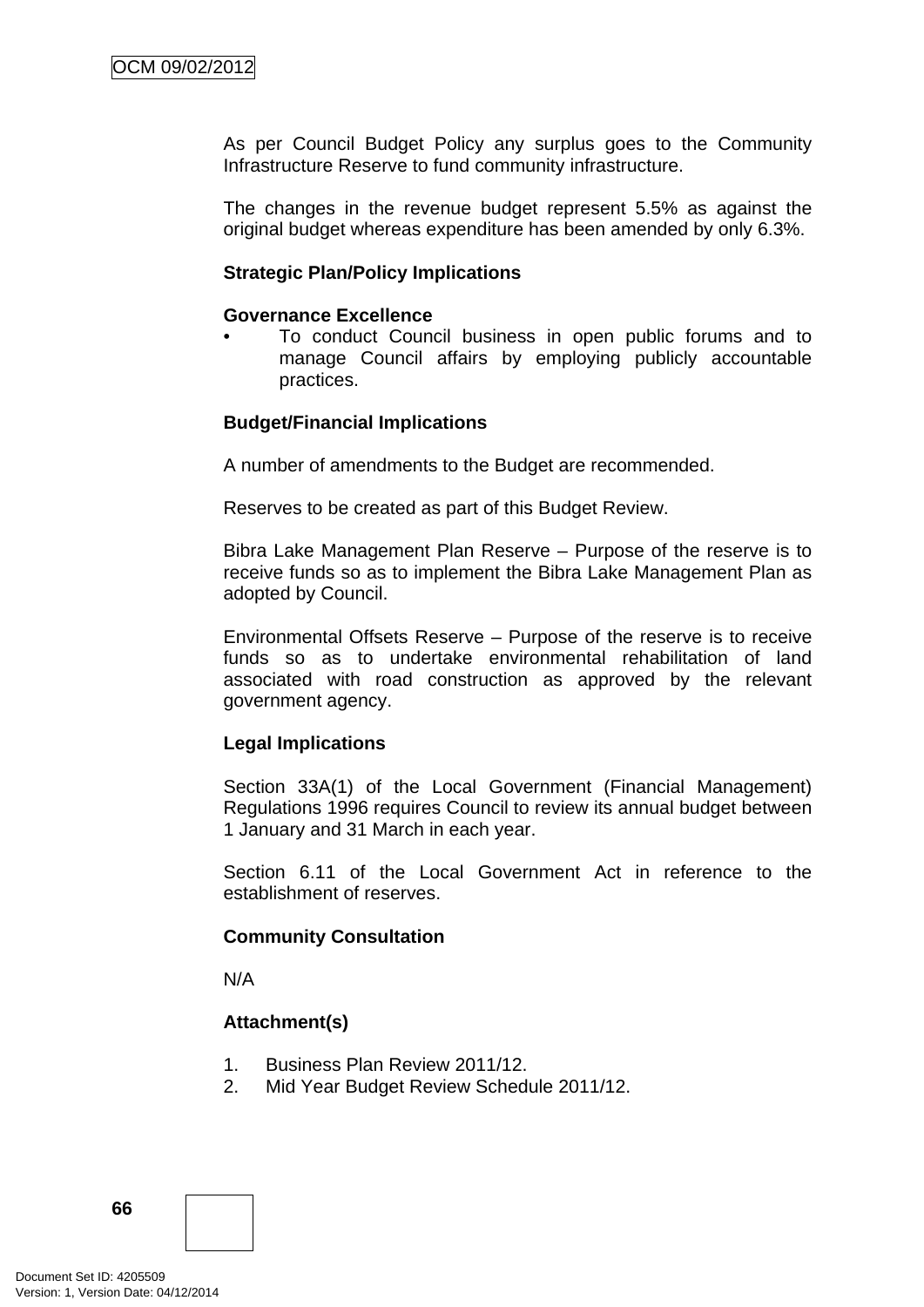## **Advice to Proponent(s)/Submissioners**

N/A

**Implications of Section 3.18(3) Local Government Act, 1995**

Nil.

## **15.4 (MINUTE NO 4710) (OCM 09/02/2012) - VARIOUS DEBTS - WRITE OFF (FS/L/001) (N MAURICIO) (ATTACH)**

# **RECOMMENDATION**

That Council

- (1) adopts the write off of the following bad debts:
	- 1. Various sundry debts totalling \$24,822.58 as per the attached listing.
	- 2. Parking infringements totalling \$58,896.
	- 3. Various animal, fire, litter & other local law infringements totalling \$45,887.99.
	- 4. Various health infringements totalling \$4,135.41.
- (2) amend the municipal budget to include a bad debts expense line item for the total of bad debts written off - \$133,741.

## **TO BE CARRIED BY AN ABSOLUTE MAJORITY OF COUNCIL**

## **COUNCIL DECISION**

MOVED Clr C Reeve-Fowkes SECONDED Clr S Pratt that the recommendation be adopted.

## **CARRIED BY ABSOLUTE MAJORITY OF COUNCIL 8/0**

## **Background**

Section 6.12 (1)(c) of the Local Government Act allows a local government to write off any amount of money which is owed to the local government. This is normally required in the situation where debts become delinquent in nature.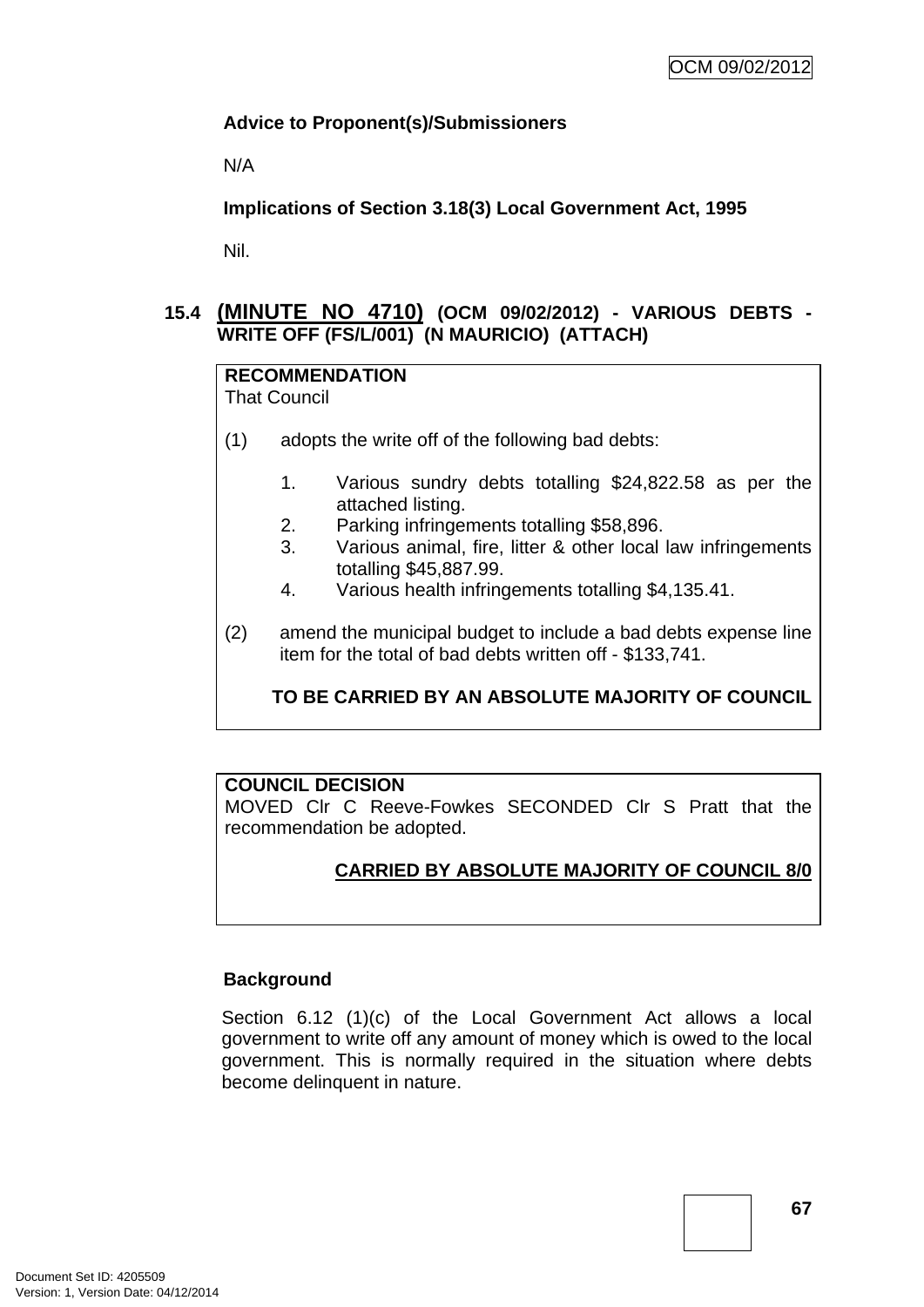### **Submission**

N/A

#### **Report**

Council last wrote off bad debts, inclusive of outstanding infringements, back in July 2008. Since then, several sundry debtor accounts and many infringements have become uncollectable and should be written off.

The recent annual audit of the 2010/11 financial accounts highlighted the need for these write-offs to occur immediately, given their lack of collectability.

Attached to the agenda are various listings of the debts and infringements requiring write off by Council. These have been categorised by their debt types and include relevant commentary on their status where applicable.

#### Sundry Debtors

The balance comprises a mix of landfill trade debtors, community service debtors and other sundry type debts. Common causes of bad debts in these areas have been failing businesses and untraceable companies and individuals. Some are also too immaterial to apply formal debt recovery procedures.

### Law & Order Infringements

The City's infringements have various statute of limitations periods in order to effect the necessary legal action to enforce payment. For parking related matters, this period is two years. For Local Law infringements, General Local Law matters, Litter Act infringements and Dog Act simple matters, there is a statutes of limitation period of 12 months from the date of issue.

An internal audit process recently undertaken by the City identified a number of outstanding infringements as having fallen outside the statute of limitations period. Consequently, there are no more further legal avenues for the City to pursue in trying to enforce payment, including referral to the Fines Enforcement Registry (FER).

The proposed write off lists also includes all unpaid infringements to the end of 2009. Although these have been listed on the FER, history shows that the older the infringement, the less likely any payment will be received. Therefore, it is considered a prudent and realistic measure to write these off, with any subsequent payment to be treated as new revenue to the City.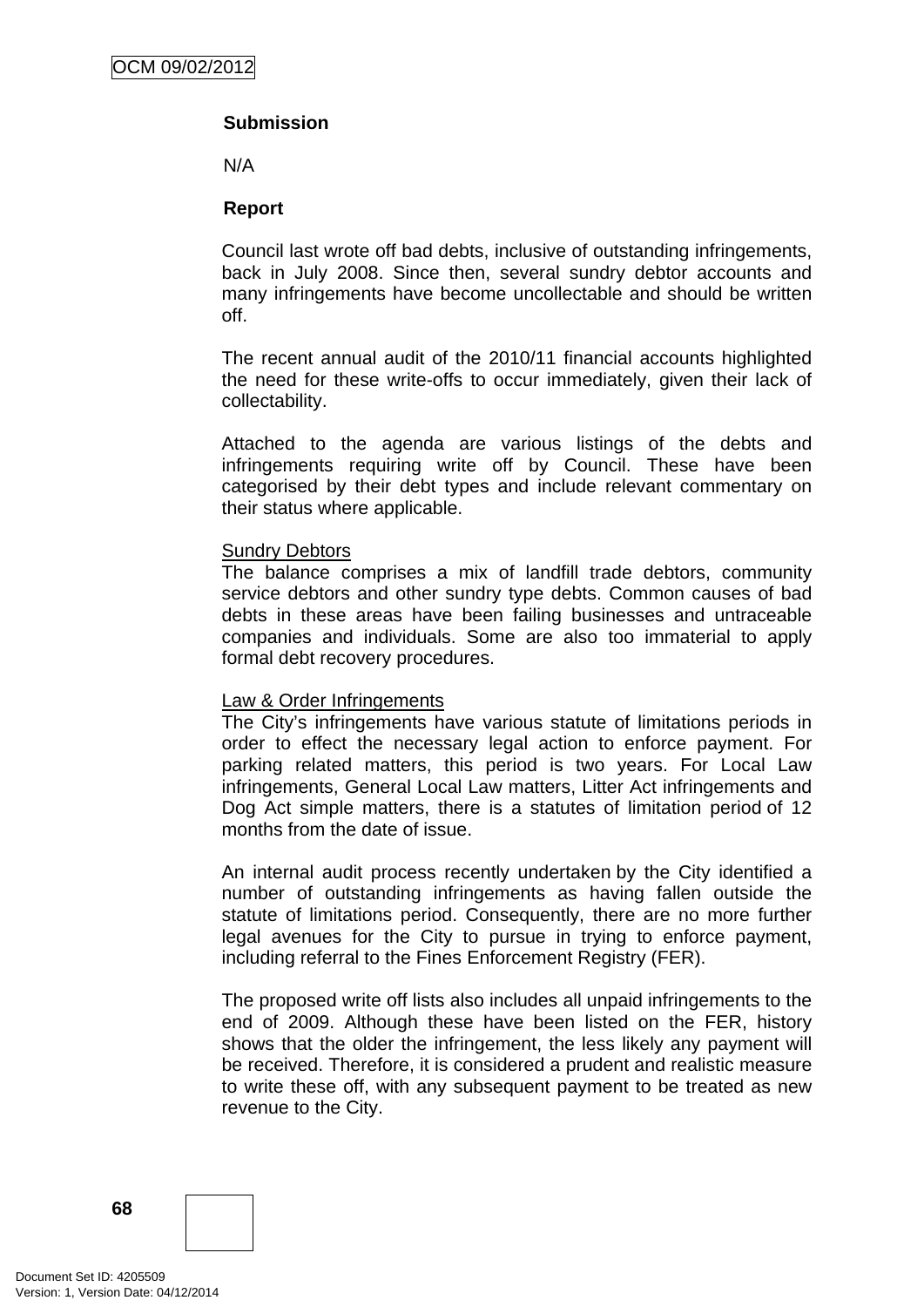A detailed analysis of the City's recovery of infringements issued has shown a long term average of around 62%. This compares reasonably with the City of Fremantle's estimated 60% recovery rate. Whilst these rates initially appear somewhat low, they do reflect the underlying ineffectiveness of the FER debt collection system.

## Health Charges & Infringements

There are a number of outstanding charges and recoverable court costs within the Health Services unit that are not worth pursuing. This is mainly due to the age of the debt, the business entities no longer existing and relatively immaterial values. There are 17 in total worth a combined value of \$4135.41.

It should be noted that a number of large court imposed fines totalling over \$58,000, remain outstanding for various Health Act breaches. However, these have been previously referred to FER and payments are trickling in at varying degrees. Whilst this is the case, these debts will continue to be recognised, although some could require write off in the future.

## Provision for Doubtful Debts

Given the value and volume of transactions generated by the City's trade and other debtors (over \$15M annually), bad debts are an unavoidable consequence that should be properly accounted for. Whilst best endeavours are made to manage and minimise this risk, it is considered prudent to make a small provision in future annual budgets to cover those debts that do become delinquent. A provision for doubtful debts is an effective financial management tool and has been consistently recommended in the past by the City's auditors. The size of the provision will be subject to annual review and guided by audit outcomes.

## **Strategic Plan/Policy Implications**

#### **Governance Excellence**

• To conduct Council business in open public forums and to manage Council affairs by employing publicly accountable practices.

## **Budget/Financial Implications**

A write off of bad debts totalling \$133,741.98 will be taken directly to the Income Statement. This will have a mildly negative impact on the City's closing budget position.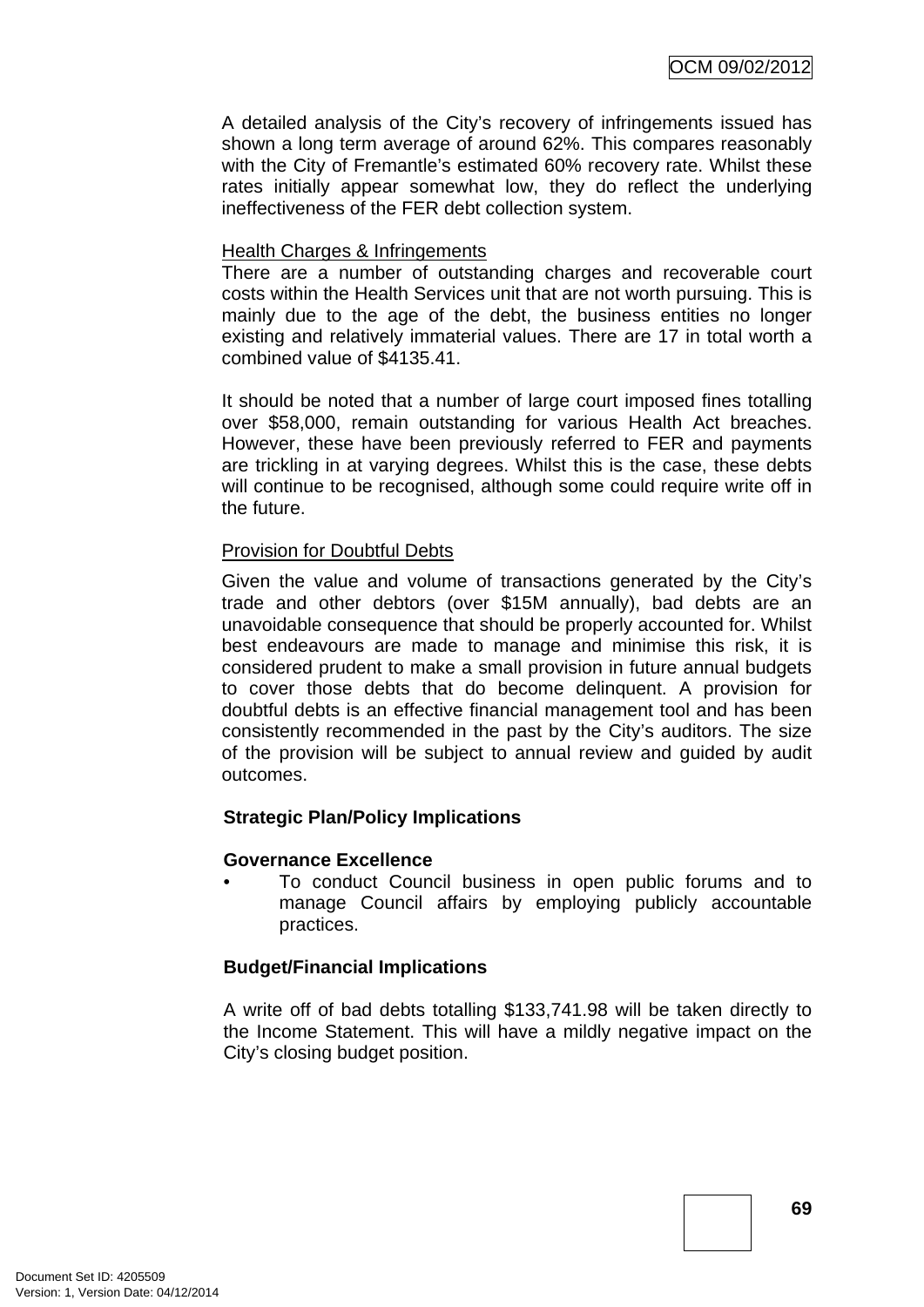# **Legal Implications**

Debts which are irrecoverable require Council authorisation in order to be written off under the provisions of the Local Government Act, Section 6.12 (1)(c).

#### **Community Consultation**

N/A

## **Attachment(s)**

- 1. Infringements Write Offs List (Parking) February 2012
- 2. Infringements Write Offs List (Other) February 2012
- 3. Sundry Debts Write Offs List February 2012
- 4. Outstanding Health Charges & Infringements Write Offs List February 2012

## **Advice to Proponent(s)/Submissioners**

N/A

## **Implications of Section 3.18(3) Local Government Act, 1995**

Nil.

## **16. ENGINEERING AND WORKS DIVISION ISSUES**

# **16.1 (MINUTE NO 4711) (OCM 09/02/2012) - CLIMATE CHANGE DECLARATION (HS/M/008) (J HARRISON)**

# **RECOMMENDATION**

That Council:

- (1) indicate its in-principal support and agree to become a signatory of the Local Government Climate Change Declaration; and
- (2) endorse the adapted Local Government Climate Change Declaration.

## **COUNCIL DECISION**

MOVED Clr V Oliver SECONDED Clr C Reeve-Fowkes that the recommendation be adopted.

**CARRIED 8/0**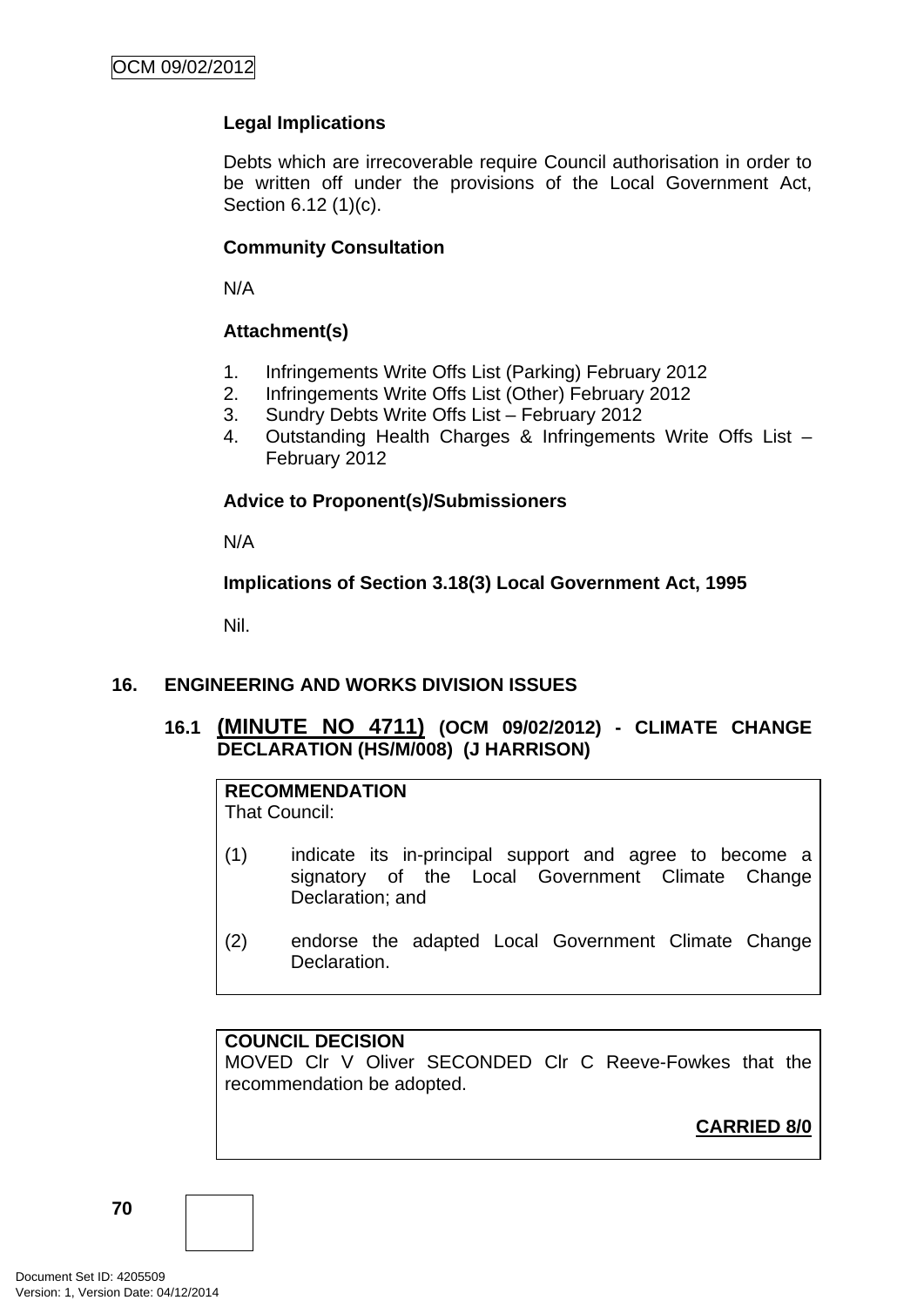# **Background**

In 2011 the Western Australian Local Government Authority (WALGA) prepared the *Local Government Climate Change Declaration* to consolidate its work on climate change and create a strong advocacy position for the sector.

The development of this declaration was informed by the *Nottingham Declaration on Climate Change*, of which over 90% of English local authorities have signed. The declaration has been considered by the Climate Change Councillors Group and endorsed by State Council, however can be amended by Local Government to reflect locally relevant targets, projects and policies.

The Declaration is a high-level political statement that acknowledges climate change and commits to the development of locally appropriate climate change management strategies.

WALGA encourages all local governments to become signatories of the Declaration and seeks in-principle support from Council by 24 February 2012.

The Declaration will be officially launched at a signing ceremony in early/mid 2012.

#### **Submission**

N/A

## **Report**

The City of Cockburn is recognised as one of the leading Local Governments in WA for climate change management. In 2011 the City was recognised at both the National Awards for Local Government and WA State Environment Awards for its sustainability and climate change programs.

Whilst the City has been taking action on Climate Change for over a decade and has endorsed an emission reduction strategy and action plans, the City has not adopted a climate change policy per se.

The *Local Government Climate Change Declaration* is an important step forward as it demonstrates a strong political and public commitment to action and recognises the key role Local Governments play in the global response to climate change.

The Declaration acknowledges the reality of climate change and calls on local governments to participate in a sector wide leadership approach.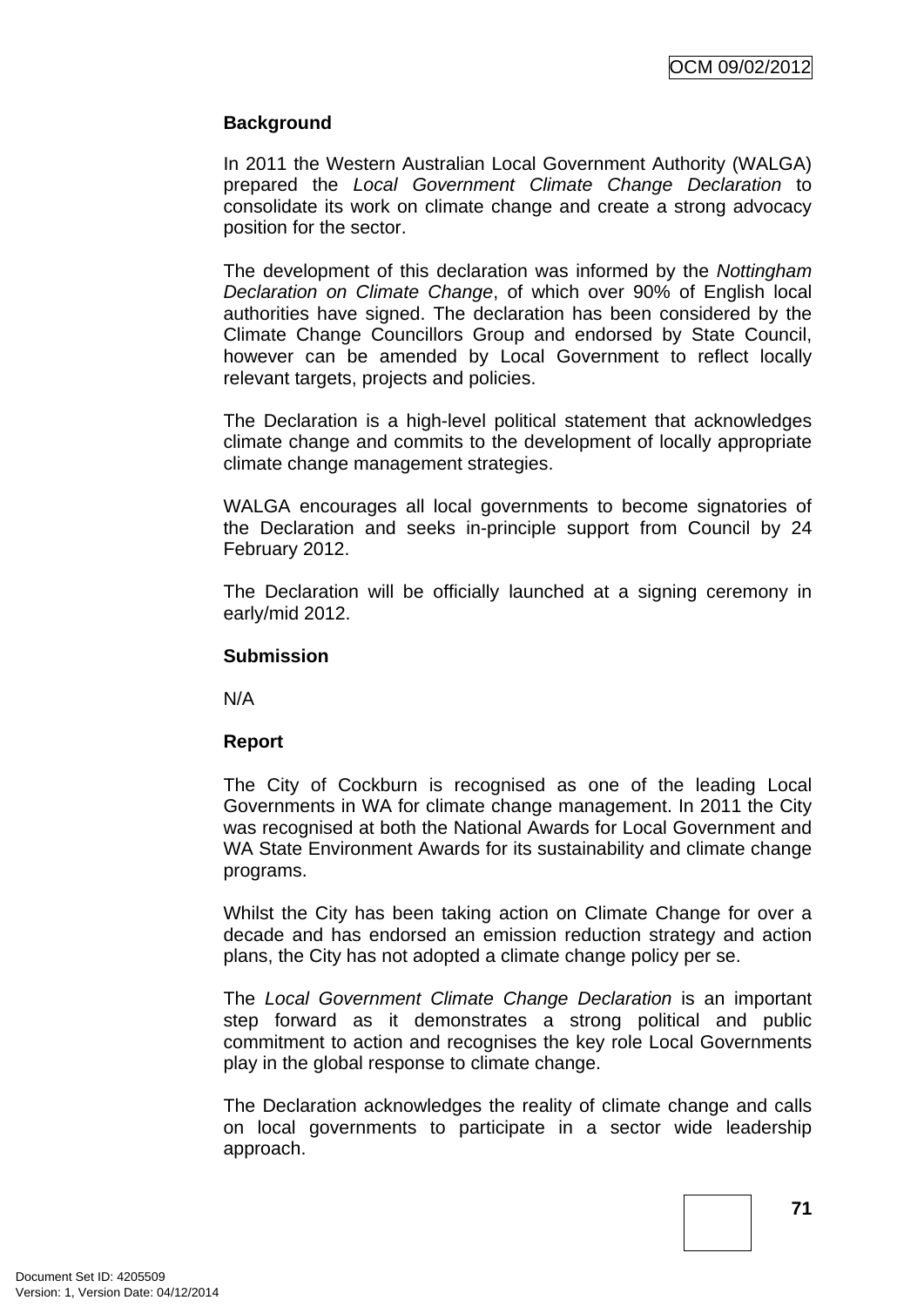The wording of the Declaration has been considered by City of Cockburn staff and managers and amended to reflect the City's targets and strategies as follows:

The Western Australian Local Government Declaration on Climate Change

City of Cockburn acknowledges that:

- 1. Evidence shows that climate change is occurring.
- 2. Climate change will continue to have significant effects on the Western Australian environment, society and economy, and the Local Government sector.
- 3. Human behaviours, pollution and consumption patterns have both immediate and future impacts on the climate and environment.

City of Cockburn supports the:

- 1. Environmental, social and economic benefits of addressing climate change immediately.
- 2. Opportunity for Local Government to demonstrate leadership in climate change management at a community level.
- 3. Development of equitable and implementable State and Commonwealth strategies for climate change management.

City of Cockburn commits from date of signing to:

- 1. Work towards the emission reduction targets in the City of Cockburn Greenhouse Gas Emission Reduction Strategy.
- 2. Work with State and Federal Government to ensure achievement of greenhouse gas emissions reduction targets as set out in key National and International agreements.
- 3. Work with State and Federal Government to implement key actions and activities for climate change management at a local level.
- 4. Assess the regionally specific risks associated with climate change and implications for Local Government services, and identify areas where appropriate mitigation and/or adaptation strategies should be applied.
- 5. Develop an internal Climate Change Action Plan (CCAP) for climate change actions across all Local Government functions, with a focus on the three year future.
- 6. Ensure that, at appropriate review intervals, the strategic plan and policies for the Local Government are reviewed and amended to reflect climate change management priorities and emissions reduction targets.
- 7. Encourage and empower the local community and local businesses to adapt to the impacts of climate change and to reduce their greenhouse gas emissions.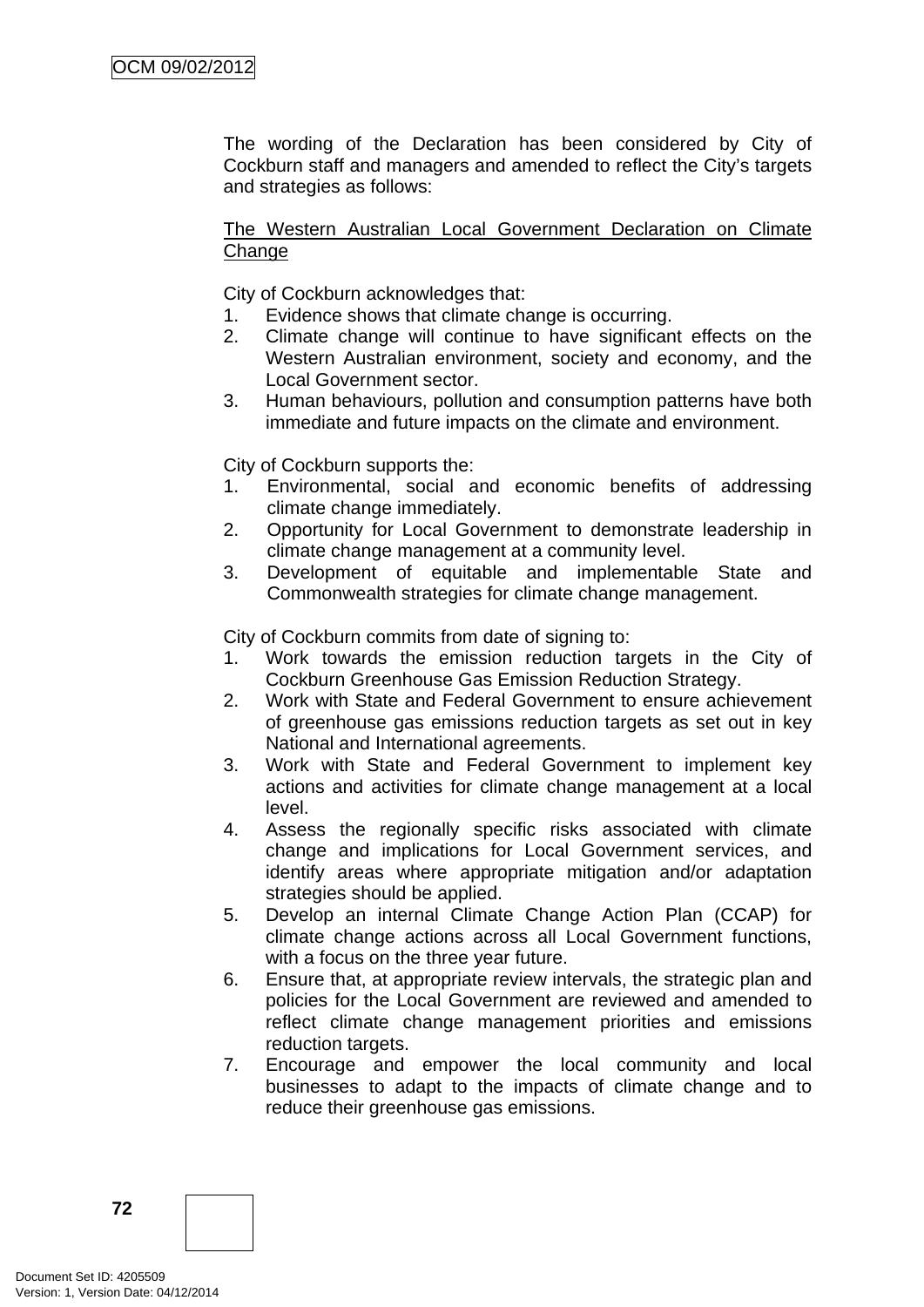8. Monitor the progress of climate change initiatives and ensure full communication of achievements for Council and Community.

This Declaration re-affirms the City's commitment to achieve its ambitious emission reduction targets and with its endorsement, Council continues to demonstrate leadership to the community through its response to climate change.

# **Strategic Plan/Policy Implications**

## **Infrastructure Development**

 To construct and maintain community facilities that meet community needs.

## **Natural Environmental Management**

 To manage the City's waste stream to achieve sustainable resource management, in an environmentally acceptable manner.

# **Budget/Financial Implications**

Endorsement of the declaration will not have any financial implications to the City above and beyond its current commitments to climate change management.

# **Legal Implications**

N/A

## **Community Consultation**

N/A

## **Attachment**

N/A

**Implications of Section 3.18(3) Local Government Act, 1995**

Nil

**16.2 (MINUTE NO 4712) (OCM 09/02/2012) - TENDER NO. RFT 26/2011 - CONSTRUCTION SERVICES (CIVIL) CATHERINE POINT GROYNE UPGRADE (RFT 26/2011) (D SMITH ) (ATTACH)** 

**RECOMMENDATION** That Council: (1) accept the alternative tender submission from PMR Quarries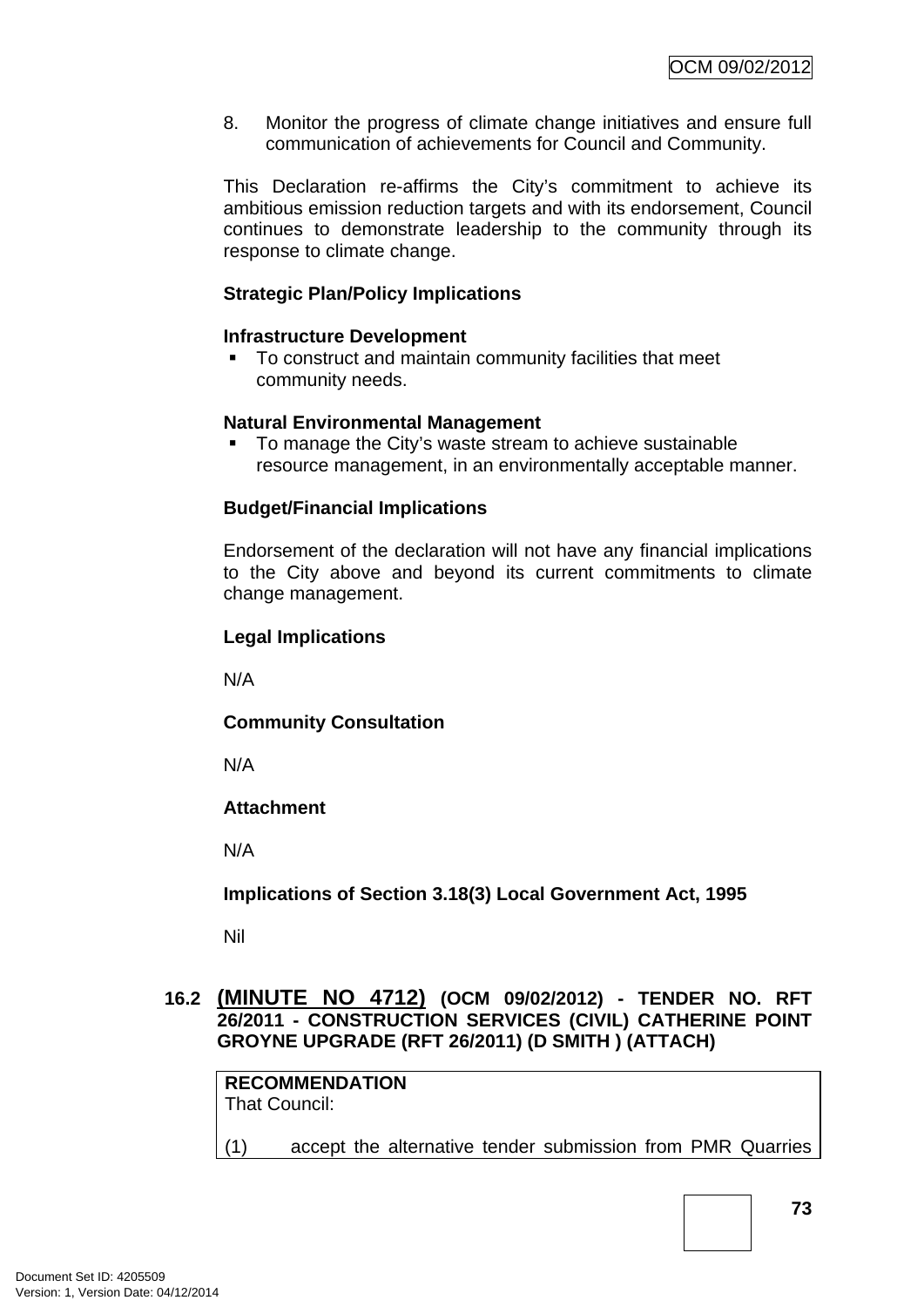ATF WA Limestone Unit Trust trading as WA Limestone for the RFT 26/2011 – Construction Services (Civil) Catherine Point Groyne Upgrade for a total lump sum Contract value of \$792,979.72 (Ex GST) and a schedule of rates for additional materials and services; and

(2) transfer the sum of \$100,000 (Ex GST) from CW 5582 to CW 5260 to offset the total cost of the project.

**TO BE CARRIED BY AN ABSOLUTE MAJORITY OF COUNCIL**

# **COUNCIL DECISION**

MOVED Clr V Oliver SECONDED Clr C Reeve-Fowkes that the recommendation be adopted.

# **CARRIED BY ABSOLUTE MAJORITY OF COUNCIL 8/0**

## **Background**

Catherine Point Groyne was initially constructed in 1959 in response to siltation issues at the then operational South Fremantle Power Station and to attempt to restore South Beach to the north.

The groyne experienced rapid shoreline accretion to the north and was extended in 1965 to its current configuration.

The groyne now protects a substantial area of land on the northern side including a car park, coastal dune system, an important passive recreational area and a linear coastal pedestrian/cycleway.

In 2008, the City of Cockburn prepared a North Coogee Foreshore Management Plan *(Ecoscape 2008)* for the section of foreshore north of the groyne; the first stage of which included dune rehabilitation and remediation and has since been implemented.

Stage 2 includes upgrade of the Catherine Point Groyne and improvements to the open space adjacent to the Rollinson Rd car park.

Catherine Point Groyne offers protection to the rehabilitated dunes and the proposed recreational areas which are the focus of future stages of the North Coogee Foreshore Management Plan.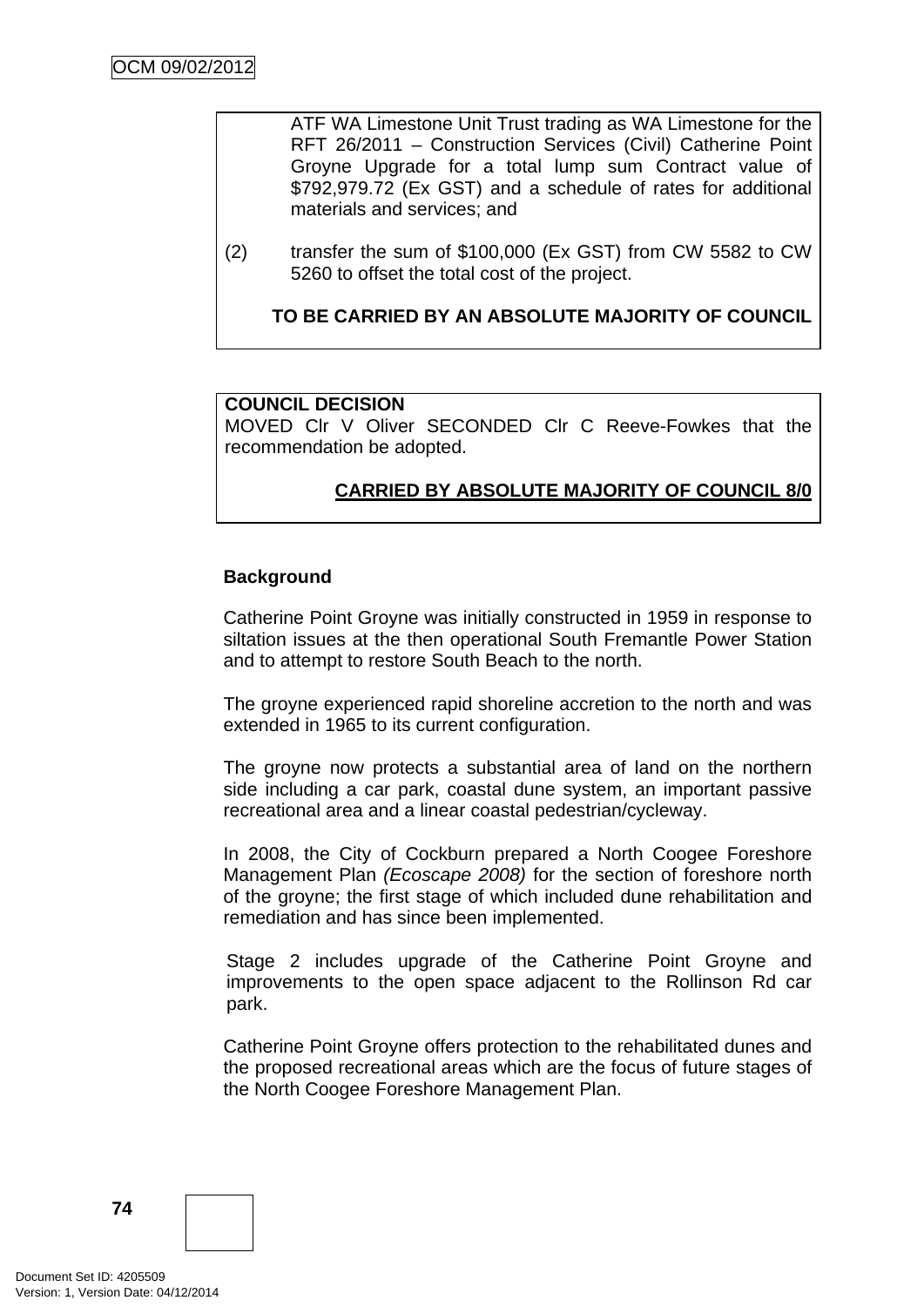MP Rogers and Associates (MPR), a highly credentialed company providing consulting engineering services for coastal and marine projects was engaged by the City of Cockburn to undertake a condition assessment of Catherine Point Groyne in 2008.

It was found that very little maintenance has been carried out to the groyne since its construction and is now in a very poor condition. The condition inspection noted:

- The structure had experienced a large degree of damage.
- There was evidence of overtopping, slumping and settlement, loss of interlocking as well as displaced and broken armour rock.
- Overall the structure was in poor condition but the existing rock could be of used in repairing the structure.

The City of Cockburn has engaged MPR to prepare a Technical Specification and Drawings for the repair and upgrade of the groyne for adequate coastal protection and to a level suitable for safe pedestrian access.

In 2010 an Expression of Interest (EOI) was prepared and released by the Department of Transport to Local Governments to attract submissions for funding various projects within their local areas; the City of Cockburn forwarded a submission for the repair and upgrade of the groyne.

On this occasion the City of Cockburn was unsuccessful however, in 2011 a further EOI was again released by the Department of Transport seeking submissions; the City of Cockburn on this occasion was successful in receiving \$300,000.00 from the Department of Transport as part of the Coastal protection Grants Program – 2011/12.

Parks and Environmental Services in conjunction with Procurement Services prepared a Request for Tender (RFT) requesting submissions from suitably qualified Civil Works contractors to remove existing armour rock, placement of new core over existing core material, placement of new rock armour as well as reinstatement and stabilization of any disturbed dunes.

RFT 26/2011 Construction Services (Civil) Catherine Point Groyne Upgrade was advertised on day Wednesday 9<sup>th</sup> November 2011 in the Local Government Tenders section of "The West Australian" newspaper; the tender was also displayed on the City's e-Tendering website between 9 November and 1 December 2011.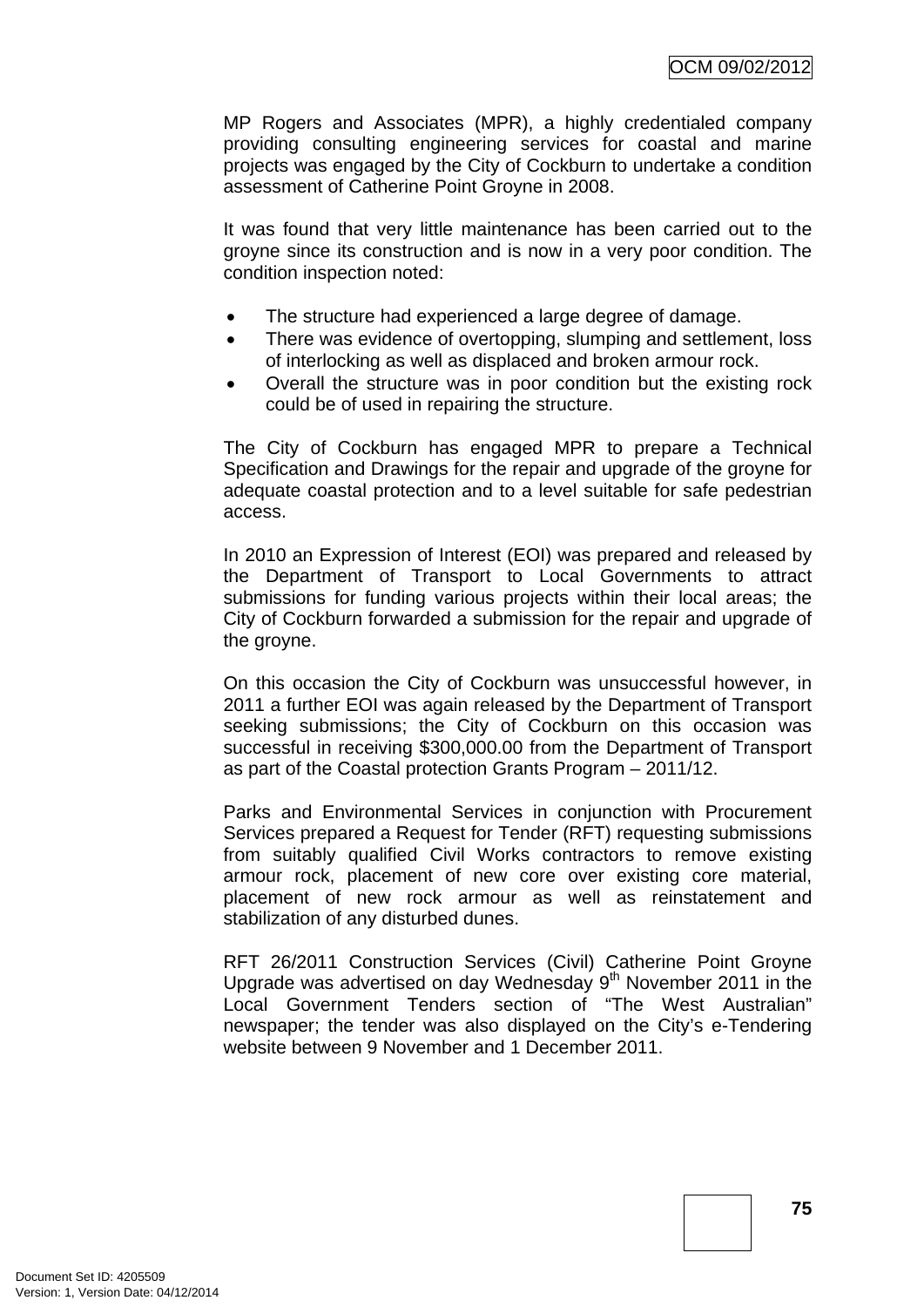# **Submission**

Tenders closed at 2:00 p.m. (AWST) on Thursday, 1st December 2011 with tender submissions received from the following six (6) companies, one (1) of which also provided an alternate tender:

- 1. DME Contractors Pty Ltd
- 2. Scott Construction and Development Pty Ltd
- 3. Yarnell Contracting;
- 4. PMR Quarries ATF WA Limestone Unit Trust T/as WA Limestone
- 5. PMR Quarries ATF WA Limestone Unit Trust T/as WA Limestone; (Alternate Submission)
- 6. VDM Construction Pty Ltd
- 7. MRCN Pty Ltd T as WestForce Construction.

#### **Report**

Tender Compliance

| <b>Tenders Name</b> |                                                                    | <b>Compliance</b><br><b>Assessment</b> |  |
|---------------------|--------------------------------------------------------------------|----------------------------------------|--|
|                     | <b>DME</b> contractors                                             | Compliant                              |  |
| 2                   | Scott Construction and development Pty Ltd                         | Compliant                              |  |
| 3                   | <b>VDM Construction Pty Ltd</b>                                    | Compliant                              |  |
| 4                   | <b>PMR Quarries AFT WA Limestone Unit Trust</b>                    | Compliant                              |  |
| 5                   | PMR Quarries AFT WA Limestone Unit Trust<br>(Alternate submission) | Non - Compliant                        |  |
| 6                   | <b>MRCN Pty Ltd T/as WestForce Construction</b>                    | Compliant                              |  |
|                     | <b>Yarnell Pty Ltd</b>                                             | Compliant                              |  |

PMR Quarries AFT WA Limestone Unit Trust, T/as WA Limestone submitted a compliant and alternative (non–compliant) submission for this RFT.

It was the decision of the Evaluation Panel that in the view of PMR Quarries AFT WA Limestone Unit Trust, T/as WA Limestone submitting a compliant RFT that the alternative submission would also be evaluated.

#### Evaluation Criteria

Tenders were assessed against the following criteria:

| <b>Evaluation Criteria</b>          | Weighting<br>Percentage |
|-------------------------------------|-------------------------|
| Demonstrated Experience             | 25%                     |
| Key Personnel Skills and Experience | 10%                     |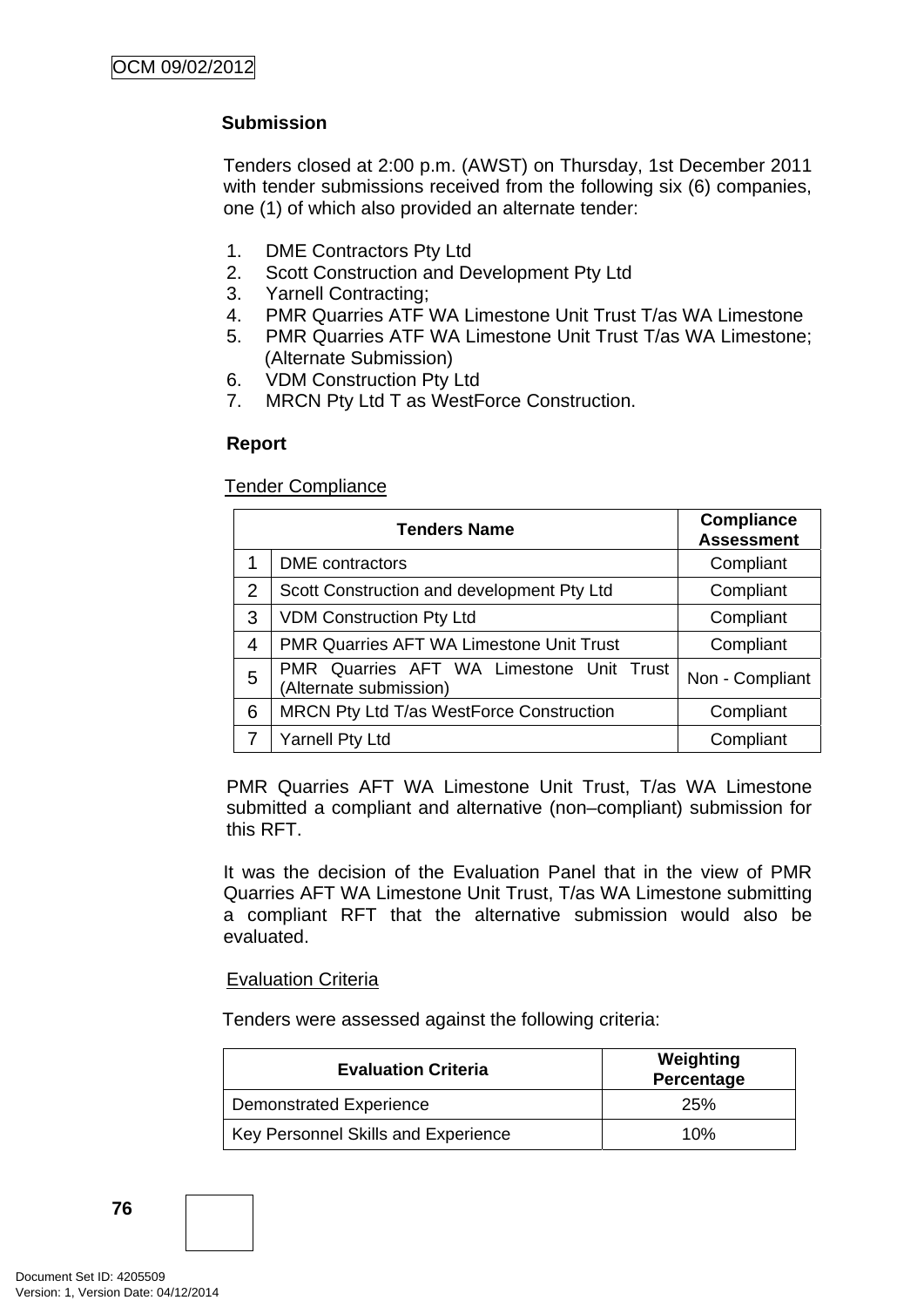| Tenderer's Resources           | 10%             |
|--------------------------------|-----------------|
| Methodology                    | 15%             |
| Tendered Price - Cost Criteria | 40 <sub>%</sub> |
| <b>TOTAL</b>                   | 100%            |

## Tender Intent / Requirement

The purpose of this Tender is to select an experienced, competent and reliable civil contractor to undertake the Construction Services (Civil) Catherine Point Groyne Upgrade.

#### Evaluation Panel

The tender submissions were evaluated by the following City of Cockburn officers and Consultant:

- 1. Dale Smith Manager Parks & Environment (Chair);
- 2. Anton Lees Parks Manager; and
- 3. Clinton Doak Coastal Engineer MP Rogers & Associates (Consultant).

#### **Scoring Table**

|                                                                                       | <b>Percentage Score</b>              |                           |              |  |
|---------------------------------------------------------------------------------------|--------------------------------------|---------------------------|--------------|--|
| <b>Tenderer's Name</b>                                                                | <b>Non-Cost</b><br><b>Evaluation</b> | Cost<br><b>Evaluation</b> | <b>Total</b> |  |
|                                                                                       | 60%                                  | 40%                       | 100%         |  |
| <b>PMR Quarries AFT WA</b><br><b>Limestone Unit Trust (Alternate</b><br>Submission)** | 40.75%                               | 35.50%                    | 76.25%       |  |
| <b>PMR Quarries AFT WA Limestone</b><br><b>Unit Trust</b>                             | 40.75%                               | 30.12%                    | 70.87%       |  |
| <b>DME</b> Contractors                                                                | 19.68%                               | 40.00%                    | 59.68%       |  |
| <b>VDM Construction Pty Ltd</b>                                                       | 31.54%                               | 20.03%                    | 51.57%       |  |
| <b>Yarnell Pty Ltd</b>                                                                | 26.44%                               | 24.93%                    | 51.37%       |  |
| MRCN Pty Ltd T/as WestForce<br>Construction                                           | 17.73%                               | 25.46%                    | 43.19%       |  |
| Scott Construction and<br>Development Pty Ltd                                         | 16.43%                               | 11.14%                    | 27.57%       |  |

\*\* Recommended Submission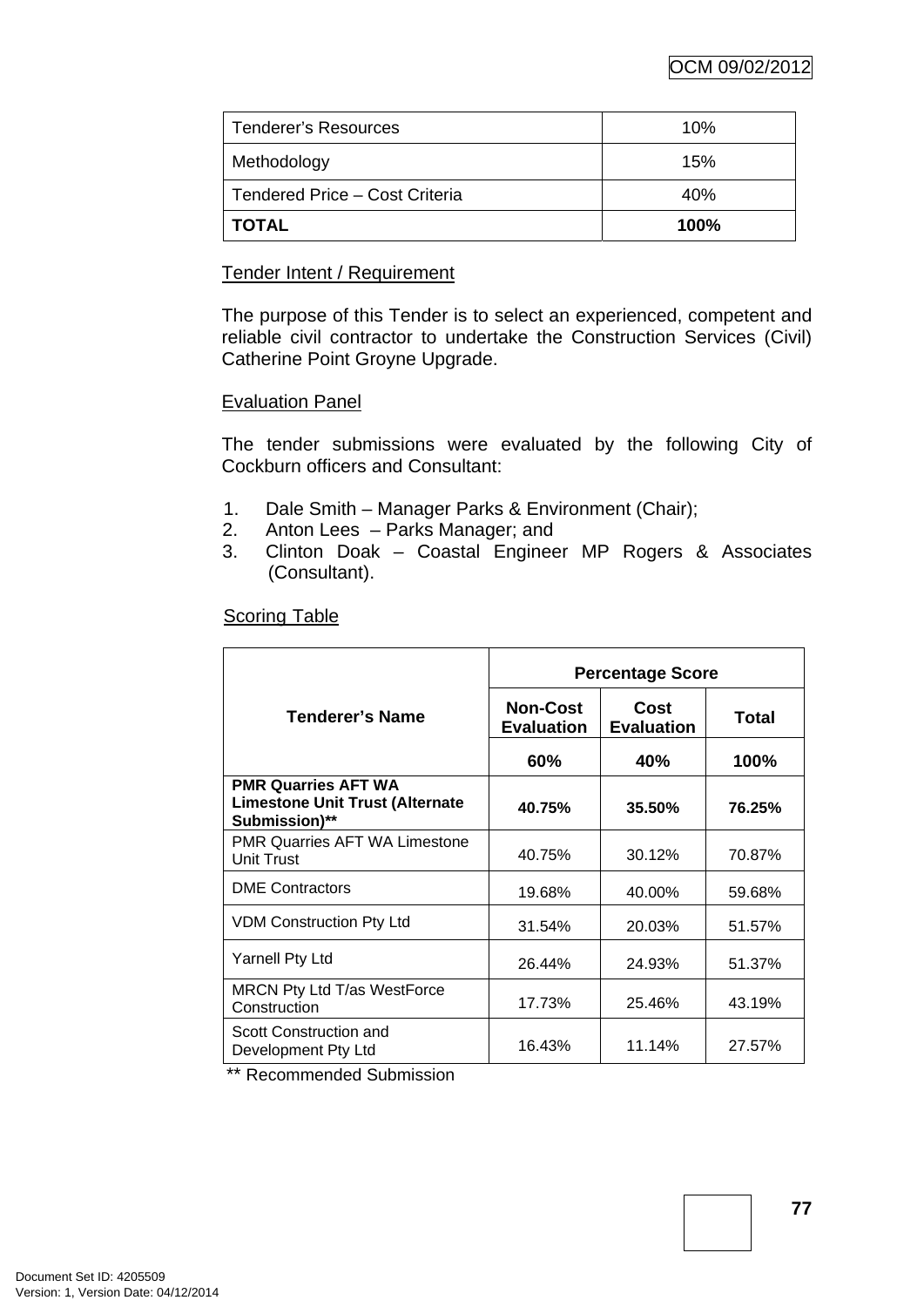## Demonstrated Experience

Three (3) companies clearly demonstrated that they had a range of previous experience in the construction and upgrade of sea groynes.

These companies were VDM Constructions Pty Ltd, PMR Quarries AFT WA Limestone Unit Trust T/as WA Limestone and Yarnell Pty Ltd. Scott Construction and Development Pty Ltd noted previous relevant experience, though this was poorly outlined in their submission.

DME Contractors have had related experience in constructing small revetment and seawalls, beach access ramps and boardwalks, however lacked an adequate level of experience in the construction of sea groynes or other large structures.

The remaining company, MRCN Pty Ltd T/as WestForce Construction, whilst having considerable civil construction experience, did not demonstrate any previous experience in the construction of sea groynes.

VDM Constructions Pty Ltd and PMR Quarries AFT WA Limestone Unit Trust T/as WA Limestone were ranked higher than the other submissions as they were able to clearly demonstrate an extensive record of groyne construction, provided comprehensive company profiles and detailed organisational structures.

These two companies also demonstrated an elevated level of competency and a track record of achieving excellent outcomes with nominated referees supporting these claims.

#### Tenderer's Resources

The submissions providing the most comprehensive overview of resources and plant availability were VDM Constructions Pty Ltd and PMR Quarries AFT WA Limestone Unit Trust T/as WA Limestone.

Both companies owned and/or had access to the necessary plant and machinery to deliver the service with excellent mechanical repair workshops to ensure plant downtime was minimised.

Each of the remaining submissions listed their resources and plant availability, however did not contain the same level of detail that VDM Constructions Pty Ltd and PMR Quarries AFT WA Limestone Unit Trust T/as WA Limestone provided in their submissions.

In addition to resources, all companies included statements indicating a capacity to provide contingency measures or backup resources.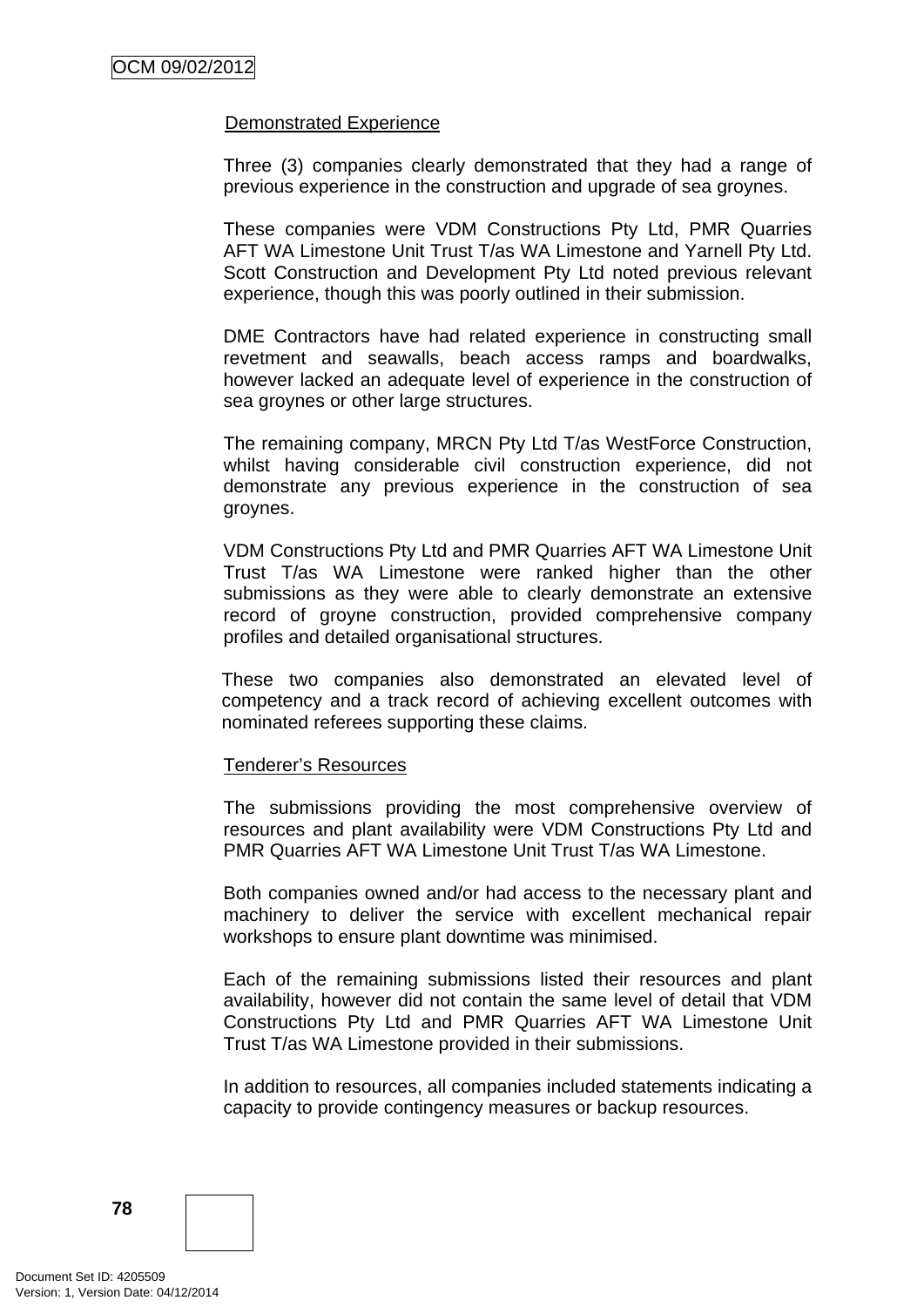## Skills and Experience of Key Personnel

Each company provided an overview of the skills and experience of their personnel who will be involved in the project.

VDM Constructions Pty Ltd provided a comprehensive overview and resumes for key personnel involved in the project.

PMR Quarries AFT WA Limestone Unit Trust T/as WA Limestone submitted a more detailed and comprehensive range of information of key personnel as well as inclusion of detailed resumes of a number of personnel with experience in construction of seawalls and groynes.

Scott Constructions and Developments Pty Ltd have relevant engineering and operational experience in groyne construction in a number of Australian States.

DME Contractors have significant experience in a range of disciplines including landscape and construction, large scale commercial and residential contracts with limited experience in civil works when compared to other submissions.

Both MRCN Pty Ltd T/as WestForce Construction and Yarnell Pty Ltd included only a basic overview of the key personnel that will be involved in this project.

#### **Methodology**

PMR Quarries AFT WA Limestone Unit Trust T/as WA Limestone provided the most detailed, robust and comprehensive construction methodology, project scheduling including specific project tasks.

PMR Quarries AFT WA Limestone Unit Trust T/as WA Limestone have committed to a short construction period of six (6) weeks which minimises disruption to the use of surrounding infrastructure at North Coogee Beach by the public.

DME Contractors, Scott Construction & Developments Pty Ltd, VDM Construction Pty Ltd and Yarnell Pty Ltd generally provided the same level of detail; however it was lacking the robust detail provided by PMR Quarries AFT WA Limestone Unit Trust T/as WA Limestone.

MRCN Pty Ltd T/as Westforce Construction did not provide any information relating to methodology for the project.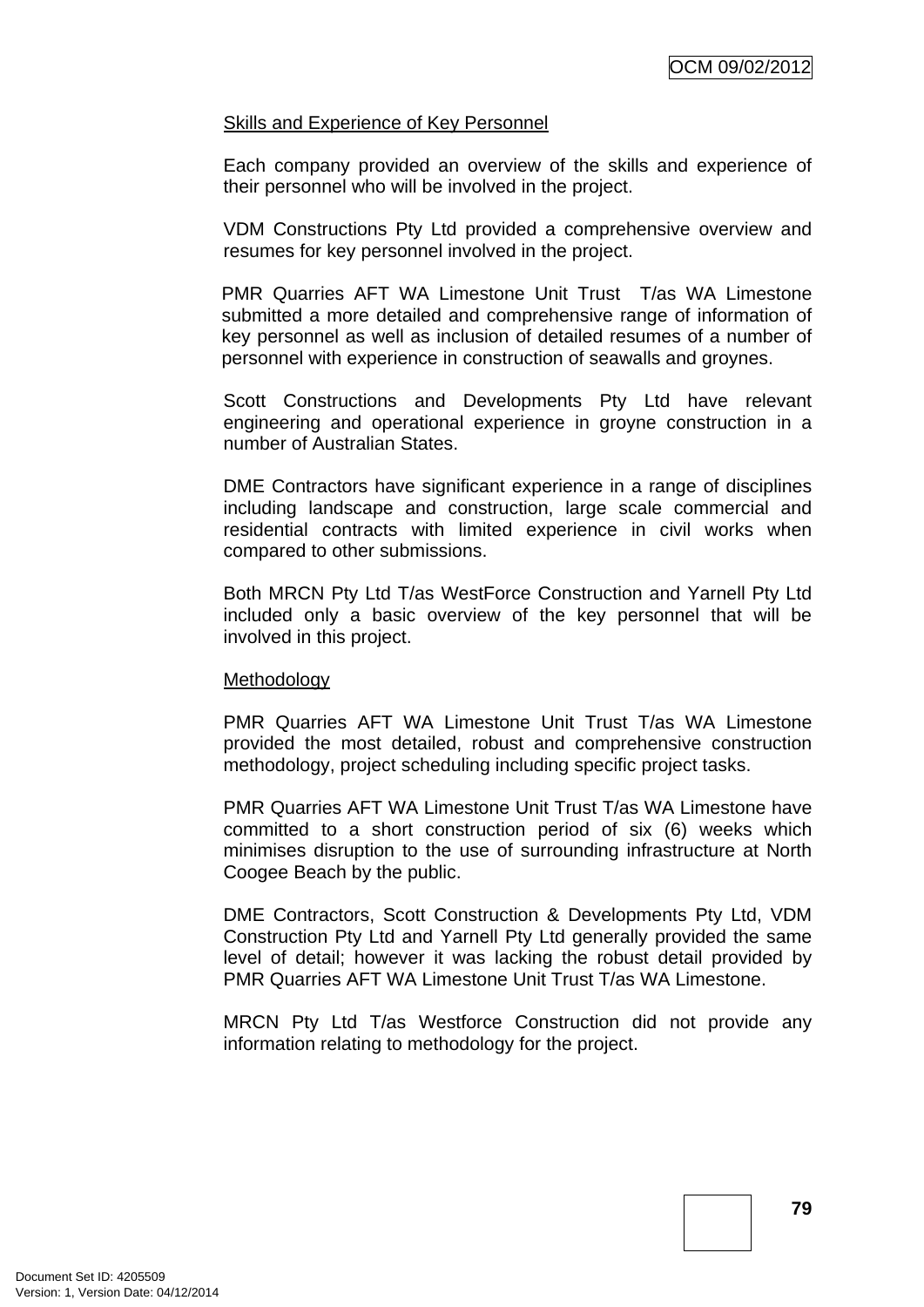# *Alternate Tender*

PMR Quarries AFT WA Limestone Unit Trust T/as WA Limestone provided an alternate tender in addition to their conforming tender. The alternate tender proposes a lump sum fee which includes supply and placement of a reduced volume of core and armour material compared to the volumes provided in the conforming tender.

A schedule of rates is then proposed for any additional material that may be required to be imported to complete the works.

The reasoning for this alternate tender arises due to the difficulty in predicting the volumes of material that would be required to complete the works.

The conforming tender provides for importing a volume of core and armour material that PMR Quarries AFT WA Limestone Unit Trust state to be at the upper end of their predicted volume requirements.

This approach has been used to reduce their risk as part of a lump sum contract.

In the alternate tender, material volumes have been based on the best estimate of quantities required to complete the works, however if additional materials are required to be imported they will be charged on a schedule of rates basis.

Quantities allowed for in the PMR Quarries AFT WA Limestone Unit Trust T/as WA Limestone tenders are provided in the table below, together with quantities estimated by MPR to complete the works and for the complete construction of the groyne as per the design.

|                                                                                          | Armour<br>Tonnage | <b>Core Volume</b> |
|------------------------------------------------------------------------------------------|-------------------|--------------------|
|                                                                                          | t                 | m <sup>3</sup>     |
| <b>PMR Quarries AFT WA Limestone Unit</b><br><b>Trust (Alternate Submission)**</b>       | 5,143             | 3,067              |
| <b>PMR Quarries AFT WA Limestone Unit Trust</b>                                          | 7,143             | 4,317              |
| Quantities required to complete the works<br>(MPR Estimate)                              | 4,700             | $2,500 - 3,300$    |
| Quantities required to completely rebuild the<br>groyne as per the design (MPR Estimate) | 7,500             | 7,400              |

#### Quantities Table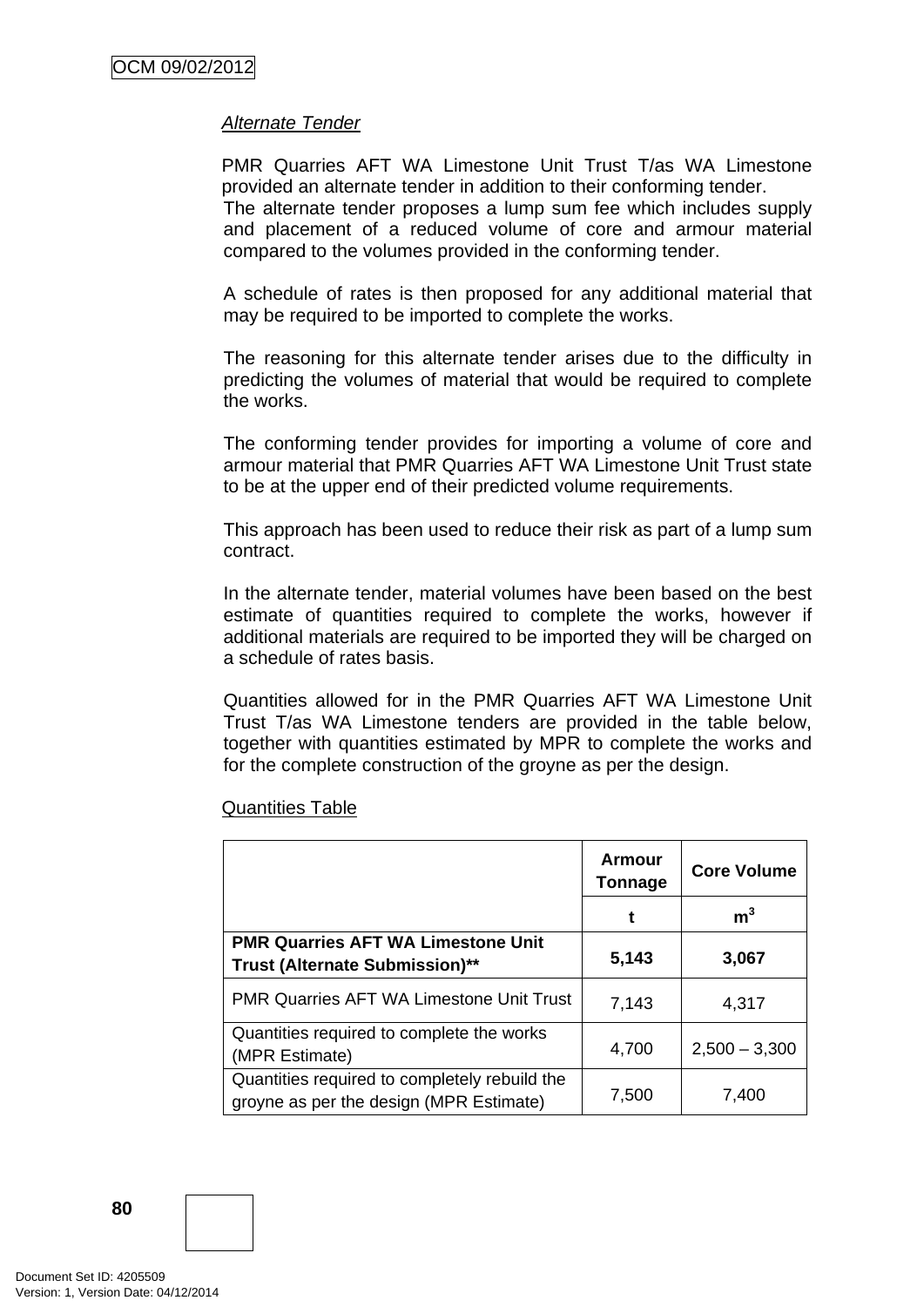The volumes in the table show that the quantities provided by PMR Quarries AFT WA Limestone Unit Trust T/as WA Limestone in their alternate tender closely match those estimated by MPR as being required to complete the works.

On this basis the alternate tender is considered to provide acceptable quantities of material for completion of the works, with additional materials able to be imported on a schedule of rates basis if required due to unforeseen circumstances.

#### Summation and Recommendation

PMR Quarries AFT WA Limestone Unit Trust T/as WA Limestone provided a complying tender which included quantities of core material and rock armour which they noted to be at the higher end of the range of their predicated volume requirements.

The higher end of the range of material volumes was used in their conforming lump sum submission to ensure they would have adequate material for the refurbishment.

PMR Quarries AFT WA Limestone Unit Trust's T/as WA Limestone alternate tender identified material quantities that better reflected the expected volumes required for the refurbishment.

The intent in providing an alternative tender was that the reduced quantity of materials would likely be sufficient to satisfactorily complete the project, thus providing a cost benefit to the City; however, if additional volume is required this would be provided on a schedule of rates basis in addition to the quoted amount.

The quantity of materials identified by PMR Quarries AFT WA Limestone Unit Trust T/as WA Limestone in their alternate tender closely match those estimated by MPR as being required to complete the works.

Representatives from MP Rogers & Associates who have been engaged by many WA Local Governments' to assist in the evaluation of similar projects advise that this contract approach has been accepted to construct similar sea groynes including:

- Floreat Beach Groyne Town of Cambridge
- Quinn's Beach Groyne City of Wanneroo
- Island Street Groyne City of Fremantle.

Given the difference in price between PMR Quarries AFT WA Limestone Unit Trust's T/as WA Limestone conforming and alternate tenders, together with the volumes allowed for in each, the evaluation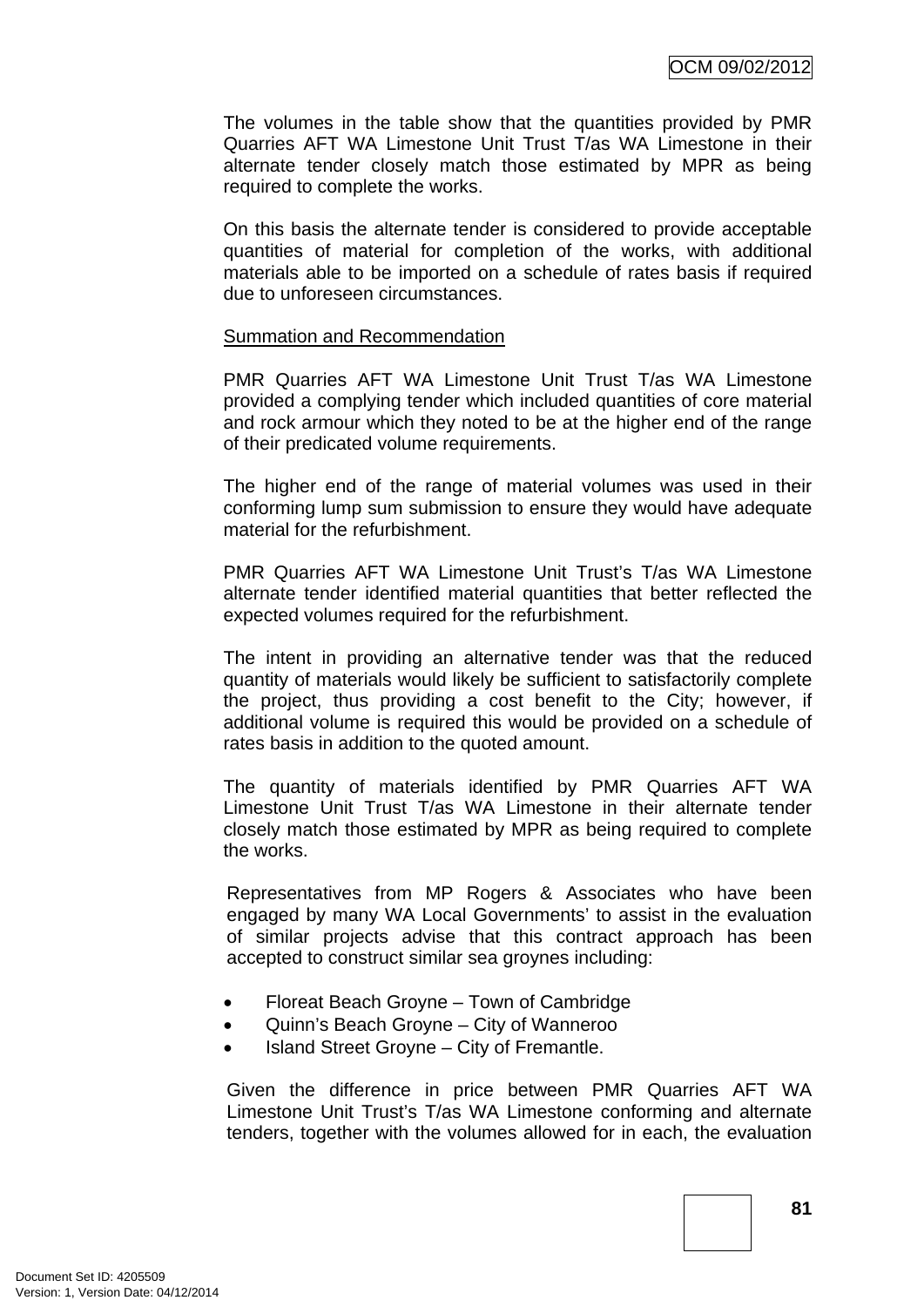panel is confident that acceptance of the alternate tender would result in less total cost to the City of Cockburn than the conforming tender.

However given that the amount of core material contained within the groyne is currently unknown, there is a potential for a slight increased project cost if additional core material is required. This will be determined in consultation between the City of Cockburn and MPR following removal of existing rock armour.

Not all Tenderer's are considered to have the capacity to meet the City of Cockburn's requirements to complete the project as detailed in the Technical Specifications as well as compliance with the General and Special Conditions of Contract as stated in the RFT.

Of all the tender submissions, PMR Quarries AFT WA Limestone Unit Trust T/as WA Limestone provided the shortest construction timeframe of six (6) weeks, which is highly advantageous in minimising disruption to the community at this highly utilised section of coastline.

Taking into consideration all of the submitted response criteria, the evaluation panel recommends that Council accept the Alternative Tender submission from PMR Quarries AFT WA Limestone Unit Trust T/as WA Limestone as being the most advantageous submission to carry out the Construction Services (Civil) Catherine Point Groyne Upgrade for a total lump sum Contract value of \$872,277.77 (Inc GST) (\$792,979.72 Ex GST) and thus be supported as the successful Tenderer based on the following:

- Significant demonstrated experience in performing works of similar size.
- A range of personnel that have the experience to undertake these works.
- Appropriate resources to conduct works as required.
- A short timeframe to complete the project.
- The price submitted is considered fair and reasonable for the scope of works to be performed.

## **Strategic Plan/Policy Implications**

## **Governance Excellence**

• To conduct Council business in open public forums and to manage Council affairs by employing publicly accountable practices.

## **Budget/Financial Implications**

An allocation of \$436,000 (CW 5260 – Park Development North Coogee/Catherine Point Groyne), which has been carried forward for

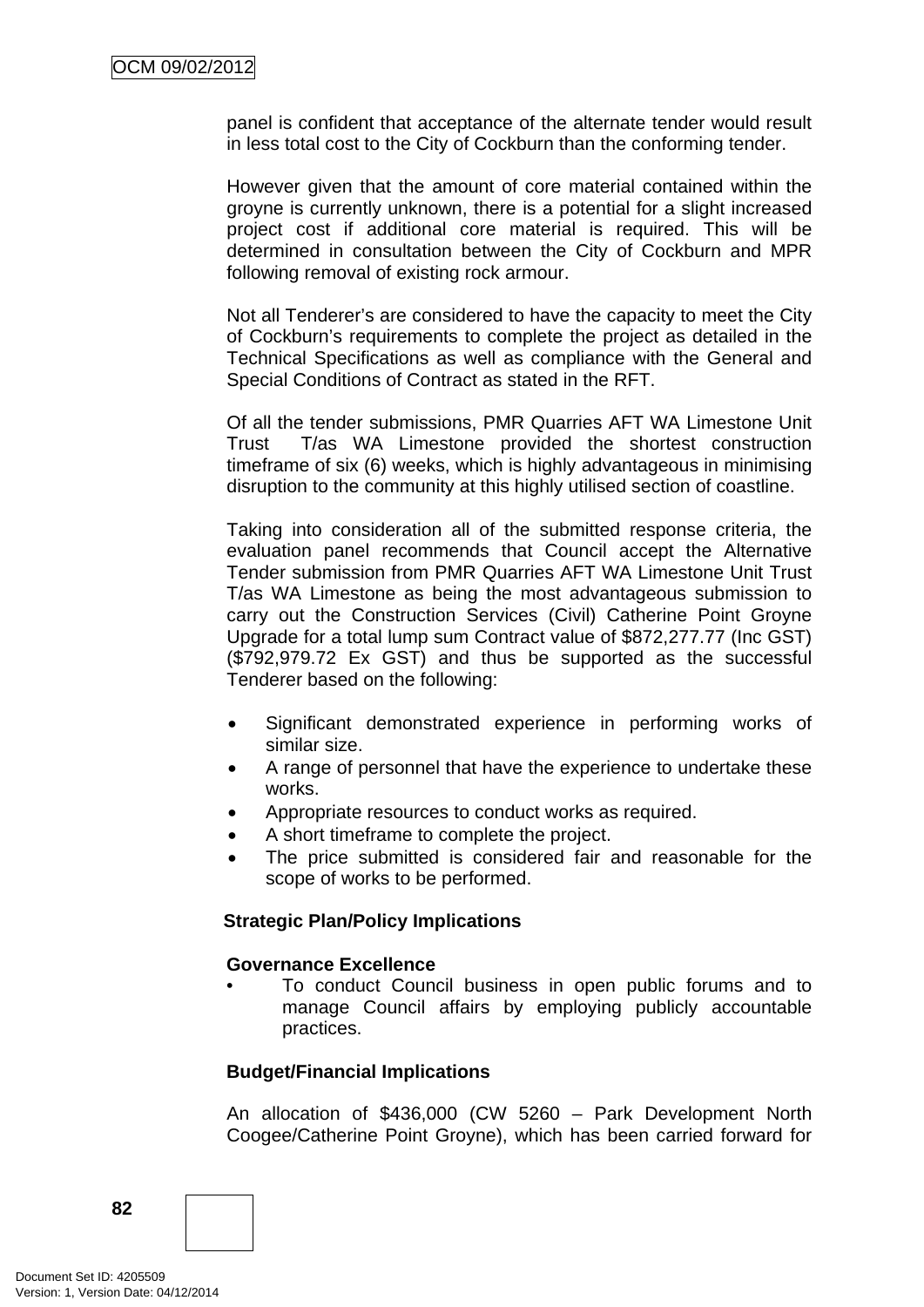two (2) years, has been included 2011/12 Parks Capital Works Programme.

These funds were included in the Parks CW program on the basis that external funding could be attracted to assist in funding the project.

In May 2011 the City of Cockburn applied for funding of \$350,000 under the Coastal Protection Grants Program administered by the Department of Transport. Due to the large number of funding requests received, funding of \$300,000 has been made available to the City.

A condition of accepting the grant funding is that the amount of \$300,000 is for up to 50% of the total estimated cost of the project and the City of Cockburn must formally commit to funding the remainder of the project.

It is proposed to aggregate the City of Cockburn's funding of \$436,000 with grant funding of \$300,000, so that when combined will amount to \$736,000.

Additional funds are required to cover the project cost of \$792,979.72 (Ex GST).

City of Cockburn Officers proposes to source the shortfall by transferring \$100,000 (Ex GST) from CW 5582 – North Coogee Foreshore Management Plan Implementation Stage 2 to CW 5260 – Park Development North Coogee/Catherine Point Groyne.

The transfer of these funds will cover the cost of the project as well as provide an allowance for contingencies associated with the project.

## **Legal Implications**

Section 3.57 of the Local Government Act 1995 and Part 4 of the Local Government (Functions and General) Regulations 1996 refers.

#### **Consultation**

Liaison with a number of WA Government Departments as part of the approval process was carried out. The Department of Environment and Conservation (DEC) advised a clearing permit was not necessary to undertake upgrade works to the groyne.

The City of Cockburn applied to the Department of Indigenous Affairs (DIA) seeking consent under the Aboriginal Heritage Act 1972 to conduct repairs to Catherine Point Groyne.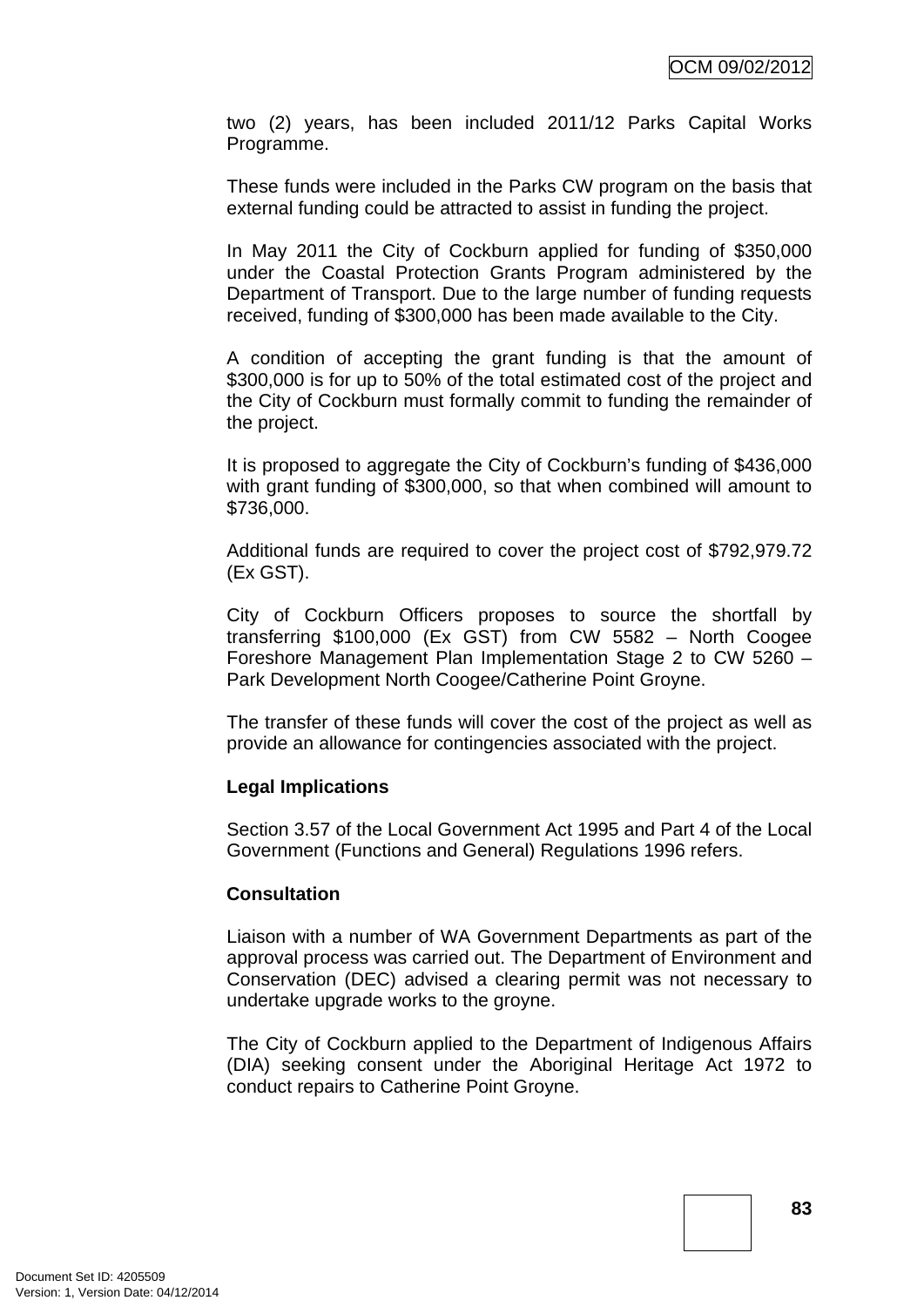There is one site of indigenous significance to the south of the groyne (DIA 3707(Robb Camp Jetty)) and the Regulation 10 approval provided by the DIA acknowledges that the reconstruction of the existing groyne will not impact on the site.

MP Rogers & Associates have been engaged to manage the project to ensure compliance with the technical specifications as well as general and special conditions of the tender document.

# **Attachment(s)**

The following Confidential Attachments are provided under a separate cover:

- 1. Tender Evaluation Sheet (s)
- 2. Tendered Prices
- 3. Schedule of Rates
- 4. Design Drawings prepared by MP Rogers & Associates

# **Advice to Proponent(s)/Submissioners**

Those who lodged a tender submission have been advised that this matter is to be considered at the 9 February 2012 Council Meeting.

## **Implications of Section 3.18(3) Local Government Act, 1995**

Nil.

# **16.3 (MINUTE NO 4713) (OCM 09/02/2012) - TENDER NO. RFT 22/2011 - NARMA KULLARCK (FAMILY PLACE) BOARDWALK AND BIRD HIDE, BIBRA LAKE (RFT 22/2011) (A JARMAN) (ATTACH)**

## **RECOMMENDATION**

That Council accept the tender submitted by Engineered Water Systems for Tender No. RFT 22/2011 – Design & Construction Services – Narma Kullarck (Family Place) Boardwalk and Bird Hide, Bibra Lake, for the lump sum contract value of \$590,771.01 (GST exclusive) and additional schedule of rates for determining variations and additional services.

## **COUNCIL DECISION**

MOVED Clr V Oliver SECONDED Clr C Reeve-Fowkes that the recommendation be adopted.

**CARRIED 8/0**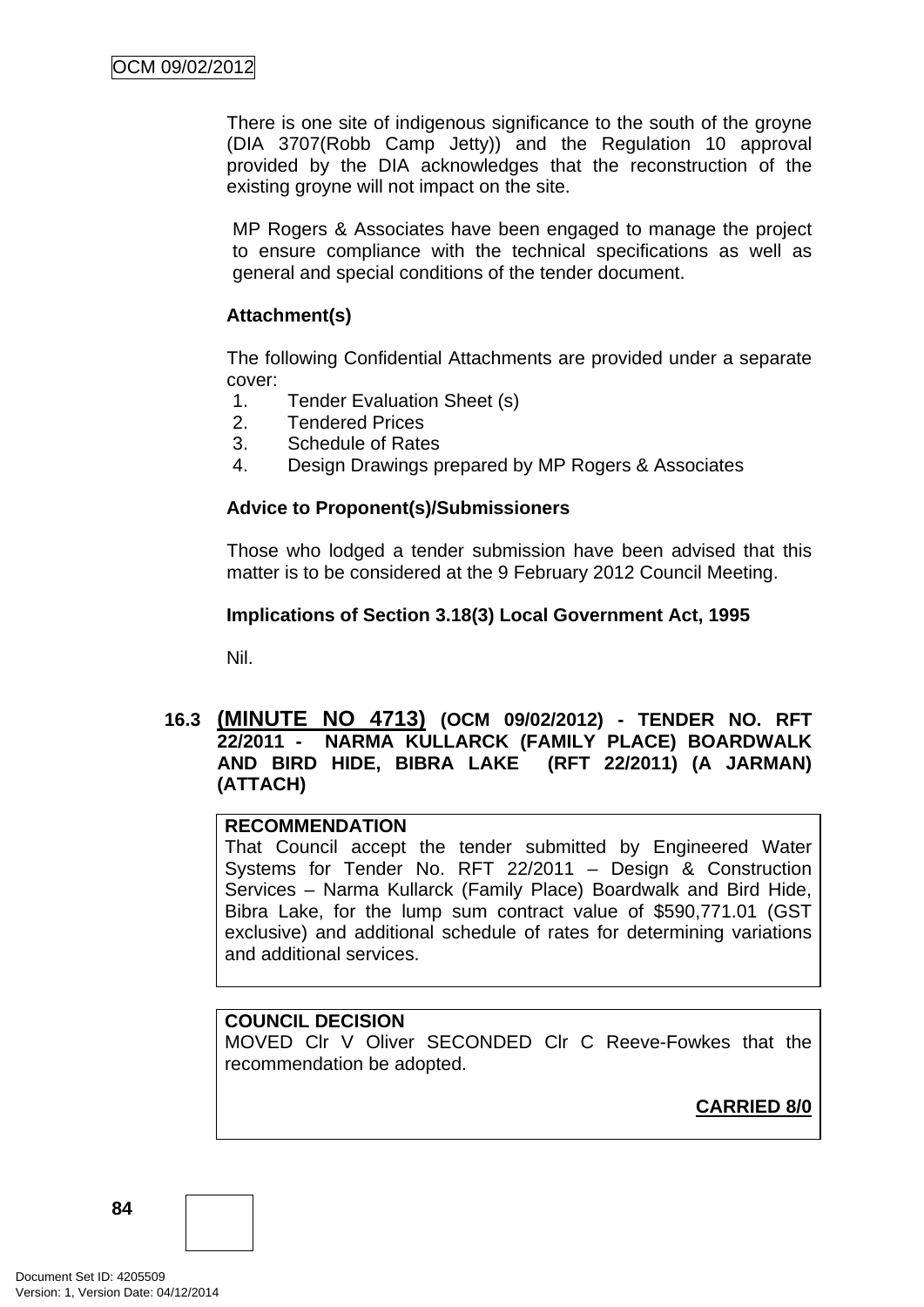## **Background**

The City of Cockburn engaged consultants Strategen to prepare a Management Plan for the future development and management of recreational and conservation facilities at Bibra Lake in December 2009. Council adopted the Plan in early 2010.

The Management Plan includes the construction of a boardwalk and bird hide close to the Wetlands Education Centre.

On 31 March 2010 Parks Services received tenders for a boardwalk using conventional pile and deck construction techniques. Subsequent to the design being tendered it became apparent that the design was unacceptable from a cultural point of view to the Aboriginal Community.

Sinking piles into the lake's bed was viewed as unacceptable due to local Aboriginal beliefs and values. Without the required support from the wider Aboriginal Community the Department of Indigenous Affairs (DIA) was unable to approve construction of the boardwalk under Section 18 of the Aboriginal Heritage Act 1972.

The site of the proposed boardwalk is listed by the DIA as an Aboriginal Heritage Property. The City commissioned Anthropological and Archaeological reports to establish constraints when considering constructing a boardwalk on the site.

Following these desk top studies a consultation process was entered into. The various native title applicants and other senior members of the Aboriginal Community held by the DIA to have a significant interest in Bibra Lake were invited to give their views concerning the design and location of the boardwalk.

The City then applied for and received permission from the DIA to construct and maintain a *floating* boardwalk on the lake under Section 18 of the Aboriginal Heritage Act.

Tender Number RFT 22/2011 Design & Construction Services (Design/Design Development & Construct) – Narma Kullarck ('Family's Place') Boardwalk and Bird Hide, Bibra Lake WA was advertised on Wednesday 7 September 2011 in the Local Government Tenders section of "The West Australian: newspaper. It was also displayed on the City's E-Tendering website between the 7 September and 6 October 2011.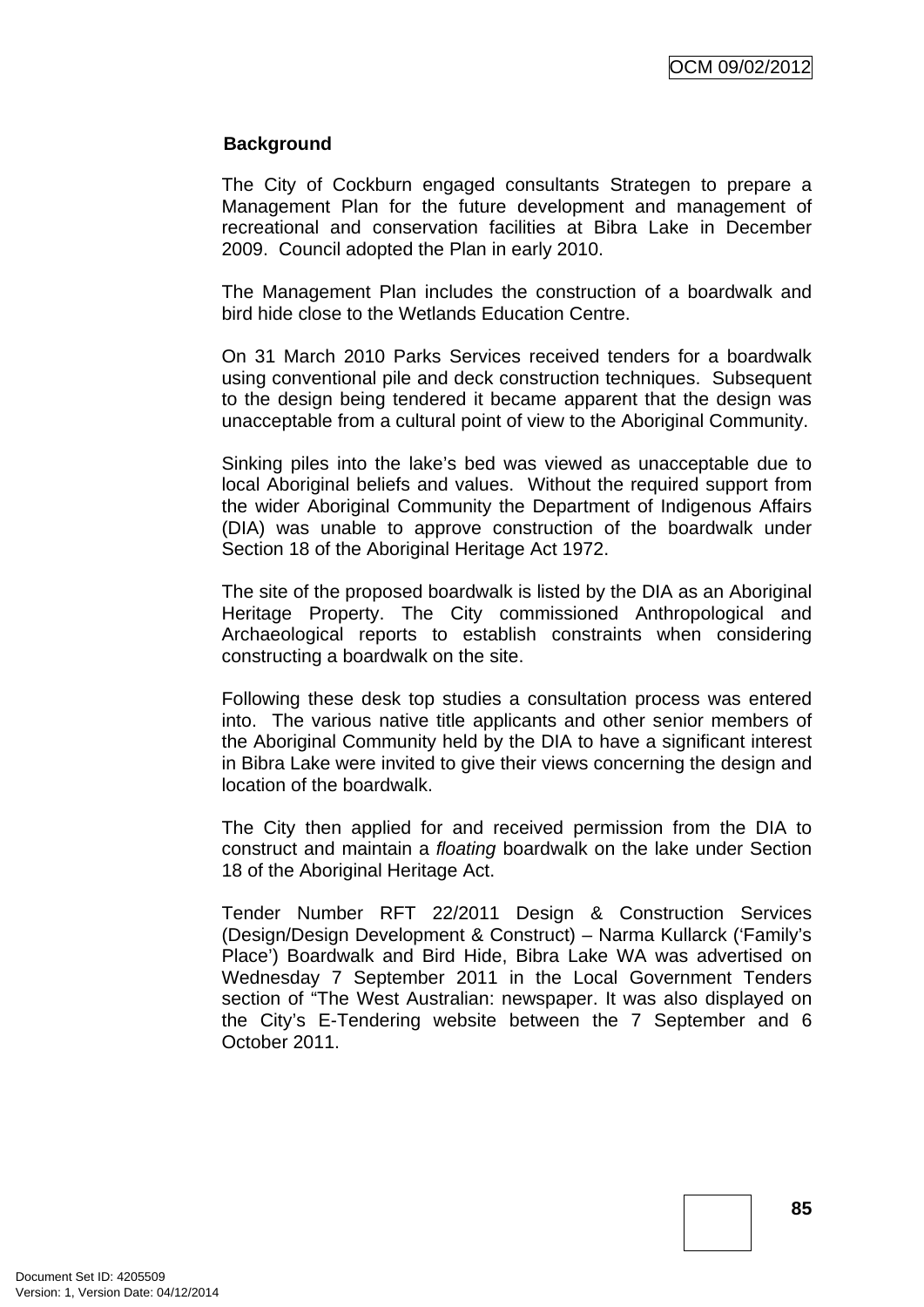# **Submission**

Tenders closed at 2:00 p.m. (AWST) on 6 of October 2011 with two tender submissions being received, and one alternative design, as follows:

- 1. Boss Machinery Pty Ltd trading as Jetty Constructions
- 2. Gambetta Holdings Pty Ltd (as Trustee for CLM Trust) trading as: Engineered Water Systems**.**
- 3. An alternative design from Gambetta Holdings Pty Ltd (as Trustee for CLM Trust) - trading as Engineered Water Systems for the construction of half the boardwalk described in the tender documents, for a reduced cost.

#### **Report**

#### Compliance Criteria

The following criteria were used to determine whether the submissions received were compliant.

| <b>Index - Compliance Criteria</b> |                                                                                                                |  |  |
|------------------------------------|----------------------------------------------------------------------------------------------------------------|--|--|
| A                                  | Compliance with the Specification contained in the Request.                                                    |  |  |
| B                                  | Compliance with the Conditions of Tendering this Request.                                                      |  |  |
| C                                  | Compliance with Builder's Registration requirement (Clauses 1.11.12<br>& 1.11.13) and completion of Clause 3.4 |  |  |
| D                                  | Compliance with Insurance Requirements and completion of Clause<br>3.2.7                                       |  |  |
| Е                                  | Compliance with Occupational Safety & Health Requirements and<br>completion of Appendix A.                     |  |  |
| F                                  | Compliance with Anti-Competitive Conduct<br>Requirements<br>and<br>completion of Appendix B.                   |  |  |
| G                                  | Compliance with Fixed Price and completion of Clause 3.7.2                                                     |  |  |
| H                                  | Compliance with Sub Contractors (Proposed) and completion of<br>Clause 3.6                                     |  |  |
|                                    | Compliance with and completion of the Price Schedule, in the format<br>provided.                               |  |  |

#### Tender Compliance

|    | <b>Tenders Name</b>                    | <b>Compliance Assessment</b> |
|----|----------------------------------------|------------------------------|
|    | <b>Jetty Constructions</b>             | Compliant                    |
|    | <b>Engineered Water Systems</b>        | Compliant                    |
| -3 | Engineered Water Systems - Alternative | Non-Compliant                |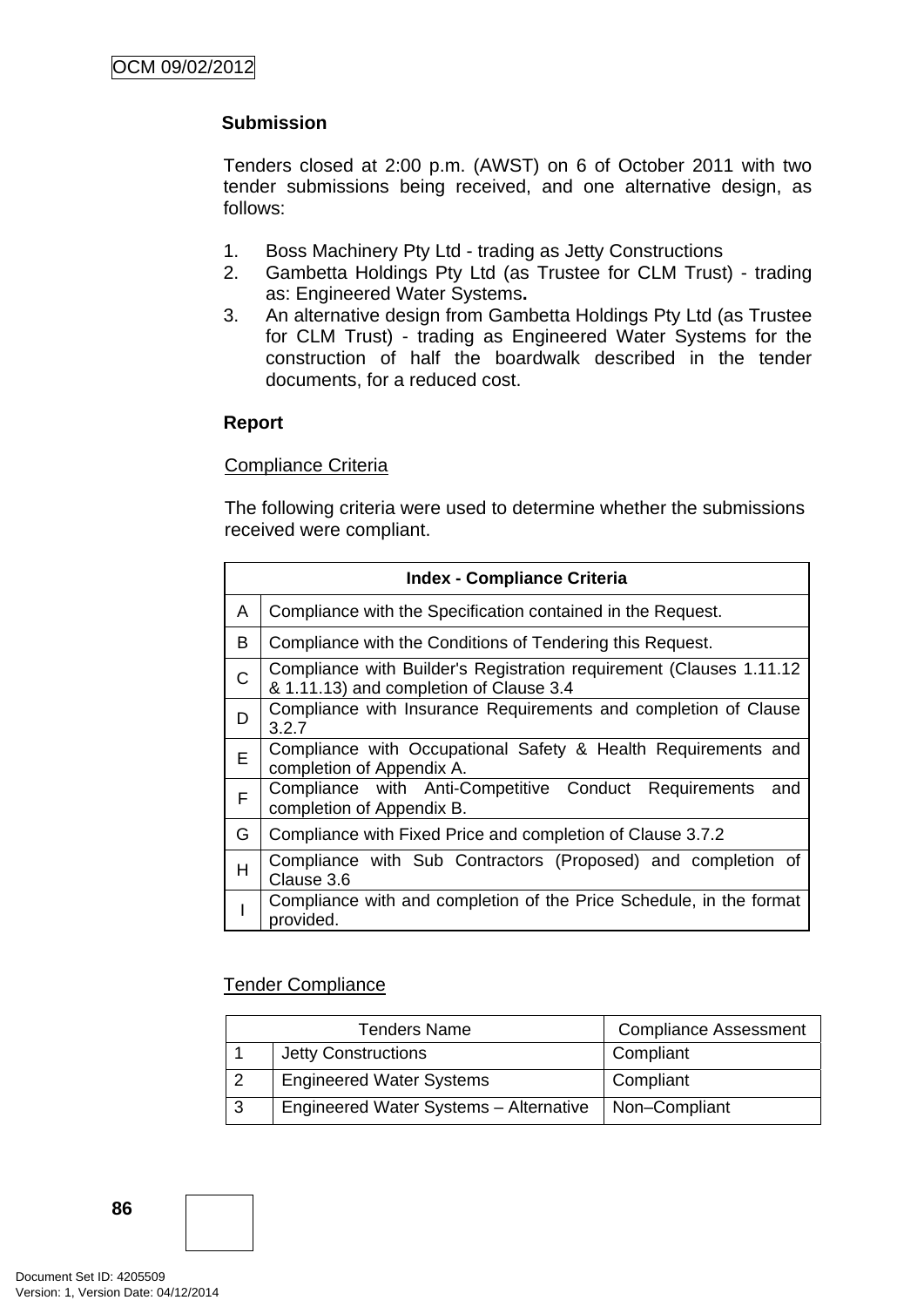During the tender review process it was revealed that Jetty Constructions did not comply with criteria C and Engineered Water Systems (EWS) did not comply with criteria D. Following a request for further clarification from Parks Services both Tenderers agreed to comply with the requirements of these items, as set out in the original tender documents.

#### Alternative Tender

The evaluation panel found that the alternative submission received by Engineering Water Systems did not comply with the specifications of the tender document and subsequently not evaluated.

#### **Evaluation Criteria**

Tenders were assessed against the following criteria:

| <b>Evaluation Criteria</b>              | <b>Weighting Percentage</b> |  |
|-----------------------------------------|-----------------------------|--|
| <b>Demonstrated Experience</b>          | 20%                         |  |
| Key Personnel Skills and Subcontractors | 10%                         |  |
| OSH and Site Management                 | 10%                         |  |
| Methodology                             | 20%                         |  |
| Tendered Price - Estimated Lump Sum     | 40%                         |  |
| <b>TOTAL</b>                            | 100%                        |  |

#### Tender Intent / Requirement

The purpose of this Tender was to select an experienced, competent and reliable Contractor to design and construct a floating boardwalk at Bibra Lake for the City of Cockburn.

#### Evaluation Panel

The Evaluation panel consisted of the following City of Cockburn officers:

- 1. Andy Jarman Parks Technical Officer (Chair)
- 2. Anton Lees Parks Manager
- 3. Dale Smith Manager Parks & Environment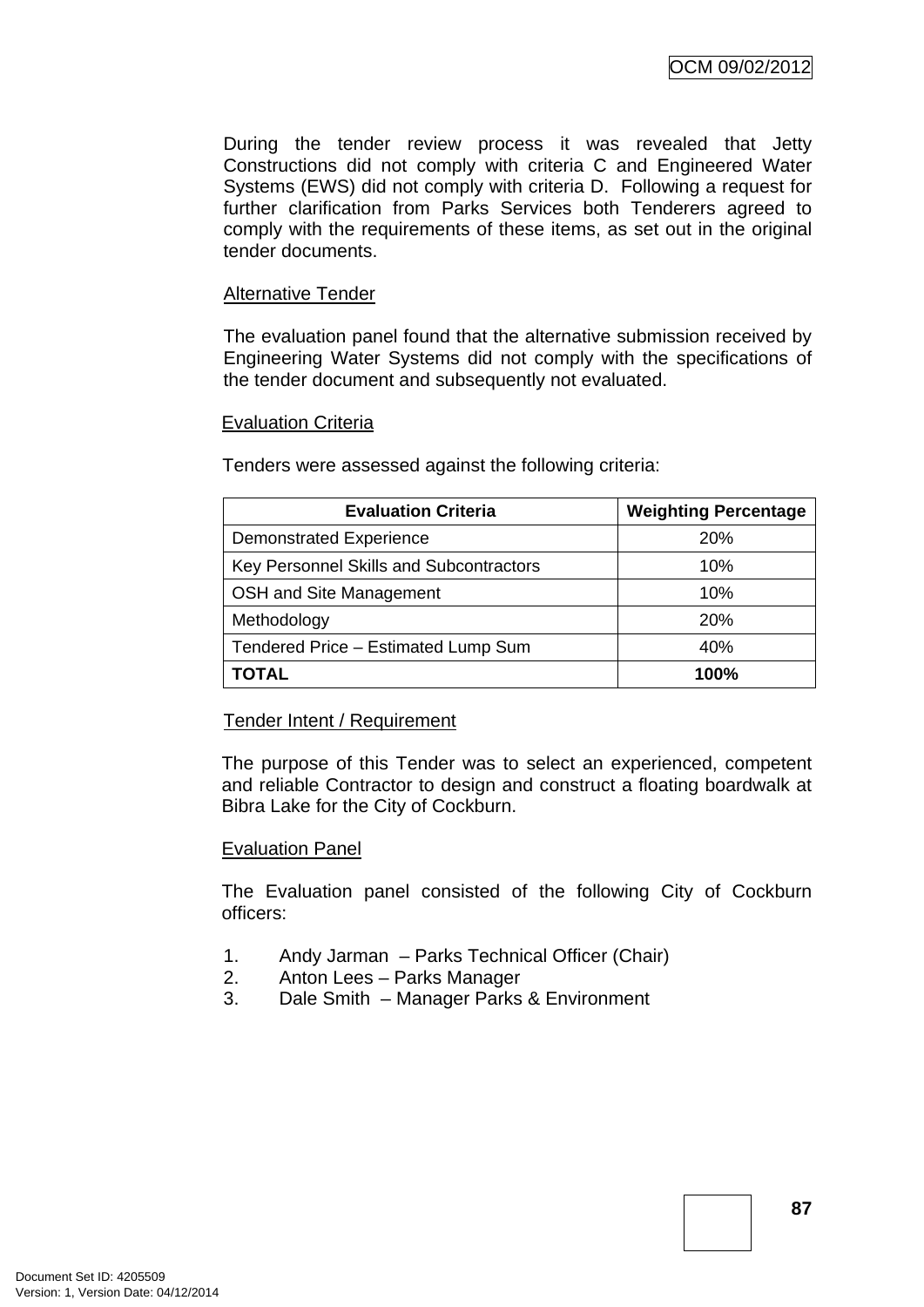# Scoring Table

|                                                | <b>Percentage Score</b>              |                           |        |
|------------------------------------------------|--------------------------------------|---------------------------|--------|
| Tenderer's Name                                | <b>Non-Cost</b><br><b>Evaluation</b> | Cost<br><b>Evaluation</b> | Total  |
|                                                | 60%                                  | 40%                       | 100%   |
| EWS - Deck Type A (Grating)                    | 44.90%                               | 36.83%                    | 81.73% |
| EWS - Deck Type B (Timber) **                  | 44.90%                               | 34.25%                    | 79.15% |
| Jetty Constructions - Deck Type A<br>(Grating) | 40.00%                               | 28.50%                    | 68.51% |
| Jetty Constructions - Deck Type B<br>Timber)   | 28.5%                                | 39.67%                    | 68.19% |

\*\* Recommended Submission

#### *Evaluation Criteria Assessment*

#### Demonstrated Experience

The size and organisational experience of EWS exceeds Jetty Construction's. EWS were able to demonstrate they are well versed in installing floating pontoon structures and listed numerous prestige marina facilities using prefabricated systems, whereas Jetty Constructions failed to provide evidence of having used this construction technique in the past.

#### Key Personal Skills and Experience

Jetty Constructions relies on a small team of highly experienced tradesmen, whereas EWS employ a large team of qualified designers, tradesmen and dedicated management staff.

#### OSH and Site Management

Jetty Construction were aware of the practical steps necessary to conduct a Site Risk Assessment, however the techniques proposed for construction and the small number of staff described in the team proposed for the project indicated they had a smaller capacity to overcome unforseen contingencies such as poor site access due to the thickly vegetated condition of the site and its propensity to flood during winter time.

EWS has a large team of specialist staff and equipment available 'inhouse'. This is viewed by the Parks Services as a distinct advantage when working in a paperbark wetland environment. Bushfires, flooding

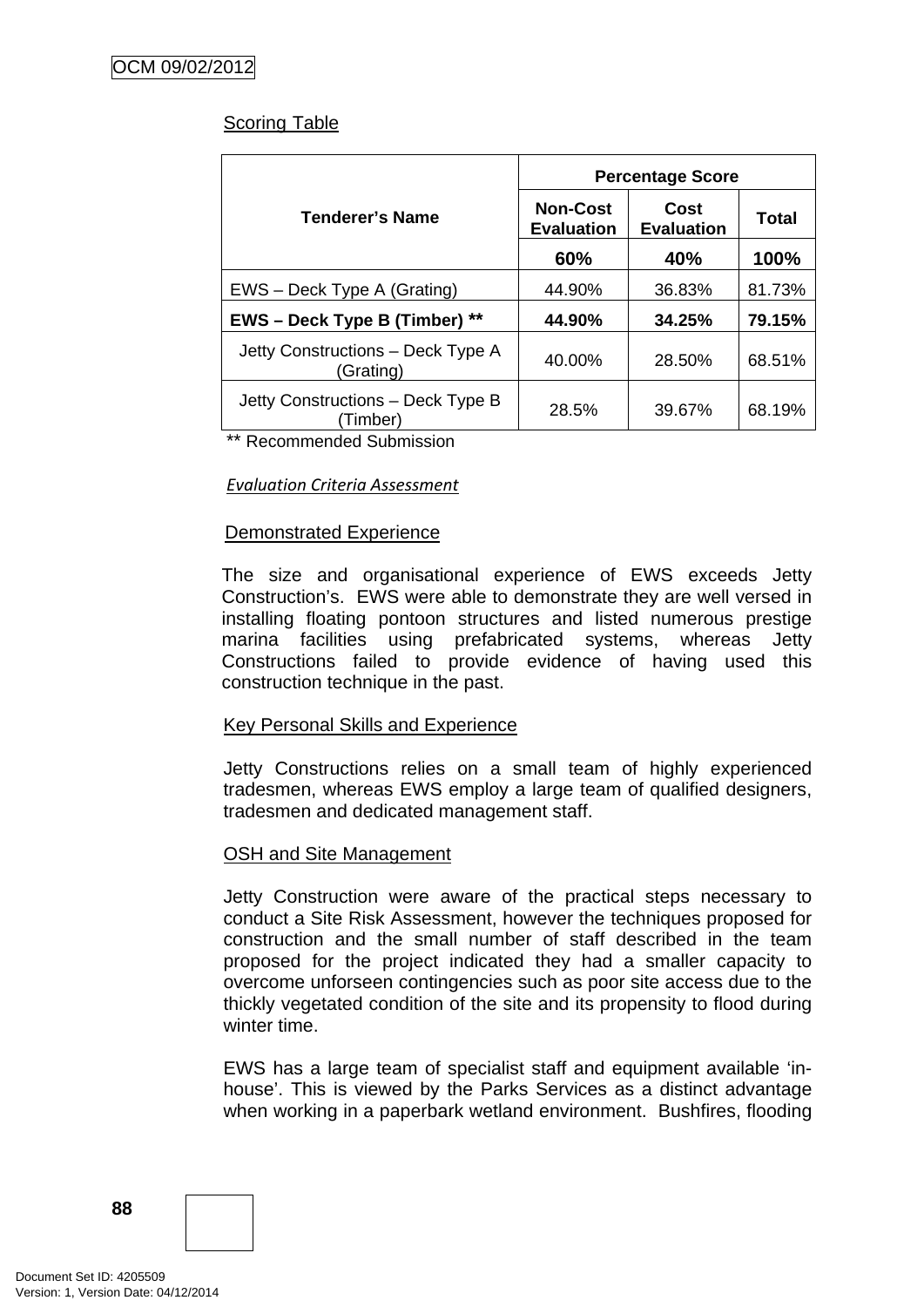and delays due to weather conditions favour an organisation able to work on both land and water with equal ease.

#### Tendered Price

The tendered price was higher than anticipated due to the special nature of the design brief (no piling, restrictions to site access and one off structural design requirements).

#### **Summation**

Considering all of the submitted response criteria, the panel recommends that Council accept the submission received from EWS for a timber decked boardwalk contract price of (\$590,771.01 GST exclusive) and (\$649,848.11 GST inclusive) as being the most advantageous based on the following:

- Significantly demonstrated experience in performing works of similar scale.
- A range of personnel that have the experience to undertake the wide range of works required under the tender.
- The required resources and contingency measures to complete the works.
- The price schedule submitted is considered fair and reasonable for the range of works to be performed.
- The timber decking option (as opposed to the GRP open grating) would be more in keeping with the character of the natural and environmental surroundings of Bibra Lake and would form a more cohesive design when combined with the recycled timber bird hide.

## **Strategic Plan/Policy Implications**

## **Infrastructure Development**

• To construct and maintain parks and bushland reserves that are convenient and safe for public use, and do not compromise environmental management.

## **Natural Environmental Management**

To ensure development of the district is undertaken in such a way that the balance between the natural and human environment is maintained.

## **Budget/Financial Implications**

The Bibra Lake Masterplan was prepared in 2009, and adopted in 2010. The City's consultants for the Plan (Strategen) advised an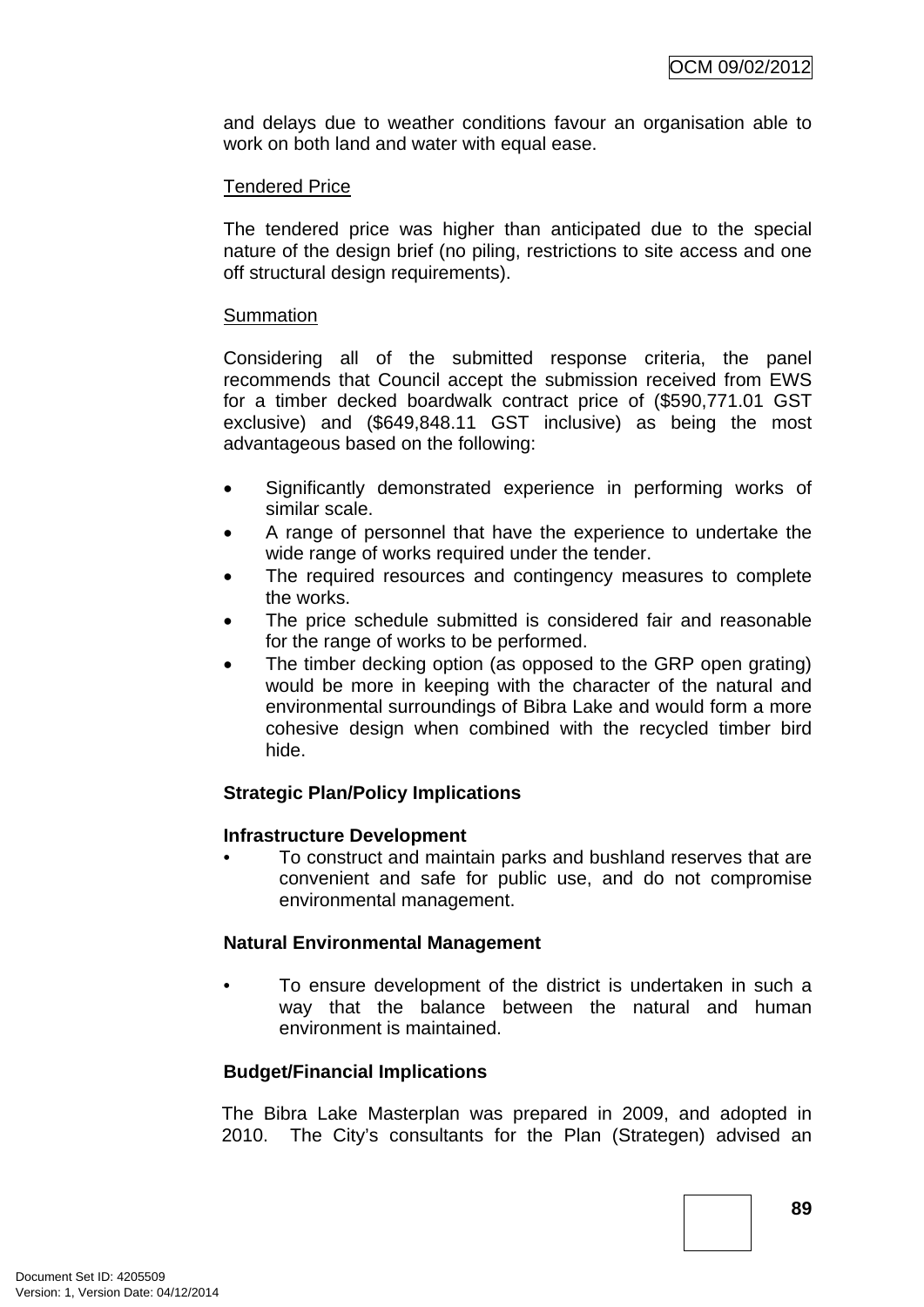Opinion of Probable Cost of \$300,000 for the boardwalk. At the time of compiling the Masterplan the difficulties of constructing the boardwalk in an area of seasonally inundated protected vegetation, on an Aboriginal Heritage Site were not fully appreciated.

The tender included pontoon construction, specialist design and structural certification services. These components were not anticipated when the original estimate was provided in 2009. Therefore the cost has increased significantly.

It is evident that:

- the cost of using a pontoon construction (as required by the Department of Indigenous Affairs) has inflated the price,
- the number of companies interested in competing for this work is very limited, and
- due to the unique nature of the site and the design criteria, estimates of the project cost varies widely.

In light of the above factors, the recommended tender from EWS does represent good value for money as well as providing an excellent recreational facility for the community at Bibra Lake.

There is sufficient funding required for this project in CW 5261-Park Development Stage 2 - Bibra Lake Management Plan which has a budget allocation of \$833,156. The increased cost of the project will necessitate a reduction in other improvement works on the western side of Bibra Lake due for construction this financial year. A reduced amount of other works will be undertaken and any improvement works not completed in the 2011/12 financial year will be deferred until subsequent financial years.

## **Legal Implications**

Section 3.57 of the Local Government Act 1995 and Part 4 of the Local Government (Functions and General) Regulations 1996 refers.

## **Community Consultation**

The Bibra Lake Management Plan was subjected to full community consultation prior to adoption by Council.

The approvals process required by the DIA under Section 18 of the Aboriginal Heritage Act has required a further process of consultation with the Native Title applicants and other senior Aboriginal community members deemed by the DIA to have a cultural interest in the site.

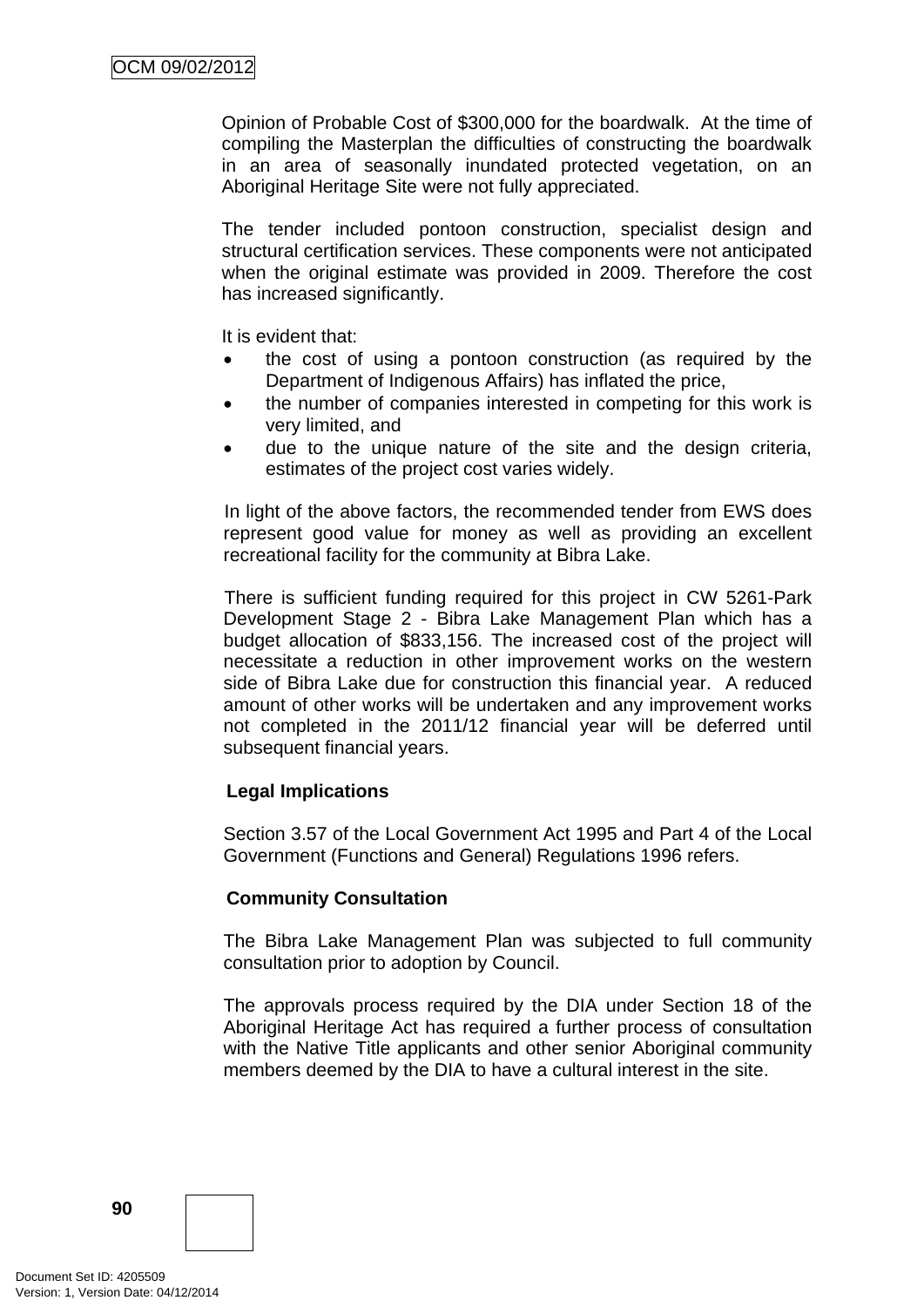# **Attachment(s)**

The following Confidential Attachments are provided under a separate cover:

- 1. Consolidated Evaluation Sheet
- 2. Revised Price Schedule
- 3. Tendered Prices
- 4. Aerial photograph of Bibra Lake
- 5. Aerial photograph showing site location of boardwalk and bird hide.
- 6. Ministerial

# **Advice to Proponent(s)/Submissioners**

The Proponent(s) and those who lodged a submission on the tender have been advised that this matter is to be considered at 9 February 2012 Council Meeting.

# **Implications of Section 3.18(3) Local Government Act, 1995**

Nil.

## **16.4 (MINUTE NO 4714) (OCM 09/02/2012) - FOOTPATH CLOSURE AND TEMPORARY ACCESS (LOT 8) 2 SIGNAL TCE, COCKBURN CENTRAL - APPLICANT: AUSTRALAND HOLDINGS LTD (ES/R/002) (S HUSSAIN) (ATTACH)**

# **RECOMMENDATION**

That Council in accordance with section 3.50 of the Local Government Act 1995, institutes a temporary closure of the northern section of footpath along Stockton Bend between North Lake Road and Sleeper Lane, Cockburn Central for a period of 12 months commencing 16 February 2012 during the construction of the development on Lot 8 Signal Terrace, Cockburn Central subject to:-

- 1. There being no substantial objection received as a result of advertising in a local newspaper.
- 2. There being no substantial objection from service authorities, emergency services or adjoining owners.
- 3. The developer engaging a traffic management contractor to submit a certified traffic management plan to monitor and control traffic movements due to the closure.
- 4. All works on existing City infrastructure (roads, footpaths, drainage, parks or verges) completed and reinstated in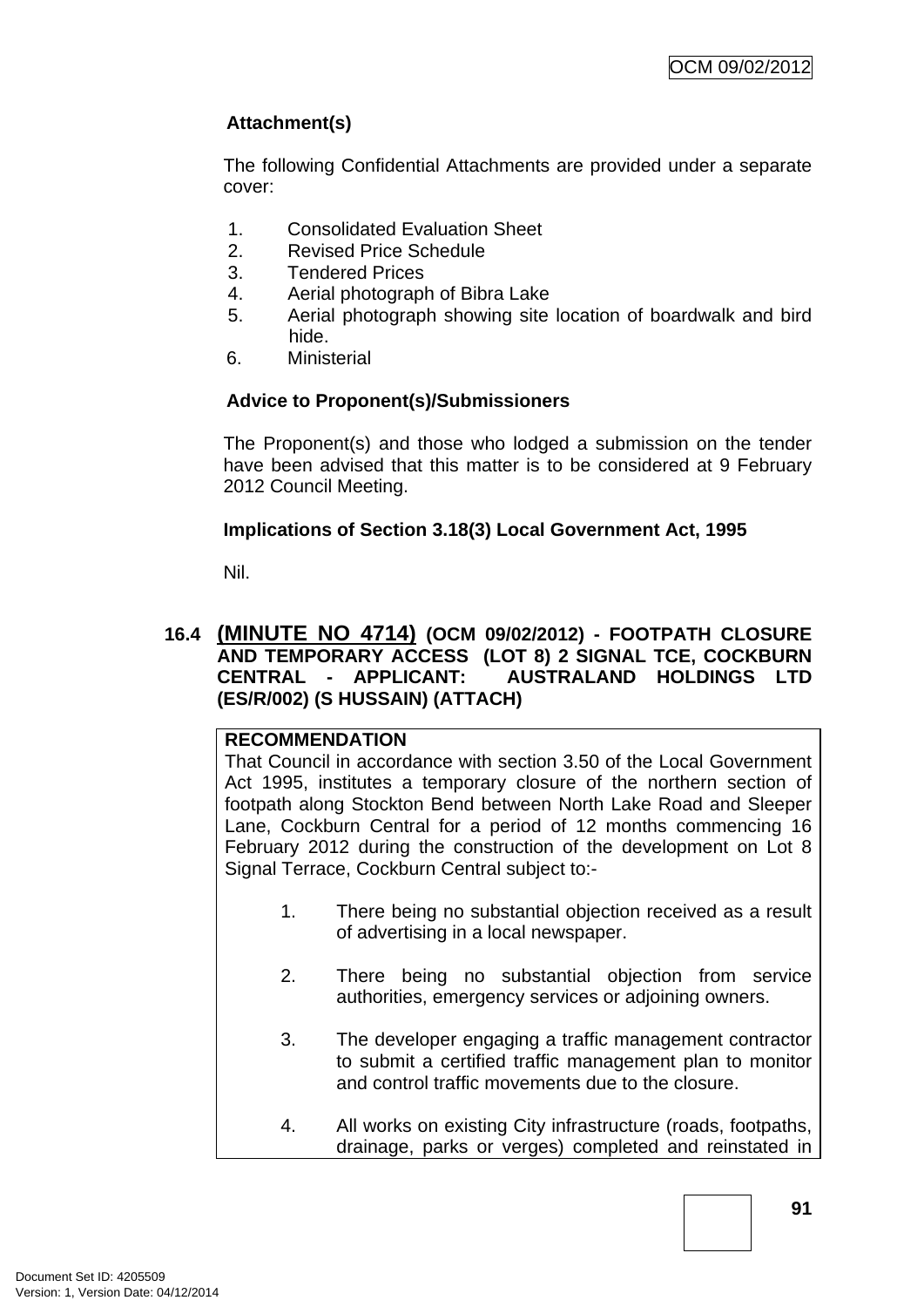accordance with the "Public Utilities Code of Practice 2000", "Restoration and Reinstatement Specification for Local Government 2002" and the City of Cockburn "Excavation Reinstatement Standards 2002" as a minimum.

5. The proponent being fully responsible for public liability and damages arising from the works.

#### **COUNCIL DECISION**

MOVED Mayor L Howlett SECONDED Clr C Reeve-Fowkes that Council adopts the recommendation with the following amendment:

Reference to "North Lake Road" in line 3 be replaced with 'Midgegooroo Avenue'.

**CARRIED 8/0**

#### **Reason for Decision**

This will rectify the incorrect reference to North Lake Road.

## **Background**

The proposed development works involve the construction of an apartment complex in Cockburn Central surrounded by North Lake Road, Signal Tce, Stockton Bend and Sleeper Lane.

#### **Submission**

Australand Holdings Ltd, the developer of (Lot 8) 2 Signal Tce, Cockburn Central has requested Council to implements procedures to close the northern section of footpath along Stockton Bend between North Lake Road and Sleeper Lane, Cockburn Central for a period of 12 months commencing 16 February 2012 during the construction of the development on the lot. The applicant also requested temporary access to the site from Signal Tce via the car parking bay to facilitate the construction works of the proposed apartment complex.

#### **Report**

During the construction activities of (Lot 8) 2 Signal Tce, Cockburn Central the footpath closure and temporary access can be supported for the below reasons: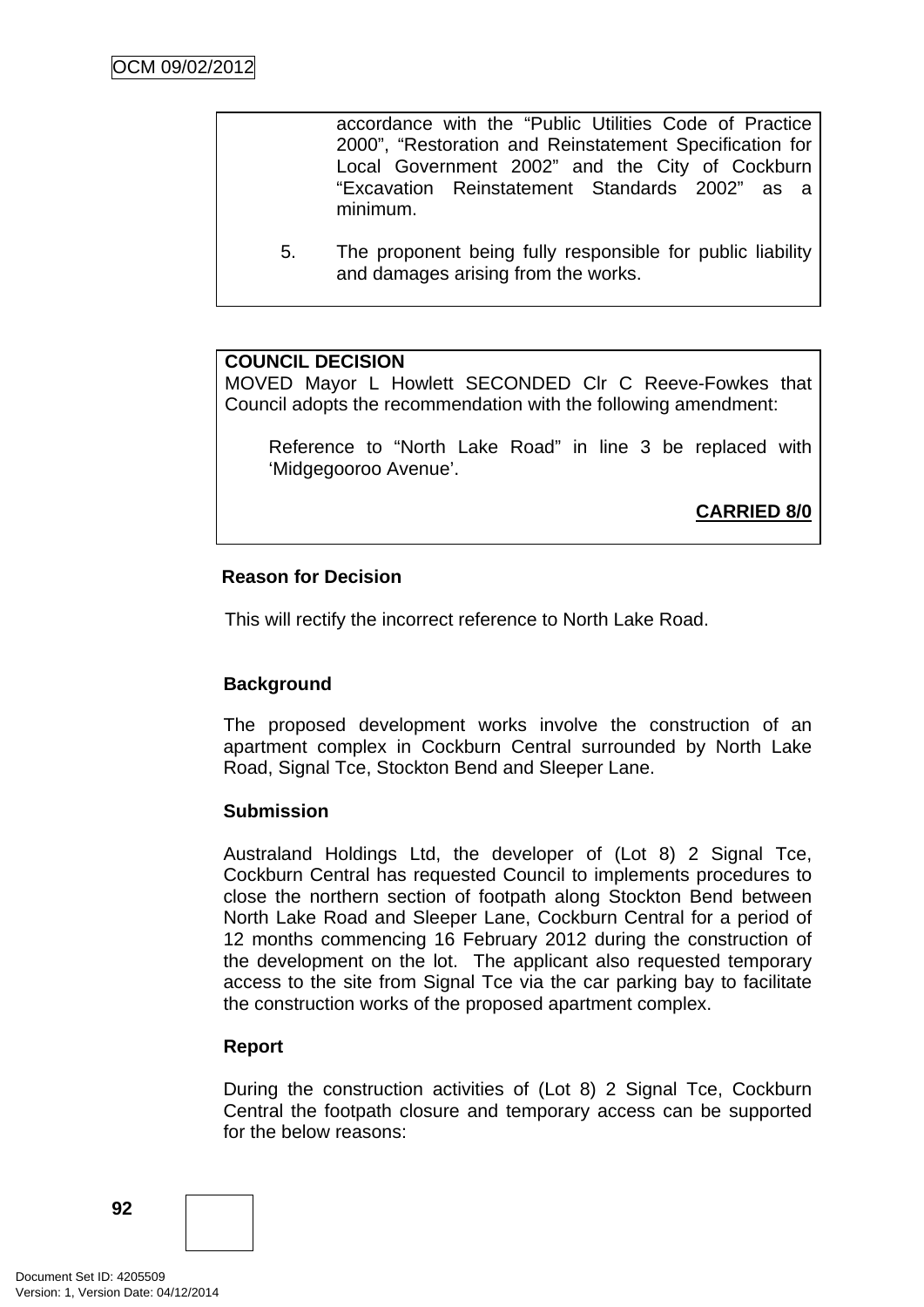- 1. The proposed temporary access from Signal Tce will allow safe access and egress of large construction vehicles from the area. Appropriate road signage will be installed to inform vehicles of the site entrance and that large vehicles will access and egress from the area.
- 2. The footpath on the northern side of Stockton Bend abutting the worksite will remain closed until the completion of works and appropriate signage will be installed to direct pedestrians to the other side of Stockton Bend. Australand will maintain the footpath area and will make good any damage caused by construction vehicles on completion of the project. The footpath closure will have minimum impact on pedestrian movements as pedestrians will be able to use the existing footpath on southern side of Stockton Bend.
- 3. Australand will install temporary perimeter fencing to the rear of car parking bays to Stockton Bend as detailed on the site fencing plan. The temporary fence will be a mesh panel fencing system and the reminder of the site will be surrounded by a combination of a solid and mesh fencing system.
- 4. Australand will make available the 25 car parking bays to the PTA car park adjacent to Lot 4 and the 16 bays to Junction Bvd surrounding Australand's Lot 4 development to the public at the end of February. Australand will also keep the temporary car park to Lot 11 available until the commencement of construction works on Lot 11. Cockburn Central will therefore gain an additional 49 car parking bays in February 2012.
- 5. Australand has appointed a certified traffic management contractor (Altus Traffic) to monitor the impact of the footpath closure and access arrangement for the site. Altus Traffic has already submitted a traffic management plan, which is in line with Australian Standards and Main Roads field guidelines. There are no foreseen issues with the traffic management plan and the footpath closure and access arrangements with appropriate signage and fencing system will improve pedestrian and vehicle safety during the construction activities of the apartment complex.

## **Strategic Plan/Policy Implications**

#### **Demographic Planning**

To ensure development will enhance the levels of amenity currently enjoyed by the community.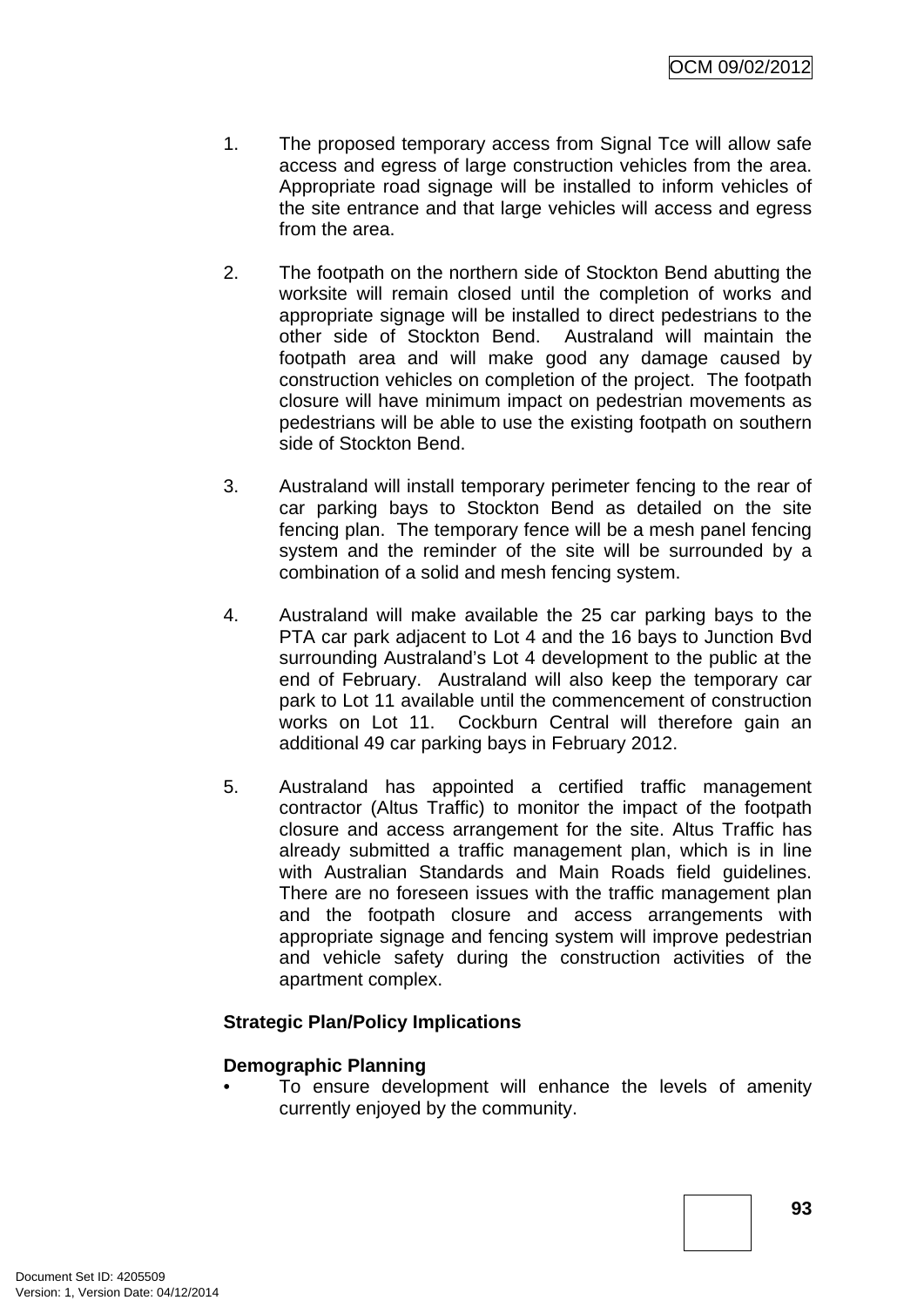# **Transport Optimisation**

• To construct and maintain roads which are convenient and safe for vehicles, cyclists and pedestrians.

## **Budget/Financial Implications**

All costs to the closure will be covered by the Developer.

## **Legal Implications**

Section 3.50 of the Local Government Act.

## **Community Consultation**

To be advertised in a local newspaper and service authorities, emergency services and adjoining owners advised.

# **Attachment(s)**

Plan of the closure

# **Advice to Proponent(s)/Applicant**

N/A

**Implications of Section 3.18(3) Local Government Act, 1995**

Nil.

# **17. COMMUNITY SERVICES DIVISION ISSUES**

Nil

## **18. EXECUTIVE DIVISION ISSUES**

Nil

## **19. MOTIONS OF WHICH PREVIOUS NOTICE HAS BEEN GIVEN**

Nil

# **20. NOTICES OF MOTION GIVEN AT THE MEETING FOR CONSIDERATION AT NEXT MEETING**

Nil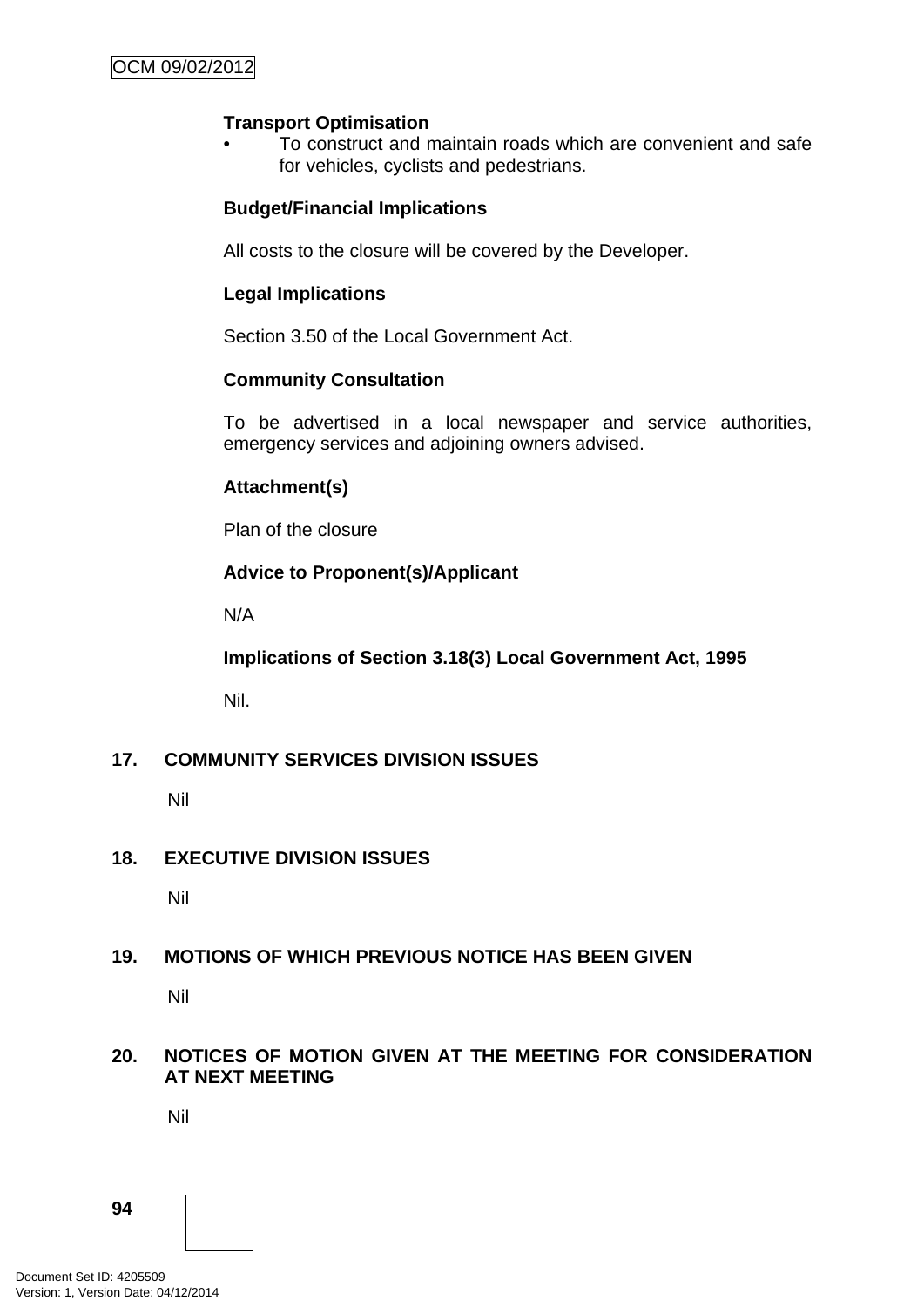#### **21. NEW BUSINESS OF AN URGENT NATURE INTRODUCED BY COUNCILLORS OR OFFICERS**

## **21.1 (MINUTE NO 4715) (OCM 09/02/2012) - SOUTHERN METROPOLITAN REGIONAL COUNCIL REPORT (ES/L/004 ) (M LITTLETON) (ATTACH)**

# **RECOMMENDATION**

That Council Council endorses a letter to be sent to the Hon Bill Marmion, Minister Environment and Water supporting a three year licence renewal for the SMRC to operate the Waste Composting and Green Waste Facilities located at the Regional Resource Recovery Centre (RRRC) in Bannister Road, Canning Vale.

#### **COUNCIL DECISION**

MOVED Clr C Reeve-Fowkes SECONDED Clr V Oliver that the recommendation be adopted.

**CARRIED 8/0**

# **Background**

The City of Cockburn is a participant in the SMRC which is a statutory local government authority established for developing environmentally sustainable waste management solutions and climate change abatement measures for the communities of Cockburn, East Fremantle, Fremantle, Kwinana, Melville and Rockingham. The SMRC is committed to assisting the state government to work towards achieving its zero waste objectives by 2020.

Each year the SMRC diverts more than 60,000 tonnes of waste from landfill and prevents about 70,000 tonnes of carbon dioxide from entering the atmosphere which is equivalent to taking more than 16,000 cars off the road. The Regional Resource Recovery Centre (RRRC) in Canning Vale produces more than 25,000 tonnes of compost each year for use in agriculture and soil amendment programs.

The SMRC employees 60 staff and provide work for 100 local small businesses and contractors each month. This contributes more than \$20 million to the economy.

The RRRC's Waste Composting Facility operates under a Department of Environment licence. The current licence expires 31 March 2012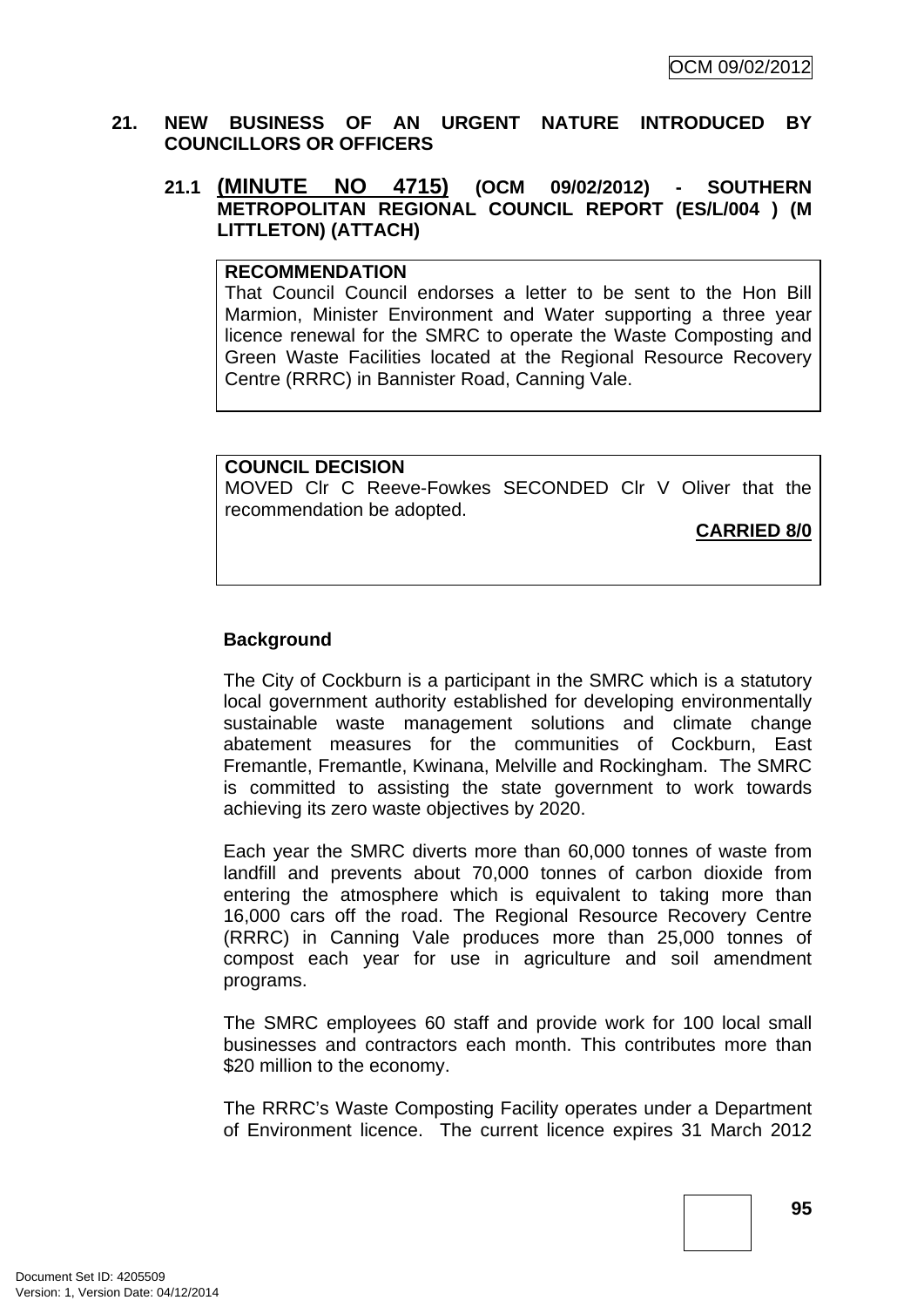and a new licence application has been submitted. The current licence was issued for a period of six months as opposed to the industry norm of three years at the request of the minister.

#### **Submission**

N/A

#### **Report**

## The Odour Issue

The reduced licence term was imposed due to concerns regarding odour emissions from the facility raised in the Community Odour Monitoring Programme (COMP) conducted by the DEC between January and June 2011 despite the DEC reporting an 89 % reduction in odour complaints compared to the previous year. The current licence was issued with conditions that required SMRC to identify and report on further odour management improvement initiatives.

Improvement initiatives include:

- 1. Temporary removal of Green Waste Processing off site between Mid December 2011 and 30 April 2012.
- 2. Engage external consultants to review existing systems and assess:
	- suitability and effectiveness of the systems;
	- compliance with ministerial statements and licence conditions relating to odour monitoring and control; and
	- audit of the systems and documentation in use and verify that the systems and procedures are being adhered to by staff.

SMRC staff continues proactive daily odour surveys of the surrounding suburbs. The odours reported from these surveys are centred mainly on Bannister Rd adjacent to the facility. This profile is mirrored by City of Canning's own in–house odour surveys.

Independent odour specialist organisation *The Odour Unit* (TOU), have conducted ambient field surveys for odour in the Leeming area at the end of January and will be carrying out odour measurements of the modified green waste operation in the first week of February. This information will then be used to quantify the odour reductions resulting from the modified green waste operating approach through modelling and reported to the DEC.

Performance assessment and total emission rates of all bio-filters will be undertaken by TOU in the second week of February to check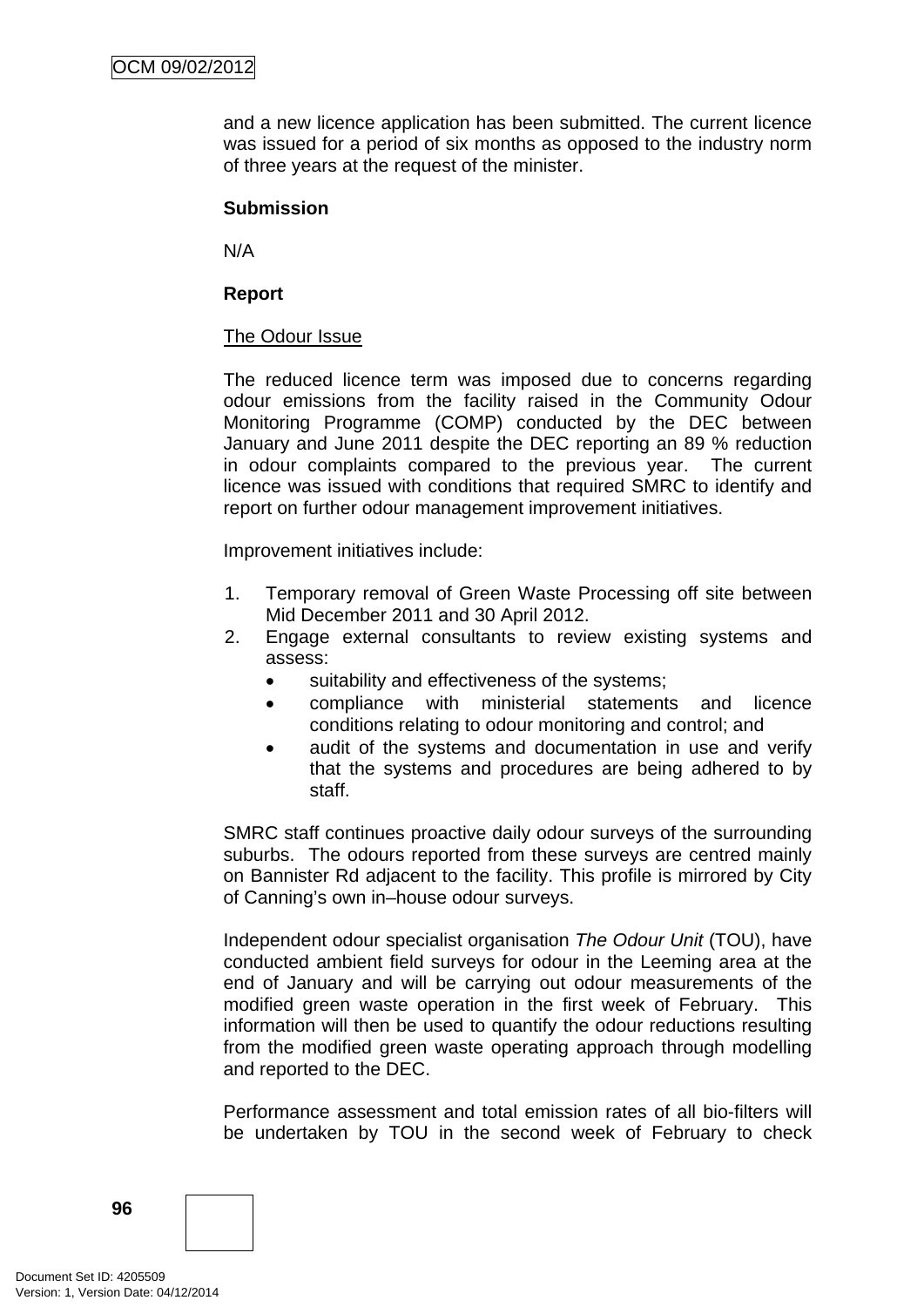compliance with approved odour emission rates and also reported to the DEC.

The review of odour management systems by Emerson Stewart has now been completed and a draft report will be issued to SMRC for review in early February and reported to the DEC.

The City of Canning made an appeal to the existing licence conditions to Office of Appeals Convenor in November 2011. In short, the appeal rested on two key grounds:

- 1. That the words "unreasonable odour" be replaced with the words "offensive odour".
- 2. That odour reports due on 1 December 2011 and 17 March 2012 are compiled by independent consultants.

The SMRC responded to these appeals in writing by the due date of 8 December 2011 and subsequently hosted a site tour of the RRRC by the Appeals Convenor in January 2012 prior to them meeting with City of Canning Elected Members and officers. The minister's decision in this instance was to reject the appeal (refer attachment 1).

#### The Letter of Support

The SMRC have taken proactive measures to improve odour management systems at the RRRC over a period of time and seek continuous improvements in this respect. The expectation is that the DEC should issue a new licence for a three year period albeit with some amended conditions.

This expectation is, however, in jeopardy of being undermined by some detractors of the SMRC. Specifically, the position of the City of Canning clearly demonstrates concerted opposition to a licence renewal and instead seeks to shut down the RRRC operation.

The SMRC is to be acknowledged for its efforts to reduce odour annoyance over the past five years, investing more than \$6 million in plant upgrades, modifications and research. These initiatives have resulted in an 89 per cent reduction in odour complaints from the community. The SMRC continue to invest resources into research and innovative odour management solutions.

Given that independent research commissioned by the SMRC during November 2011 reveals that 83 per cent of residents and ratepayers in the SMRC catchment support the RRRC as an alternative to landfill and in light of current opposition, it is critical that the key stakeholders in the SMRC demonstrate unified support for the licence renewal in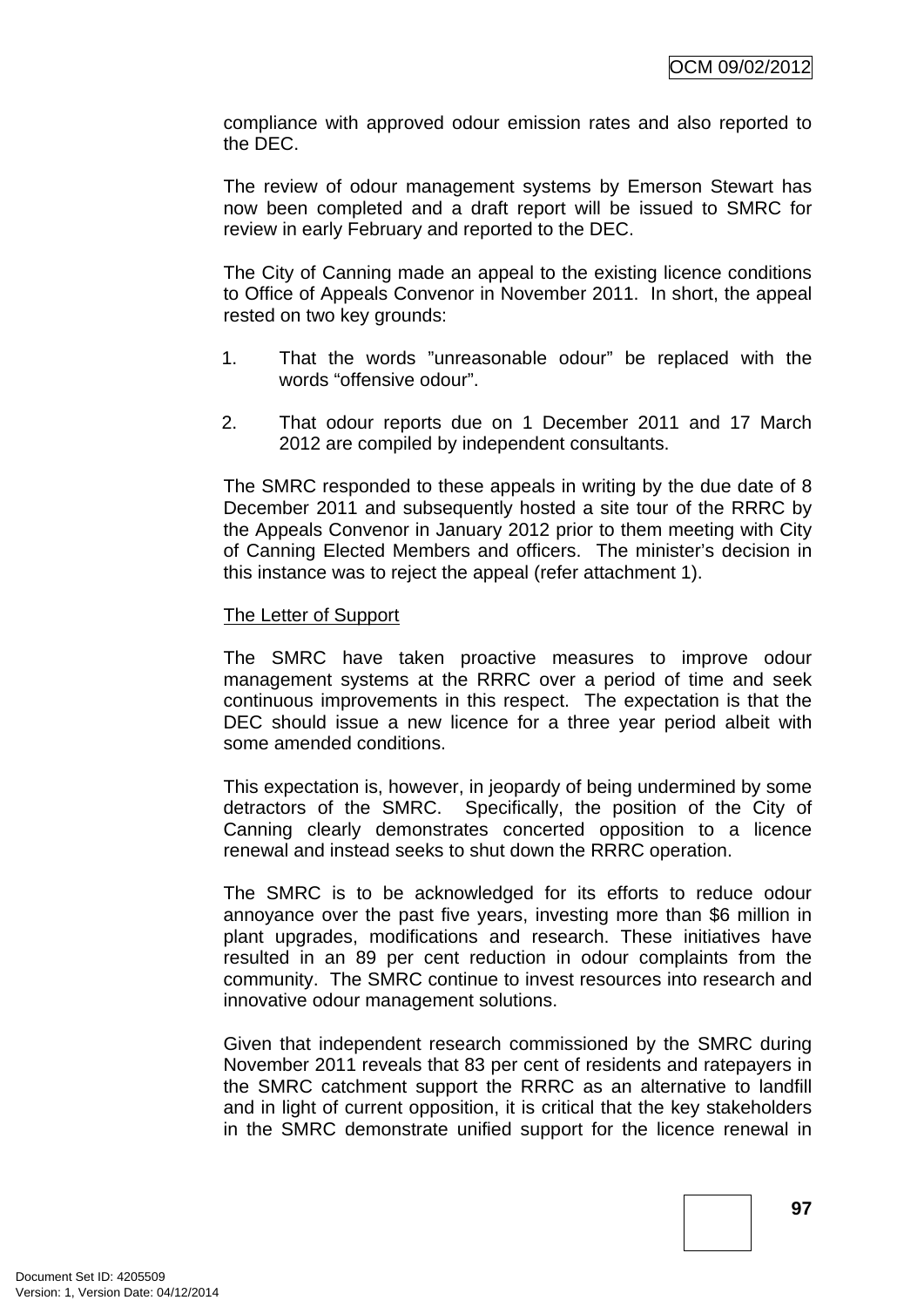order to deliver on the community's environmental aspirations, protect the community's economic investment and assist the State Government achieve its Towards Zero Waste by 2020 vision. A letter of support of the SMRC and of the 3 year licence renewal has been drafted and is attached.

The City of Cockburn and its community have invested much to ensure that we continue to act to improve our environmental sustainability and it is important that we continue to demonstrate our commitment to this process and technology. We must also strive to ensure that the process or technology does not cause unnecessary impacts to those living in close proximity and we will continue to work with the SMRC to address the issue of odour.

## **Strategic Plan/Policy Implications**

#### **Infrastructure Development**

• To construct and maintain community facilities that meet community needs.

## **Governance Excellence**

• To maximise use of technology that contributes to the efficient delivery of Council's services.

#### **Natural Environmental Management**

- To ensure development of the district is undertaken in such a way that the balance between the natural and human environment is maintained.
- To manage the City's waste stream to achieve sustainable resource management, in an environmentally acceptable manner.

## **Budget/Financial Implications**

N/A

## **Legal Implications**

N/A

# **Community Consultation**

N/A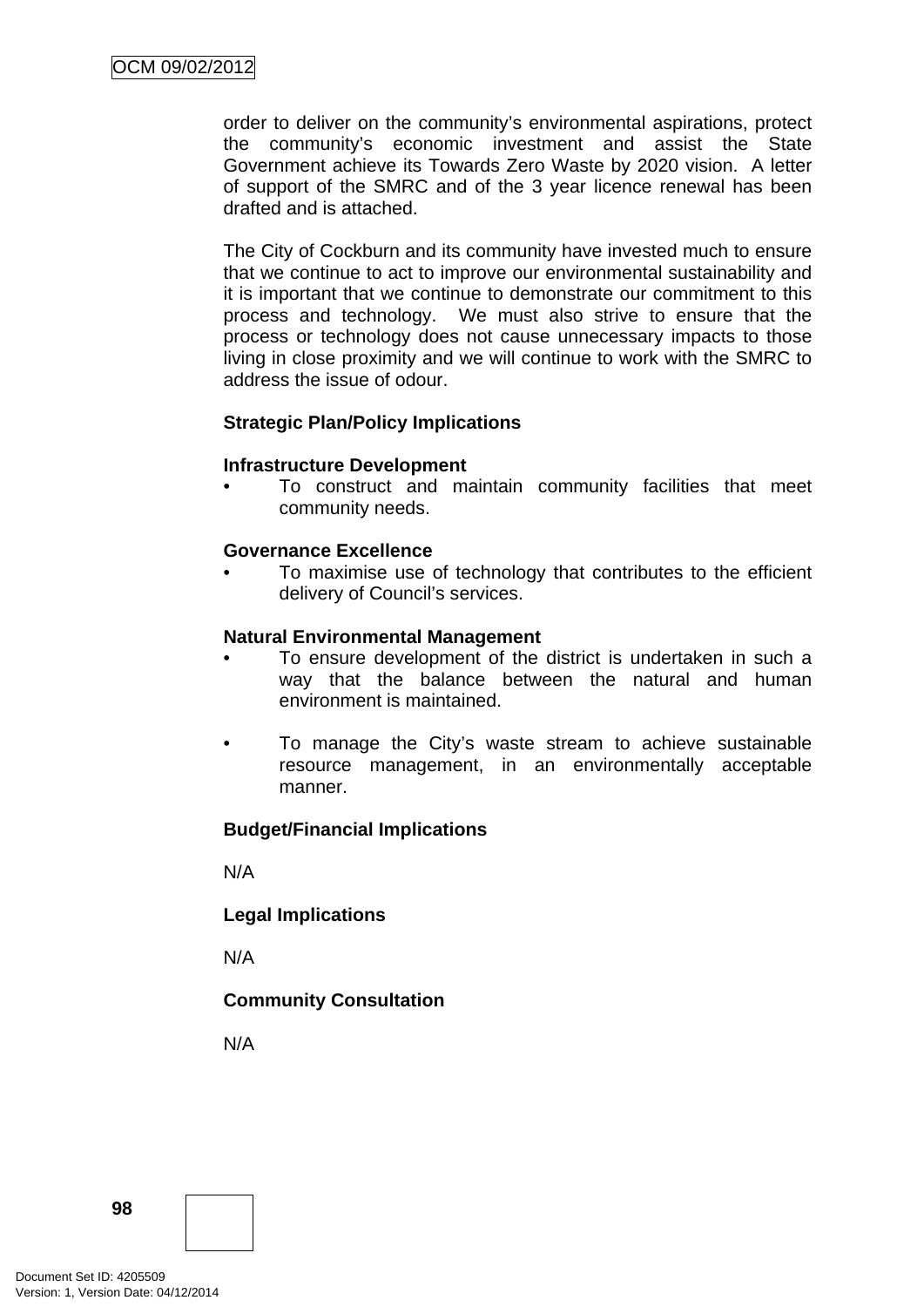# **Attachment(s)**

- 1. Minister's Appeal Determination
- 2. Letter of support for the SMRC to Minister of Environment and Water.
- 3. Stakeholder Update

# **Advice to Proponent(s)/Submissioners**

N/A

# **Implications of Section 3.18(3) Local Government Act, 1995**

Nil.

# **21.2 (MINUTE NO 4716) (OCM 09/02/2012) - REGIONAL CONCERT - MANNING PARK - 17 MARCH 2012 (CR/F/008) (D GREEN)**

#### **RECOMMENDATION** That Council

- (1) promotes the Regional 'Summer of Fun' Concert to be held at Manning Park on 17 March 2012 as an 'alcohol free' event, pursuant to Clause 3.3(s) of the City of Cockburn (Local Government Act) Local Law; and
- (2) following the Concert, arrange a meeting between all stakeholders, including Elected Members, to examine options which may be available to allow the responsible consumption of alcohol at this event in future.

# **COUNCIL DECISION**

MOVED Clr C Reeve-Fowkes SECONDED Clr T Romano that the recommendation be adopted.

**CARRIED 8/0**

# **Background**

As part of Council's 'Summer of Fun' community events program, a Regional Concert is conducted at Manning Park in March annually.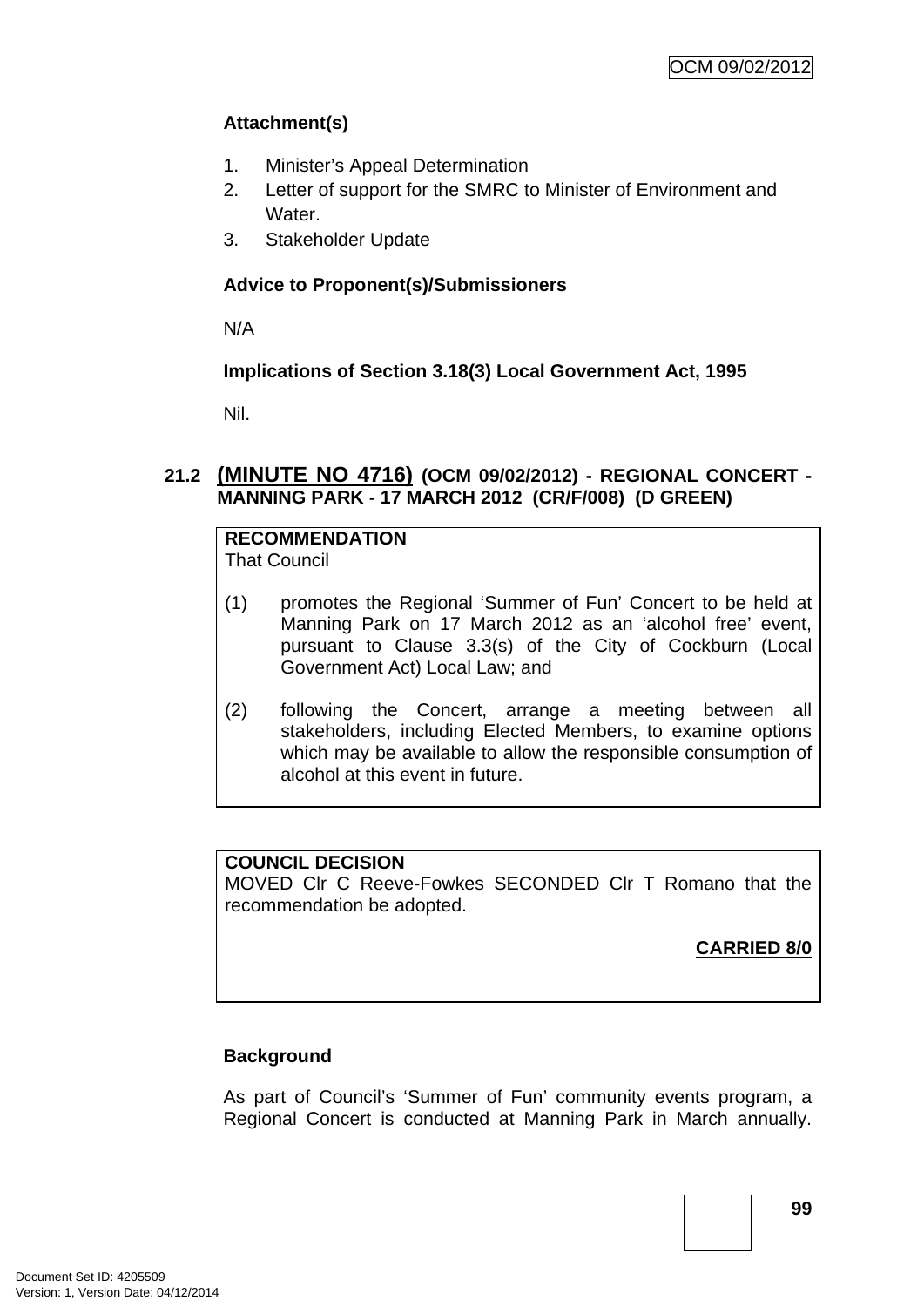Typically, this event features a high profile main act and attracts a crowd of around 10,000-15,000 people to the venue.

In recent years, the event has also featured a 'Cockburn Idol' competition as a preliminary to the feature act, to encourage mainly young, local talent to develop their artistic skills in a competitive environment. As a result, the event spans a four hour timeframe from 6pm to 10 pm.

The event is promoted as Council's most high profile community event and is allocated a budget in the vicinity of \$200,000 to source quality performers and provide an adequate and safe venue for the large numbers of attending public.

As it is a free event, there are no restricted entry/exit points, which is consistent with the easy access available to the location.

Since its inception, the event has technically been subject to Council's Local Laws which do not allow for the consumption of alcohol on public Reserves. This provision has not been enforced in the past, as the audience is typically a mix of families and young teenagers who are attracted to the type of performers usually engaged for the event.

Accordingly, incidents of anti-social behaviour at the event have been isolated and generally dealt with effectively and with minimal disruption to the public at large.

In summary, the bringing and consumption of alcohol to the event has been tolerated, even though it has technically been in breach of Council's prohibition contained in its Local law (Clause 3.3).

This level of acceptance has been based on the general desire of the public to be able to responsibly enjoy a moderate amount of alcohol while watching the performance. In normal circumstances, the vast majority of public attending the event adopt a responsible attitude and anti-social behaviour is limited.

#### **Submission**

N/A

## **Report**

#### Local Laws

During the preliminary event briefing with stakeholders, representatives of the WA Police raised the issue of alcohol consumption at the concert. When told that the area (i.e. a public reserve) is technically an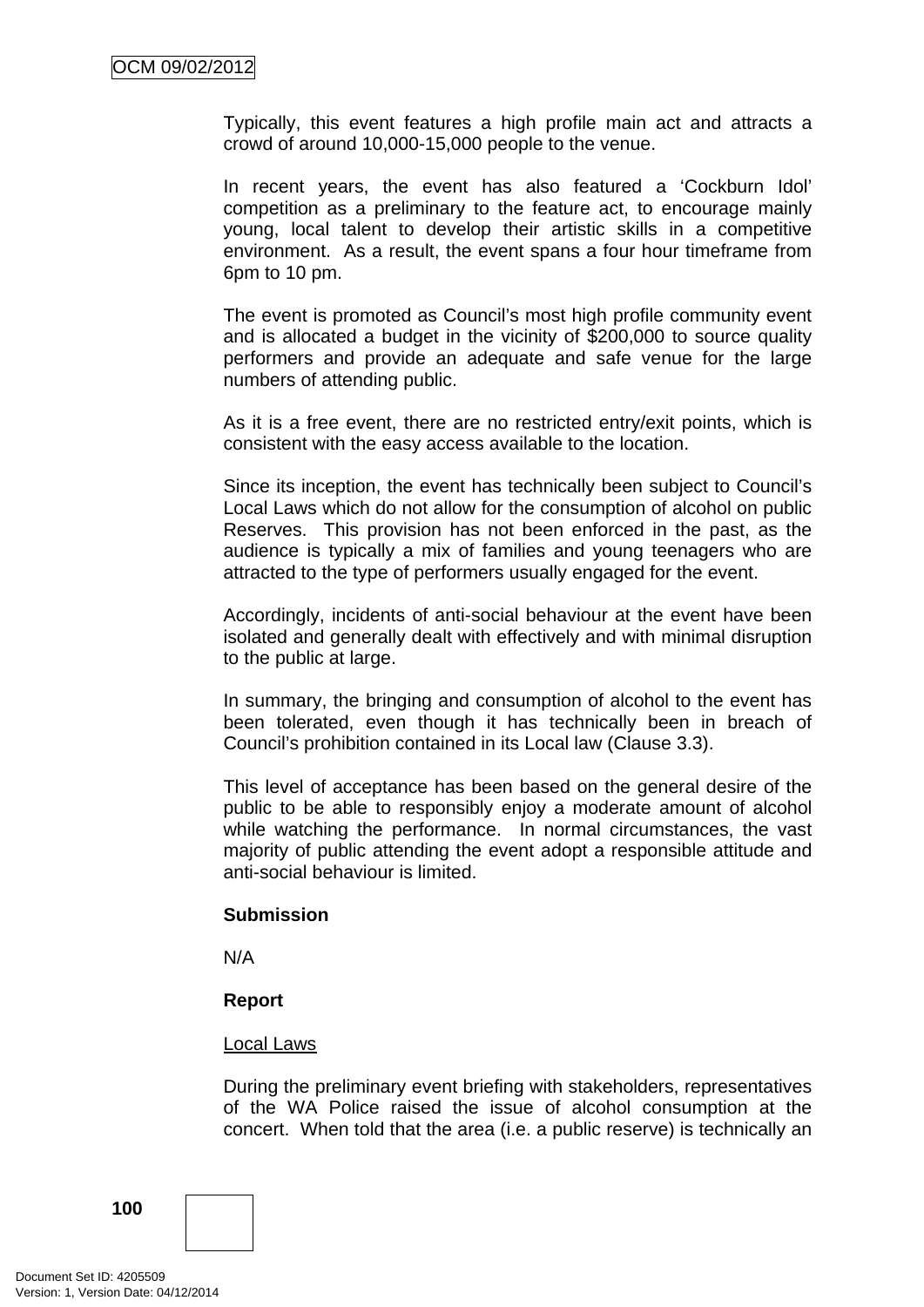alcohol prohibited location, the Police were supportive of this stance and would actively apply these provisions to the event. It was mentioned that in the past, the responsible consumption of alcohol had not been denied to patrons who were obviously not abusing the 'privilege'. The Police were concerned that such a stance by Council created a difficult situation for those responsible for law enforcement (Police). In other words, an activity is either legal, or illegal, and the consumption of alcohol at the event should either be approved, or prohibited. On this issue, the status quo is that Council's Local Law prohibits the consumption of alcohol on any Reserve under its care, control and management, unless approval is granted by Council otherwise. The clear preference of the WA Police is to prohibit the consumption of alcohol. Once such a position is made aware to persons proposing to attend the event, it is then a clear indication to law enforcement authorities to enable them to exercise the necessary control to prevent the bringing of alcohol to the event and its consumption within the venue.

Should Council wish to approve the bringing and consumption of alcohol at the event, then the only discretion available to law enforcement personnel is to deal with any subsequent unlawful activity or behaviour. It could not be reasonably expected for these personnel to determine what is an acceptable limit of alcohol to be brought to the venue. In other words, the concern of Police is that they will be required to deal with the consequence of any irresponsible level of alcohol consumption, as a result of Council approval to allow the consumption of alcohol at the event.

#### Health Promotion

Another factor which favours the event being promoted as alcohol free is that the City of Cockburn was the recipient of a Federal Government Grant to promote 'healthy lifestyle' choices to the community.

In practice, a major demographic target of this Program is those who are vulnerable to alcohol and other substance abuse that typically come from an under-privileged lower socio-economic background.

This concert typically attracts considerable representation from this demographic, given the free entry status for the event. It is heavily promoted as such and encourages the attendance of residents on this basis in particular.

However, the opportunity to promote the event as an 'alcohol free' one is consistent with this message and complements the ideals of the Program.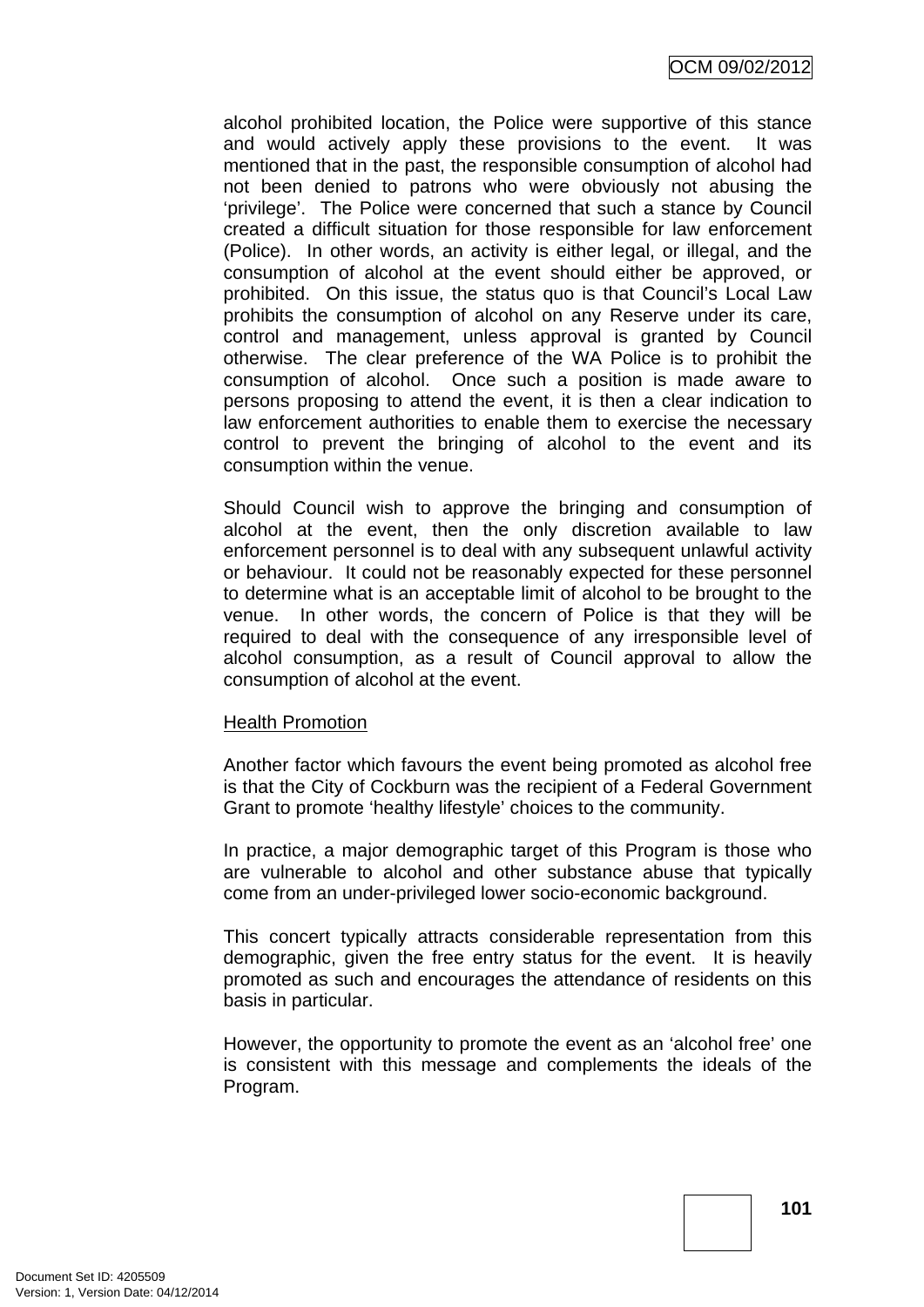Conversely, a decision to specifically make the event a 'bring your own' alcohol occasion is at odds with this objective and could be seen as a direct contravention with the intent of the Program.

#### Other Local Governments

As part of the review of this matter the City contacted a number of other Local Governments to ascertain their policy and promotion of similar events.

The City of Swan promote their Family Fun Day for the Avon Descent as an alcohol free event, but do not act if people turn up with a bottle of wine.

The City of Melville's Point Walter Family Concert is not advertised as alcohol free and people do bring alcohol. The event is about half the size of the City of Cockburn's regional Concert.

The City of Wanneroo advertises all of their events as alcohol free. However, they do not check people's bags but drink gets confiscated.

The City of Joondalup do not advertise events as alcohol free, but if contacted by residents they advise them that it is illegal to consume alcohol in a public place.

The City of Armadale does not promote alcohol free events, but similarly does not encourage public consumption of alcohol and advise residents it is an offence to consume alcohol in a public place and they do so at their own risk.

The City of Rockingham state that the majority of their events are alcohol free and are promoted as such. The recent New Year's Eve event was advertised as alcohol free.

The City of Fremantle advised that most of their festivals are alcohol free as there is no drinking permitted on reserves. Alcohol is served at the Blues and Roots and Chilli festivals through licensed vendors only in a controlled location.

Fremantle advised that the fireworks on Australia Day; the Indian Ocean Skyshow, was promoted as an alcohol free event. The only exclusion was promotion of one of the sponsors (Little Creatures), but alcohol consumption was restricted to a venue for the sponsors VIPs. It should be noted, however, that a lot of Fremantle events are street events where licensed establishments can sell alcohol through their premises.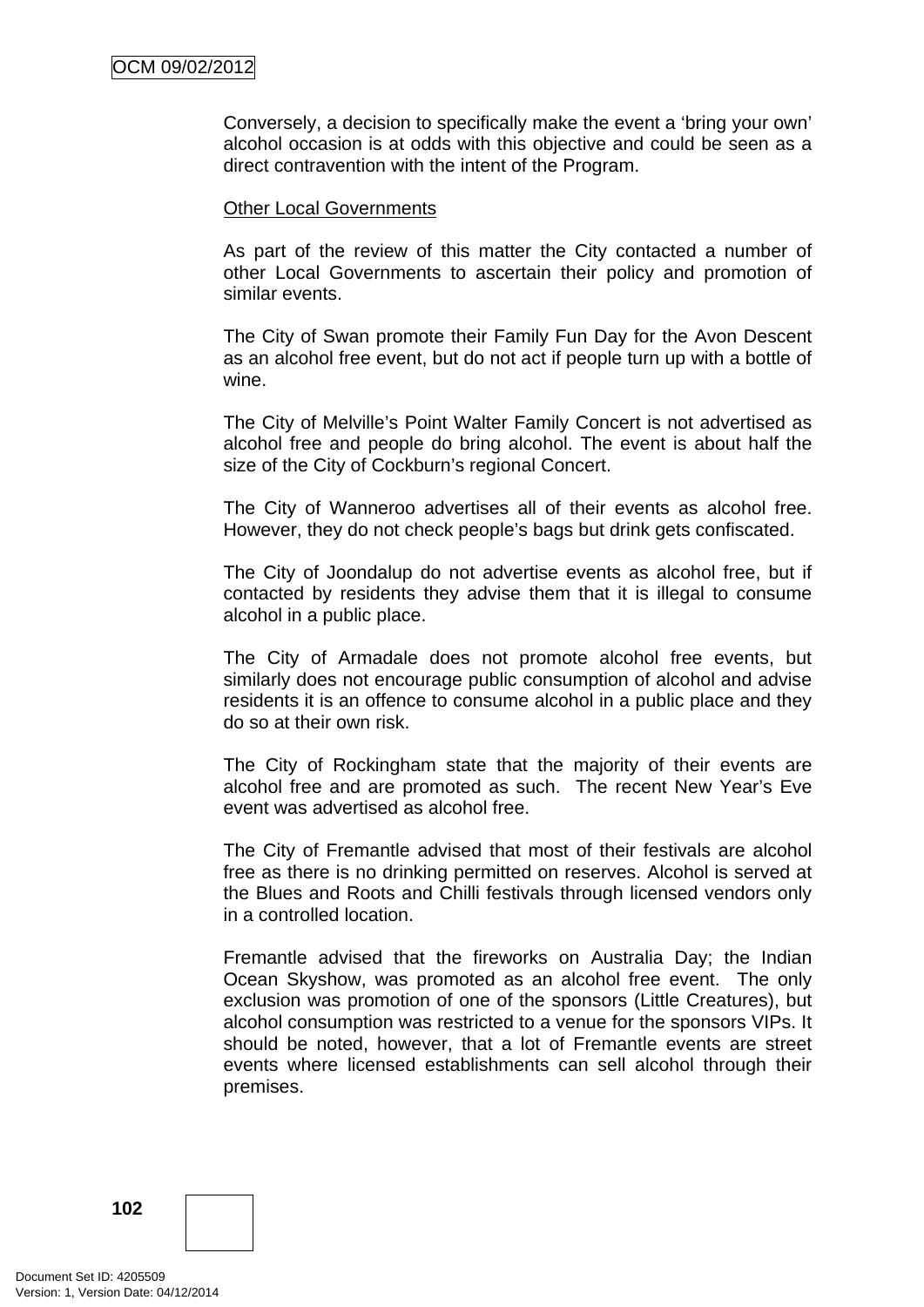# Risk Management

Of greatest concern to the Police is the intangible, but undeniable, increase in risk associated with the approval to allow uncontrolled alcohol consumption in a confined area occupied by a large crowd, early estimates of which could be 10,000 to 20,000 people.

Events with more than 10,000 people are considered high risk events by the Department of Health. To manage the risk the City has a risk management plan in place, which includes risk mitigation measures such as:

- A higher presence of WA Police than in previous years
- Two CoSafe Officers dedicated to patrolling the car parks
- Crowd controllers and security (60 persons)
- Crowd Carers (5 persons)
- Traffic Management of the surrounding roads by WARP
- SES managing parking
- Volunteer Fire Brigade present in case of fire
- St John Ambulance, with 2 paramedics in addition to other first aiders
- Fencing of the children's play area (being considered)

While it is impossible to predict what incidents may arise as a result of a decision to approve the consumption of alcohol at this event, it is reasonable to assume that the likelihood of associated behavioural issues will increase as a result of this approval.

## **Conclusion**

Given the concerns raised by the Police and the reliance of their presence at the event as a vital component of security and their role in providing protection to the community, it is recommended that this event be promoted specifically as an 'alcohol free' concert.

This recommendation is supported by the unknown, but very real, increase in risk to Council that such a decision could bring, in the event that an unforeseen incident could result in the potential for Council to be involved in legal proceedings.

In order to allow time to more effectively deal with all issues associated with the provision of alcohol at such events organised by Council in future, it is suggested that Council enters into discussions with all key stakeholders following this concert to examine in more detail the options available to possibly introduce a responsible alcohol consumption regime acceptable to all participants.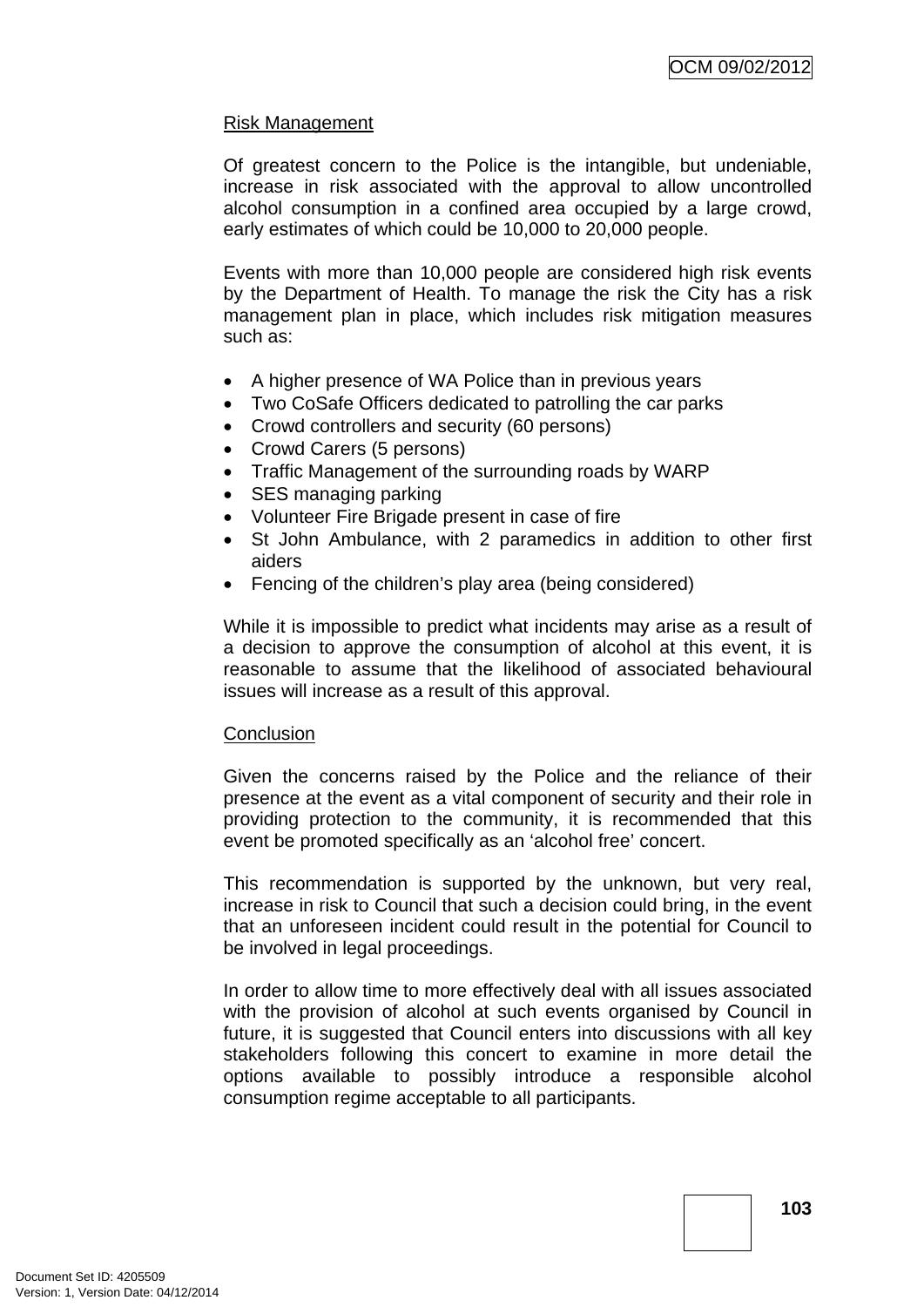# **Strategic Plan/Policy Implications**

#### **Lifestyle and Aspiration Achievement**

• To facilitate and provide an optimum range of community services and events.

## **Budget/Financial Implications**

As a result of the recent meeting with WA Police and in order to meet the Department of Health Regulations in regard to large events it is recommended that additional budget is provided to provide the following whether or not BYO alcohol is approved.

Crowd control officers are increased from 30 to 60 officers – that 2 CoSafe officers are engaged for the evening; a donga for the police control centre, additional toilets, 2 paramedics, an electrician on site, and other considerations such as fencing around the play area. These additional costs are estimated at \$25,000.

## **Legal Implications**

Clause 3.3(s) of Council's Local Government Act Local Law prohibits the consumption of alcohol on Council controlled Reserves, unless specific approval is granted by Council.

## **Community Consultation**

No community consultation has been undertaken to gauge public opinion on whether alcohol consumption should be allowed at this event.

# **Attachment(s)**

N/A

## **Advice to Proponent(s)/Submissioners**

The WA Police Service has been advised that this matter is to be considered by Council at its Meeting of 9 February 2012.

## **Implications of Section 3.18(3) Local Government Act, 1995**

Nil.